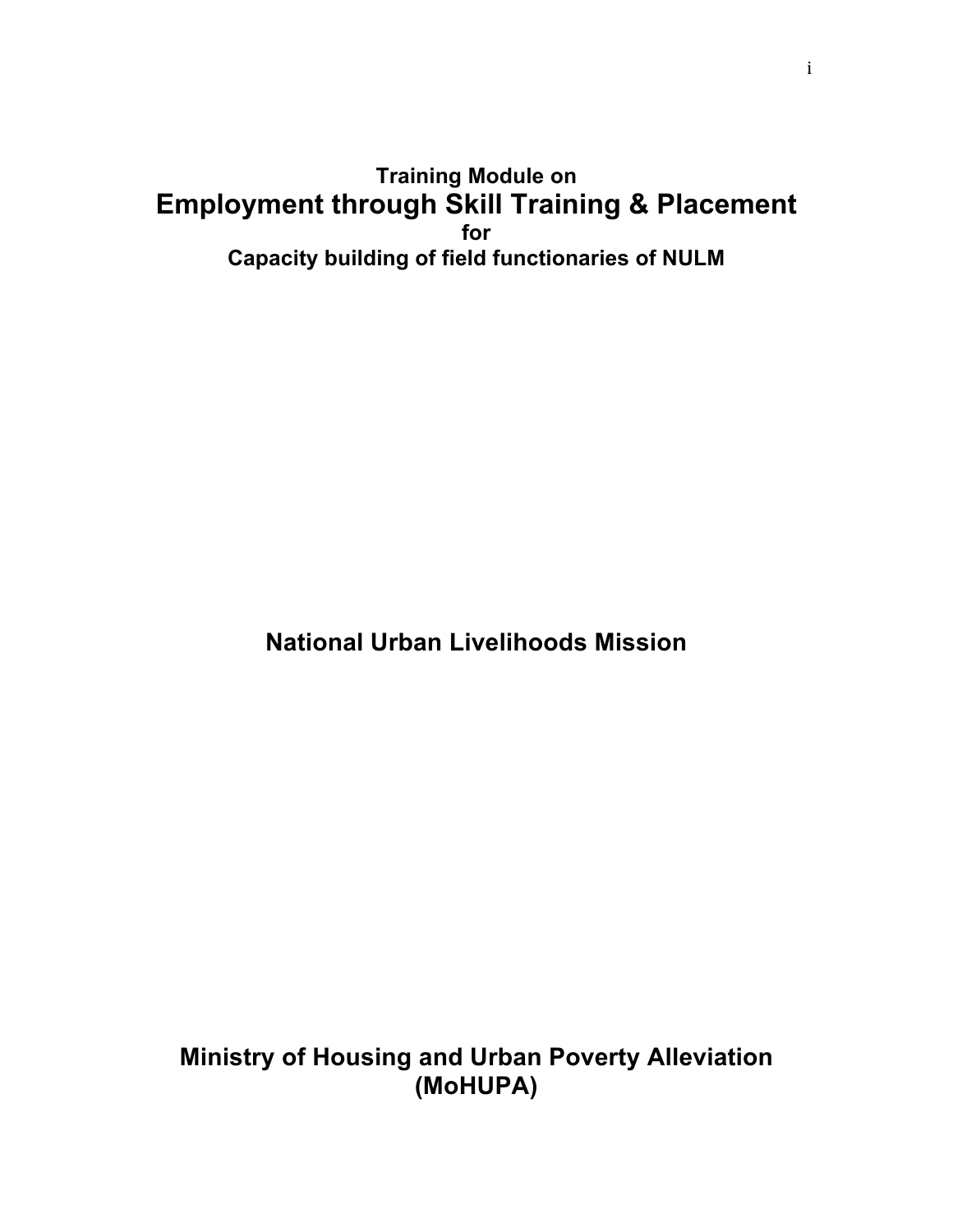# **Contents**

| $\mathbf{1}$ . |  |
|----------------|--|
|                |  |
|                |  |
| 2.             |  |
|                |  |
| 3.             |  |
| 3.1            |  |
| 3.2            |  |
| 3.2.1          |  |
| 3.3            |  |
| 3.3.1          |  |
| 3.3.2          |  |
| 3.3.3          |  |
| 3.3.4          |  |
| 3.3.5          |  |
| 3.3.6          |  |
| 3.3.7          |  |
| 3.3.8          |  |
| 3.4            |  |
| 3.4.1          |  |
| 3.4.2          |  |
| 3.4.3          |  |
| 3.4.4          |  |
| 3.4.5          |  |
| 3.4.6          |  |
| 3.5            |  |
| 3.5.1          |  |
| 3.5.2          |  |
| 3.5.3          |  |
| 3.5.4          |  |
| 3.5.5          |  |
| 3.5.6          |  |
| 3.5.7          |  |
|                |  |
| 4.             |  |
| 4.1            |  |
| 4.2            |  |
|                |  |
| 5.             |  |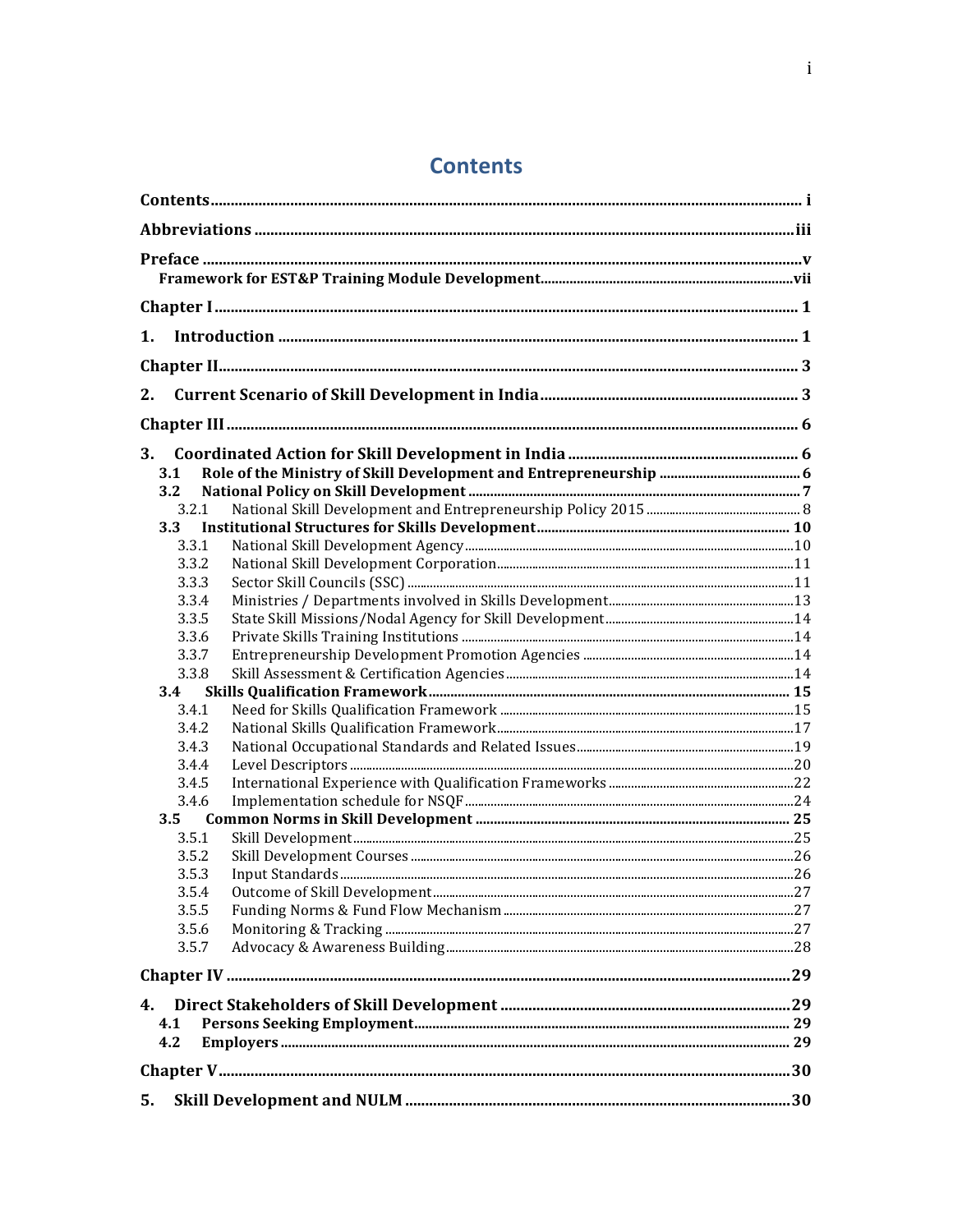| 5.1         |                                                                               |  |
|-------------|-------------------------------------------------------------------------------|--|
| 5.2         |                                                                               |  |
|             | 5.2.1                                                                         |  |
|             | 5.2.2                                                                         |  |
|             | 5.2.3                                                                         |  |
|             | 5.2.4                                                                         |  |
|             | 5.2.5                                                                         |  |
|             | 5.2.6                                                                         |  |
|             | 5.2.7                                                                         |  |
|             |                                                                               |  |
|             | 5.3.1                                                                         |  |
|             | 5.3.2                                                                         |  |
|             |                                                                               |  |
| 6.          | Key process of Skill Development under NULM at different levels 33            |  |
| 6.1         |                                                                               |  |
|             | 6.1.1                                                                         |  |
|             | 6.1.2                                                                         |  |
|             | 6.1.3                                                                         |  |
|             | 6.1.4                                                                         |  |
|             | 6.1.5                                                                         |  |
| 6.2         |                                                                               |  |
|             | 6.2.1                                                                         |  |
|             | 6.2.2                                                                         |  |
|             | 6.2.3                                                                         |  |
|             | 6.2.4                                                                         |  |
|             | 6.2.5                                                                         |  |
|             | 6.2.6                                                                         |  |
|             | 6.2.7                                                                         |  |
|             | 6.2.8                                                                         |  |
|             |                                                                               |  |
|             | 6.3.1                                                                         |  |
|             | 6.3.2                                                                         |  |
|             | 6.3.3                                                                         |  |
|             | 6.3.4                                                                         |  |
|             | 6.3.5                                                                         |  |
| 6.4         |                                                                               |  |
|             | 6.4.1                                                                         |  |
|             | 6.4.2                                                                         |  |
|             | 6.4.3                                                                         |  |
|             | 6.4.4                                                                         |  |
|             | 6.4.5                                                                         |  |
|             | 6.4.6                                                                         |  |
|             | 6.4.7                                                                         |  |
|             | 6.4.8                                                                         |  |
| 6.5         |                                                                               |  |
| $\mathbf I$ |                                                                               |  |
| i.          |                                                                               |  |
| ii.         | List of Skills Training schemes offered by various Ministries /Departmentsiii |  |
| iii.        |                                                                               |  |
| iv.         | Additional information on skill training and post training support xvii       |  |
|             |                                                                               |  |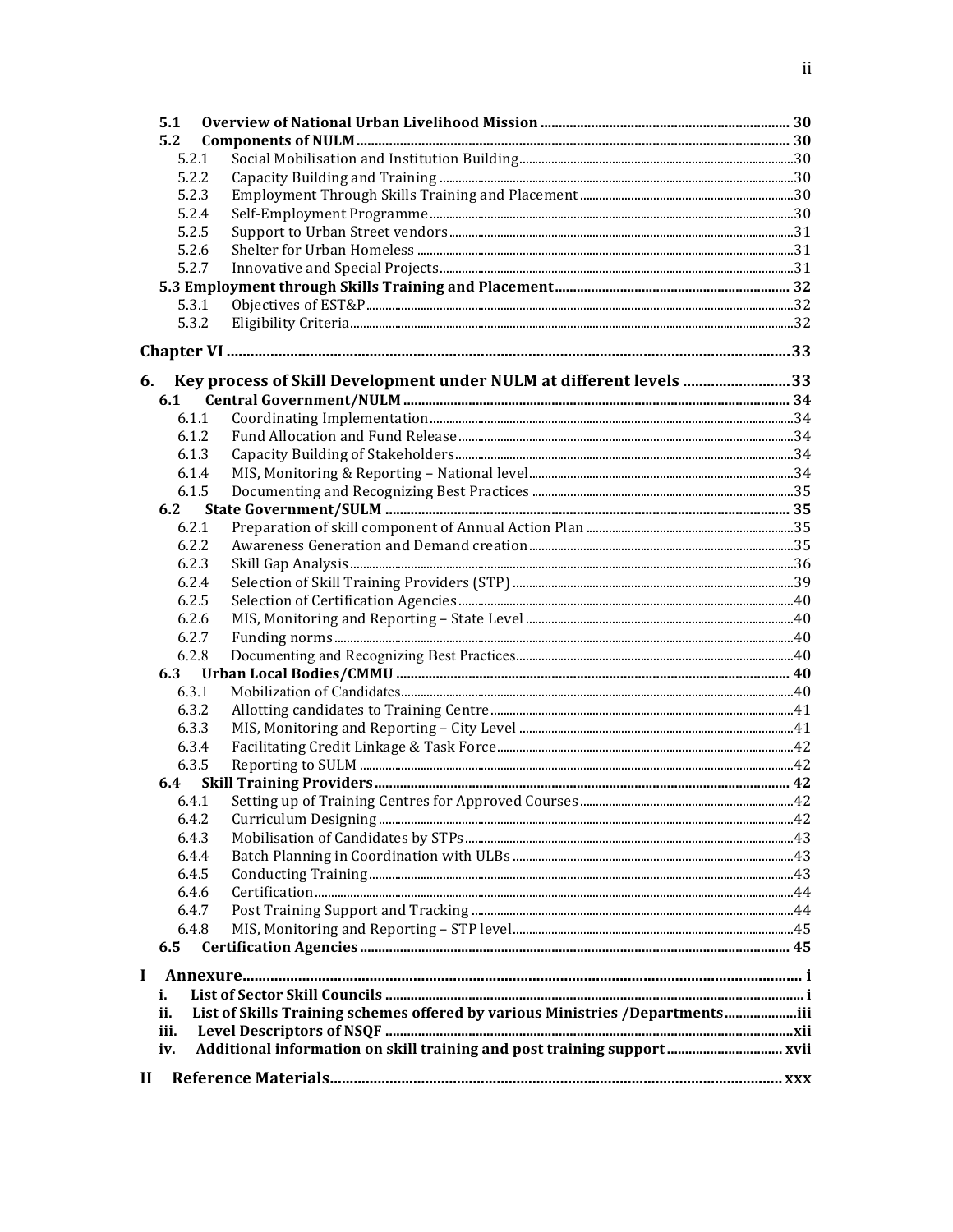# **Abbreviations**

| A&0             | <b>Administration &amp; Operation</b>                   |
|-----------------|---------------------------------------------------------|
| AAP             | <b>Annual Action Plan</b>                               |
| <b>AICTE</b>    | All India Council of Technical Education                |
| APEL            | <b>Accreditation of Prior Experiential Learning</b>     |
| API             | <b>Application Program Interface</b>                    |
| <b>AQF</b>      | <b>Australian Qualifications Framework</b>              |
| <b>ASSOCHEM</b> | Associated Chambers of Commerce of India                |
| B.Voc           | <b>Bachelor of Vocations</b>                            |
| <b>BPL</b>      | <b>Below Poverty Line</b>                               |
| CA              | <b>Certification Agencies</b>                           |
| CBO             | <b>Community Based Organisations</b>                    |
| <b>CBT</b>      | <b>Capacity Building and Training</b>                   |
| <b>CEO</b>      | <b>Chief Executive Officer</b>                          |
| <b>CIPET</b>    | Central Institute of Plastic Engineering & Technology   |
| <b>CLC</b>      | City Livelihood Centre                                  |
| CMMU            | <b>City Mission Management Unit</b>                     |
| C <sub>O</sub>  | <b>Community Organisers</b>                             |
| <b>DGET</b>     | Director General of Employment & Training               |
| <b>DIC</b>      | District Industries Centre                              |
| EDI             | Entrepreneurship Development Institute                  |
| EST&P           | <b>Employment Through Skills and Placement</b>          |
| EU              | European Union                                          |
| FAQ             | <b>Frequently Asked Questions</b>                       |
| <b>GFR</b>      | <b>General Financial Rules</b>                          |
| GDP             | <b>Gross Domestic Product</b>                           |
| <b>HRM</b>      | Human Resource Management                               |
| <b>IIE</b>      | Indian Institute of Entrepreneurship                    |
| IL <sub>0</sub> | International Labour Organisation                       |
| IT              | <b>Information Technology</b>                           |
| <b>ITC</b>      | <b>Industrial Training Centre</b>                       |
| <b>ITES</b>     | <b>Information technology Enabled Services</b>          |
| <b>ITI</b>      | <b>Industrial Training Institute</b>                    |
| <b>KVK</b>      | Krishi Vigyan Kendra                                    |
| LMIS            | Labour Market Information System                        |
| <b>LWE</b>      | Left Wing Extremism                                     |
| <b>MES</b>      | Modular Employable Skills                               |
| MHUPA           | Ministry of Housing and Urban Poverty Alleviation       |
| MIS             | <b>Management Information System</b>                    |
| MMU             | <b>Mission Management Unit</b>                          |
| MoLE            | Ministry of Labour & Employment                         |
| MoSDE           | Ministry of Skill Development & Entrepreneurship        |
| <b>MPR</b>      | <b>Monthly Progress Report</b>                          |
| <b>MSME</b>     | Ministry of Small and Medium Enterprises                |
| NASSCOM         | National Association of Software and Services Companies |
| <b>NCVT</b>     | National Council for Vocational Training                |
| NGO             | Non Government Organisation                             |
| <b>NIIT</b>     | National Institute of Information Technology            |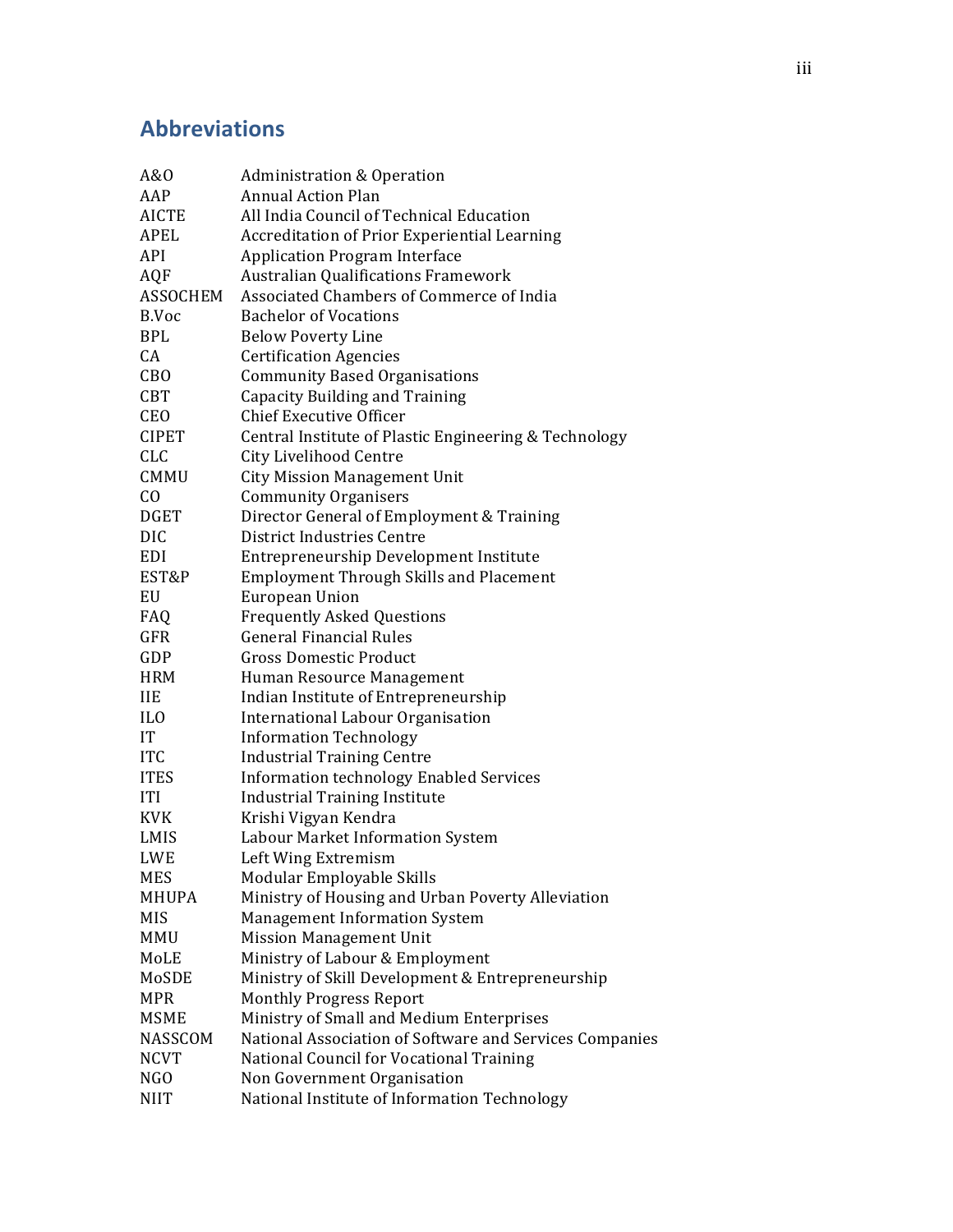| <b>NMMU</b>    | National Mission Management Unit                         |
|----------------|----------------------------------------------------------|
| <b>NOS</b>     | National Occupational Standards                          |
| <b>NSDA</b>    | National Skill Development Agency                        |
| <b>NSDC</b>    | National Skill Development Corporation                   |
| <b>NSQC</b>    | National Skills Qualification Committee                  |
| <b>NSQF</b>    | National Skills Qualification Framework                  |
| <b>NSRS</b>    | National Skills Recognition System                       |
| <b>NSSO</b>    | National Sample Survey Organisation                      |
| <b>NULM</b>    | National Urban Livelihood Mission                        |
| <b>NVEQF</b>   | National Vocational Education Qualification Framework    |
| <b>NVQ</b>     | National Vocational Qualification                        |
| <b>NVQF</b>    | National Vocational Qualification Framework              |
| OBC            | <b>Other Backward Classes</b>                            |
| <b>OECD</b>    | Organisation for Economic Cooperation and Development    |
| 0JT            | On the Job Training                                      |
| <b>PMEGP</b>   | Prime Minister's Employment Generation Programme         |
| PwD            | Persons with Disability                                  |
| QP             | <b>Qualification Pack</b>                                |
| <b>RDAT</b>    | Regional Directorate of Apprenticeship Training          |
| R <sub>O</sub> | <b>Resource Organisations</b>                            |
| <b>RPL</b>     | <b>Recognition of Prior Learning</b>                     |
| SC             | <b>Scheduled Caste</b>                                   |
| <b>SCVT</b>    | <b>State Council of Vocational Training</b>              |
| <b>SDIS</b>    | Skill Development Initiative Scheme                      |
| <b>SDMS</b>    | Skill Development Management System                      |
| SGA            | Skill Gap Analysis                                       |
| <b>SHG</b>     | Self Help group                                          |
| SJSRY          | Swarna Jayanti Shahari Rojgar Yojana                     |
| <b>SLBC</b>    | <b>State Level Banking Committee</b>                     |
| SMID           | Social Mobilisation and Institution Development          |
| <b>SMS</b>     | <b>Short Messaging Service</b>                           |
| SMMU           | <b>State Mission Management Unit</b>                     |
| SSC            | Sector Skill Council                                     |
| <b>ST</b>      | <b>Scheduled Tribes</b>                                  |
| STEP-UP        | Skill Training for Employment Promotion among Urban Poor |
| <b>STP</b>     | <b>Skill Training Provider</b>                           |
| <b>SUH</b>     | Shelter for Urban Homeless                               |
| <b>SULM</b>    | State Urban Livelihood Mission                           |
| <b>SUSV</b>    | Scheme for Urban Street Vendors                          |
| ToR            | <b>Terms of Reference</b>                                |
| ToT            | <b>Training of Trainers</b>                              |
| UGC            | <b>University Grants Commission</b>                      |
| <b>ULB</b>     | Urban Local Body                                         |
| UT             | <b>Union Territories</b>                                 |
| <b>VET</b>     | <b>Vocational Education &amp; Training</b>               |
| WB             | World Bank                                               |
|                |                                                          |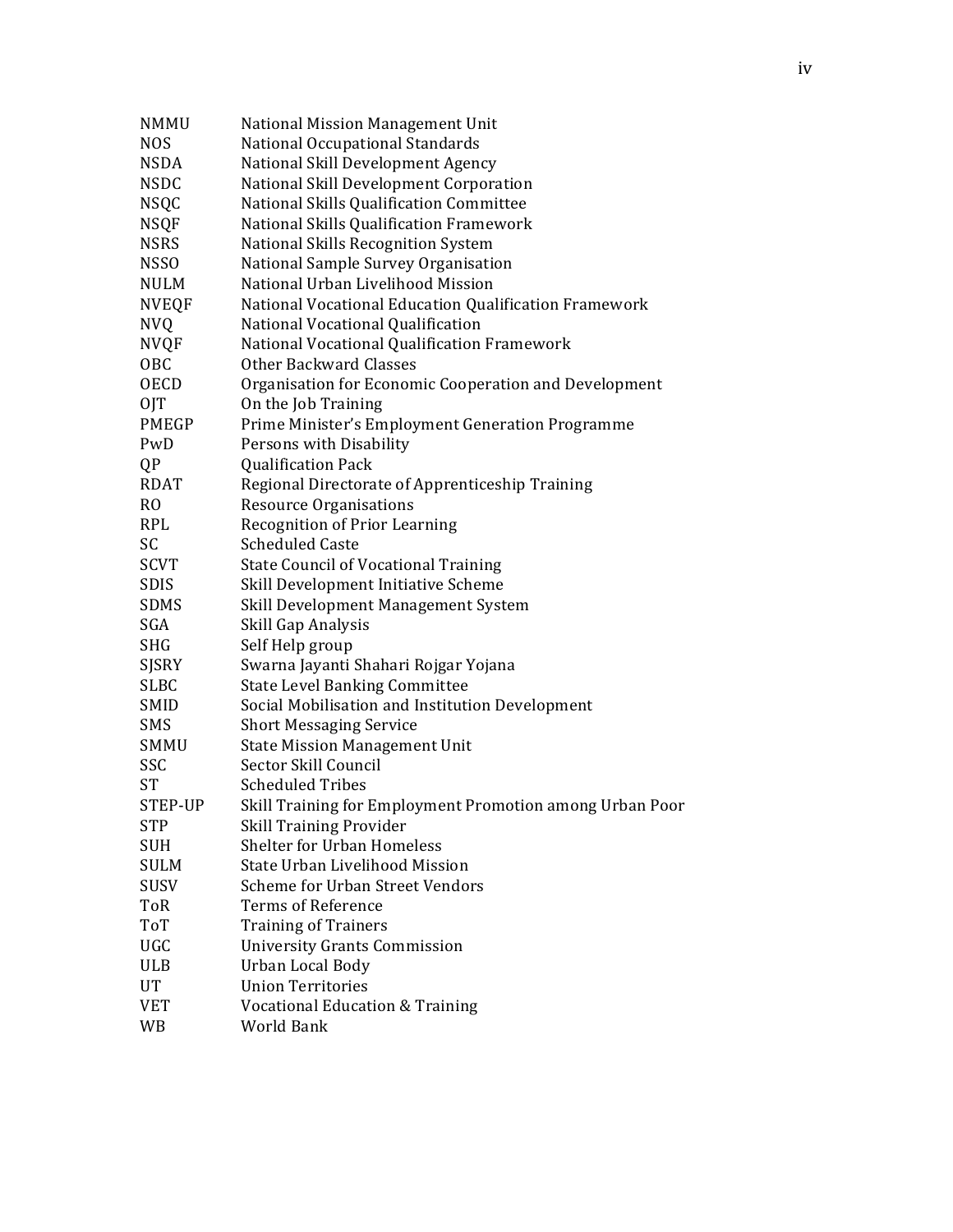## **Preface**

India has a large working age population of 15 to 59 years of age which can make a significant contribution to the country's growth provided it is equipped to be productive. This working age population is estimated to rise by many times over the coming decades. This rise would escalate the number of people in the urorganised sector of work unless they are encouraged to acquire the right set of skills and knowledge and prepared for employability. Also this will ensure India's competitiveness in the global market.

There are likely chances of more jobs being created in the future but definitely unlikely that the employers invest in skilling the employees. Also, the employees themselves are constrained to mobilise their own resources for up-skilling themselves. Further, if the current situation is any indication then there are very few job ready workers available in the market. So, it is not only the growing young workforce that needs to be trained with the market savvy skills but also the middle-aged who lack the require competency to move up the ladder of growth. When these individuals are up-skilled in the current economic space their chances of acquiring better employment opportunity increase.

It is in this context National Urban Livelihood Mission (NULM) was launched on  $24<sup>th</sup>$ September 2013 to cater to the needs of the vulnerable in urban areas so that they could access skilled employment opportunities and succeed in attaining better quality of life on a sustainable basis. Employment through Skills Training and Placement (EST&P) under NULM provides skill training to the urban poor so that they can set up self-employment ventures or secure salaried employment. EST&P also envisages increased participation of women, people with disabilities and other disadvantaged sections in the skilling programme.

Accordingly all States/UTs need to embark on a Mission mode approach to promote skill-training opportunities so that there is increase in productivity of workforce both in the organized and the unorganized sectors. Field functionaries including key officials and technical experts from State Mission Management Units (SMMU) and City Mission Management Units (CMMU) have major responsibility to motivate, prepare and support urban unemployed to opt for a course, take training in that course and finally sustain a career or a micro-enterprise, which would ensure their livelihood.

The field functionaries of NULM need to build their own capacity in order to help the urban poor. Firstly, they should know the nitty-gritty of the entire skilling programme of NULM as it entails not just training but also assessment and certification leading to sustainable job placement. Secondly, they have to have a fair idea of the skills that are required in the market both age-wise as well as gender-wise. Thirdly, they must be in a position to assess the competence of the training providers. Fourthly, they need to support the trainees/ beneficiaries in procuring and sharing information on the various government and private initiatives in employment.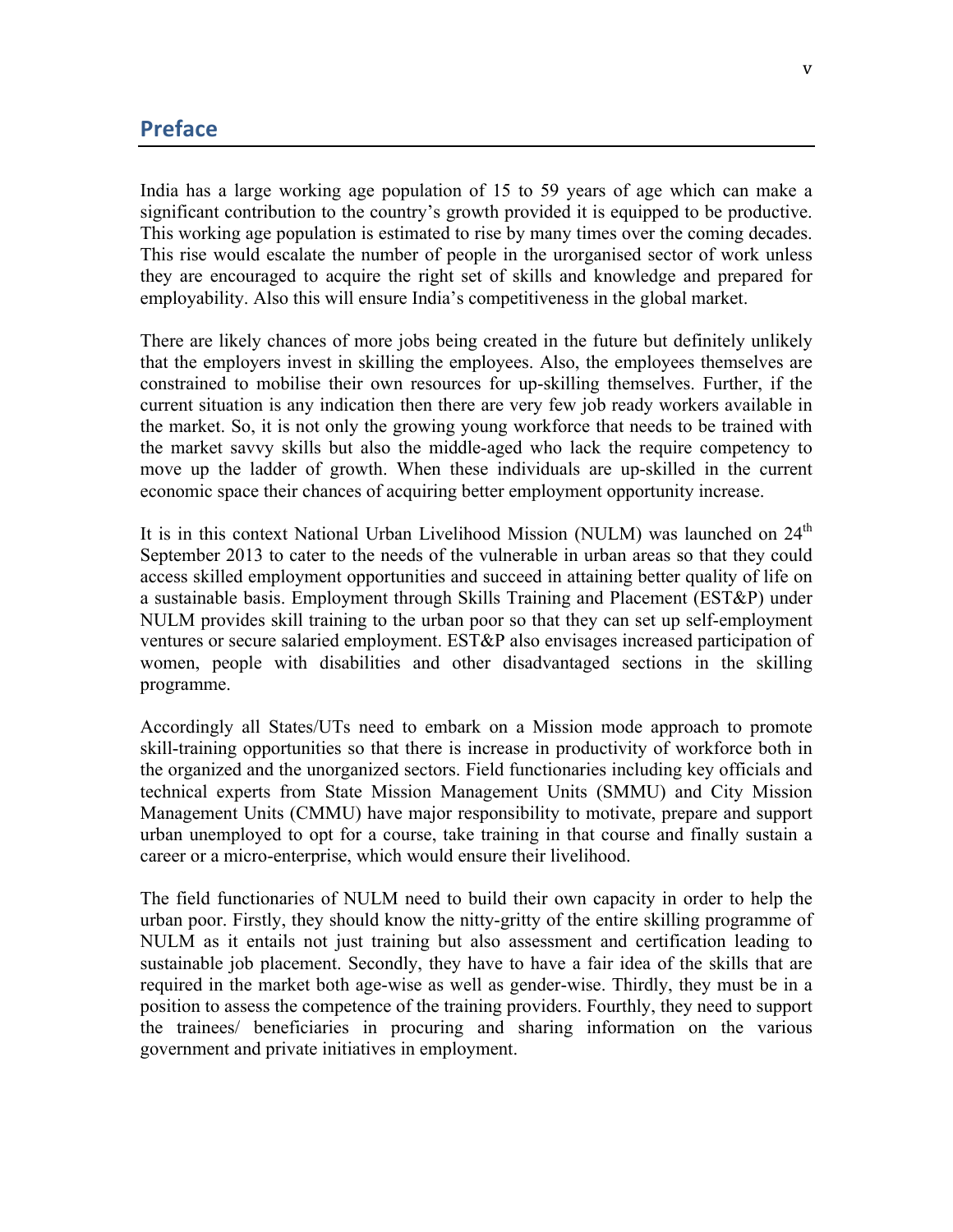This module describes in detail, all the sessions to be taken by the trainers to build capability of NULM field functionaries for promoting and supporting EST&P for developing skilled workers among the urban population. It illustrates the purpose and learning outcomes of each session. Besides training, it also describes the type of support that they need to offer as a follow up.

The contribution of NIESBUD, Noida is appreciated in developing this training module. This Training Module would be useful for all the stakeholders who are involved in the promotion of Skill Development for the urban poor.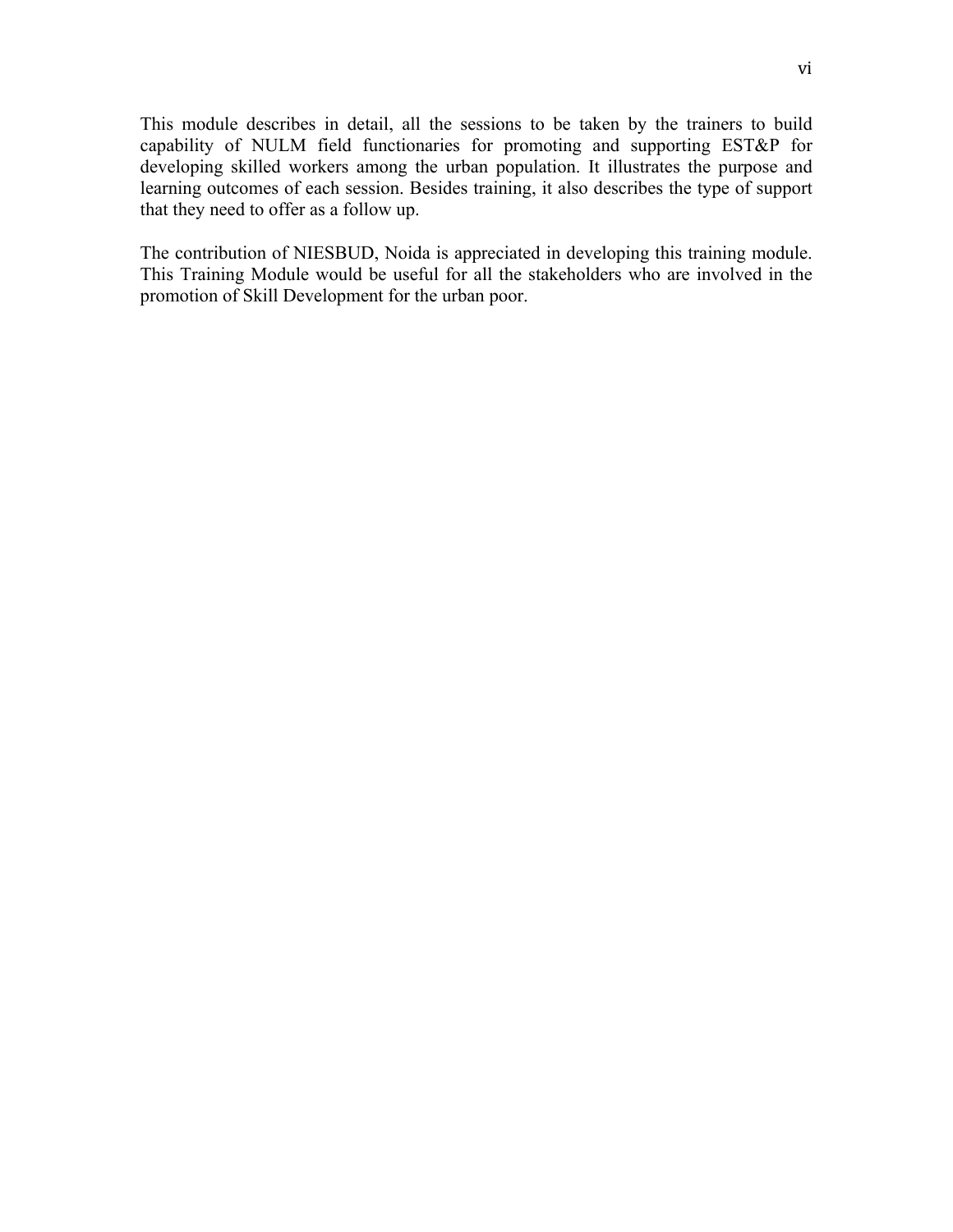| Name of the training module:       | Employment through Skills Training & Placement                                                                                                                                                                                                                        |  |  |
|------------------------------------|-----------------------------------------------------------------------------------------------------------------------------------------------------------------------------------------------------------------------------------------------------------------------|--|--|
|                                    | SMMU and CMMU Team and Key government                                                                                                                                                                                                                                 |  |  |
| <b>Type of participants:</b>       | officials                                                                                                                                                                                                                                                             |  |  |
| <b>Total Duration (days):</b>      | 3 days                                                                                                                                                                                                                                                                |  |  |
| <b>Overall Learning Objective:</b> | $1.$ To<br>develop understanding about<br>skill                                                                                                                                                                                                                       |  |  |
|                                    | development, skill training, employment (both<br>wage $/$ self) and livelihood improvement<br>2. To facilitate and provide guidance to<br>field<br>functionaries for effective implementation of the<br>component with monitoring and correctional need<br>assessment |  |  |

## **Framework for EST&P Training Module Development**

| S.<br>${\bf N}$ | <b>Content of Training Module</b><br><b>Chapter Name</b> | Learning objective(s)                                                                                                                                                                                                                                                                                                                                                                                                                                                                | <b>Suggested</b><br>time (Hrs.) |
|-----------------|----------------------------------------------------------|--------------------------------------------------------------------------------------------------------------------------------------------------------------------------------------------------------------------------------------------------------------------------------------------------------------------------------------------------------------------------------------------------------------------------------------------------------------------------------------|---------------------------------|
| 1               | <b>Introduction to Skill</b><br>Development              | To make the participants understand<br>$\bullet$<br>the concept of skill development and its<br>role in overall economic development<br>of the country, types of Skill<br>development and macro level factors<br>associated with skill development                                                                                                                                                                                                                                   | $2$ Hrs.                        |
| 2               | Current scenario of<br>Skill Development<br>in India     | To make the participants aware of<br>٠<br>current scenario of skill development in<br>India with regard to contribution to<br>overall GDP, need to focus on skill<br>development,<br>Skill Development Policy and the<br>envisaged targets, list of schemes<br>available, training institutes for skill<br>indicators<br>development<br>and<br>of<br>successful<br>skill<br>development<br>intervention with examples.<br>Global and National Best Practices in<br>Skill Development | $2$ Hrs.                        |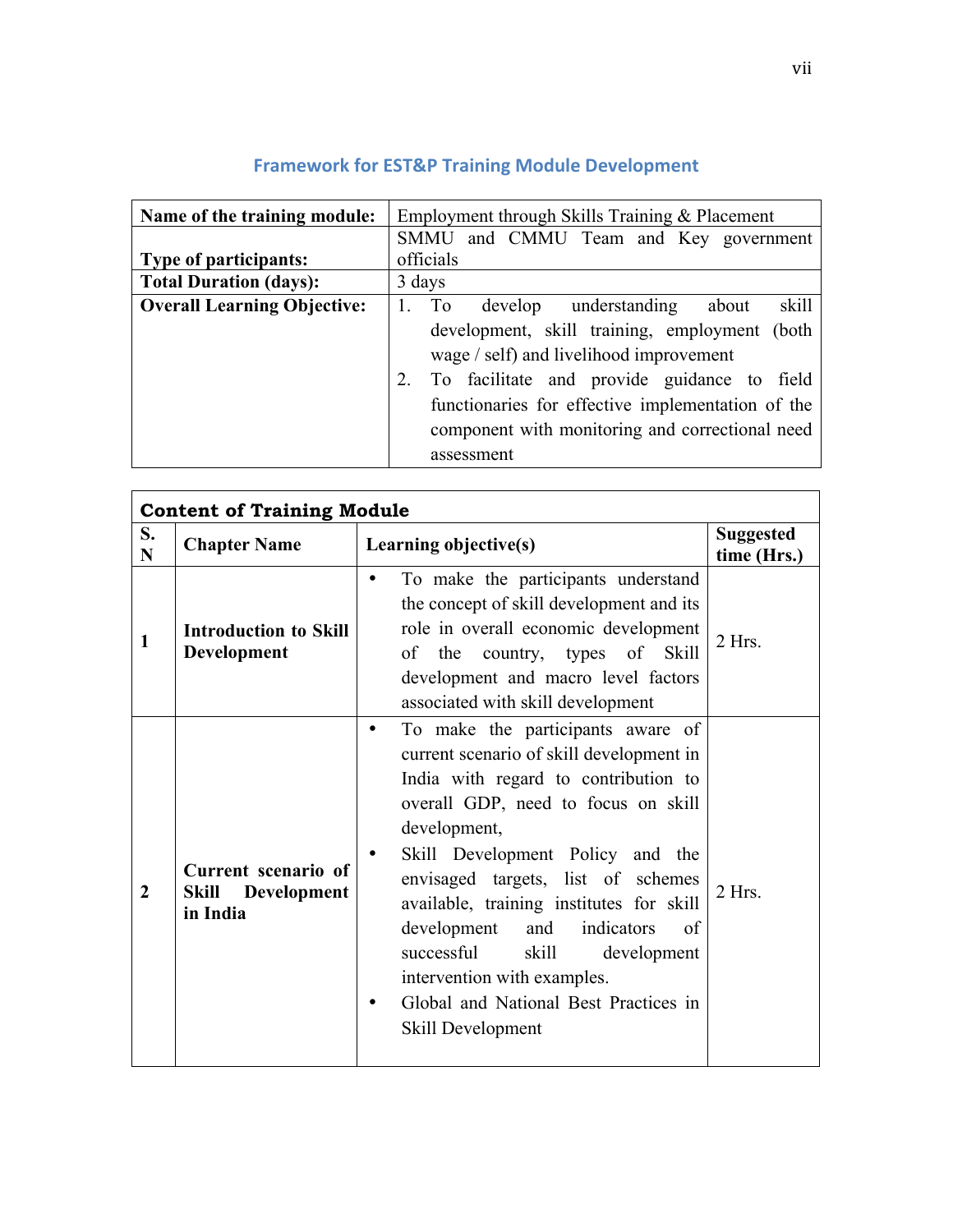| <b>Content of Training Module</b>       |                                                                     |                                                                                                                                                                                                                                                                                                                      |                                 |
|-----------------------------------------|---------------------------------------------------------------------|----------------------------------------------------------------------------------------------------------------------------------------------------------------------------------------------------------------------------------------------------------------------------------------------------------------------|---------------------------------|
| S.<br>N                                 | <b>Chapter Name</b>                                                 | Learning objective(s)                                                                                                                                                                                                                                                                                                | <b>Suggested</b><br>time (Hrs.) |
| $\mathbf{3}$                            | Coordinated action<br>skill<br>for<br>in<br>development<br>India.   | Ministry<br>of<br><b>Skill</b><br>Role<br>the<br>of<br>$\bullet$<br>Development & Entrepreneurship<br>National Skill Development Policy<br>$\bullet$<br>Institutional<br>for<br>structure<br>skill<br>development and their relationship<br>Skills qualification framework<br>٠<br>Common norms in Skill Development | $5$ Hrs.                        |
| $\overline{\mathbf{4}}$                 | <b>Direct Stake-holders</b><br><b>Skill</b><br>in<br>Development    | seeking<br>Support<br>to<br>persons<br>employment<br>The role of employers<br>$\bullet$                                                                                                                                                                                                                              | $1$ Hr.                         |
| 5                                       | <b>Skill</b><br>development<br>and NULM                             | Overview of NULM<br>$\bullet$<br>Components of NULM<br>$\bullet$<br>EST&P<br>$\bullet$                                                                                                                                                                                                                               | $1$ Hr.                         |
| 6                                       | <b>Key</b><br>in<br>processes<br>Development<br>Skill<br>under NULM | Role and functions of NULM/MHUP<br>$\bullet$<br>Role<br>functions<br>of<br><b>State</b><br>and<br>$\bullet$<br>Government/SULM<br>Role and functions of ULB/CMMU<br>$\bullet$<br>Role and functions of STPs<br>$\bullet$<br>Role and functions of CAs<br>$\bullet$                                                   | 6 Hrs.                          |
| 7.                                      | Feedback<br>and<br><b>Valediction</b>                               |                                                                                                                                                                                                                                                                                                                      | $1$ Hr.                         |
| <b>3 Days Module</b><br>Total (18 Hrs.) |                                                                     |                                                                                                                                                                                                                                                                                                                      |                                 |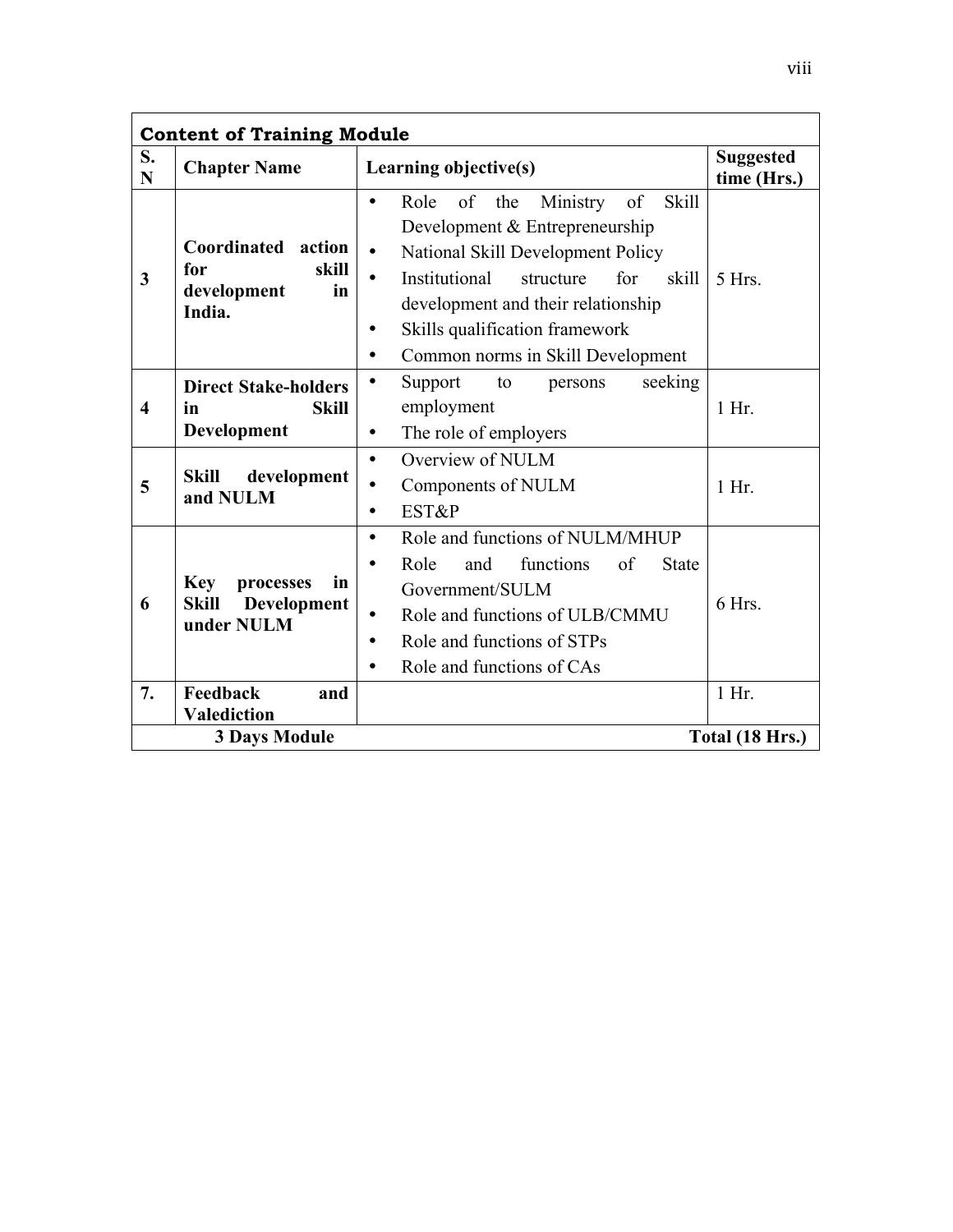## **Chapter I**

## **1. Introduction**

Skills and knowledge are the driving forces of economic growth and social development of a country. In rapidly growing economies like India with a vast and ever-increasing population, the problem is two-fold. On one hand, there is a severe paucity of highlytrained quality labour, while on the other large sections of the population possess little or no job skills.

Countries with higher and better levels of skills adjust more effectively to the challenges and opportunities of world of work. As India moves progressively towards becoming a 'knowledge economy' it becomes increasingly important that the country should focus on advancement of skills and these skills have to be relevant to the emerging economic environment. In order to achieve the twin objectives of economic growth and inclusive development, India's Gross Domestic Product (GDP) has to grow consistently at 8% to 9% per annum. This requires significant progress in several areas, including infrastructure development, agricultural growth coupled with productivity improvements, financial sector growth, a healthy business environment ably supported by skilled workforce.

The agriculture sector accounts for about 20% of the economy. The secondary and tertiary sectors account for about 25% and 55% respectively. For the economy to grow at 8% to 9%, it is required that the secondary and tertiary sectors grow at 10% to 11%, assuming agriculture grows at 4%. In such a scenario, it is obvious that a large portion of the workforce would migrate from the primary sector (agriculture) to the secondary and tertiary sectors. However, the skill sets that are required in the manufacturing and service sectors are quite different from those in the agriculture sector. This implies that there is/will be a large skill gap when such a migration occurs, as evidenced by a shrinking employment in the agriculture sector. This scenario necessitates speedy and large-scale skill development among the workforce.

Out of the current workforce of about 459 million, only about 8%-9% are engaged in the organised/formal sector. In India, less than 5% of the workforce has undergone formal skills, as compared to 38% in Mexico, 52% in USA, 75% in Germany and 96% in South Korea. The magnitude of the challenge is further evident from the fact that about 12 million persons are expected to join the workforce every year. This emerging socioeconomic scenario is poised to drive the demand for skilling India.

As the Indian economy continues to transform and mature, large scale sectoral shifts in the working population are inevitable, particularly from agriculture to other sectors of the economy. These sectors, however, require significantly different and often specialist skill sets, which require training and skill development. This skill gap needs to be addressed through comprehensive efforts, at various levels and catering to different needs of the society and industry.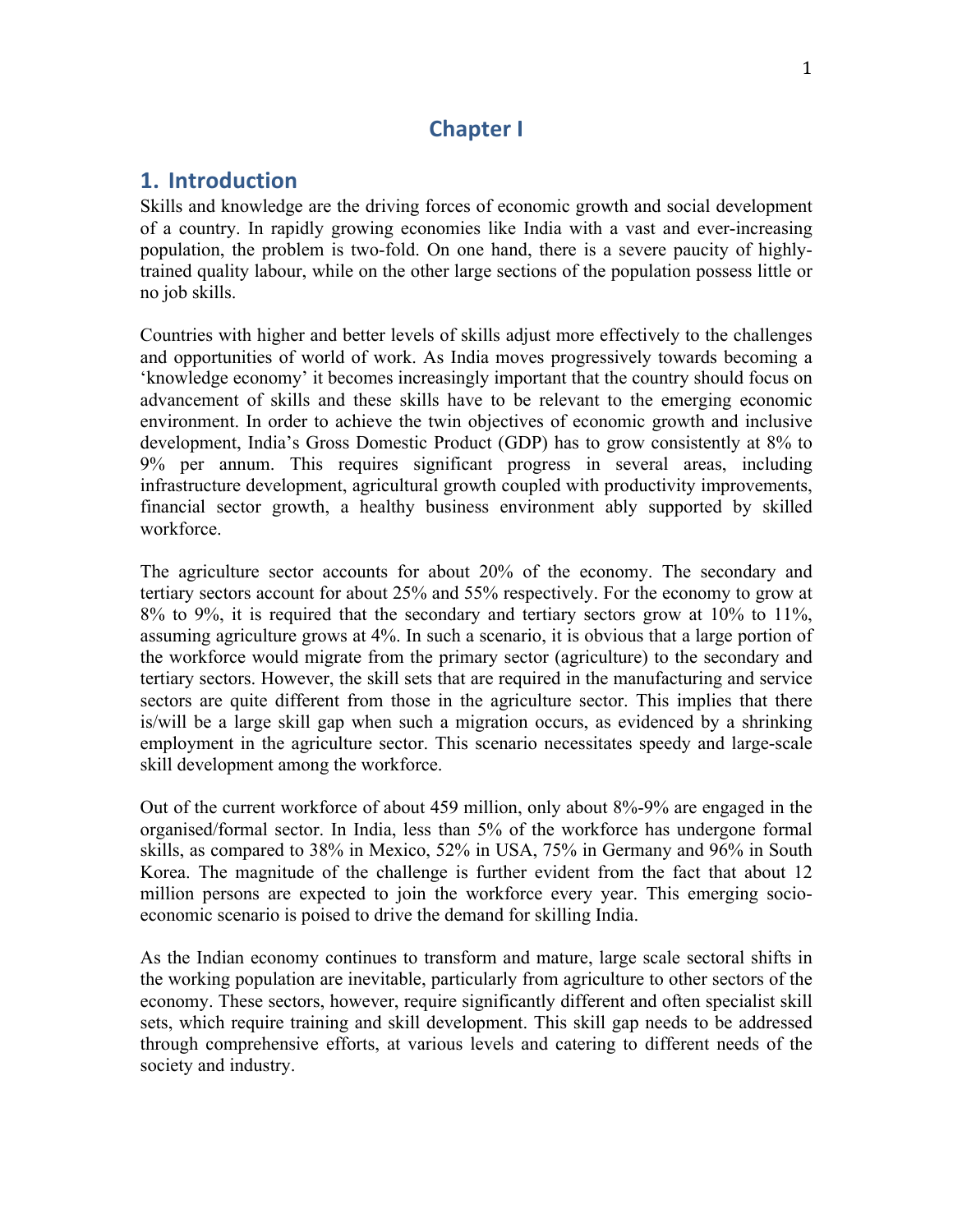Another issue to be considered while ensuring skills and livelihoods, especially for the Ministry of Housing & Urban Poverty Alleviation (MoHUPA), is the rapid urbanisation of the country and its preparedness in addressing the challenges associated with it. The Census of India figures indicate that between 1951 and 2011 the urban population in India grew 6 times from 62.4 million to 377.1 million in comparison with rural population that grew less than 3 times from 298.7 million to 833 million as depicted in the graph below.



## Growth of Urban Population Since 1951-2011 in India

The Urban Local Bodies (ULBs) have to prepare themselves to address the multiple challenges emerging out of the rapid urbanisation, including the containment of urban poverty and its related consequences.

MoHUPA had implemented skill development under the flagship Swarna Jayanthi shahari Rojgar Yojna (SJSRY) Scheme to bring about socio-economic development among poor in urban areas. In September 2013, the scheme was redesigned and reconstituted as National Urban Livelihood Mission (NULM). The Skill Development component of the Mission named 'Employment Through Skills Training & Employment (EST&P) aims to contribute to the national skill development endeavour. Detailed guidelines for the implementation of EST&P was issued vide F.No. K-14014/58(8)/2012- UPA dated on  $13<sup>th</sup>$  December 2013. Amendments to these guidelines are issued by the Ministry as and when required and approved by competent authority.

This training manual intends to help the user with a deeper understanding of the skill development scenario and the recent developments in the sector, a brief view on NULM and its components and a detailed information on the implementation process of EST&P component with a view to help training functionaries at different levels to use the material to develop appropriate training programmes and implementation functionaries to use it as a guide.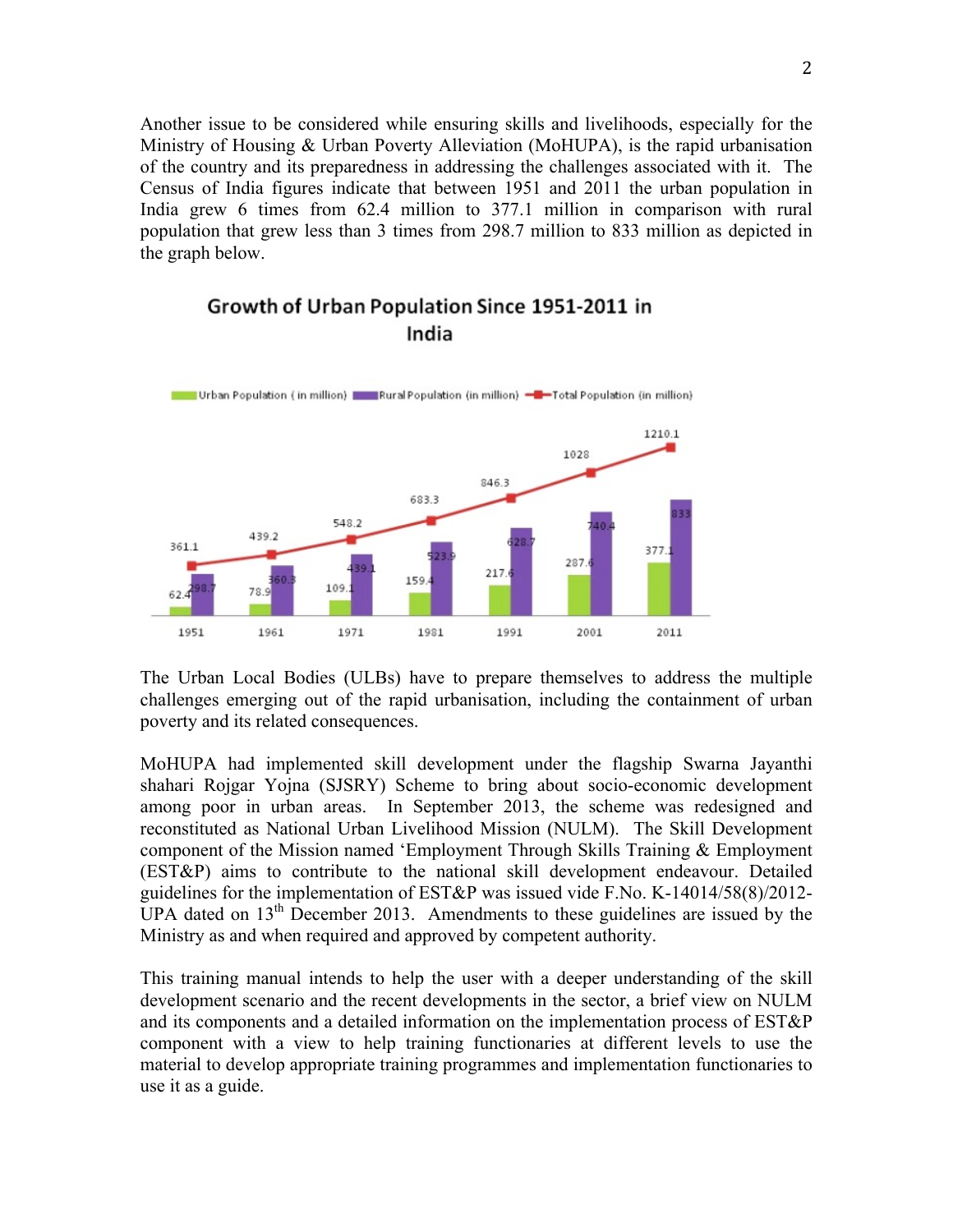## **Chapter II**

## **2. Current Scenario of Skill Development in India**

India has seen rapid growth in recent years, driven by the advances in new-age industries. The increase in purchasing power has resulted in the demand for a new level of quality of service. However, there is a large shortage of skilled manpower in the country. In the wake of the changing economic environment, it is necessary to focus on inculcating and advancing the skill sets of the young population of the country.

According to the Population Prospects, the 2015 revision, released by the United Nations, India is to become the world's most populous nation in less than a decade – or six years earlier than previously estimated. By 2022, India is expected to have a population of 1.4 billion, and from that point, likely to overtake China as the most populous nation of the world. The earlier estimate plugged that India's population will overtake China only by 2028.

Also, the proportion of working-age population in India is likely to increase from around 58 per cent in 2001 to more than 64 per cent by 2021, with a large number of young persons in the 20-35 age group. If the bulging pyramids here below are any indication, India has the huge responsibility of seeing to that the rapidly expanding working age population in the coming decades needs to be adequately prepared with education and skills to enter the world of work with confidence, and sustain their livelihoods in a market that is constantly in a flux.

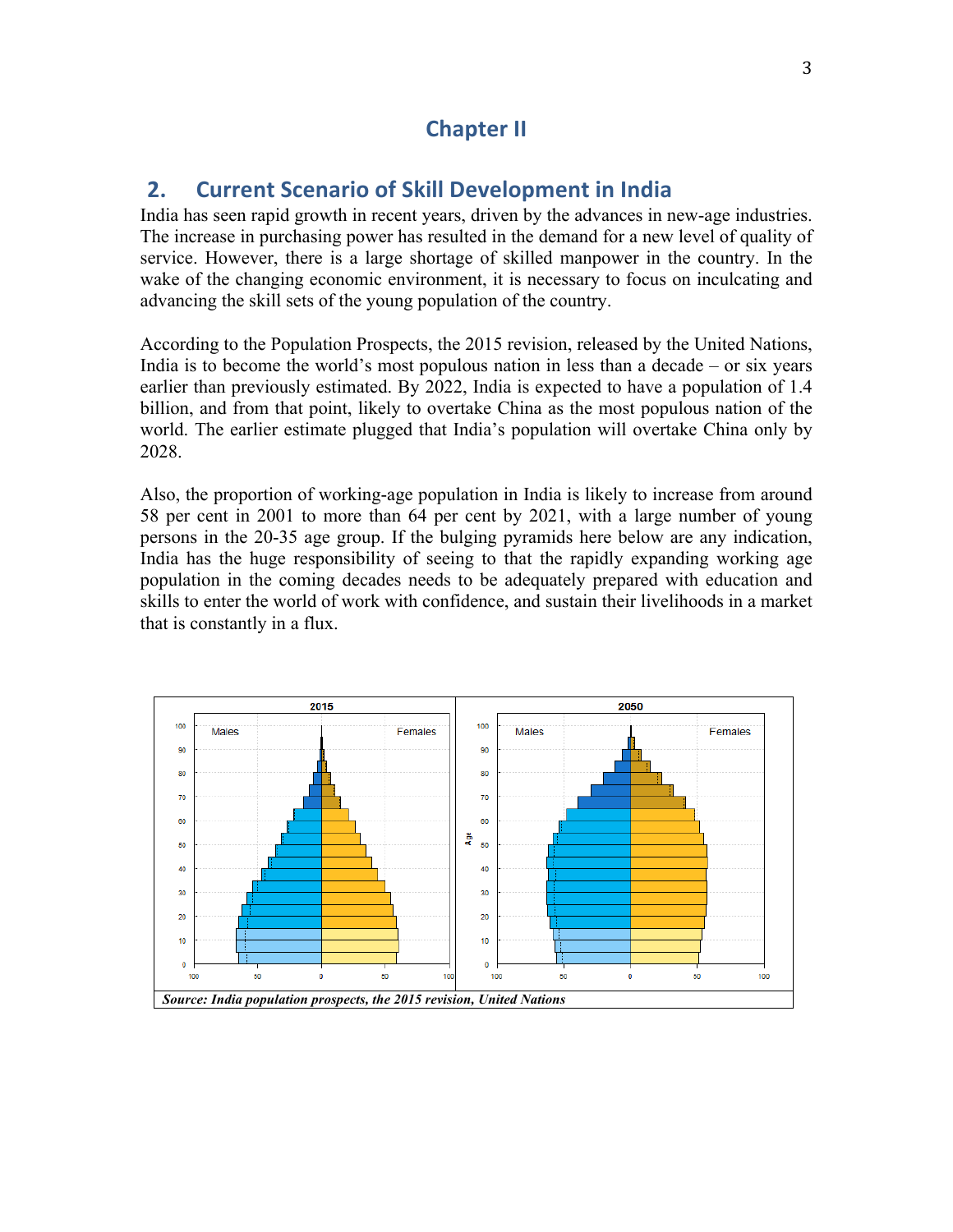India, however, lags far behind in imparting skill training as compared to other countries. Only 10% of the total workforce in the country receives some kind of skill training (2% with formal training and 8% with informal training). Further, 80% of the entrants into the workforce do not have the opportunity for skill training.

The accelerated economic growth has increased the demand for skilled manpower that has highlighted the shortage of skilled manpower in the country. Employees worldwide state a variety of reasons for their inability to fill jobs, ranging from undesirable geographic locations to candidates looking for more pay than what the employers have been offering. India is among the top countries in which employers are facing difficulty in filling up the jobs. For India, the difficulty to fill up the jobs is 48%, which is above the global standard of 34% in 2012. Unwillingness among youth to take up skill training, shortage of hard  $\&$  soft skills among the trained candidates and their resultant nonemployability and the employer's reluctance to pay reasonable and adequate salaries are the key reasons for employers not finding suitable candidates.



As compared to western economies where there is a burden of an ageing population, India has a large workforce that is young and likely to grow in the next 20-25 years. This unique window of opportunity, widely referred to as the "demographic dividend", signifies that a higher proportion of working age population in India is in the younger age population vis-à-vis its entire population. The result is low dependency ratio, which can provide a comparative cost advantage and competitiveness to the economy. The following chart provides a glimpse of the demographic dividend that India would be able to reap if its youth are appropriately trained and employed.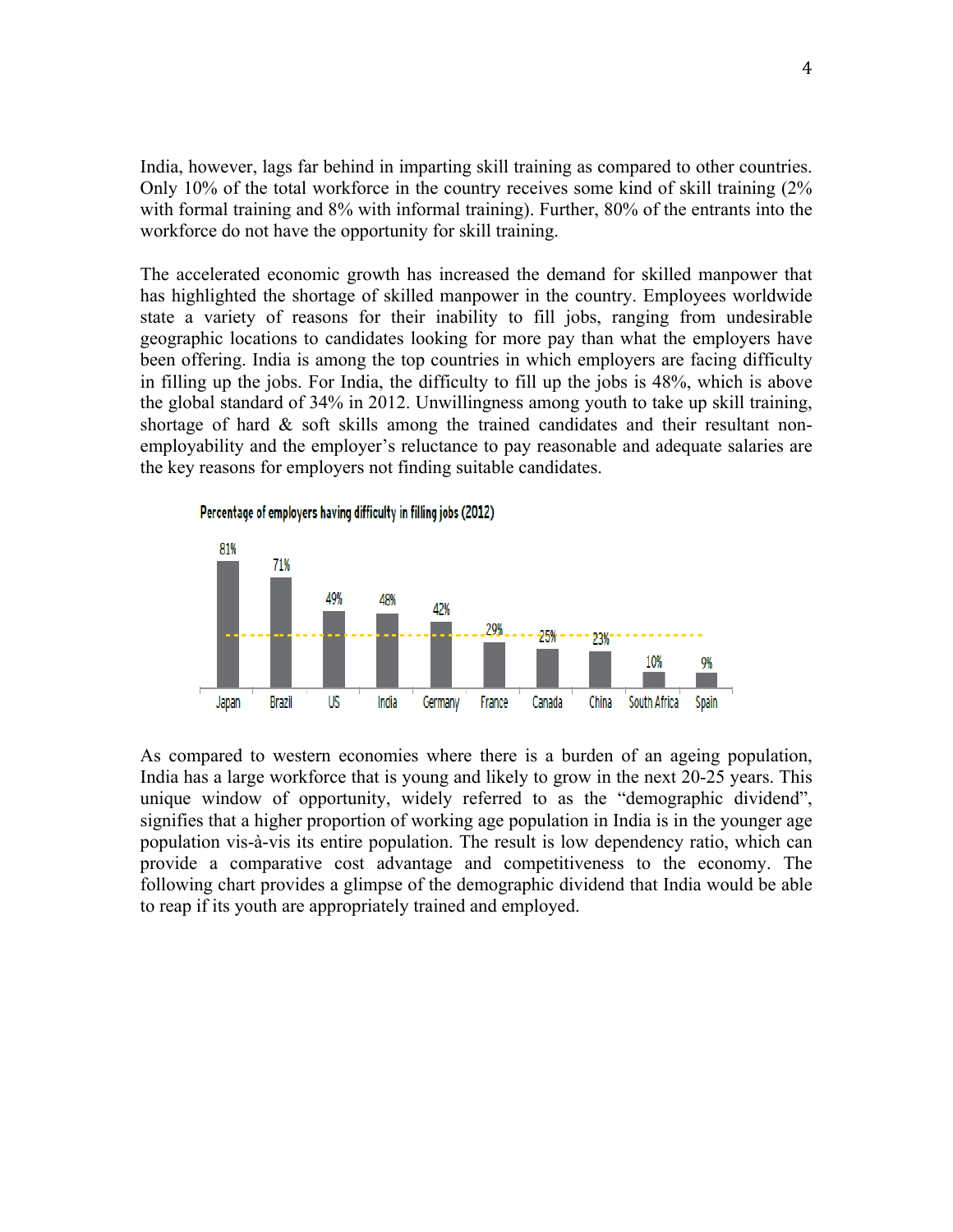Population in 15-59 age group by 2022



India has a huge informal economy. According to the NSSO survey (2004–05), only  $\sim 6\%$ of the total workforce (459 million) is in the organized sector. World Economic Forum reports that only 25% of the total Indian professionals are considered employable by the organized sector. The unorganized sector is not supported by any structured skill development and training for acquiring or upgrading skills. In the unorganised sector, skill formation takes place through informal channels such as family occupations, on-thejob training under master craftsmen with little linkages to formal channels of training and certification.

National policy on skill development 2009 and resultant action in terms of institutional infrastructure and financial support addressed some of the key issues plaguing skill development in the country and gave great impetus to the expansion of skill development activities in the country. While scale has been achieved to some extent, quality issues are still being sorted out with institutionalizing the National Skills Qualifications Framework and Sector Skill Councils. National Policy on Skill Development 2009 had envisaged a review of the policy after five years. The same has been initiated and a new National Policy on Skill Development and Entrepreneurship 2015 has been notified.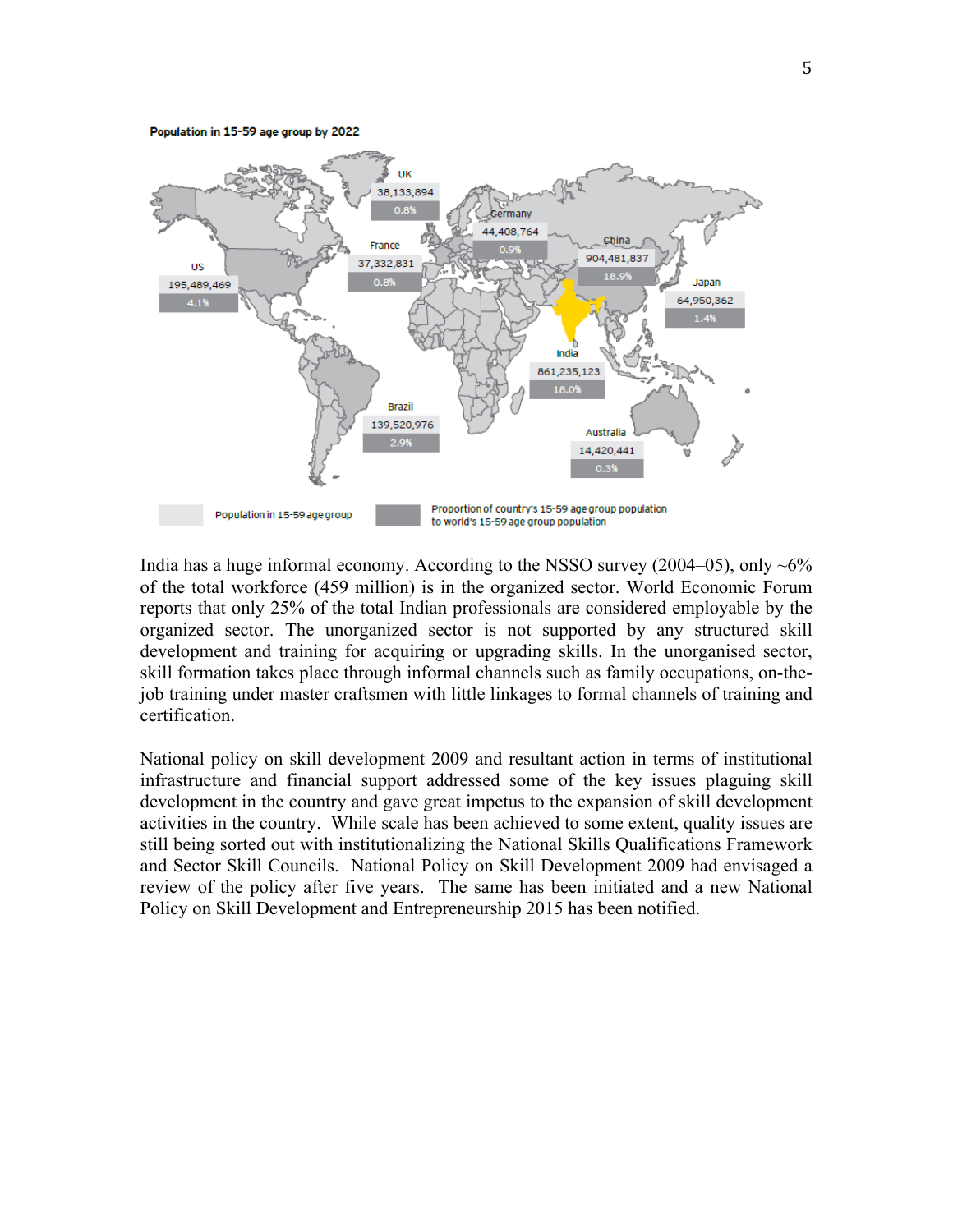## **Chapter III**

## **3. Coordinated Action for Skill Development in India**

Skill development and entrepreneurship efforts across the country have been highly fragmented till about 2009 when the first National Policy on Skill Development was formulated. As opposed to developed countries, where the percentage of skilled workforce is between 60% and 90% of the total workforce, India records a low 5% of workforce (20-24 years) with formal vocational skills. There is a need for speedy reorganization of the ecosystem of skill development and entrepreneurship promotion in the country to suit the needs of the industry and enable decent quality of life to its population.

After more than five years of application of the National Policy on Skill Development, the institutional infrastructure and funding mechanisms have been strengthened to some extent, with considerable private sector participation in the delivery of skill training through a fee based model. Even so, more than 20 Ministries/Departments continue to run 70 plus schemes for skill development in the country mainly for free or at highly subsidized cost aimed at the weaker sections. However, gaps in the capacity and quality of training infrastructure as well as outputs, insufficient focus on workforce aspirations, lack of certification and common standards and a pointed lack of focus on the unorganized sector continue to plague the sector both in the public and private domain.

Recognizing the need and urgency of quickly coordinating the efforts of all concerned stakeholders in the field of Skill Development and Entrepreneurship, Government of India notified the formation of the Department of Skill Development and Entrepreneurship (MoSDE) on 31st July, 2014 which subsequently led to the creation of the Ministry of Skill Development and Entrepreneurship on 10th Nov, 2014.

## **3.1 Role of the Ministry of Skill Development and Entrepreneurship**

Based on the mandate under the Allocation of Business Rules and taking into account the requirements of multiple stakeholders, the Ministry of Skill Development and Entrepreneurship has identified the following four outcomes to be achieved:

- Ensure youth emerging from formal education are employable with job or selfemployment oriented skills
- Ensure people stuck in low income jobs and in the unorganised segments can access growth opportunities through up-skilling / re-skilling and Recognition of Prior Learning (RPL)
- Improve supply and quality of the workforce for industry, contributing to increased productivity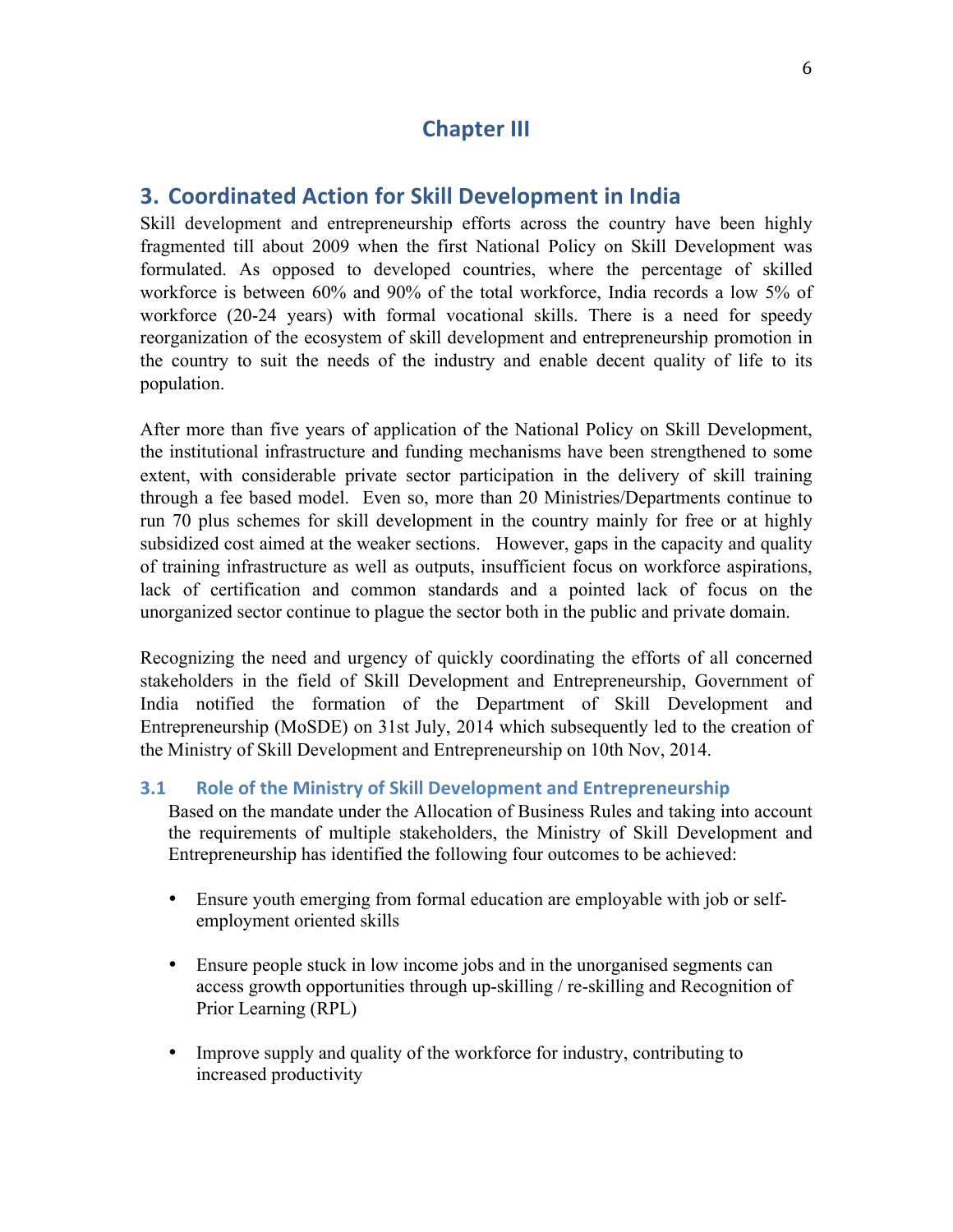• Make skilling aspirational for youth

To achieve these outcomes, a framework built on five central pillars representing the core requirements for skilling has been conceived by the MoSDE – to Create a pipeline of skilled people, Correct supply for demand, Certify global/common standards, Connect supply with demand and Catalyse entrepreneurship.

MoSDE has developed the common norms on Skill Development and metrics on inputs, outcome measures and funding for skill development schemes across Central Ministries/Departments. Skill gap studies for all high priority sectors including key manufacturing sectors under Make in India have been completed for 24 sectors. Support to States has been extended via the State Skill Development Mission through funding and technical support to ramp up capacity and improve standards of skilling at the State level.

A number of other initiatives such as collaborating with other nations to adopt international best practices, revamping the vocational education framework in the country, partnering with corporate, leveraging public infrastructure for skilling, creating a pipeline of quality trainers and leveraging technology for skill training, are being pursued by the Ministry.

Further to enhance coordination, the government of India has brought the following institutions under the Ministry of Skill Development and Entrepreneurship:

- Directorate General of Employment Training DGET (from Ministry of Labour & Employment)
- National Skill Development Agency (NSDA)
- National Skill Development Corporation NSDC (from Ministry of Finance)

## **3.2** National Policy on Skill Development

The first National Policy on Skill Development was drawn up and approved under the coordination of the Ministry of Labour and Employment in the year 2009 with an aim to support achieving rapid and inclusive growth. Given the paradigm shift in the skilling ecosystem in the country and the experience gained through implementation of various skill development programmes in the country, there was an imminent need to revisit the existing policy and the National Skill Development Policy 2015 to appropriately take account of progress in implementation and emerging trends in the national and international skill environment.

National Skill Development and Entrepreneurship Policy 2015 supersedes the policy of 2009. The objective of this policy is to meet the challenge of skilling at scale with speed, standard (quality) and sustainability. It aims to provide an umbrella framework to all skilling activities being carried out within the country, to align them to common standards and link skilling with demand centres. In addition to laying down the objectives and expected outcomes, the policy also identifies the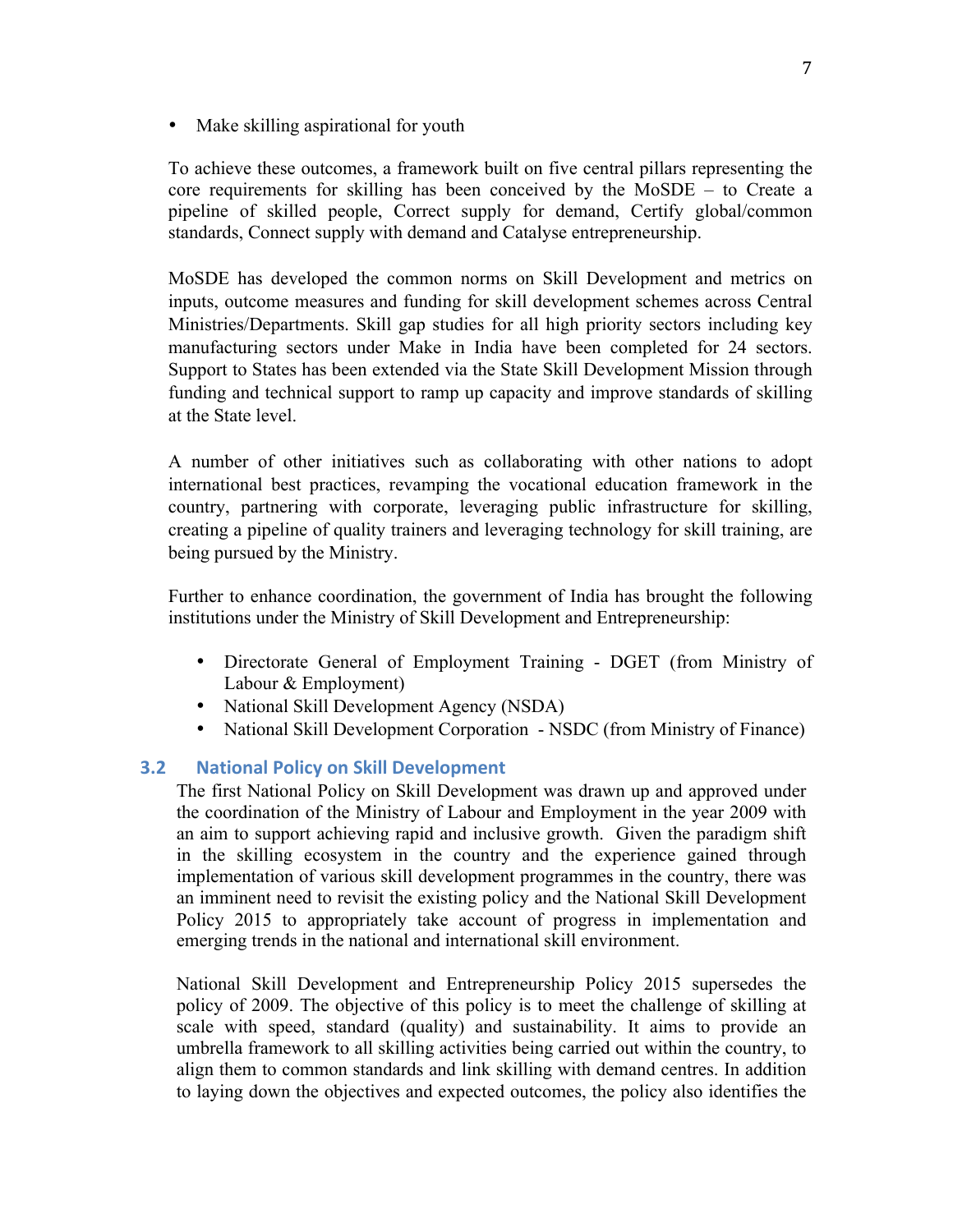various institutional frameworks, which will be the vehicles to reach the expected outcomes. Skill development is the shared responsibility of government, employers and individual workers, with NGOs, community based organizations, private training organizations and other stakeholders playing a critical role. The policy links skills development to improved employability and productivity to pave the way forward for inclusive growth in the country. The skill strategy is complemented by specific efforts to promote Entrepreneurship to create enough opportunities for skilled workforce.

#### **3.2.1** National Skill Development and Entrepreneurship Policy 2015

The vision, mission and objective of the National Skill Development & Entrepreneurship Policy 2015 are given below. For further details refer the policy in the link provided under reference section at the end.

#### *3.2.1.1 Vision*

*"To create an ecosystem of empowerment by Skilling on a large Scale at Speed with high Standards so as to promote a culture of innovation based entrepreneurship which can generate wealth and employment so as to ensure Sustainable livelihoods for all citizens in the country".*

#### *3.2.1.2 Mission*

*The mission is to-*

*Create a demand for skilling across the country; Correct and align the skilling with required competencies; Connect the supply of skilled human resources with sectoral demands; Certify and assess in alignment with global and national standards; and Catalyse an eco system wherein productive and innovative entrepreneurship germinates, sustains and grows leading to creation of a more entrepreneurial economy and more formal wage employment.*

#### *3.2.1.3 Objectives*

1. The core objective of the Policy is to empower the individual, by enabling her/him to realize their full potential through a process of lifelong learning where competencies are accumulated via instruments such as credible certifications, credit accumulation and transfer, etc. As individuals grow, the society and nation also benefit from their productivity and growth. This will involve:

- i. Make quality vocational training aspirational for both youth and employers whereby youths sees it as a matter of choice and employer acknowledges the productivity linked to skilled workforce by paying the requisite premium.
- ii. Ensure both vertical and horizontal pathways to skilled workforce for further growth by providing seamless integration of skill training with formal education.
- iii. Focus on an outcome-based approach towards quality skilling that on one hand results in increased employability and better livelihoods for individuals, and on the other hand translates into improved productivity across primary, secondary and tertiary sectors.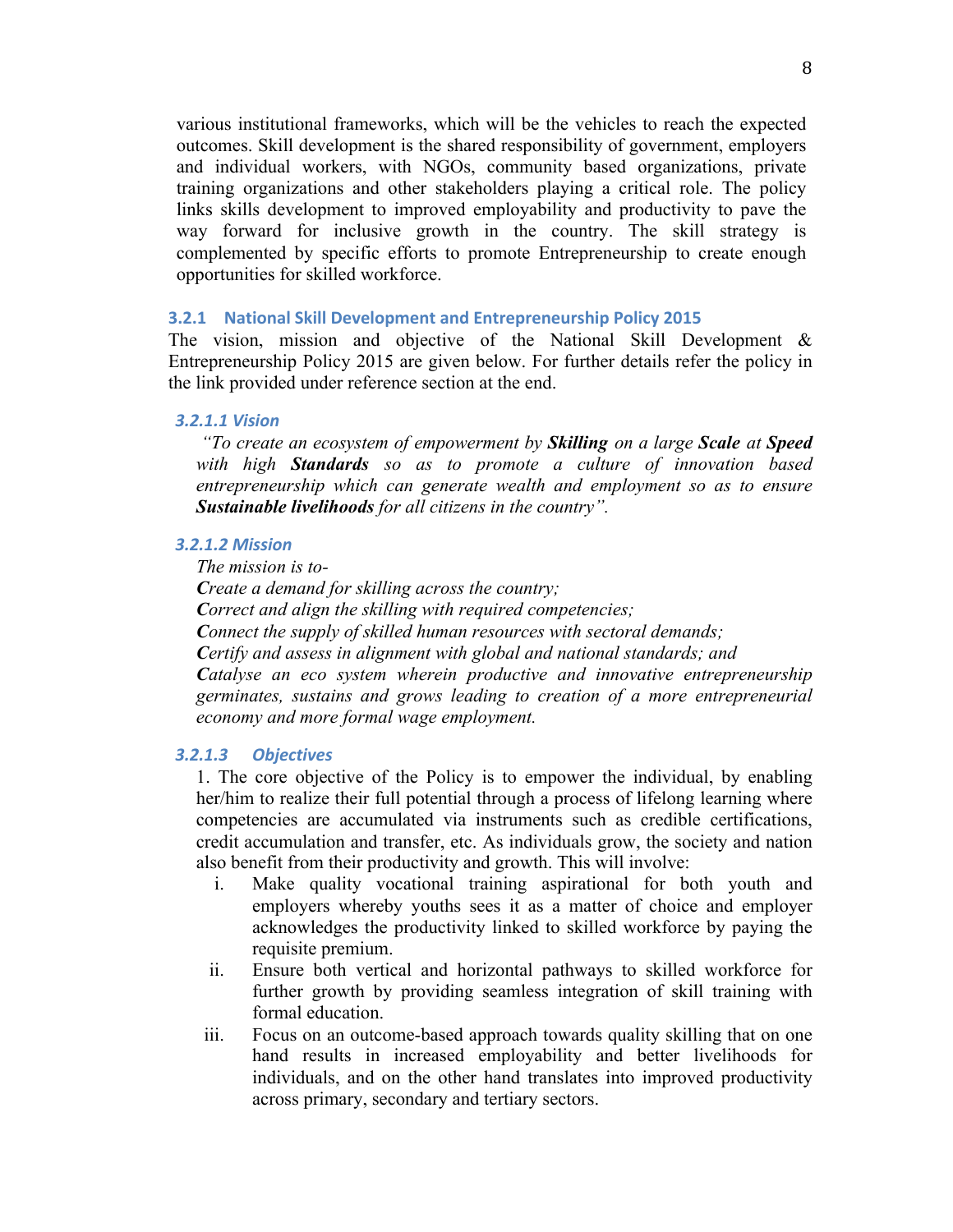- iv. Increase the capacity and quality of training infrastructure and trainers to ensure equitable and easy access to every citizen.
- v. Address human resource needs by aligning supply of skilled workers with sectoral requirements of industry and the country's strategic priorities including flagship programmes like Make in India.
- vi. Establish an IT based information system for aggregating demand and supply of skilled workforce, which can help in matching and connecting supply with demand.
- vii. Promote national standards in the skilling space through active involvement of employers in setting occupational standards, helping develop curriculum, providing gainful employment to skilled workforce with adequate compensation.
- viii. Operationalize a well-defined quality assurance framework aligned with global standards to facilitate mobility of labour.
	- ix. Leverage modern technology to ensure scale, access and outreach, in addition to ease of delivering content and monitoring results.
	- x. Recognise the value of on-the-job training, by making apprenticeships in actual work environments an integral part of all skill development efforts.
- xi. Ensure that the skilling needs of the socially and geographically disadvantaged and marginalized groups (like the SCs, STs, OBCs, minorities, differently abled persons etc.) are appropriately taken care of.
- xii. Promote increased participation of women in the workforce through appropriate skilling and gender mainstreaming of training.
- xiii. Promote commitment and ownership of all stakeholders towards skill development and create an effective coordination mechanism.

2. The core objective of the entrepreneurship framework is to coordinate and strengthen factors essential for growth of entrepreneurship across the country. This would include:

- i. Promote entrepreneurship culture and make it aspirational
- ii. Encourage entrepreneurship as a viable career option through advocacy.
- iii. Enhance support for potential entrepreneurs through mentorship and networks.
- iv. Integrate entrepreneurship education in the formal education system
- v. Foster innovation-driven and social entrepreneurship to address the needs of the population at the 'bottom of the pyramid'.
- vi. Ensure ease of doing business by reducing entry and exit barriers
- vii. Facilitate access to finance through credit and market linkages
- viii. Promote entrepreneurship amongst women
- ix. Broaden the base of entrepreneurial supply by meeting specific needs of both socially and geographically disadvantaged sections of the society including SCs, STs, OBCs, minorities, differently-abled persons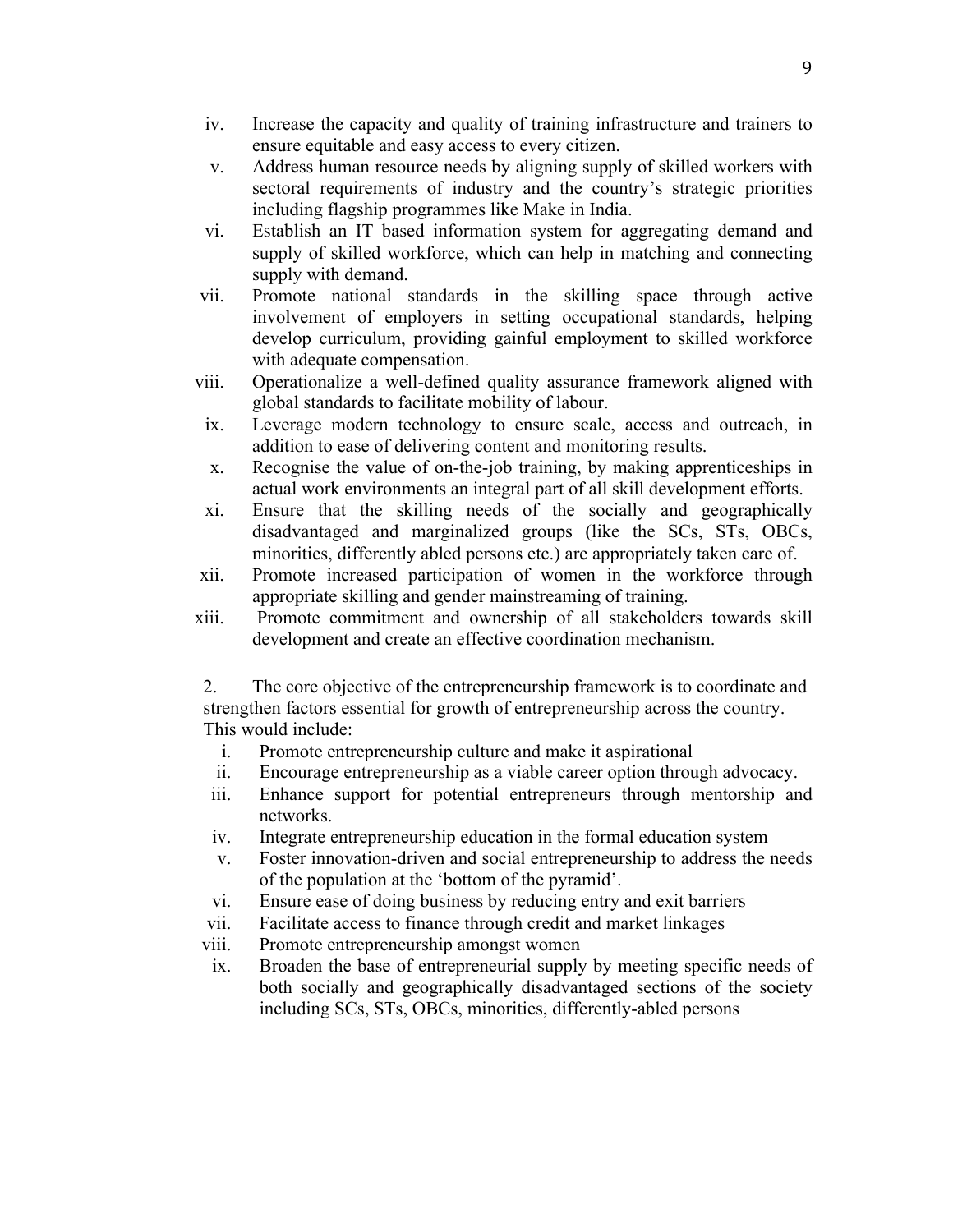## **3.3 Institutional Structures for Skills Development**

## **3.3.1 National Skill Development Agency**

The National Skill Development Agency (NSDA) was notified through a gazette notification dated 6th June 2013. NSDA is an autonomous body of Ministry of Skill Development and Entrepreneurship, which will coordinate and harmonize the skill development efforts of the Government and the private sector to achieve the skilling targets of the 12th Plan and beyond and endeavour to bridge the social, regional, gender and economic divide:

- a) By ensuring that the skilling needs of the disadvantaged and marginalized groups like SCs, STs, OBCs, minorities, women and differently-abled persons are taken care of through the various skill development programmes and
- b) By taking affirmative actions as part of advocacy by the NSDA. The Central Ministries and NSDC will continue to implement schemes in their remit. The NSDA will anchor the National Skills Qualifications Framework (NSQF) and facilitate the setting up of professional certifying bodies in addition to the existing ones.

The NSDA will discharge the following functions:

- Take all possible steps to meet skilling targets as envisaged in the 12th Five Year Plan and beyond;
- Coordinate and harmonize the approach to skill development among various Central Ministries/Departments, State Governments, the NSDC and the private sector;
- Anchor and operationalize the NSQF to ensure that quality and standards meet sector specific requirements;
- Be the nodal agency for State Skill Development Missions;
- Raise extra-budgetary resources for skill development from various sources such as international agencies, including multi-lateral agencies, and the private sector;
- Evaluate existing skill development schemes with a view to assessing their efficacy and suggest corrective action to make them more effective;
- Create and maintain a national data base related to skill development including development of a dynamic Labour Market Information System (LMIS);
- Take affirmative action for advocacy;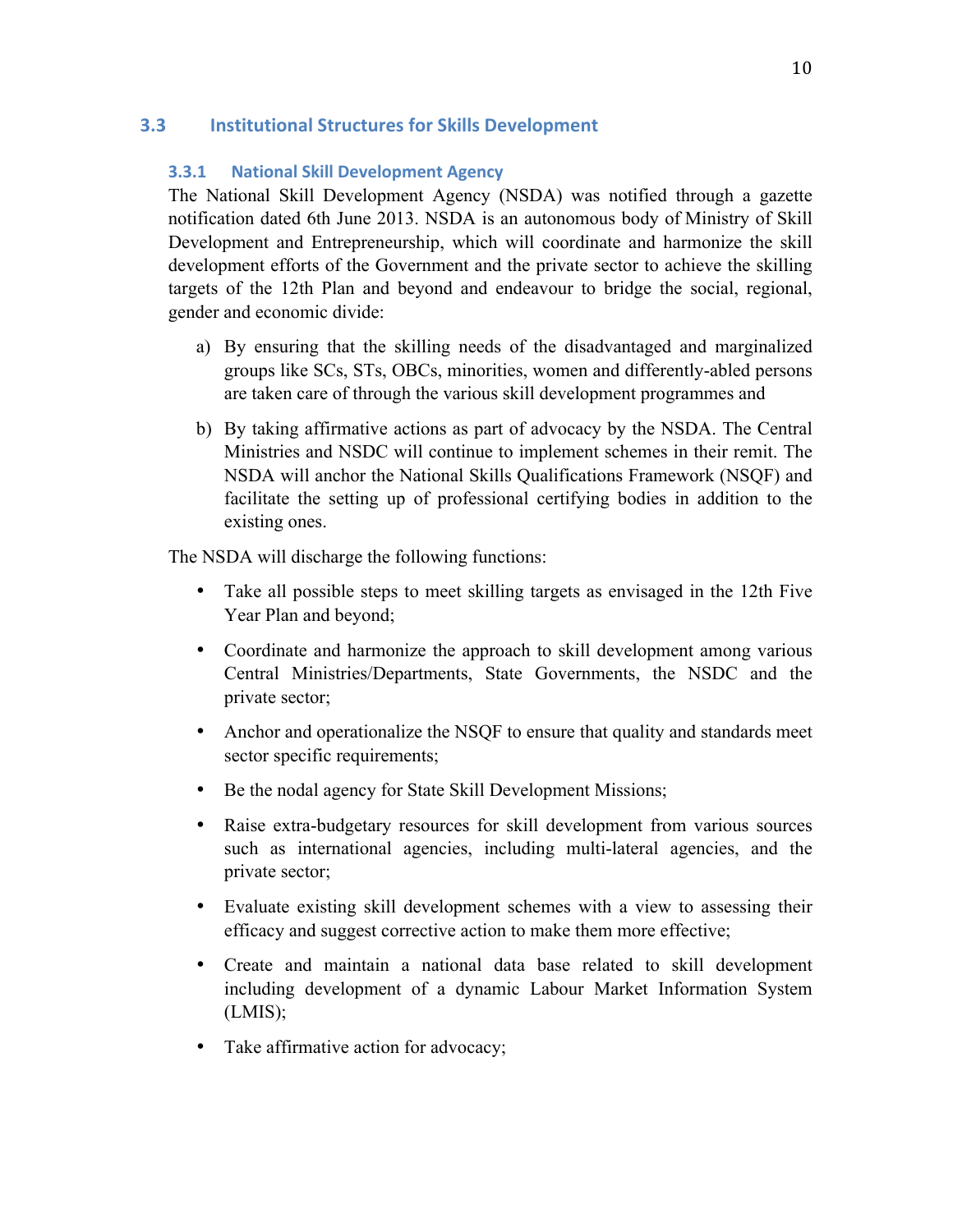- Ensure that the skilling needs of the disadvantaged and the marginalized groups like SCs, STs, OBCs, minorities, women and differently abled persons are taken care of; and
- Discharge any other function as may be assigned to it by the Government of India.

For further information visit the website: http://www.nsda.gov.in/

## **3.3.2 National Skill Development Corporation**

The National Skill Development Corporation (NSDC) is a not-for-profit company set up by the Ministry of Finance, under Section 25 of the Companies Act, now under the Ministry of Skill Development and Entrepreneurship. NSDC is a one of its kind, Public Private Partnership in India. It aims to promote skill development by catalysing creation of large, quality, for-profit vocational institutions. It has an equity base of Rs. 10 crore, of which the Government of India holds for 49%, while the private sector has the balance 51%.

NSDC provides funding to build scalable, for-profit vocational training initiatives. Its mandate is also to enable support systems such as quality assurance, information systems and train the trainer academies either directly or through partnerships. NSDC acts as a catalyst in skill development by providing funding to enterprises, companies and organisations that provide skill training. It will also develop appropriate models to enhance, support and coordinate private sector initiatives. The differentiated focus for the 34 sectors currently under NSDC's purview and its understanding of their viability will make every sector attractive to private investment.

NSDC has so far prepared industry reports for 24 sectors analysing the skill gaps as well as state wise skill gap analysis reports for all states except Bihar, which is under process. All these reports can be publically accessed from the knowledge bank of NSDC website.

For further information visit the website: http://www.nsdcindia.org/

## **3.3.3 Sector Skill Councils (SSC)**

Sector Skill Councils are set up as autonomous industry-led bodies by NSDC. They create Occupational Standards and Qualification bodies, develop competency framework, conduct Train the Trainer Programs, conduct skill gap studies and Assess and Certify trainees on the curriculum aligned to National Occupational Standards developed by them.

## **3.3.3.1 Objective of Setting up SSC**

SSC will strive to complement the existing vocational education system for the Industry Sector in meeting the entire value chain's requirements of appropriately trained manpower in quantity and quality across all levels on a sustained and evolving basis. Thus, the SSC of every Industry sector must have the active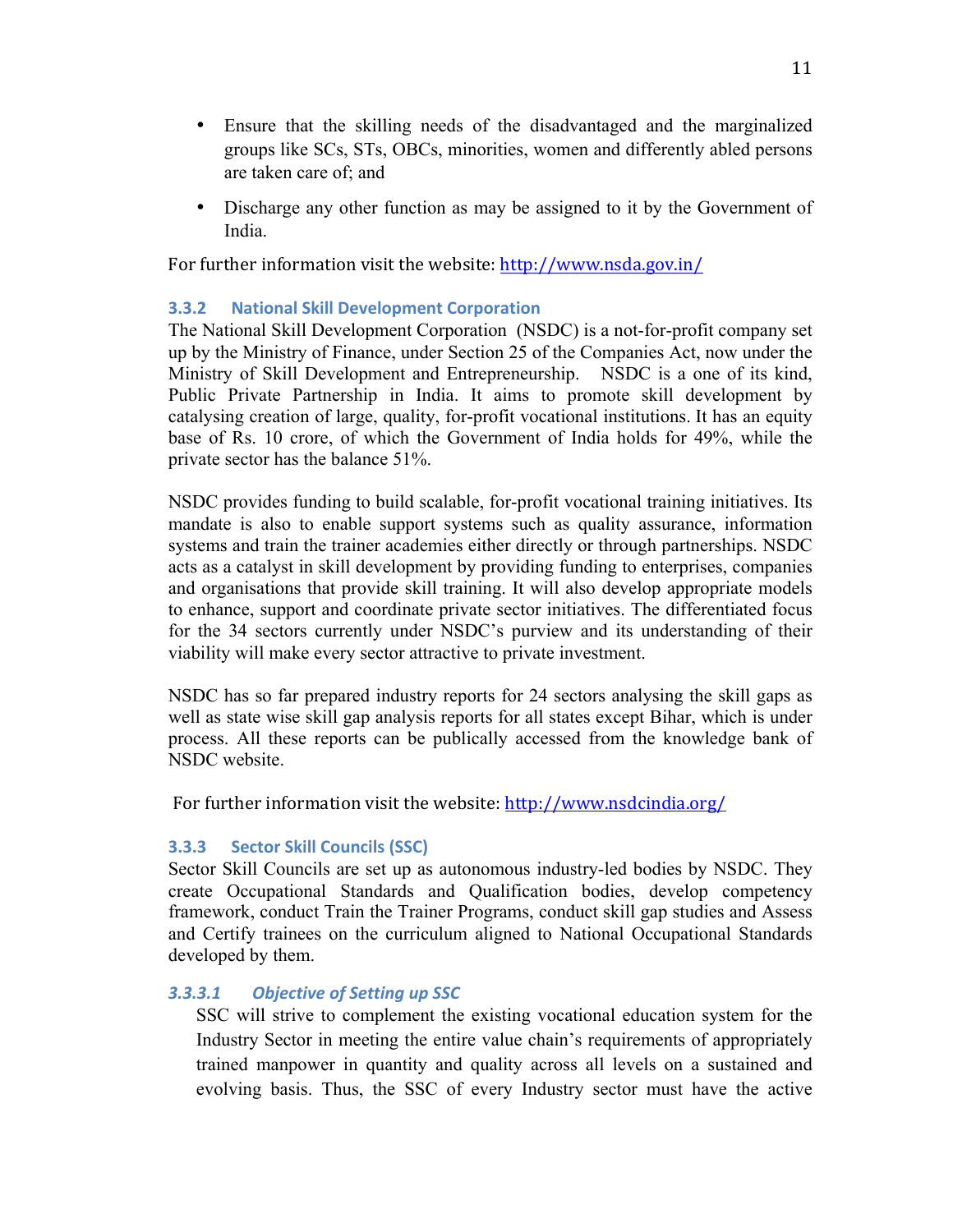support of all major players of that sector, in order to be successful in its role. The SSC proposes to complement the existing vocational education system and address the skill gaps through the following activities

- a) Conducting research Building up skill inventory database for the industry sector, skill-wise, region-wise, reviewing international trends in skill development and identifying skill gaps and technology to be taken up for teaching.
- b) Improving the delivery mechanism Partnering with educational institutions to train trainers and upgrade skill sets of existing industry employees, and those in the industry value chain, e.g., dealer and service networks.
- c) Building quality assurance Setting up a robust and stringent certification and accreditation process for industry sector facing skill development institutes to ensure consistency and acceptability of standards.

#### *3.3.3.2 Operational Overview*

SSC proposes to complement the existing vocational education system through the following activities:

- 1. Conducting research
- 2. Improving the delivery mechanism
- 3. Building quality assurance

#### **Research:**

The purpose of the Research Wing of the SSC is to be the knowledge repository of the Industry Sector in the area of Skill Development. The main responsibilities of the members of this group will be research on the current requirement of skill development in the industry, review the supply of skilled personnel, identify shortfall in numbers and skill sets, identify trends and future requirements and benchmark international practices.

#### **Delivery Mechanism:**

The Delivery Mechanism function of the SSC will focus making the training delivery mechanism in the industry more robust and appropriate to the requirements of the industry. The main responsibilities of the members of this group will be to help improvise the training delivery system, develop and update training modules and impart training to trainers, institutes, and existing industry employees.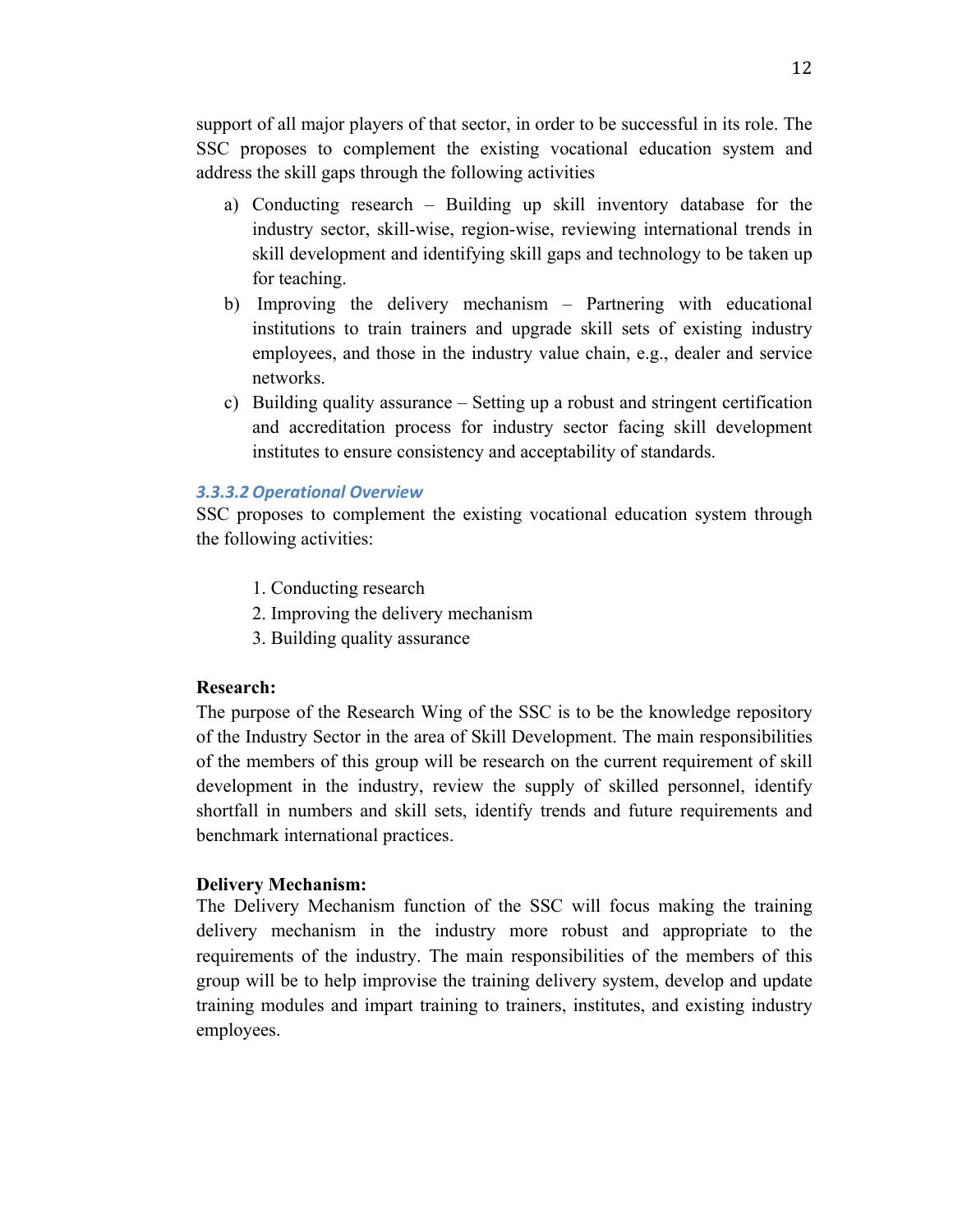#### **Quality Assurance:**

The main responsibility of the Quality Assurance group of the SSC will be to evaluate the implementation of skill development for its adherence to the set standards and provide certification for the same. Apart from providing certification of skill sets to employees, trainers and sales and service centres, it will also provide accreditation to various training courses in the industry.

Till date, the NSDC Board has approved proposals for setting up 37 Sector Skill Councils and 34 SSCs have been set up so far. There are approximately 450 Corporate Representatives in the Governing Councils of these SSCs. The list of SSC's is given at **Annexure i.**

#### **3.3.4 Ministries / Departments involved in Skills Development**

As has been mentioned elsewhere, about 20 Ministries of the central government are involved in promoting skill development programme. These training programmes can be mainly divided into two categories.

One is relating to the specific sector in which a Ministry is engaged. Example of this type of training are the training offered by the Ministry of Agriculture, Ministry of Textile, Ministry of Tourism, etc. who offer training in the related sector. The second category is those Ministries that offer sector-neutral skill training to a segment of people like the urban or rural youth. Example of the second category is the Ministry of Rural Development, Ministry of Tribal Affairs, Ministry of Skill Development and Entrepreneudship, Ministry of Social Justice & Empowerment, etc. Ministry of Housing and Urban Poverty Alleviation also comes under this category.

Several of the Ministries of Government of India have their own skill training centres. Notable among them are the Industrial Training Institutes (ITIs) under Ministry of Skill Development and Entrepreneurship (earlier Ministry of Labour and Employment), the Krishi Vighyan Kendras (KVKs) under the Ministry of Agriculture, the tool rooms of the Ministry of Small and Medium Industries, etc that have own training centres spread across the country.

Other Ministries such as Ministry of Human Resource development, Ministry of Rural Development, etc. offer skill training through affiliated or empanelled public or private Skill Training Providers (STP).

Similarly, State governments under different departments also have their own, affiliated and/or empanelled Skill Training Providers.

A list of various skill development schemes of different ministries is placed at **Annexure ii.**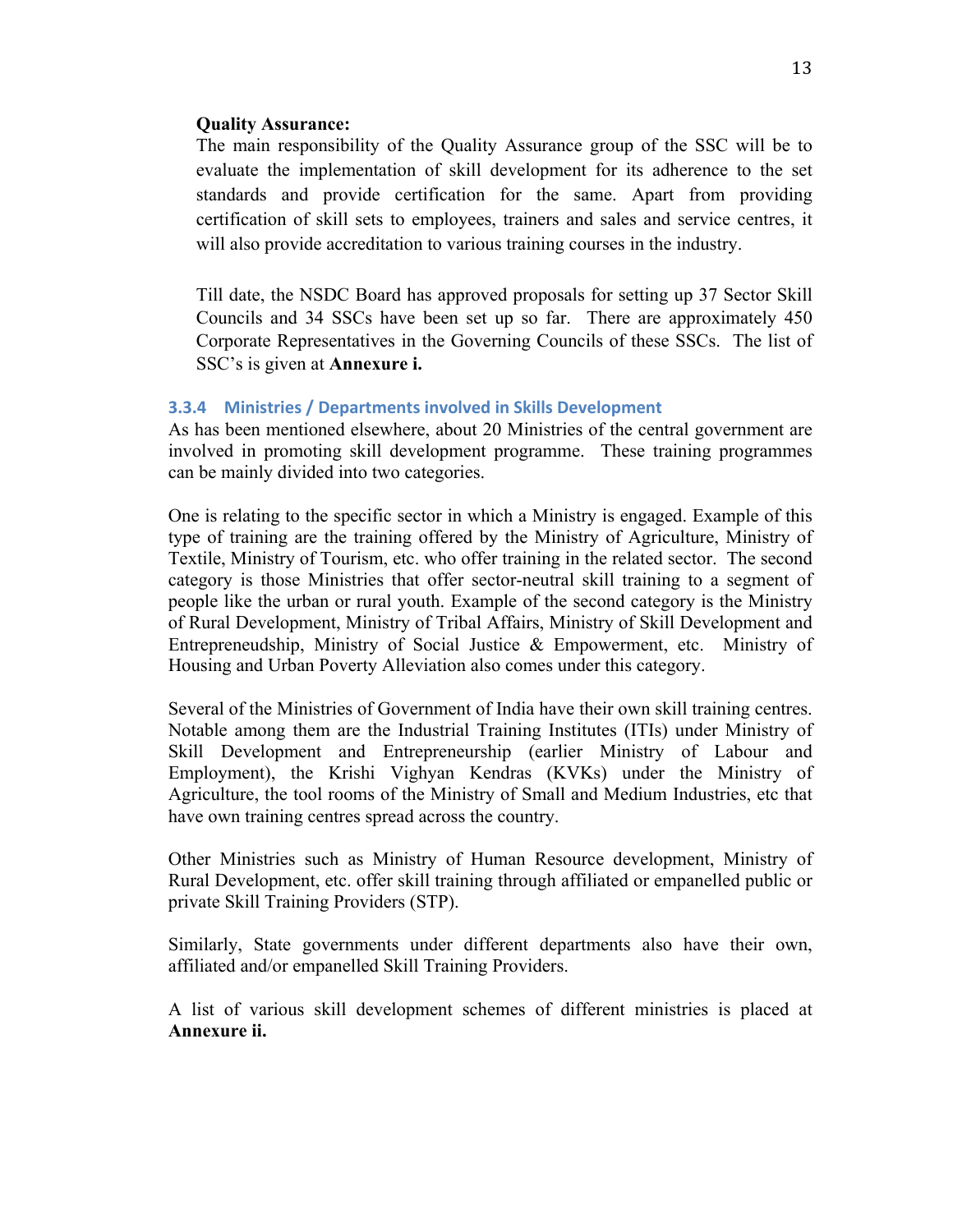### **3.3.5** State Skill Missions/Nodal Agency for Skill Development

As part of the coordinated action towards National Skill Development, states have been setting up State Skill Development Missions or identifying a Nodal Agency to manage the activities of the State Skill Mission. Most of the states have set up the State Skill Mission or notified a nodal agency for coordination at state level.

For further details please visit http://www.nsda.gov.in/NSQF/nsqfIndexPage.html?name=ssdm

### **3.3.6 Private Skills Training Institutions**

Earlier skill training in the private sector was offered by the private ITIs (earlier ITCs) and NGOs at small scale for specific trades and targets groups. Such training had little relevance to the needs of the industry. Later private companies saw opportunities in the market and started training institutes; National Institute of Information technology (NIIT) and Jet King in the software and hardware in IT sector are examples of such commercial training providers in the private sector.

With the setting up of National Skill Development Corporation, huge impetus has been given to private training providers with a view to scale up with quality to meet the emerging workforce needs in different sectors. NSDC has affiliated more that 235 private Skills Training Providers in the past years and several others have entered the skill-training field seeing the emerging opportunities.

#### **3.3.7 Entrepreneurship Development Promotion Agencies**

Although about 93% of the workforce in India is engaged in the unorganised sector with a significant proportion involved in some kind of self-employment, the institutions promoting entrepreneurship in the country is few and far between. There are a few institutions such as Entrepreneurship Development Institute (EDI), Ahmedabad, National Institute for Entrepreneurship and Small Business Development (NIESBUD), Noida, Indian Institute of entrepreneurship (IIE), Guwahati but nothing substantial given the need.

#### **3.3.8 Skill Assessment & Certification Agencies**

Skill assessment and certification is in nascent development in India. Where 93% of the workforce is engaged in the informal sector with largely unskilled and semiskilled workers, generally certification has not been viewed as something critical for employment. However, the trend has been changing over the years with student demand and government's insistence on third party certification, especially in public funded skills development schemes.

Though third party certification is emerging as the norm for certification globally, there are many private and government training institutions in India that had flourished with own certification. One good example in the private sector is NIIT, whose training and certificates are valued by both the students and Industry. In the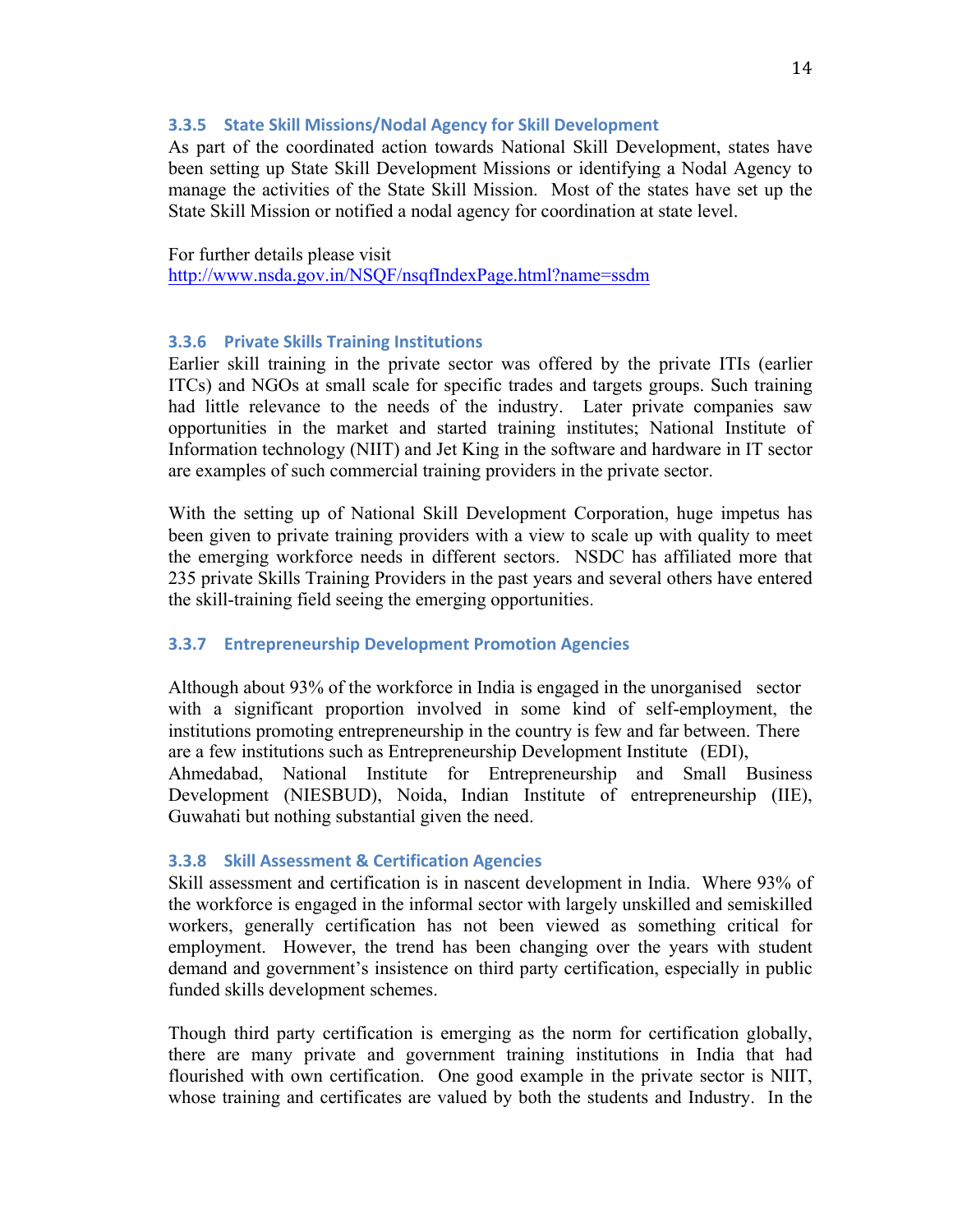government sector, training agencies such as CIPET offer its own certification in the specific areas of training, which are in high demand in the market.

However, with the notification of National Skills Qualification Framework (NSQF) in December 2013, it shall be mandatory for all training/educational programmes/courses to be NSQF complaint after the fifth anniversary of the date of notification and eventually all trainees should be issued certificates through agencies authorised under NSQF. The following agencies have been approved, among others, as non-statutory certification agencies.

- i. National Council for Vocational Training
- ii. State Council for Vocational Training
- iii. Sector Skill Councils set up NSDC

For specific information on the process of certification from the above agencies, please see section 6.5.

## **3.4 Skills Qualification Framework**

Through the National Policy on Skill Development, 2009, India recognized the need for the development of a national qualification framework that would transcend both general education and vocational education and training. The Policy envisioned that the framework would stimulate and support reforms in skills development and facilitate establishment of nationally standardized and acceptable, and internationally comparable qualifications. In the absence of an organization at the Central level to develop such a framework, individual Ministries started working on development of the framework, which were to subsequently be subsumed in the unified National Qualification framework, when available. The erstwhile Ministry of Labour and Employment developed the National Vocational Qualifications Framework (NVQF) and the Ministry of Human Resource Development developed the National Vocational Educational Qualification Framework (NVEQF). The Ministry of Human Resource Development also launched a pilot of the NVEQF in Haryana at the secondary school level.

Realizing the need to have a unified framework, an Inter-Ministerial Committee was formed by the Cabinet Secretariat to use the work already done by the two Ministries as the foundation of the National Skills Qualification Framework. With the formation of the National Skill Development Agency, the mandate to anchor and operationalize the NSQF to ensure that quality and standards meet sector specific requirements was transferred to the Agency.

#### **3.4.1 Need for Skills Qualification Framework**

In India, general education and vocational education & training have been operating as separate verticals, with very little interaction between the two. This has led to hesitation amongst the youth in opting for vocational education and training as it is presumed that this avenue would preclude the concerned individual from being able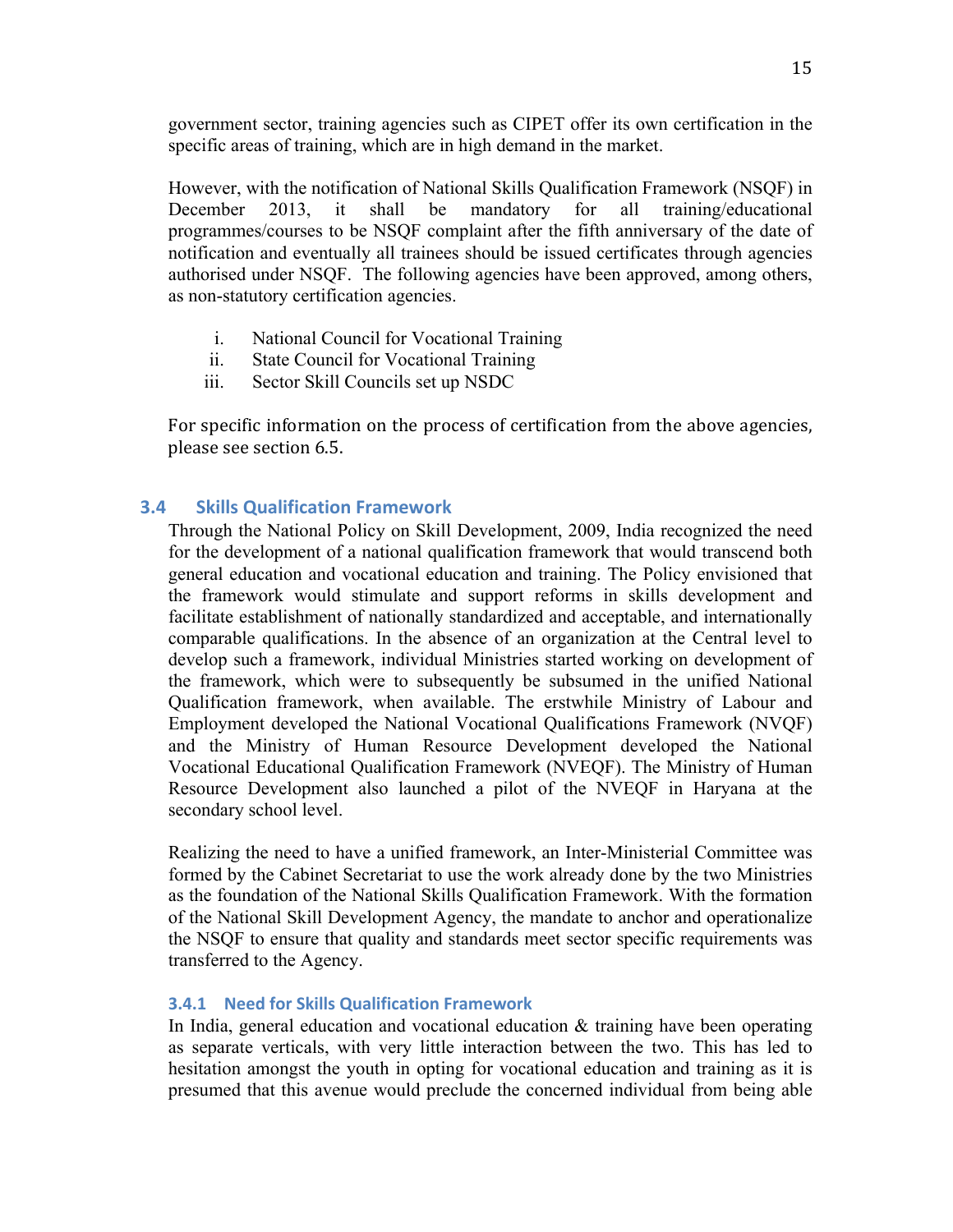to acquire higher degrees and qualifications. In order to facilitate mobility from vocational to general education, and vice-versa, a unified national qualification framework was required. The National Skill Qualification Framework (NSQF) was expected to help India make qualification processes more understandable and transparent.

The need for the NSQF arises due to the following additional reasons:

- a) Till now the focus of education and training has been almost entirely on inputs. The NSQF is based on an outcomes-based approach, and each level in the NSQF is defined and described in terms of competency levels that would need to be achieved. Job roles corresponding to each of these competency levels would be ascertained with the involvement of industry, through the respective Sector Skill Councils (SSCs).
- b) Pathways of learning and progression, especially on the vocational education and training front, are generally unclear or absent. There is no clear provision for vertical or horizontal mobility. The NSQF will make the progression pathways transparent so that institutes, students and employers are clear as to what they can or cannot do after pursuing a particular course and address the issues of inequity and disparity in qualifications.
- c) There is lack of uniformity in the outcomes associated with different qualifications across institutions, each with its own duration, curriculum, entry requirements as well as title. This often leads to problems in establishing equivalence of certificates/diplomas/degrees in different parts of the country, which in turn impacts the employability and mobility of students.
- d) The negative perception associated with vocational education and training can be significantly removed by the development of quality qualifications that also permit acquisition of higher qualifications, including degrees and doctorates.
- e) There exist a large section of people who have acquired skills in the informal sector but who do not have the necessary formal certifications to attest to their skills. As a competency-based and outcomes based qualification framework, NSQF will facilitate Recognition of Prior Learning (RPL) that is largely lacking in the present education and training scenario.
- f) Majority of Indian qualifications are not recognized internationally and viceversa. This creates a problem for the students and workers as their international mobility is adversely affected and they often have to undergo a course again to get a qualification that is recognized in the host country. The NSQF will also help alignment of Indian qualifications to international qualifications in accordance with relevant bilateral and multilateral agreements. Many countries are already in the process of aligning their qualifications to international qualifications through qualification frameworks.
- g) The credit accumulation and transfer system that will be integrated in the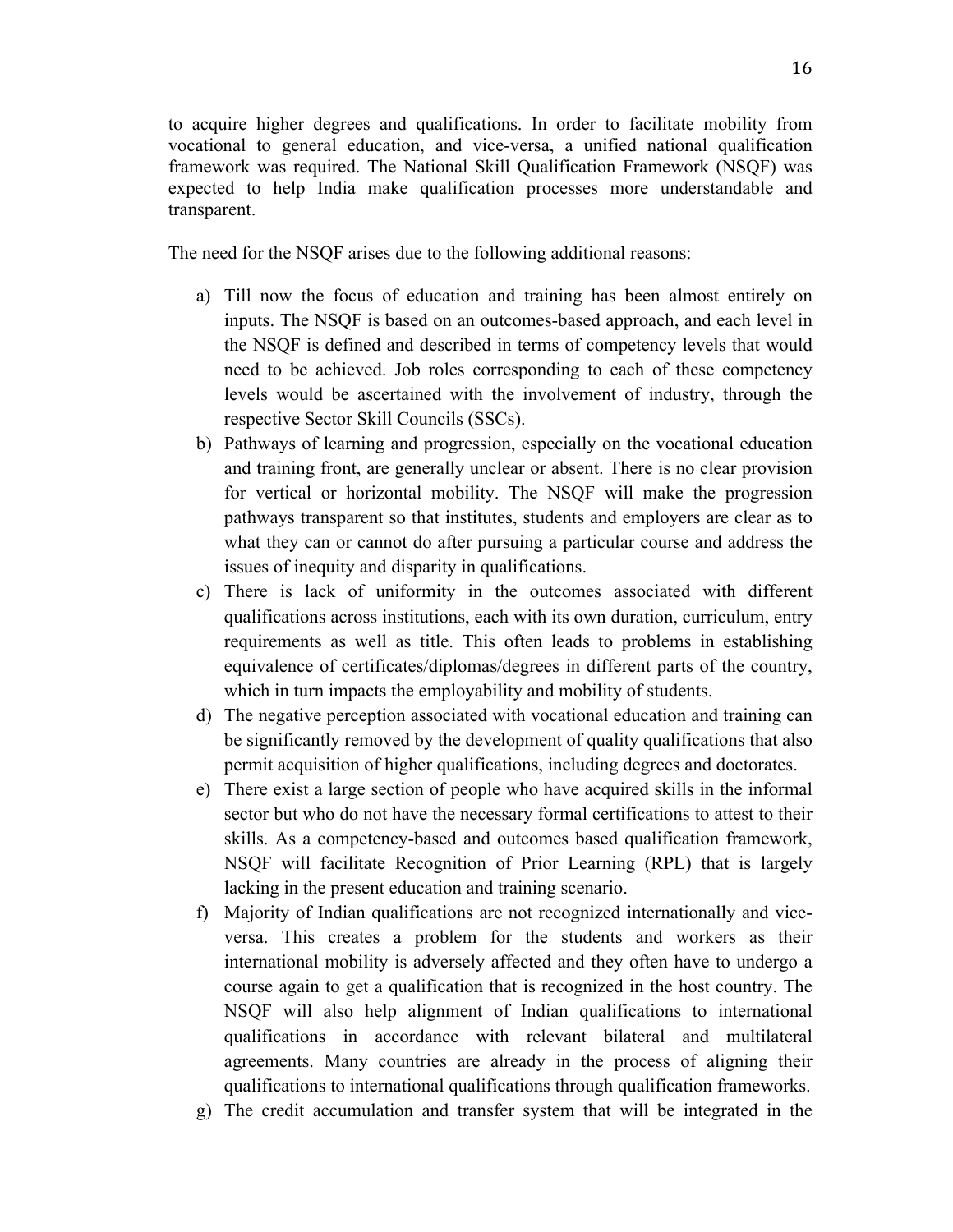NSQF will allow people to move between education, vocational training and work at different stages in their lives according to their needs and convenience. It will be possible for a student to leave education domain, get some practical experience in industry and return to studies to gain qualifications to progress higher in her chosen career.

#### **3.4.2 National Skills Qualification Framework**

National Skills Qualifications Framework is a nationally integrated education and competency based skill framework which will provide multiple pathways, horizontal as well as vertical, both within vocational education and vocational training and among vocational education, vocational training, general education and technical education, thus linking one level of learning to another higher level. There are 10 levels in the framework, with the entry level being 1, and the highest level being 10. This will enable a person to acquire desired competency levels, transit to the job market and, at an opportune time, return for acquiring additional skills to further upgrade competency.

The National Skills Qualification Framework (NSQF) organizes qualifications according to a series of levels of knowledge, skills and aptitude. These levels are defined in terms of learning outcomes that the learner must possess regardless of whether they were acquired through formal, non-formal or informal learning. In that sense, the NSQF is a quality assurance framework.

The key elements of the NSQF provide:

- a) National principles for recognising skill proficiency and competencies at different levels leading to international equivalency
- b) Multiple entry and exit between vocational education, skill training, general education, technical education and job markets
- c) Progression pathways defined within skill qualification framework
- d) Opportunities to promote lifelong learning and skill development
- e) Partnership with industry/employers
- f) A transparent, accountable and credible mechanism for skill development across various sectors
- g) Increased potential for recognition of prior learning.

The qualification framework is beneficial to schools, vocational education and training providers, higher education institutes, accrediting authorities as well as industry and its representative bodies, unions, professional associations and licensing authorities. The biggest beneficiaries of such a framework are the learners who can judge the relative value of a qualification at a particular level on the framework and make informed decisions about their career progression paths.

### *3.4.2.1 Objectives of NSQF*

The objectives of the NSQF are to provide a framework that: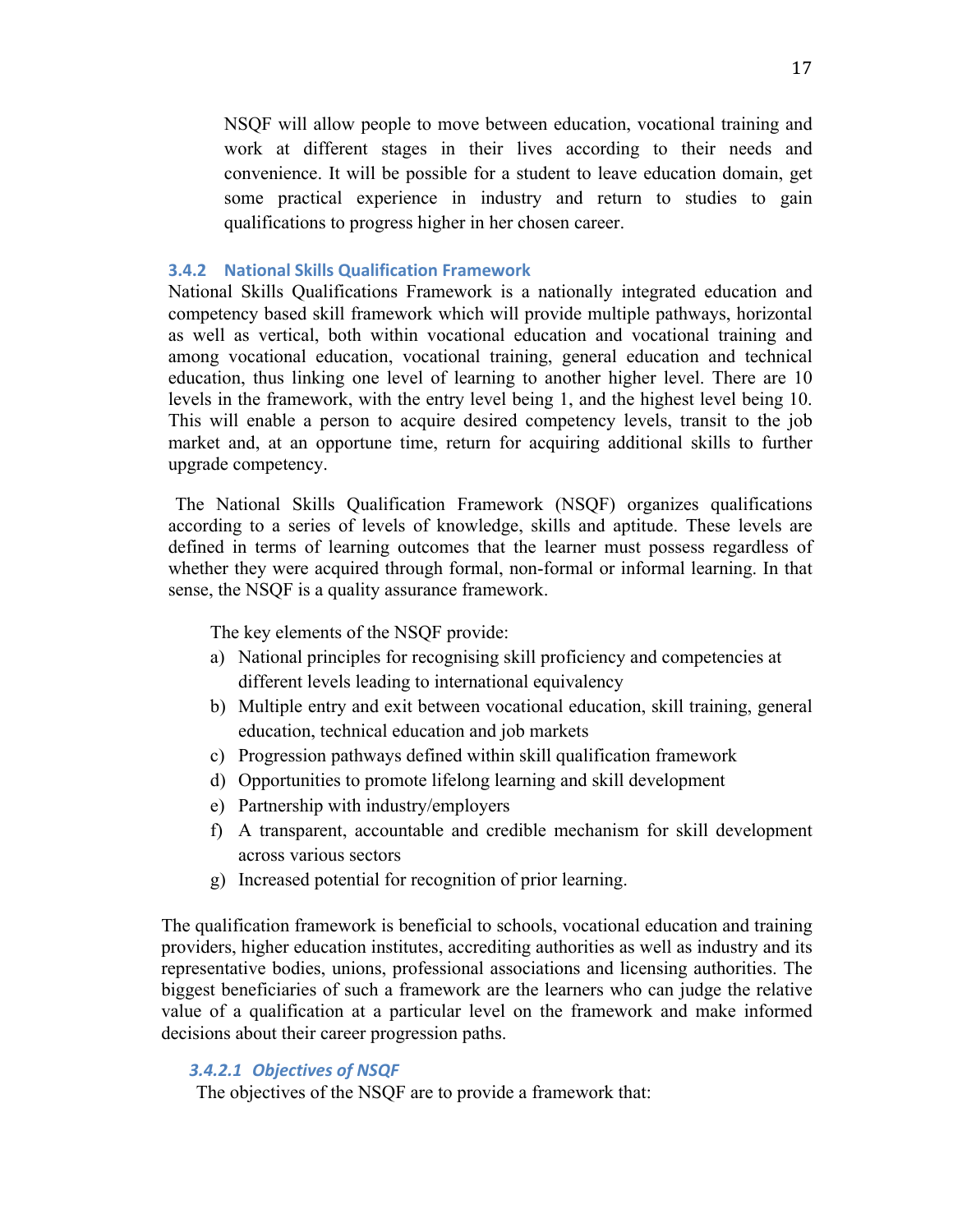- a) Accommodates the diversity of the Indian education and training systems
- b) Allows the development of a set of qualifications for each level, based on outcomes which are accepted across the nation
- c) Provides structure for development and maintenance of progression pathways which provide access to qualifications and assist people to move easily and readily between different education and training sectors and between those sectors and the labour market
- d) Gives individuals an option to progress through education and training and gain recognition for their prior learning and experiences
- e) Underpins national regulatory and quality assurance arrangements for education and training
- f) Supports and enhances the national and international mobility of persons with NSQF-compliant qualifications through increased recognition of the value and comparability of Indian qualifications.

The NSQF is a quality assurance framework - it facilitates the awarding of credit and supports credit transfer and progression routes within the Indian education and training system. It seeks to help everyone involved in education and training to make comparisons between qualifications offered in the country, and to understand how these relate to each other.

#### *3.4.2.2 Working of NSQF*

The National Skill Qualification Framework is composed of ten levels, each representing a different level of complexity, knowledge and autonomy required to demonstrate the competence commensurate for that level. Level one of the framework represents the lowest complexity while level ten represents the highest complexity. The levels are defined by criteria expressed as learning outcomes. Volume of learning denoting notional time taken to acquire qualification may also be indicated for some levels and some sectors, but it is important to note that the NSQF Levels are not related directly to years of study. They are defined by the extent of demands made of the learner in broad categories of competence, i.e. professional knowledge, professional skill, core skill and responsibility. Over a lifetime of learning, individuals will move to higher from lower levels or across levels of qualifications as they take on new learning and acquire new skills.

Each NSQF level is defined by a set of descriptors expressed as learning outcomes. The level descriptors are designed to allow broad comparisons to be made between outcomes of learning. However, it is not the case that every qualification will or should have all of the characteristics set out in the level descriptors. Each qualification at an NSQF level may be further defined with reference to curriculum, notional contact hours, subjects, duration of studies, workload, trainer quality and type of training institution, to indicate what is expected of the learner in terms of ability to do or apply at the end of the learning process. The positioning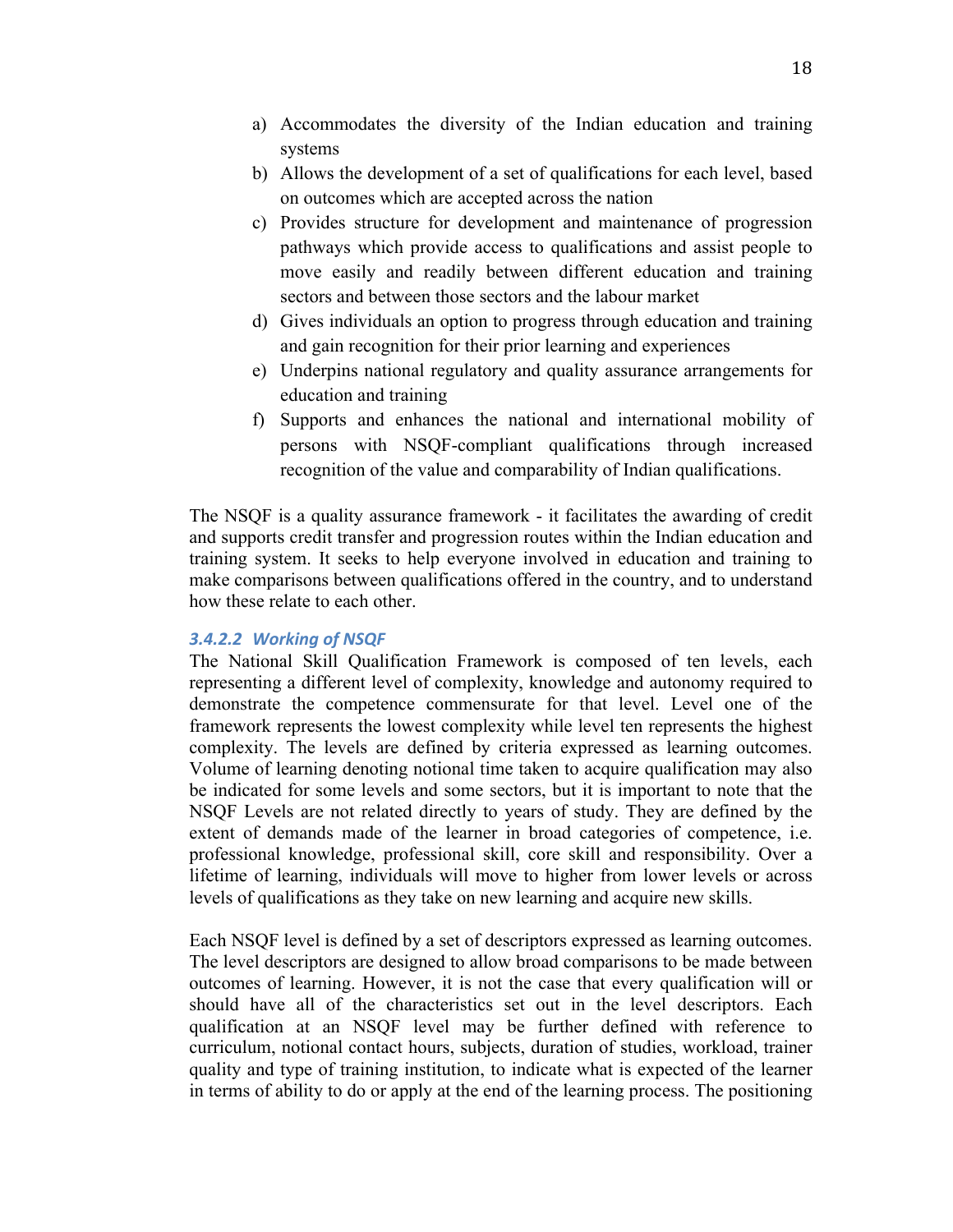of two or more qualifications at the same level only indicates that they are broadly comparable in terms of the general level of outcome. It does not indicate that they necessarily have the same purpose or content.

#### **3.4.3 National Occupational Standards and Related Issues**

## *3.4.3.1 National Occupational Standards (NOS)*

NOS define the measurable performance outcomes required from an individual engaged in a particular task. They list down what an individual performing that task should know and also do. These standards can form the benchmarks for various education and training programs and recruitment range of HRM practices. Just as each job role may require the performance of a number of tasks, the combination of all the NOSs corresponding to these tasks would form the Qualification Pack (QP) for that job role. The NOS and QP for each job role corresponding to each level of the NSQF are being formulated by the concerned Sector Skill Councils (SSCs). In the event of there being no SSC for a given sector, or inability on the part of the SSC to produce the NOSs/QPs in a timely manner, this responsibility may be assigned by the National Skills Qualifications Committee (NSQC) to a relevant regulatory body or other entity having experience and knowledge of the sector.

## *3.4.3.2 Curriculum Packages*

The competency based curriculum packages would consist of syllabus, student manual, trainers guide, training manual, trainer qualifications, assessment and testing guidelines and multimedia packages and e-material. These will be developed for each NSQF level, and where relevant, for specific Qualification Packs (QPs) identified by the SSCs. This may be done by such agencies as the Ministries/ Departments, Sector Skills Councils and Regulatory Bodies may designate, or any other body, in accordance with the NSQF. NSQF curricula should be modular, allowing for skill accumulation and facilitating exit and entry. Curricula design will also be aligned to a credit framework that reflects credits earned and competencies acquired. Training of trainers would also be aligned to the NSQF.

#### *3.4.3.3 Industry Engagement*

Since the NSQF is based on an outcomes-based approach participation of the industry and employers is a critical prerequisite for the success of NSQF. Vocational education, vocational training general education and skill development courses will be designed, developed, delivered, and learners assessed and certified in accordance with the NSQF in consultation with SSCs, industry and employers. In addition to this, industries may also provide support in terms of providing training institutions.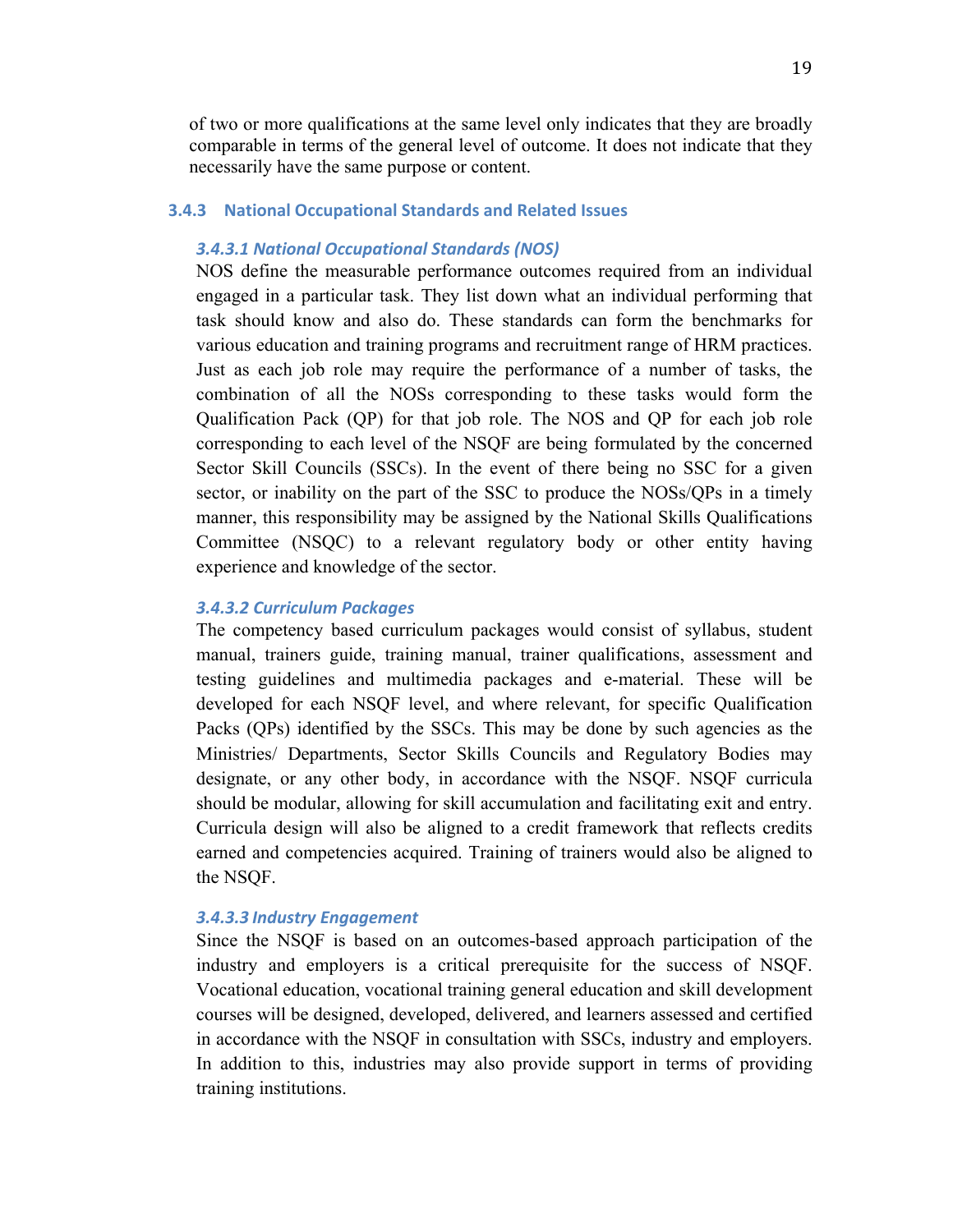### *3.4.3.4 Horizontal and Vertical Mobility*

For horizontal and vertical mobility to take place, the following are essential:

- i. Each level is linked to the ones above and below it by a series of steps. If these steps in any industry sector or academic domain were missing, the NSQF would help identify and map these missing gaps.
- ii. These gaps would have to be filled, and the key administrative ministry, regulatory bodies already operating in that sector, the SSCs and other stakeholders being part of the NSQC, would need to be consulted in the process.
- iii. The degree of lateral mobility that is considered desirable would have to be identified by the NSQC, and the same would have to be facilitated through on-going credit accumulation and transfer.

Accordingly, the NSQF would require such regulatory institutions (e.g. UGC, AICTE, NCVT, Technical and School Boards etc.) to define each of their entry and exit parameters in terms of competencies ascribable to that level of the NSQF so that vertical progression in vocational education would be strengthened. If necessary, reservations for individuals progressing though these channels can be considered and provided for. For instance, the system would permit vocational pass outs of Class  $X - XII$ , ITIs and polytechnics to gain entry into higher education programs in vocational/technical/general education courses including degree level courses such as the Bachelor of Vocational Studies (B.Voc.), notified by the University Grants Commission. Taking into account the competencies acquired and the credits accumulated, it would also be possible to change courses, if desired. Further, persons with skills shall have the option to move between vocational education, vocational training, general and higher education or vice versa at various stages, using pathways provided by the school boards, universities and colleges. If there are "competency gaps" identified in a candidate, a "bridge course" based on modular curricula to acquire those competencies may be imparted by the receiving Institution.

## *3.4.3.5 International Compatibility*

The NSQF will provide a means of articulation and alignment of the Indian Skill Qualification levels with those of other countries and regions. This will help in the mobility of Indian NSQF-aligned Qualification holders to work in and/or relocate to other parts of the world. The NSQF will also be the means of interface with the various geographical regional frameworks that are developing across the world.

#### **3.4.4 Level Descriptors**

Each level of the NSQF is associated with a set of descriptors made up of five outcome statements, which describe in general terms, the minimum knowledge, skills and attributes that a learner needs to acquire in order to be certified for that level.

Each level of the NSQF is described by a statement of learning outcomes in five domains, known as level descriptors. These five domains are: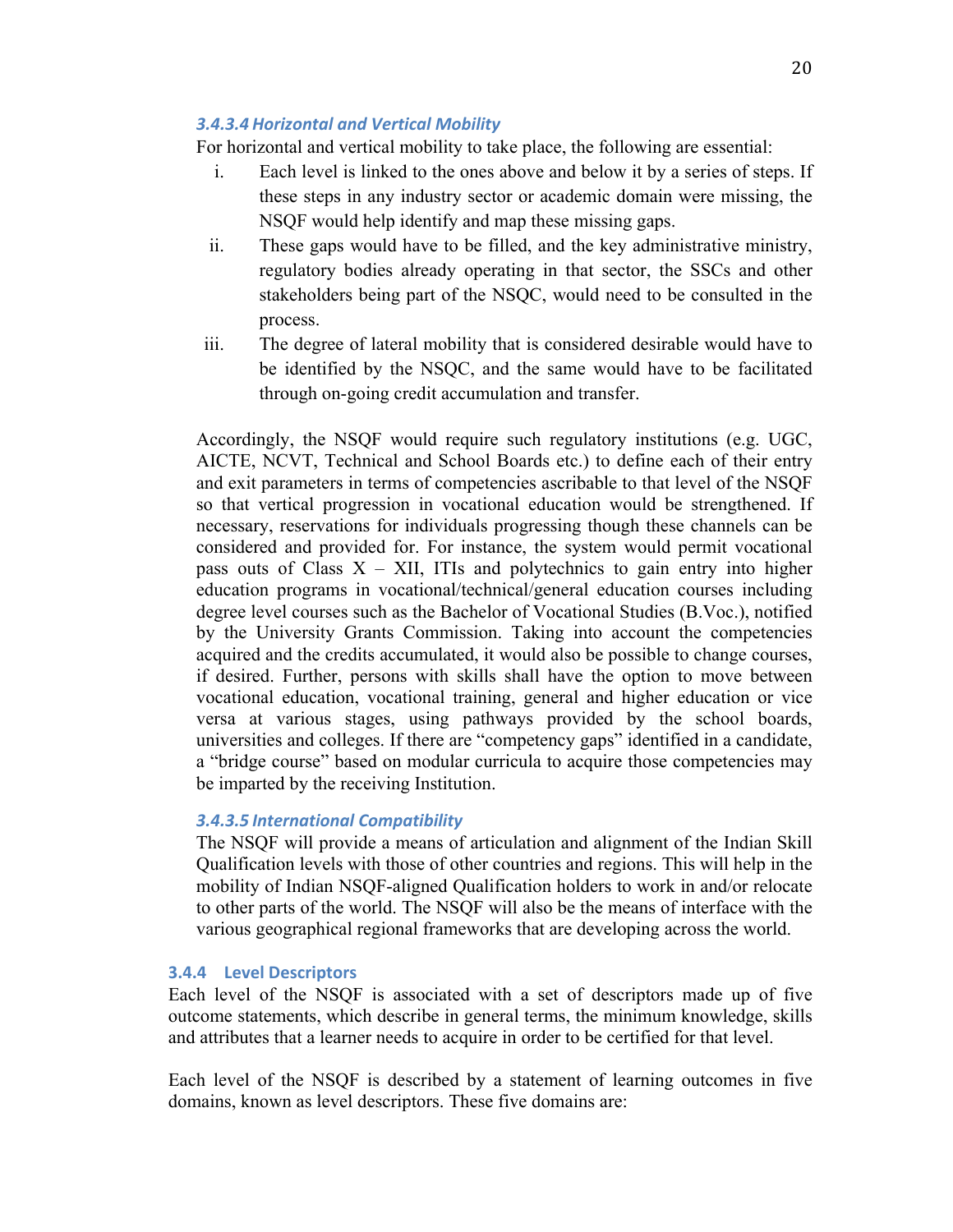- Ø Process
- $\triangleright$  Professional knowledge
- $\triangleright$  Professional skill
- $\triangleright$  Core skill and
- $\triangleright$  Responsibility

Each of these is briefly described below:

**a) Process:** Process is a general summary of the other four domains corresponding to the level.

**b) Professional knowledge:** Professional knowledge is what a learner should know and understand with reference to the subject. It is described in terms of depth, breadth, kinds of knowledge and complexity, as follows:

- $\triangleright$  Depth of knowledge can be general or specialized
- $\triangleright$  Breadth of knowledge can range from a single topic to multi-disciplinary area of knowledge
- $\triangleright$  Kinds of knowledge range from concrete to abstract, from segmented to cumulative.
- $\triangleright$  Complexity of knowledge refers to the combination of kinds, depth and breadth of knowledge

**c.) Professional skill:** Professional skills are what a learner should be able to do. These are described in terms of the kinds and complexity of skills and include:

- $\triangleright$  Cognitive and creative skills involving the use of intuitive, logical and critical thinking
- $\triangleright$  Communication skills involving written, oral, literacy and numeracy skills
- $\triangleright$  Interpersonal skills and generic skills

**d) Core skill:** Core skills refer to basic skills involving dexterity and the use of methods, materials, tools and instruments used for performing the job, including IT skills needed for that level.

**e) Responsibility:** Responsibility aspect determines the following:

- a) Nature of working relationships.
- b) Level of responsibility for self and others
- c) Managing change
- d) Accountability for actions

The descriptors give broad, general, but meaningful, indicators of the learning outcomes at each level. The descriptors can be used in a number of ways:

- To allocate levels to learning programs and qualifications
- In validation and moderation of various qualifications and programs
- As a basis for communication with learners and other users of qualifications
- As a guide for mapping progression routes within and across the education and training sectors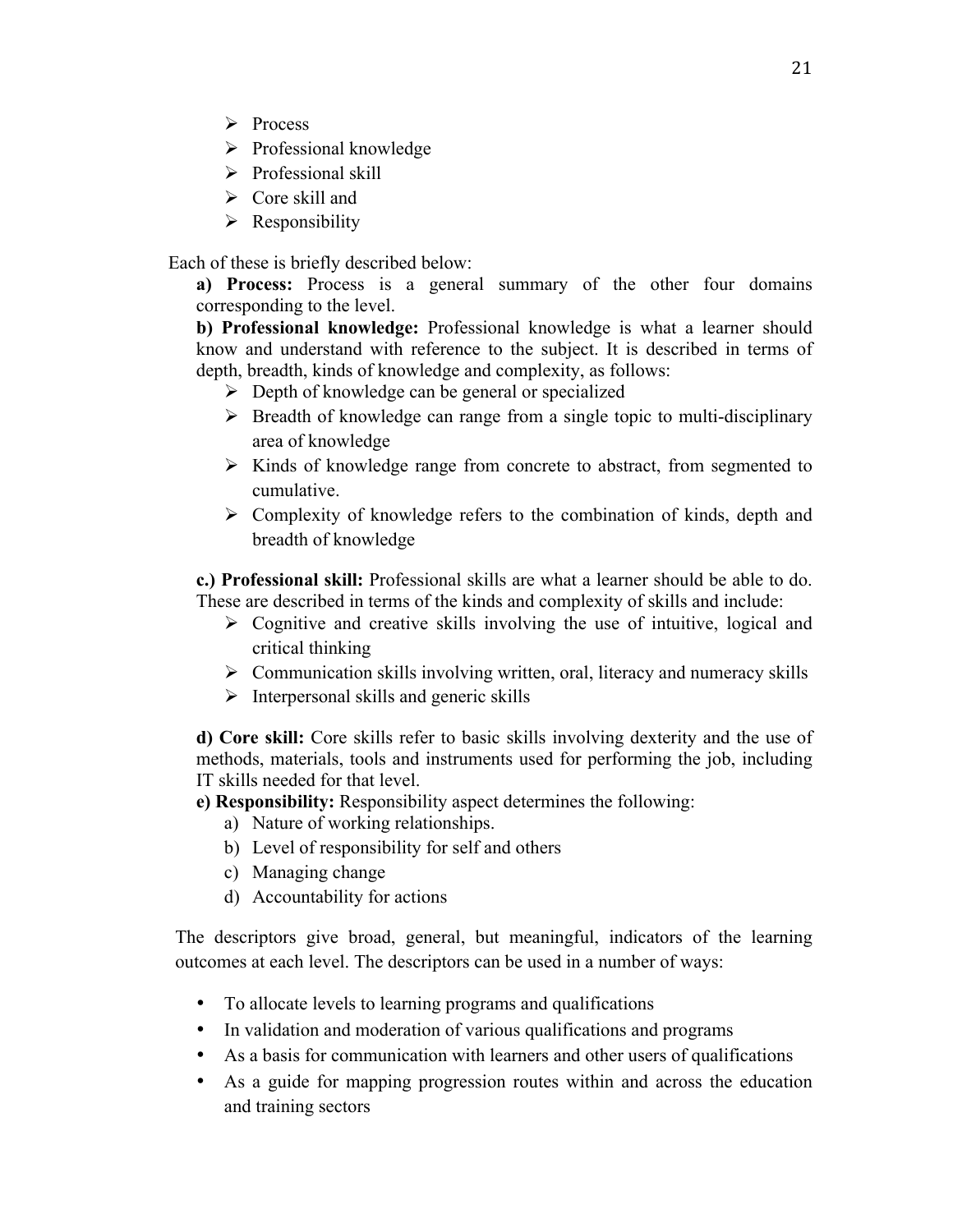• By program designers when making entry requirements and recommendations for programs

The NSQF level descriptors are placed in Annexure **iii.**

## **3.4.5 International Experience with Qualification Frameworks**

A paradigm shift from education based on inputs towards education based on learning outcomes is taking place. Outcomes-based learning is a widely used term.

The shift to learning outcomes is important for a number of reasons:

- a) It shifts focus from providers to users of education and training.
- b) By explaining what a learner is expected to know, understand or be able to do at the end of a learning process, individuals are better able to see what is offered in a particular course and how this links with other courses and programs.
- c) It increases transparency and strengthens accountability of qualifications for benefit of individual learners and employers.

The vast majority of the world's industrialized and transition countries are reforming their qualifications, while at the same time developing frameworks to relate these qualifications to each other and to generally reflect new demands in society and the labour market. The development of these systems is often linked to changes in higher education, technical and vocational education and training (TVET) and lifelong learning.

Many countries worldwide are in the process of introducing qualification frameworks. Though the theoretical principles of all frameworks remain largely similar, the objectives of launching the frameworks vary. Whether the emphasis is on increasing the relevance and flexibility of education and training programs, easing recognition of prior learning, enhancing lifelong learning, improving the transparency of qualification systems, creating possibilities for credit accumulation and transfer, or developing quality assurance systems, Governments are increasingly turning to qualifications frameworks as a policy tool for reform. In some cases national developments are propelled by the emergence of regional frameworks (such as the European Qualification Framework). In many cases the implementation of qualification frameworks has been widely supported by international organizations and is often linked to aid money and even loans. There is increasing activity from international agencies in the area of qualifications frameworks: the Organisation for Economic Cooperation and Development (OECD), the International Labour Office (ILO), the World Bank (WB) and the European Union (EU) has current qualification framework projects.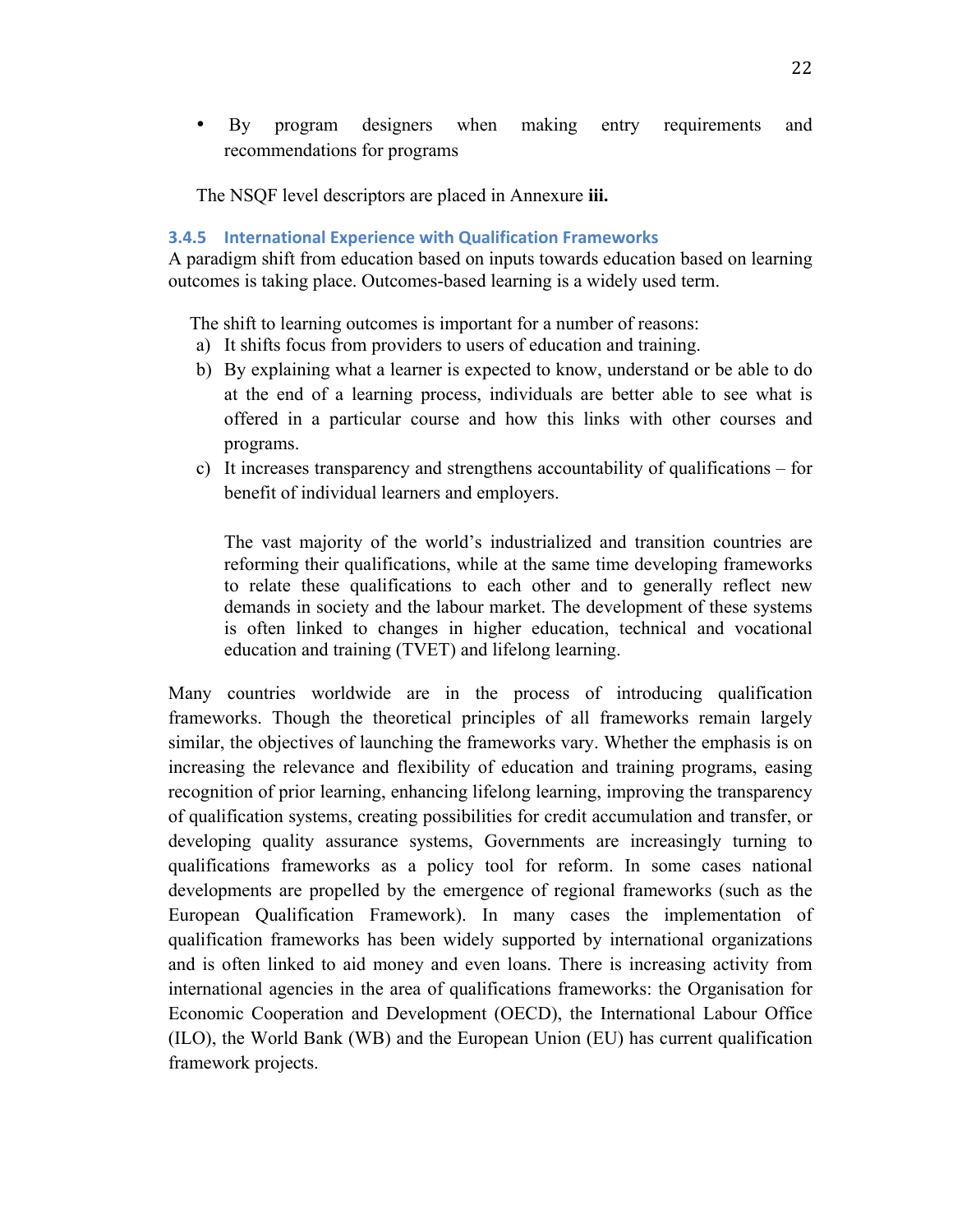#### *3.4.5.1 Australia*

The Australian Qualifications Framework (AQF) is a quality assured national framework of qualifications in the school, vocational education and training (VET), and higher education sectors in Australia. The AQF comprises:

- National guidelines for each of the current national qualifications issued in the senior secondary school, vocational education and training and higher education sectors
- Policies and guidelines for articulation, credit transfer and recognition of prior learning register of authorities empowered by governments to accredit qualifications
- Register of institutions authorised to issue qualifications
- Protocols for issuing qualifications, and
- A governance structure for monitoring the implementation of the AQF and for advising Ministers, including recommendations for change.

Some of the key features of the AQF are:

- Recognition of prior learning
- Seamless pathways (for enabling easy movement into and out of vocational training)
- Credit transfer

## *3.4.5.2 Germany*

VET is regarded as the pillar of the educational system in Germany. Two-thirds of young people undergo vocational training in the dual system. This training would ideally last two to three and a half years, depending on one's occupation. It is described as a 'dual system' as training is carried out in two places of learning: at the workplace and in a vocational school. The aim of training in the dual system is to provide a broad-based basic to advanced vocational training and impart the skills and knowledge necessary to practice a skilled occupation within a structured course of training. Those completing the training are entitled to undertake skilled work in one of about 355 recognised occupations requiring formal training. The only requisite is that the student should have completed fulltime schooling before commencing vocational training. The key success factor for the German system is the added focus on apprenticeship.

## *3.4.5.3 United Kingdom*

The National Vocational Qualifications (NVQs) were created in response for the felt need for qualifications to be made flexible but rigorous and nationally recognised. NVQs are also part of 'Modern Apprenticeships', which are funded through work-based learning. The funding varies between occupational sectors and by age group. The national framework covers general secondary and tertiary education, VET, work-based learning and prior learning. Accreditation of Prior Experiential Learning (APEL) describes the process of giving formal recognition to learning that derives from personal experiences often gained in employment or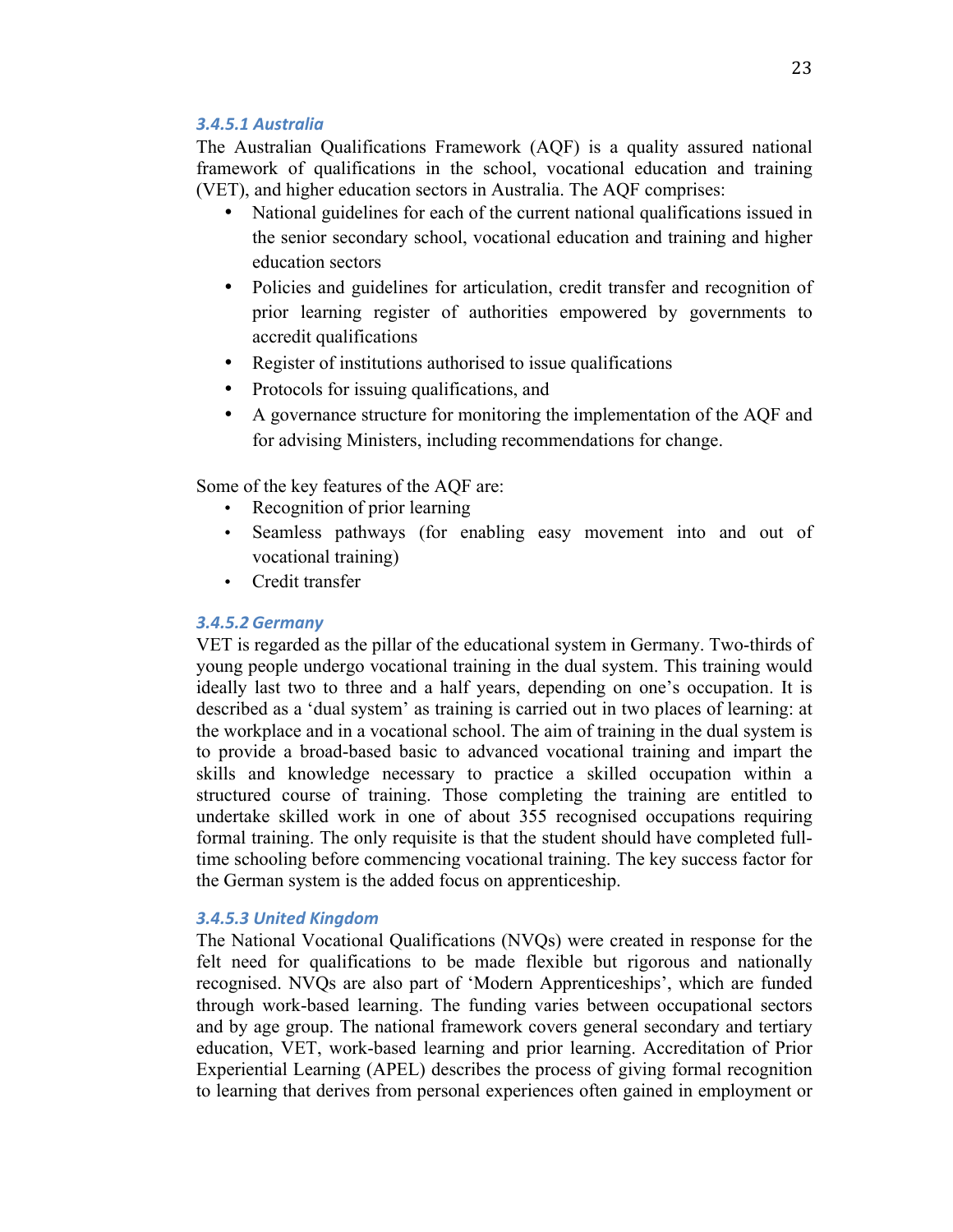voluntary work situations. At the industry level, Sector Skills Councils (SSCs) have been licensed and social partners are also engaged. SSCs are tasked with drawing up occupational standards for their sector that will feed into the national reform of qualifications. The Government expects each SSC to draw up a Sector Skills Agreement, in which employers and unions identify skills and productivity needs in their sector and the necessary actions to meet those needs.

#### *3.4.5.4 Singapore*

The National Skills Recognition System (NSRS) is Singapore's national framework for establishing work performance standards, identifying job competencies and certifying skills acquisition. The Standards, Productivity and Innovation Board implement it with the support of the Ministry of Manpower and the Ministry of Trade and Industry. This has helped the industry train skillsstandards consultants and assessors, as well as to develop On Job Training (OJT) blueprints for the skills-standards established. To assess the workers, assessment centres were set up. Workers can be certified at centralised assessment centres, workplace or a combination of both. Supporting the NSRS implementation framework are promotional activities and financial incentives for the industries. NSRS is promoted at four levels, i.e., national, industry, company and workforce, in collaboration with employer groups, industry associations, economic agencies and unions. The above is illustrative of some of the major frameworks that are available internationally for driving policy in skill development.

#### **3.4.6** Implementation schedule for NSQF

The NSQF was notified on 27 December 2013.

In order to ensure a smooth transition, the implementation timetable for rolling out the NSQF would be as under:

- i. Immediately upon the notification of the NSQF,
	- a. All other frameworks, including the NVEQF (National Vocational Educational Qualification framework) related to the Ministry of HRD, would cease to exist, and would be superseded by the NSQF
	- b. NSQF complaint training/educational programmes/courses would be entitled to receive government funding on preferential basis.
- ii. After the third anniversary date of the notification of the NSQF,
	- a. Government funding would not be available for any training/educational programmes/course which is not NSQFcompliant
	- b. All government-funded training an educational institutions shall define eligibility criteria for admission to various courses in terms of NSQF levels
	- c. The recruitment rules of the Government of India and the public sector enterprises of the central government shall be amended to define eligibility criteria for all positions in terms of NSQF levels.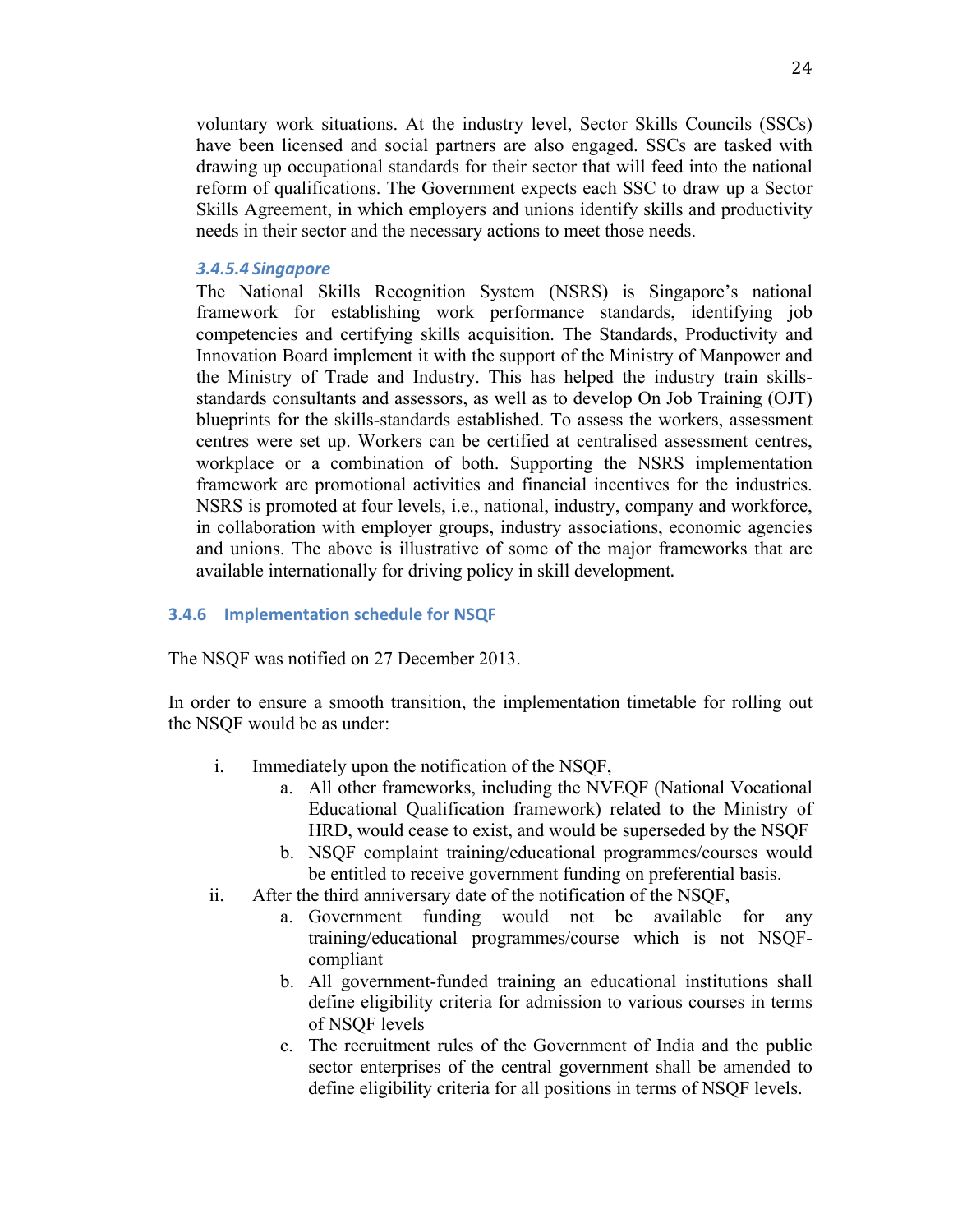- d. State Governments shall be encouraged to amend their recruitment rules as well as those of their public sector enterprises to define eligibility criteria for all positions in terms of NSQF levels.
- iii. After the fifth anniversary date of the notification of the NSQF,
	- a. It shall be mandatory for all training/educational programmes/courses to be NSQF-compliant.
	- b. All training and educational institutions shall define eligibility criteria for admission to various courses in terms of NSQF levels.

## **3.5 Common Norms in Skill Development**

In order to bring about uniformity and standardization in the implementation of various Skill Development Schemes by different Central Ministries / Departments, the Government of India has approved constitution of a Common Norms Committee as the apex body to update and suitably revise the common norms. The terms of reference of Common Norms Committee are:

- i. To harmonize the functioning of various skill development schemes and bring about uniformity and standardization among them
- ii. To review/revise training cost for skill development programmes
- iii. To Review/revise funding norms for skill development programmes
- iv. To review/revise categorization of courses/trade for training cost
- v. To designate an agency and approve the process of empanelment of Training Providers/Assessors at the national level through the agency and validate the process to be adopted by the State Governments through that agency

The Common Norms Committee is empowered to amend/revise the schedules viz., i) Schedule of costs, ii) List of Trades as per the cost Category prescribed, iii) Categorisation of Indian Cities for Residential Training Costs and iv) Fund Flow Mechanism.

## **3.5.1 Skill Development**

Under common norms, skill development, for the purpose of any government schemes, is defined as any domain specific demand led skill training activity leading to employment or any outcome oriented activity that enables a participant to acquire a skill, duly assessed and certified by an independent third party agency, and which enables him/her to get wage/self-employment leading to increased earnings, and/or improved working conditions, such as getting formal certification for hitherto informal skills, and/or moving from informal to formal sector jobs or pursue higher education/training.

It will fall in the categories as below: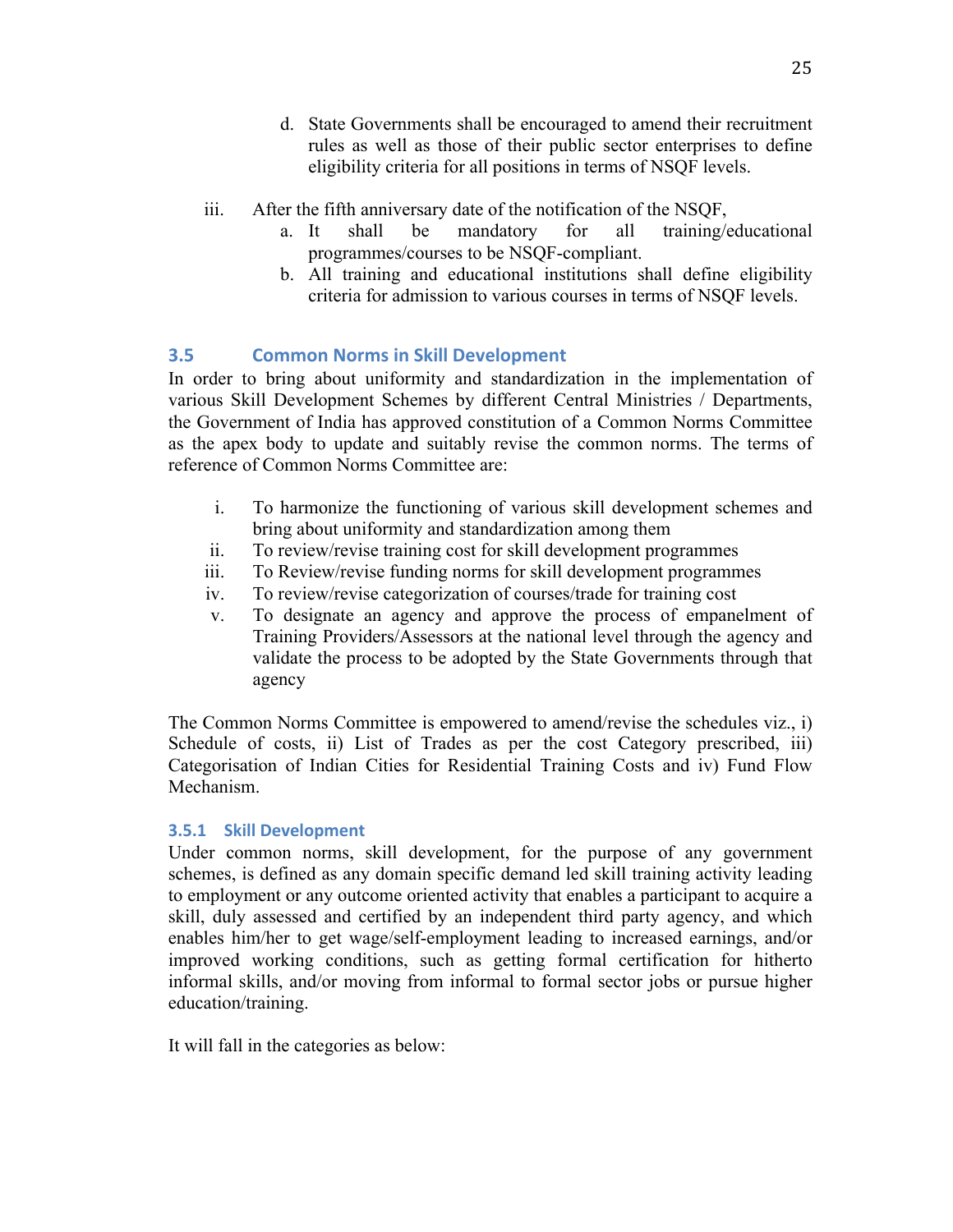- i. For fresh entrants to the job market, the training duration to be minimum 200 hours (including practical and/or on the job training) except where prescribed by any Statue.
- ii. In case of re-skilling or skill up-gradation of persons already engaged in an occupation, training programmes having a minimum duration of 80 hours of training including practical and/or on-the-job training.
- iii. In the case of persons who have acquired Skill through informal, non-formal or experiential training in any vocational trade or craft, formal recognition and certification of such skill, if necessary after imparting bridge course, to be treated as Skill Development.

Extension work, such as that carried out in the fields of agricultural and related activities, public health etc. would be recorded as an activity distinct from skill development. These would need to be programmes of durations of 32 hours or more, which leads to any economic or social benefit that may not be immediately measurable, and the Common cost norms would not be applicable to such extension work.

## **3.5.2 Skill Development Courses**

Soft skills (which would include computer literacy, language and workplace interpersonal skills relevant for the sector/trade) would be an integral part of the skills training process and must be suitably integrated into course modules of all the categories mentioned in section 3.4.1

All Skill Development courses offered under the Scheme Framework must conform to the NSQF notified on 27.12.2013, which provides for transition of all training/educational programmes/courses so as to be NSQF complaint by the third anniversary date of the notification of NSQF.

## **3.5.3 Input Standards**

While all training programmes funded under any scheme of the Government of India need to ensure that the outcomes are achieved as per these Common Norms, the following inputs may also be considered so as to ensure that adequate training infrastructure and capacity exists:

- i. The overall training infrastructure specially the training aids and equipment being as per industry benchmarks.
- ii. Trainers with suitable qualifications/experience being hired and each trainer to having undergone Training of Trainers (ToT)
- iii. Industry relevant content, appropriate to the learning groups, and conforming to the requirements of NSQF/SDIS, being used.
- iv. The student and trainer enrolment linked to Aadhaar.
- v. Assessments being video recorded if required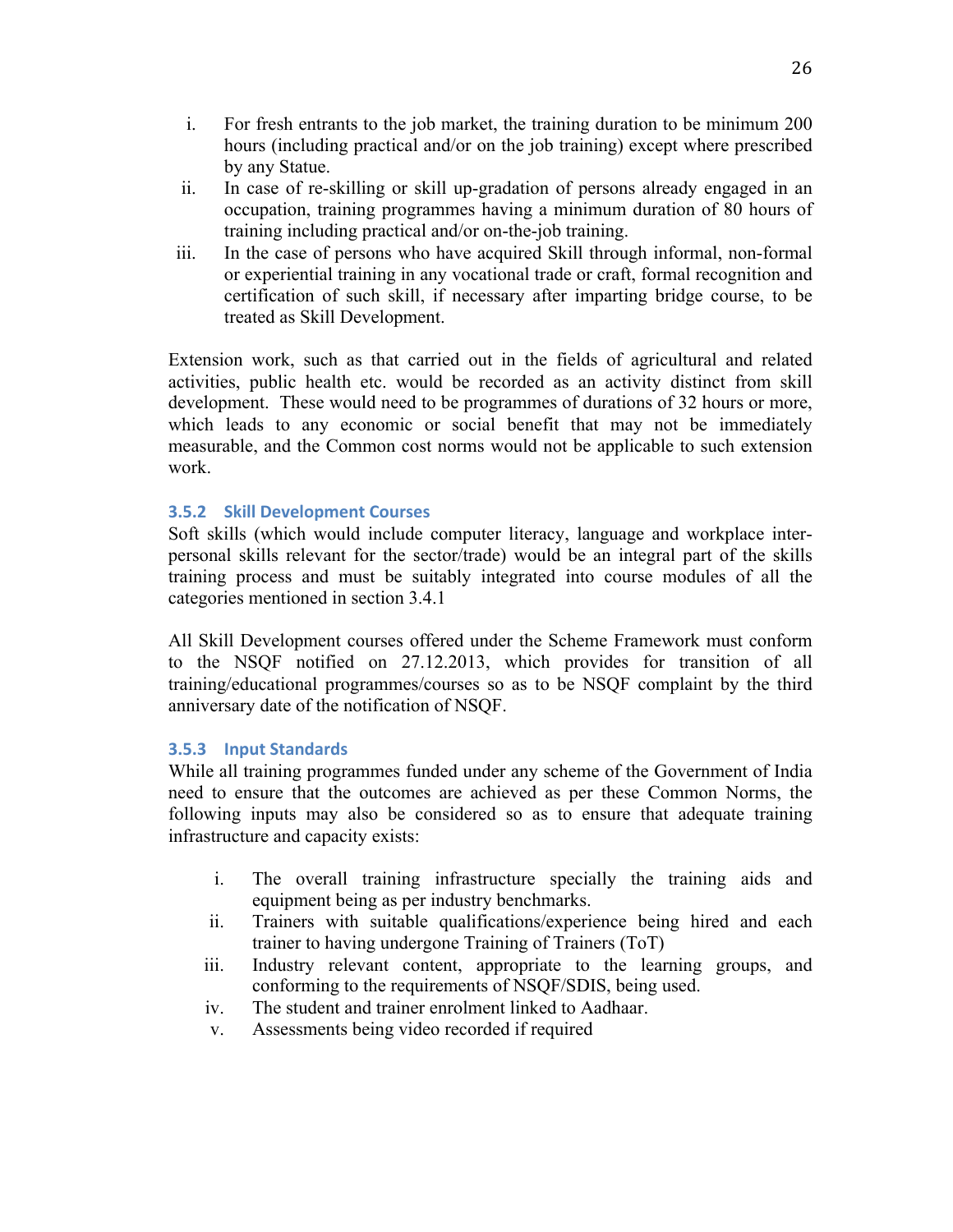### **3.5.4 Outcome of Skill Development**

In addition to independent third party certification of the skilled individual, the outcomes from skill programmes shall be as under:

- i. For training fresh entrants to the workforce, outcome shall be defined to include all of the following:
	- a. Employment (both wage and self) on an annual basis of at least 70% of the successfully certified trainees within three months of completion of training, with at least 50% on the trainees passing out being placed in wage employment;
	- b. Provided that the Ministries/Departments shall have freedom to alter the percentage of wage and self-employment based on specifics of the scheme that have been designed exclusively for selfemployment/entrepreneurship, nature of activity, local economy, social conditions, etc.
- ii. In case of re-skilling or skill up-gradation of persons already engaged in an occupation, at least 70% of such persons shall have an increase of at least 3% in remuneration within 14 months of completion of the skill development training.
- iii. In case of persons who have acquired skills, through informal, non-formal or experiential training in any vocational trade or craft, the formal recognition and certification of such skills, (after imparting bridge courses if necessary) that provide appropriate increase in wages in the skill category of the candidate for immediate and subsequent production cycle in case of wage employment or meets the conditions under 3.5.3 iii in case of selfemployment will be treated as the outcome of this effort.

## **3.5.5 Funding Norms & Fund Flow Mechanism**

The Common Norms Committee will approve, periodically review and notify the funding norms and related details from time to time.

## **3.5.6 Monitoring & Tracking**

Different skill training schemes shall have access to an open, common and extensible data standards to ensure that their IT systems can share data and do transactions in a scalable way. Standardized Application Program Interface (APIs) will also be defined for use in the Management Information System (MIS) of various skilltraining programs. Also, the Ministry of Skill Development and Entrepreneurship shall facilitate the development of an integrated and interactive MIS based on the above standards and APIs, which should therefore be available for use, by all Ministries/Departments. This integrated MIS should serve as an aggregator from the ERP/MIS solutions of States and Ministries/Departments of specific programs.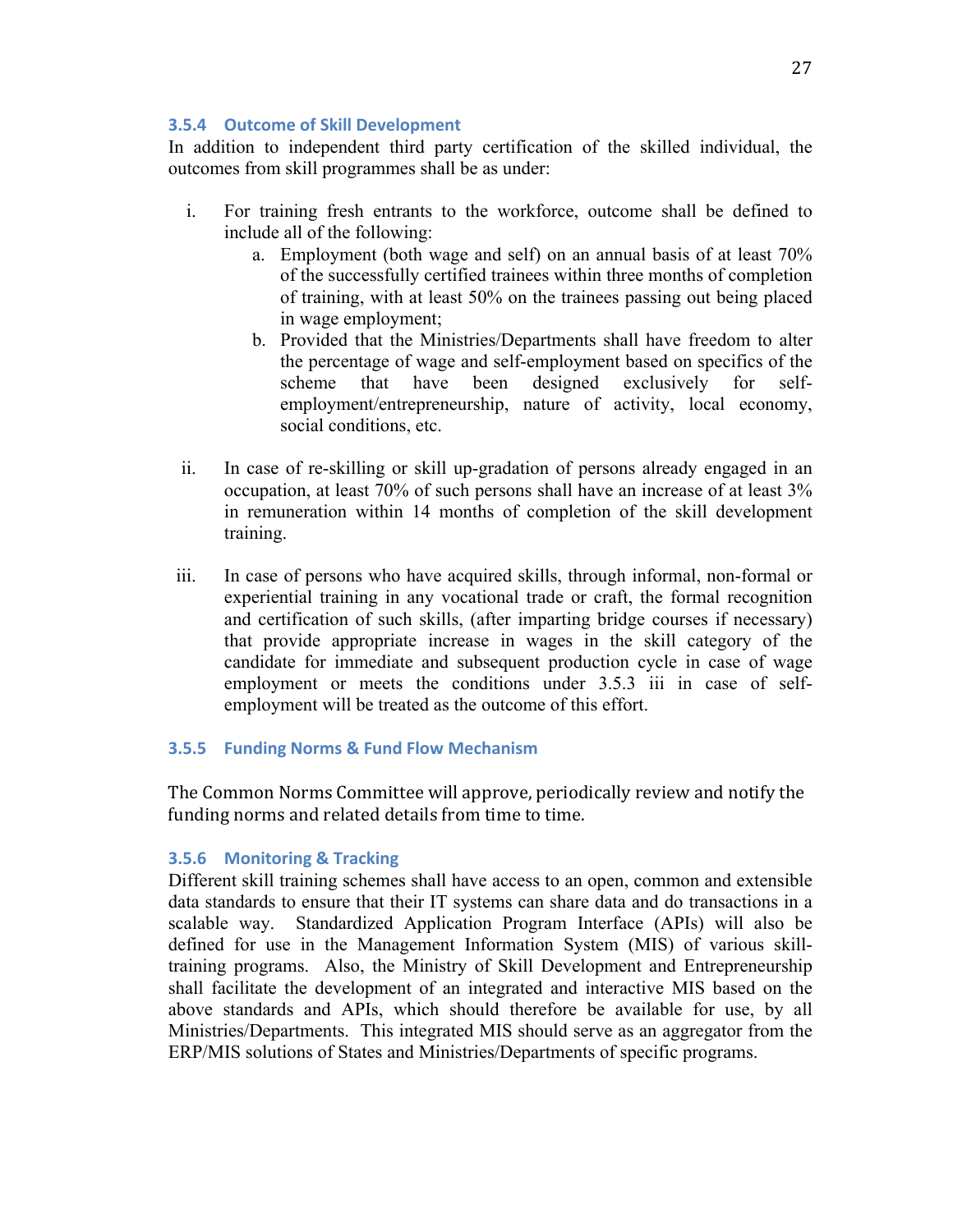To facilitate this, an Agency designated by the MoSDE shall put in place a system for pulling in information from different data structures and provide necessary technical support to the States/Ministries/ Departments for the required integration and seamless exchange of information. Such an interactive MIS should facilitate deeper qualitative insights, which could be used for policy formulation.

All the trainees trained under a project will be tracked for a period of one year in case of fresh entrants/14 months in case of re-skilling and upskilling from the date of completion/certification of training with respect to their career progression, retention and other parameters. An innovative system for tracking to be developed that shall use technology (web and mobile based) and has incentives for the trainees to respond to the tracking system.

#### **3.5.7 Advocacy & Awareness Building**

While the MoSDE would design and launch a coordinated countrywide awareness campaign, each of the Ministries/Departments would devise a strategy to reach out to the respective target groups/beneficiaries, with special focus on sector/geographies, which are in need of skill development initiatives. The sensitization of other stakeholders, particularly employer industry, will be integral part of such campaign.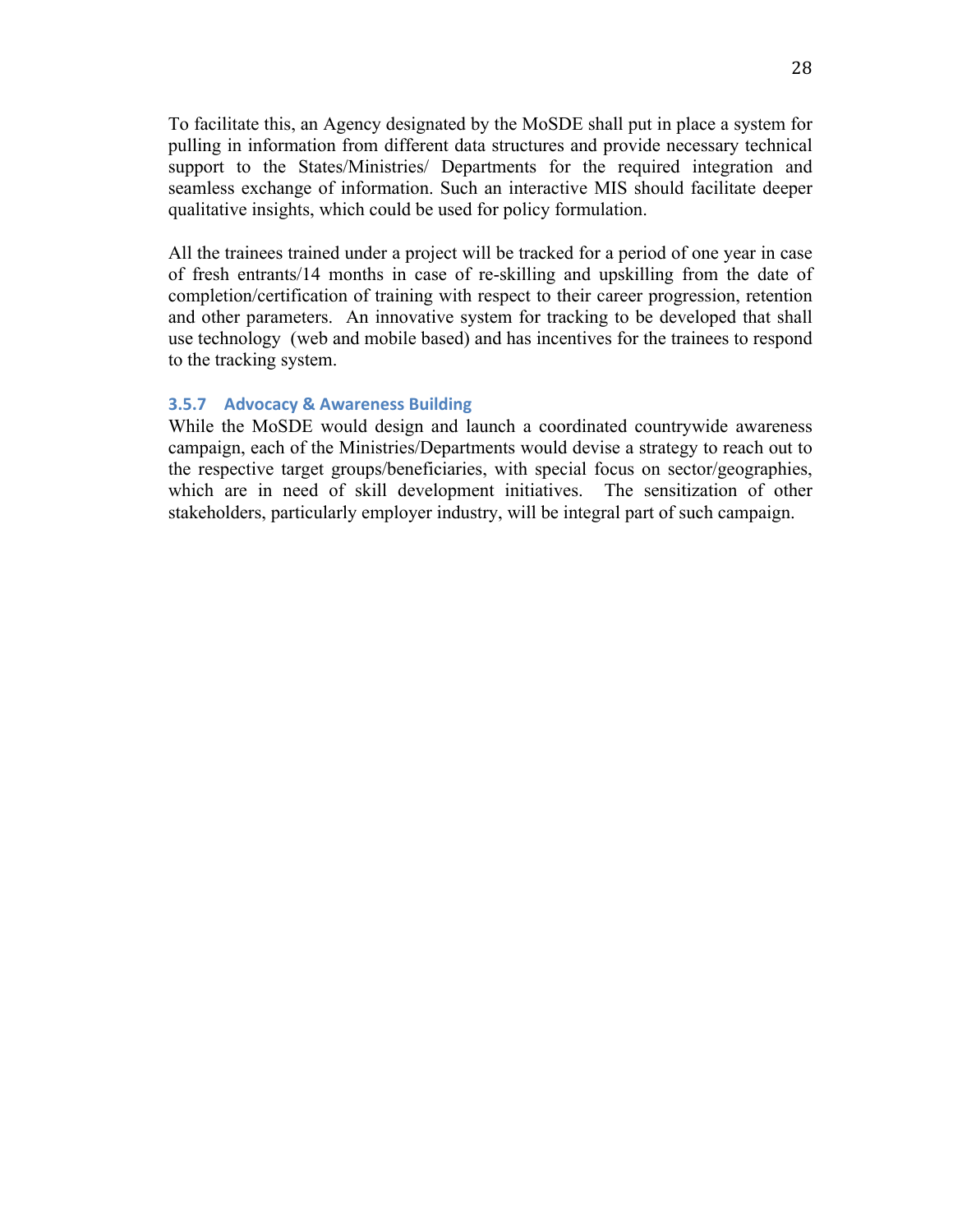# **4. Direct Stakeholders of Skill Development**

The persons seeking skill training and the industry/institutions that employs them are the direct stakeholders of skills development. Other stakeholders include the various central and state ministries engaged in providing and/or granting funds for providing skill training, National Skill Development Agency, National Skill Development Corporation, Sector Skill Councils and other certification agencies and the skill training providers, both public and private as well as financial institutions.

## **4.1 Persons Seeking Employment**

The new entrants to the labour market and those seeking re-skilling, upgrading their existing skills to enhance the income earning capacity are the main stakeholders of skill development. Persons having acquired skills through informal, non-formal, experiential learning, either through family occupations or otherwise, and wanting their skills to be recognised by formal certification are also stakeholders of skill development.

## **4.2 Employers**

Employers are the other key stakeholders in the skilling eco-system. Employers include industries, institutions, enterprises, contractors as well as individuals who seek various services such as that of a driver, maid, etc.

Although the Skill Gap Analysis conducted under the aegis of the Ministry of Skill Development and Entrepreneurship states huge requirement for skilled workforce, the same report illustrates that employer's have low willingness to pay additional wages for skilled trained workers. This trend illustrates that the skills acquired has low economic value for the candidates acquiring it.

Proactive measures and incentives have to be provided to encourage employers to value skills and pay additional wage premium to skilled persons as compared to unskilled ones.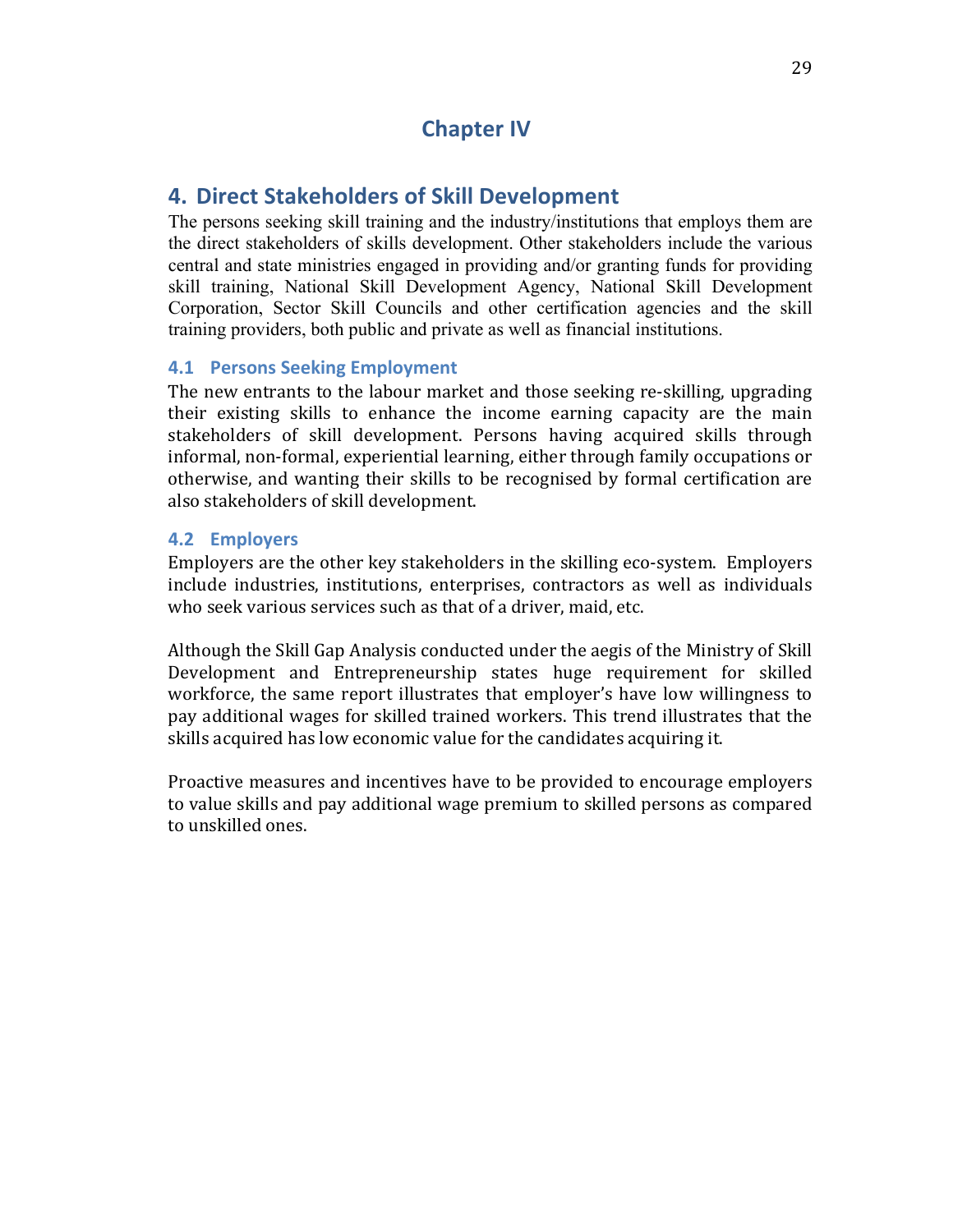## **Chapter V**

## **5. Skill Development and NULM**

#### **5.1Overview of National Urban Livelihood Mission**

The National Urban Livelihood Mission aims to reduce poverty and vulnerability of the urban poor households by enabling them to access gainful self-employment and skilled wage employment opportunities, resulting in an appreciable improvement in their livelihoods on a sustainable basis, through building strong grassroots level institutions of the poor. The Mission aims to provide shelter equipped with essential services to the urban homeless in a phased manner and addresses the livelihood concerns of the urban street vendors by statutory and other activities.

#### **5.2 Components of NULM**

#### **5.2.1 Social Mobilisation and Institution Building**

NULM envisages universal social mobilisation of urban Self-Help Groups (SHGs) and their federations. At least one member from each urban poor household, preferably a woman, should be brought under the self-help group network in a time bound manner. These groups will serve as a support system for the poor, to meet their financial and social needs. Normally women SHGs will be formed, however male SHGs of persons with disabilities can also be formed.

#### **5.2.2 Capacity Building and Training**

The key objective of this component is to transform the role of the Ministry of Housing & Urban Poverty Alleviation and State Agencies in charge of urban poverty alleviation into providers of high quality technical assistance in the fields of urban livelihoods promotion and urban poverty alleviation. The different Subcomponents under CB&T are: Technical Support at National, State and City Levels and Training & Other Capacity Building Programmes for MMU and CMMUs.

#### **5.2.3 Employment Through Skills Training and Placement**

This component will focus on providing assistance for development / upgrading of the skills of urban poor to enhance their capacity for self-employment or salaried employment. EST&P intends to provide skill training to the urban poor in skills that match the market demand, so that they can set up self-employment ventures or secure salaried employment. EST&P will target the urban poor, subjected to occupational vulnerability. No minimum or maximum educational qualification is prescribed for the selection of beneficiaries under  $EST&P$ . More details are in section 5.3

#### **5.2.4 Self-Employment Programme**

The component will focus on financial assistance to individuals and urban poor groups for setting up self employment ventures, suited to their skill set, training, aptitude and local environment. The second dimension of this component is the support to SHGs to access credit from banks and interest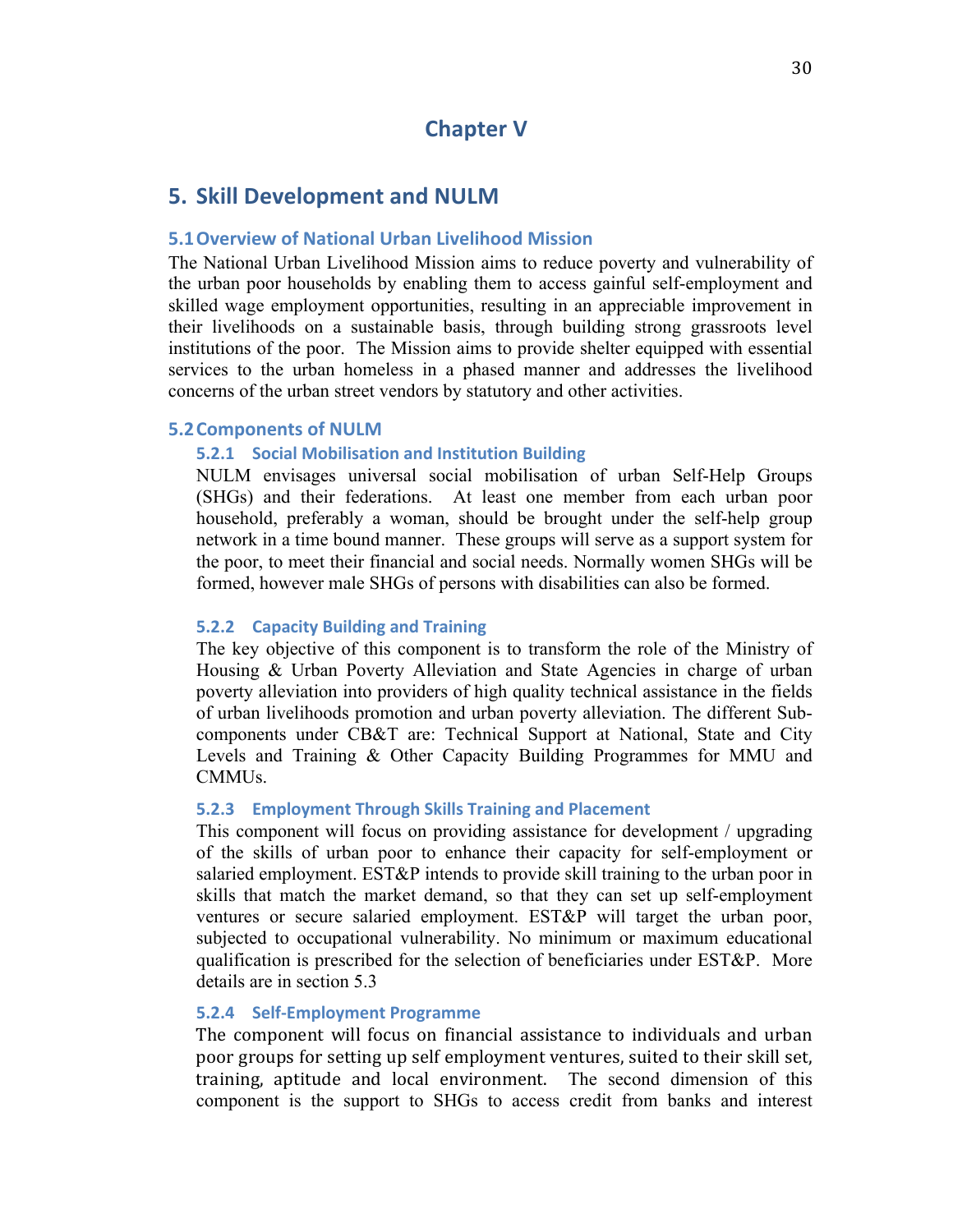subsidy on SHG loans. Apart from this, support will also be provided to individual/group entrepreneurs, SHG members and Urban street vendors / hawkers engaged in micro enterprises. This component will also facilitate credit cards for working capital requirement of the entrepreneurs. The different Subcomponents strengthening SEP component are: Individual Enterprises (SEP-I)- Loan & Subsidy; Group Enterprises (SEP-G); Interest Subsidy on SHG Loans (SHG-Bank Linkage); Credit Card for enterprise development; and Technology, Marketing and Other Support.

#### **5.2.5** Support to Urban Street vendors

This component aims support street vendors through skilling, micro-enterprise development, credit enablement and pro-vending urban planning. This component also provides for the creation of social security options for vulnerable groups such as women, SCs/STs and minorities**.** Up to 5 per cent of the total NULM budget will be spent on this component.The sub-components under SUSV are: Pro-vending urban planning; Skill Development and Micro-enterprise Development support for Street Vendors; Credit-enablement of Street Vendors; Development of Vendors' Markets and; Social Security Convergence.

#### **5.2.6** Shelter for Urban Homeless

The main objective of Scheme of Shelter for Urban Homeless (SUH) is to provide shelter and all other essential services to one of the poorest of the poor segments viz., the urban homeless. The shelters should be permanent, all-weather, 24 x 7 shelters for the urban homeless. For every one lakh urban population, permanent community shelter for a minimum of one hundred persons is proposed. Depending upon local conditions each shelter could cater to between 50 and 100 persons, and in exceptional cases below 50 persons also.

#### **5.2.7 Innovative and Special Projects**

The objective of projects under this component is to implement time-bound programmes to demonstrate approaches that may have wide implications for sustaining urban poverty alleviation efforts. Projects may include pioneering approaches, innovations to strategies under NULM, or catalyzing efforts in geographical areas. The component also promotes special projects to address livelihood issues of most vulnerable sections like physically challenged, rag pickers, domestic workers, rickshaw pullers, sanitation workers and other such vulnerable groups.

Innovative / special projects may be undertaken on a partnership mode involving CBOs / NGOs / semi-government Organisations / private sector / industry associations / government departments/ agencies / urban local bodies, national/state/city resource centres or international organisations.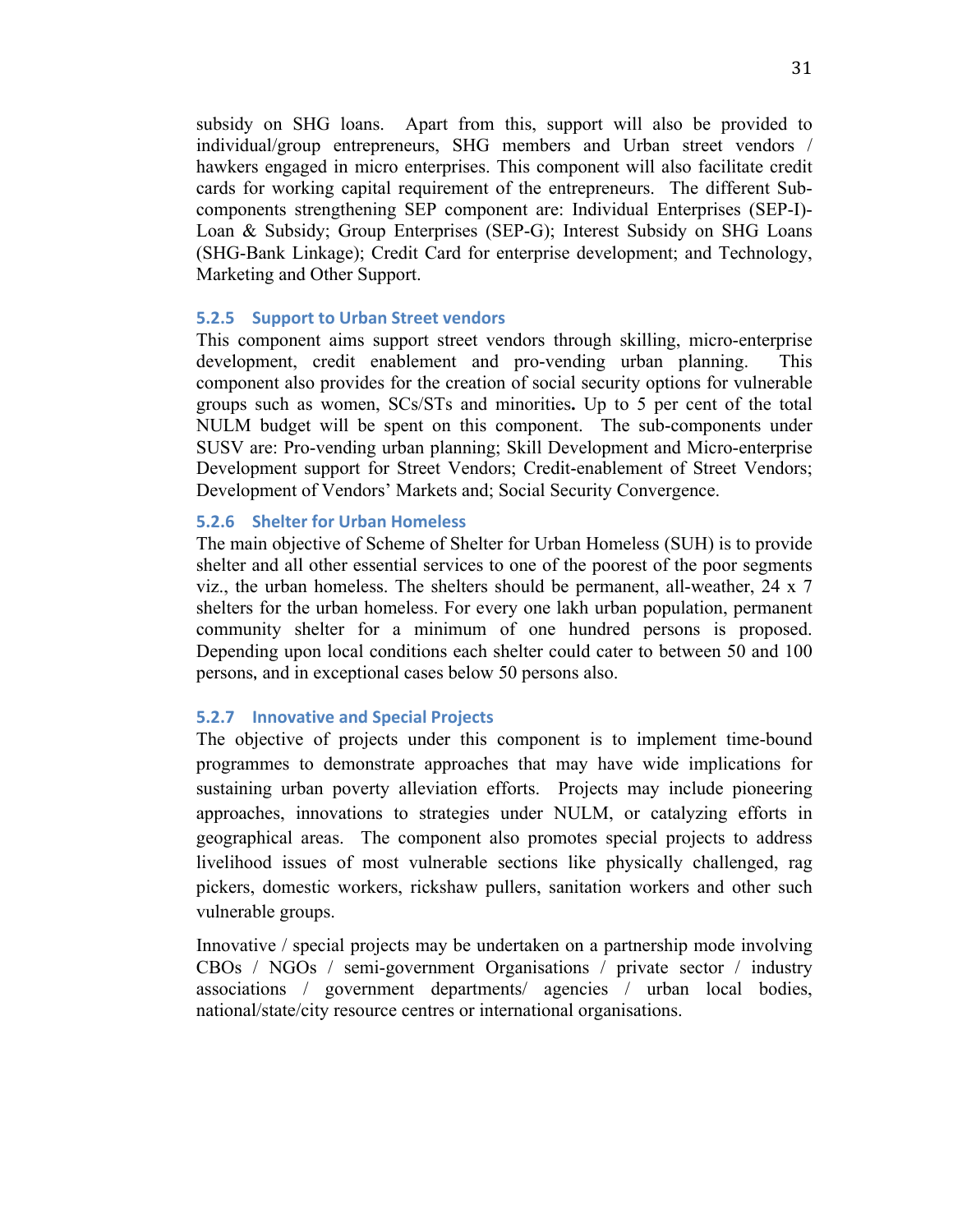## **5.3 Employment through Skills Training and Placement**

## **5.3.1 Objectives of EST&P**

The broad objectives of the Employment through Skill Training & Placement programme is:

- To provide an asset to the urban poor in the form of skills for sustainable livelihood
- To increase the income of urban poor through structured, market oriented certified courses that can provide salaried employment and/or selfemployment opportunities which will eventually lead to better living standards and alleviation of urban poverty on a sustainable basis
- To ensure inclusive growth with increased contribution of skilled poor to the National Economy

## **5.3.2 Eligibility Criteria**

The candidates selected for training under EST&P component of NULM should be from urban poor households only.

## *5.3.2.1 Urban poor*

- The candidate should not have undergone skill development training under SJSRY/NULM in any other trade during the last 3 years. The candidate can however be provided advanced training on the skills acquired in any previous training
- The candidate should meet the minimum qualification as per requirement of the training curriculum approved by the state executive committee.

## *5.3.2.2 Special groups*

- SC and ST candidates must be benefited at least to the extent of the proportion of their strength in the city/town population of poor.
- Out of the total beneficiaries for the State/UT under EST&P, minimum 30% should be for women, minimum 15% should be persons from minority communities and minimum 3% of the candidates should be persons with disabilities (PwD).
- However, based on the trade and area of implementation, if the above requirement of minimum percentage cannot be fulfilled through common training programmes, specific training programmes targeting the above vulnerable communities may be undertaken by the SULM.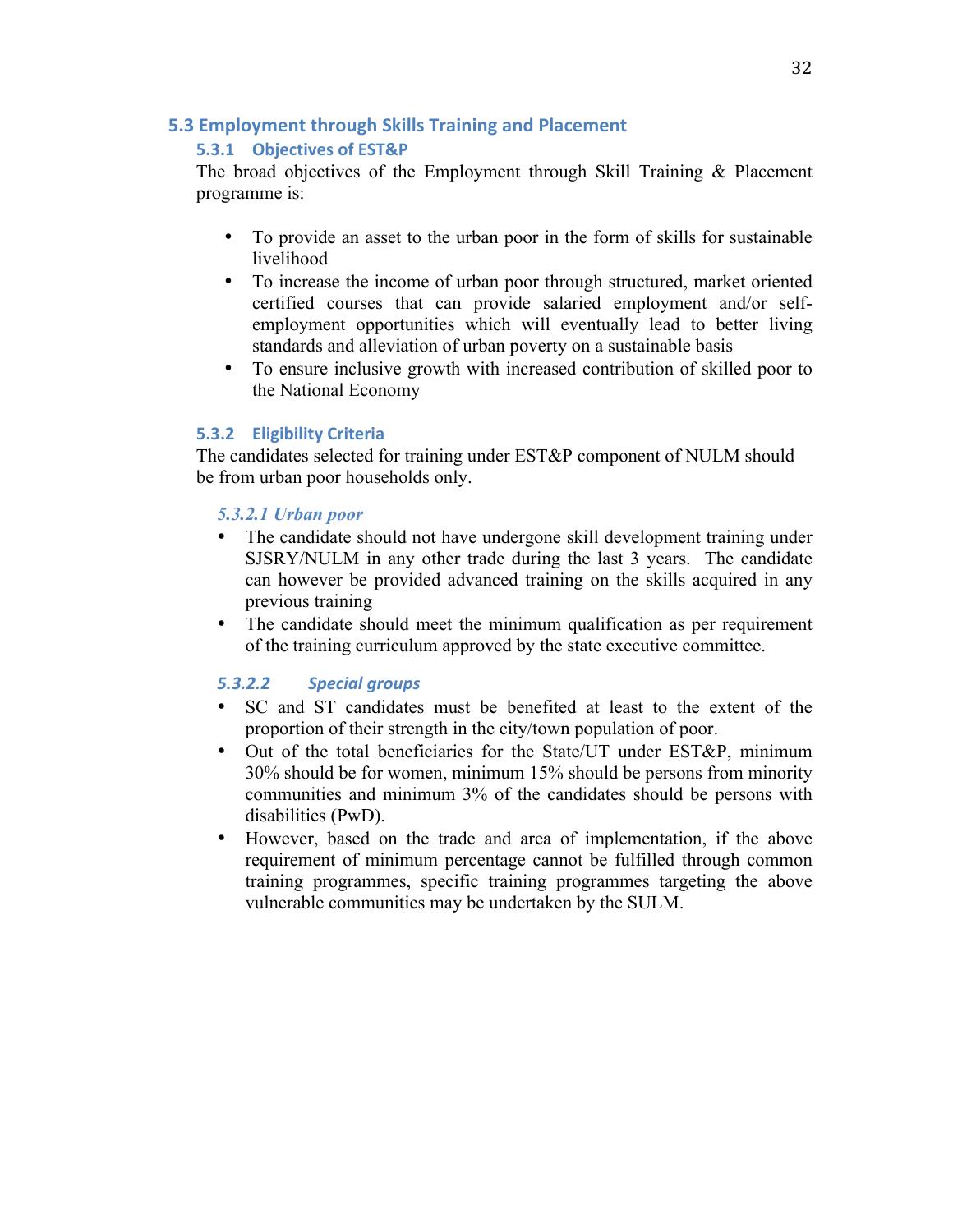# **Chapter VI**

# **6. Key process of Skill Development under NULM at different levels**

In order to achieve its objectives, NULM envisages three critical structures at the national, state and city levels. A National Mission Management Unit (NMMU) under the overall supervision of the Mission Director supports NULM at national level. At state level is the State Mission Management Unit and at city level there is a City Mission Management Unit (CMMU).

The overall direction of the Mission, its policy and operational guidelines are developed at the national level. Major funding for the mission is also allocated from central funds. The States are responsible for providing the state share of funds for the Mission, developing the Annual Action Plan, conducting Skills Gap Analysis and empanelling/selecting STPs and CAs for skill training and certification as well as monitoring progress and reporting, where required. The ULBs have the role of demand creation, mobilization of candidates, coordinating with skill training centres, monitoring of the program, manage MIS and reporting to SULM.

The Skill Development Process under NULM can be depicted as under:

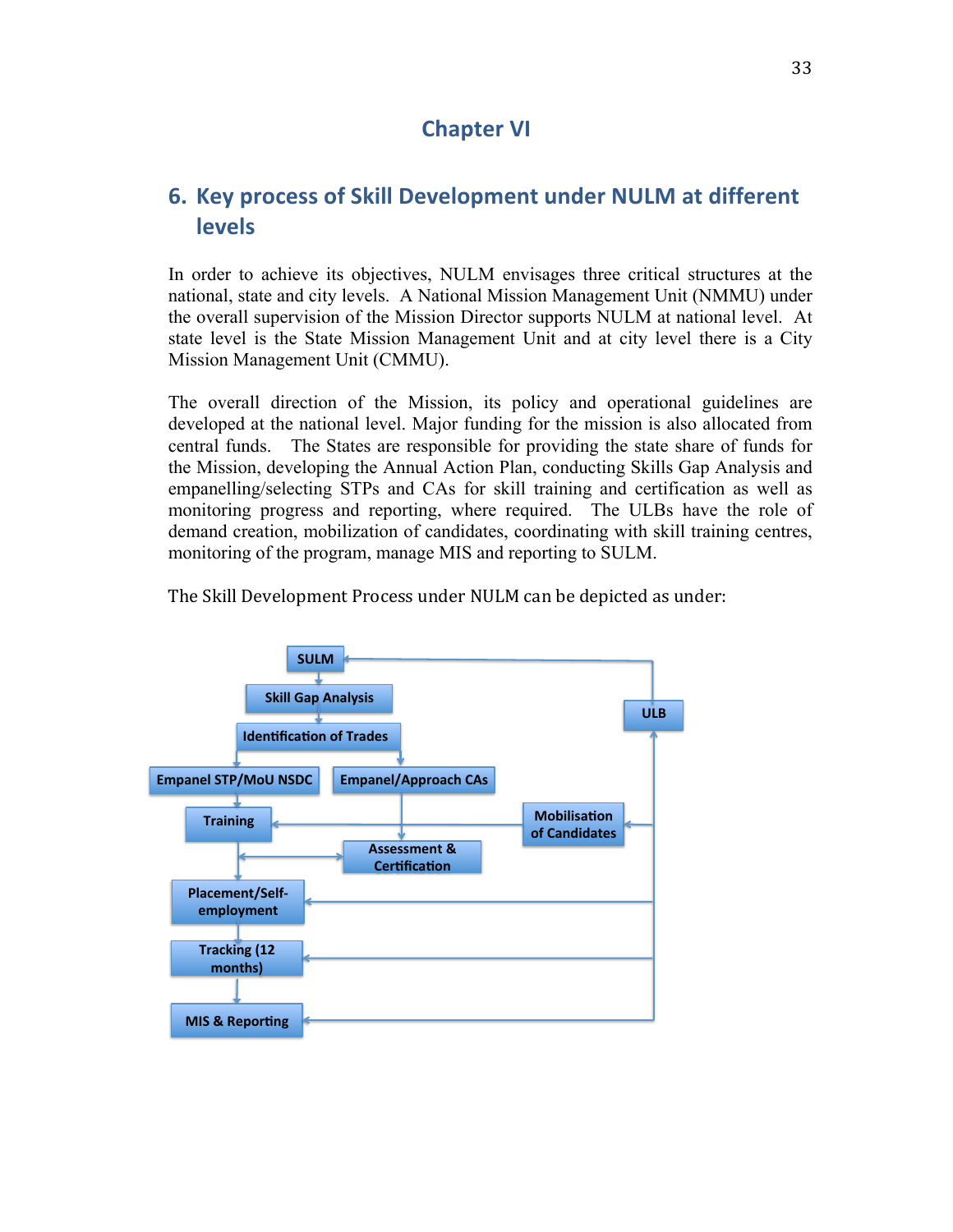## **6.1 Central Government/NULM**

## **6.1.1 Coordinating Implementation**

One of the responsibilities of the Ministry of Housing and Urban Poverty Alleviation is to ensure that the National Policy on Skill Development is dovetailed to meet the skill demands of its target community and ensure that the state counterparts do the same in respects of implementing the Ministry's skill development scheme.

### **6.1.2 Fund Allocation and Fund Release**

MHUPA allocates NULM funds for States / UTs based on the incidence of urban poor population. However, additional parameters like absorption capacity (based on the past trend of funds utilisation in poverty alleviation schemes) and special requirements will also be taken into consideration during the course of the year, depending on physical and financial progress.

The financing of the Mission shall be shared between the Centre and the State/UTs on the ratio of 75:25 except in North Eastern and Special Category States (Arunachal Pradesh, Assam, Manipur, Meghalaya, Mizoram, Nagaland, Tripura and Sikkim; Uttarakhand, Himachal Pradesh, Jammu & Kashmir), where it will be in the ratio of 90:10. In UTs without legislature, the central share will be 100% whereas UTs with legislature the Central share is restricted to 75% of the total budget.

The release of Central share to States /UTs will be done in two instalments – directly to the account of State Mission Management Units. The Central share will be released to States/UTs only after the fulfilment of the prescribed criteria regarding submission of Utilisation Certificates in accordance with the relevant GFR as well as release of matching State share for the past releases.

## **6.1.3 Capacity Building of Stakeholders**

Capacity Building & Training is a key component of NULM that aims to strengthen implementation human resource at national, state and city levels. In addition to functionaries at different levels, the EST&P components aims to provide /enhance capacity to other stakeholders in the skills eco-system such as STPs and Certification Agencies.

#### **6.1.4 MIS, Monitoring & Reporting – National level**

The Ministry of Housing and Urban Poverty Alleviation (MHUPA) has designed and developed an online web based Management Information System (MIS) for the purpose of monitoring the progress of the National Urban Livelihoods Mission (NULM). The Hon'ble Minister of Housing and Urban Poverty Alleviation, Shri M. Venkaiah Naidu launched this program on January 20, 2015. In this MIS different log in accouts are provided to States, ULBs, Training Institutes, Training centres and CA<sub>s</sub>.

The ULB users enter the beneficiaries details into the system, the Training Centre, created by the Training Institute enter further details of candidates, mark the biometric/manual attendance, and after end of course send list of candidates to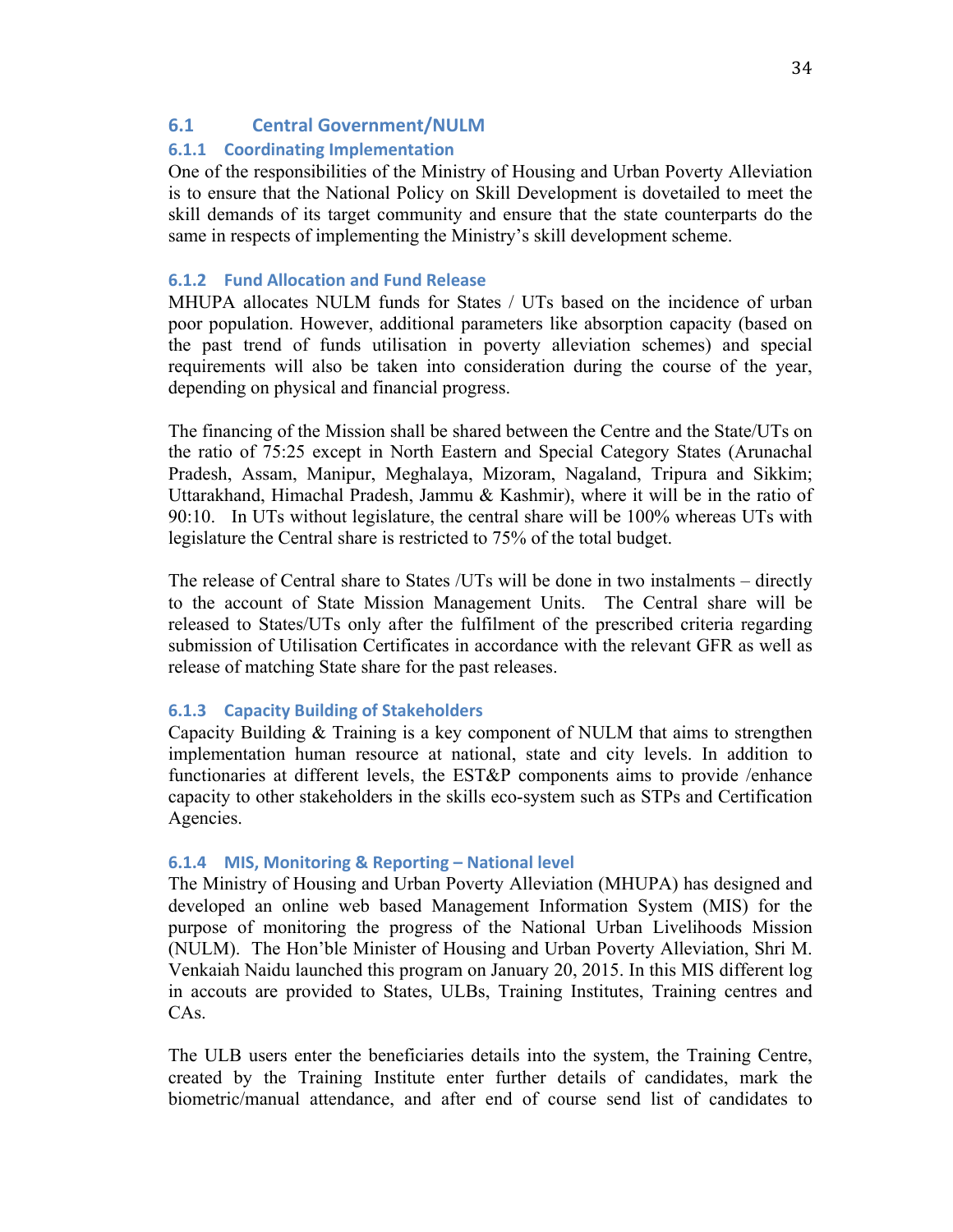certifying agencies. The Certifying Agencies award certificate to all the successful candidates online. After certification, the training center enters placement/selfemployment details of candidates and track progress of the candidates.

This MIS helps the City Mission Management Unit (CMMU) to monitor the progress of the entire city, training centre wise, course and trade and batch wise. The State Mission Management Unit (SMMU) monitors the progress of all the ULBs, Training institutes and Training centres course and trade and batch wise online on a real-time basis. National Mission Management Unit (NMMU) monitors the progress of all the States and all the Training Institutes online on a real-time basis.

States and ULBs are required to use this MIS for gathering, monitoring and managing progress of the activities. Till such time the MIS is fully operational with all stakeholder entering data and managing information, States and ULBs are required to submit their progress reports online on a monthly basis and may also use this tool to monitor progress on the ground. In the spirit of proactive disclosure of information and ensuring transparency under NULM, key progress reports under EST&P will also be made available on the public domain in a timely manner.

#### **6.1.5 Documenting and Recognizing Best Practices**

The NULM/NMMU shall document good practices happening in the field nationally and internationally for learning and development. Further it will institute awards for recognizing best States / UTs, ULBs, STPs for effectively implementing schemes of NULM.

#### **6.2 State Government/SULM**

The State governments /UTs play a critical role in the implementation of the mission. Establishment of the mission infrastructure at the State level is an important milestone in the effective implementation of the mission.

#### **6.2.1 Preparation of skill component of Annual Action Plan**

The States and UTs are required to prepare an Annual Action Plan (AAP) for implementing NULM components in the state. The EST&P component of the Action Plan needs to be incorporated and approval should be obtained in the beginning of the year.

## **6.2.2** Awareness Generation and Demand creation

The following strategies may be adopted by the SULM for awareness generation and creation of skill training demand from the target community.

- The SULM&ULB should conduct mass media campaigns through newspapers, radio, television, posters, wall paintings, SHG meetings, etc. on regular basis to provide information on skill training opportunities and invite applications from the prospective candidates.
- The information regarding the courses, duration, location of training, name and details of skill training providers should be available at all the Urban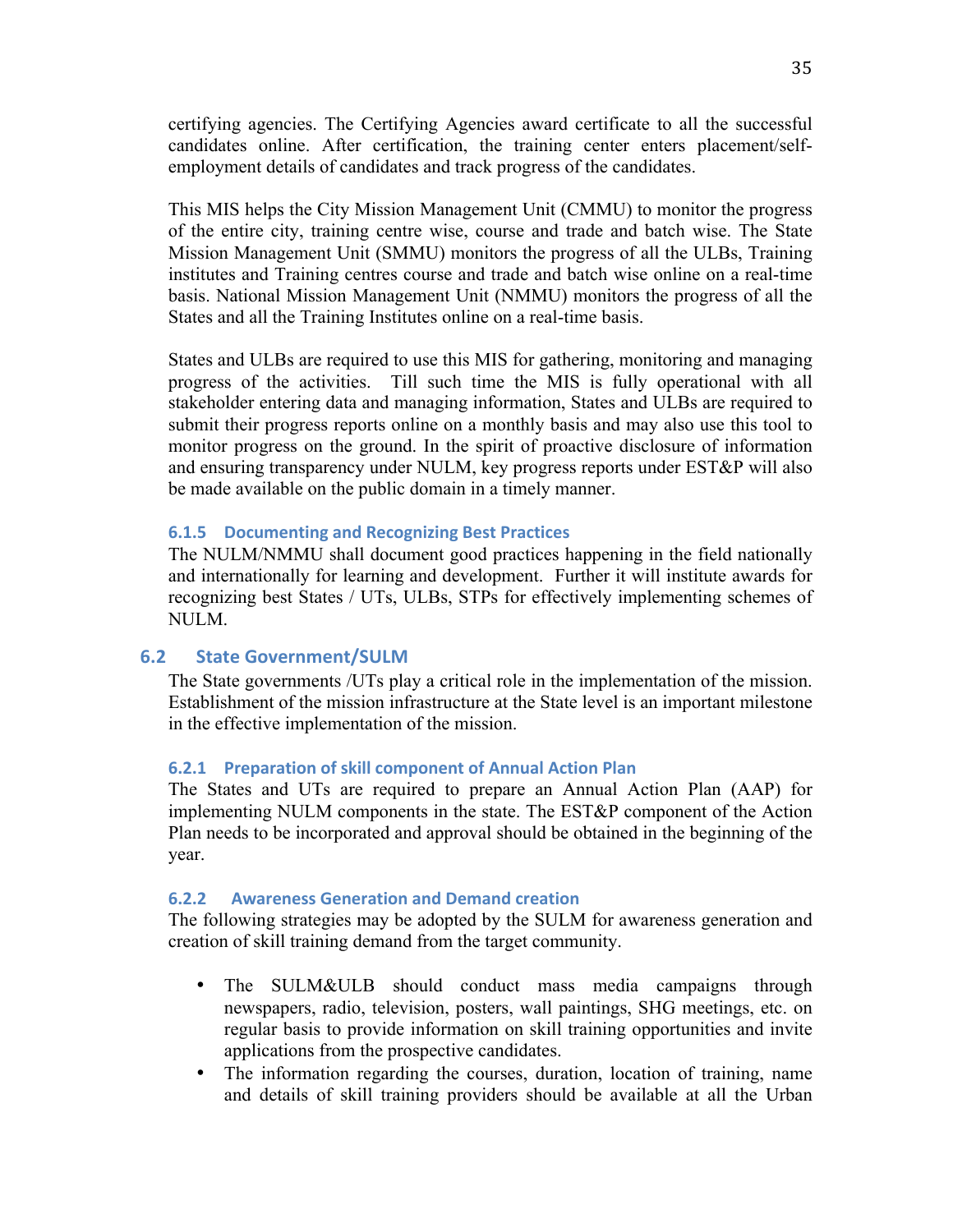Local Bodies, City Livelihood Centers and any other urban centers set-up by the government.

- The candidate should be allowed to submit 'an intent to undertake training' on a plain paper with basic details such as name, age, contact details, name of the training required, Aadhaar Card number or other identity document, etc. The prospective candidate can submit the intent to undertake training in physical form at designated centers or through mail or post. On submission of the Intent, the same shall be entered into a register and a receipt with unique registration number shall be issued to the applicant. This will create a Waiting List of prospective candidates for a specific training demanded by the urban poor. The ULB shall accept such intents throughout the year. This register shall be utilized for mobilization of the trainees as and when the demanded training commences in the city. The intent may be received through area offices of Municipal Corporations, Ward Offices, ULBs, Self Help Groups in the areas, Community Organizers, Area Level Federations and City Level Federations of the SHGs, office or training centres of NULM empanelled Skill Training Providers and any other NULM related institutions. The candidate should not have to travel long distances to submit 'the intent to undertake training'.
- The SULM and ULB shall ensure that candidates enlisted in the waiting list shall be informed through available communication means like SMS, letter, Public notice, SHG, ALF, etc. regarding the commencement of training program and details of location of training centre, eligibility criteria, course duration, etc.

#### **6.2.3 Skill Gap Analysis**

In order to achieve NULM objectives, the trainings should be provided as per the industry demand and as per the curriculum recognized nationally. The industry demand for skill can be assessed through a comprehensive Skill Gap Analysis at city level. The Skill Gap Analysis (SGA) should provide a clear picture of the industry wise demand for trained manpower, nature of skills required, and trades to be selected for EST&P both for wage employment as well as for self-employment. The SGA should also state the nature and duration of the courses required for each trade. Such a study must have projections for a period of at least 5 years. The State Urban Livelihoods Mission (SULM) may refer the Skill Gap Analysis conducted by National Skill Development Corporation (NSDC). The SULM may take help of Sector Skill Councils of NSDC, Technical Universities, State Department of Labour and Employment, State Industries Department; Government sponsored Research Institutions, State Industries Association or any other competent agency to conduct the Skill Gap Analysis. The cost of conducting Skill Gap Analysis may be booked under the A&O Expenses of NULM.

The Skill Gap Analysis should provide demand for employment in upcoming industries and also identify the scope for setting up of self-enterprises in local area. The training should be conducted for imparting skills with highest demand in local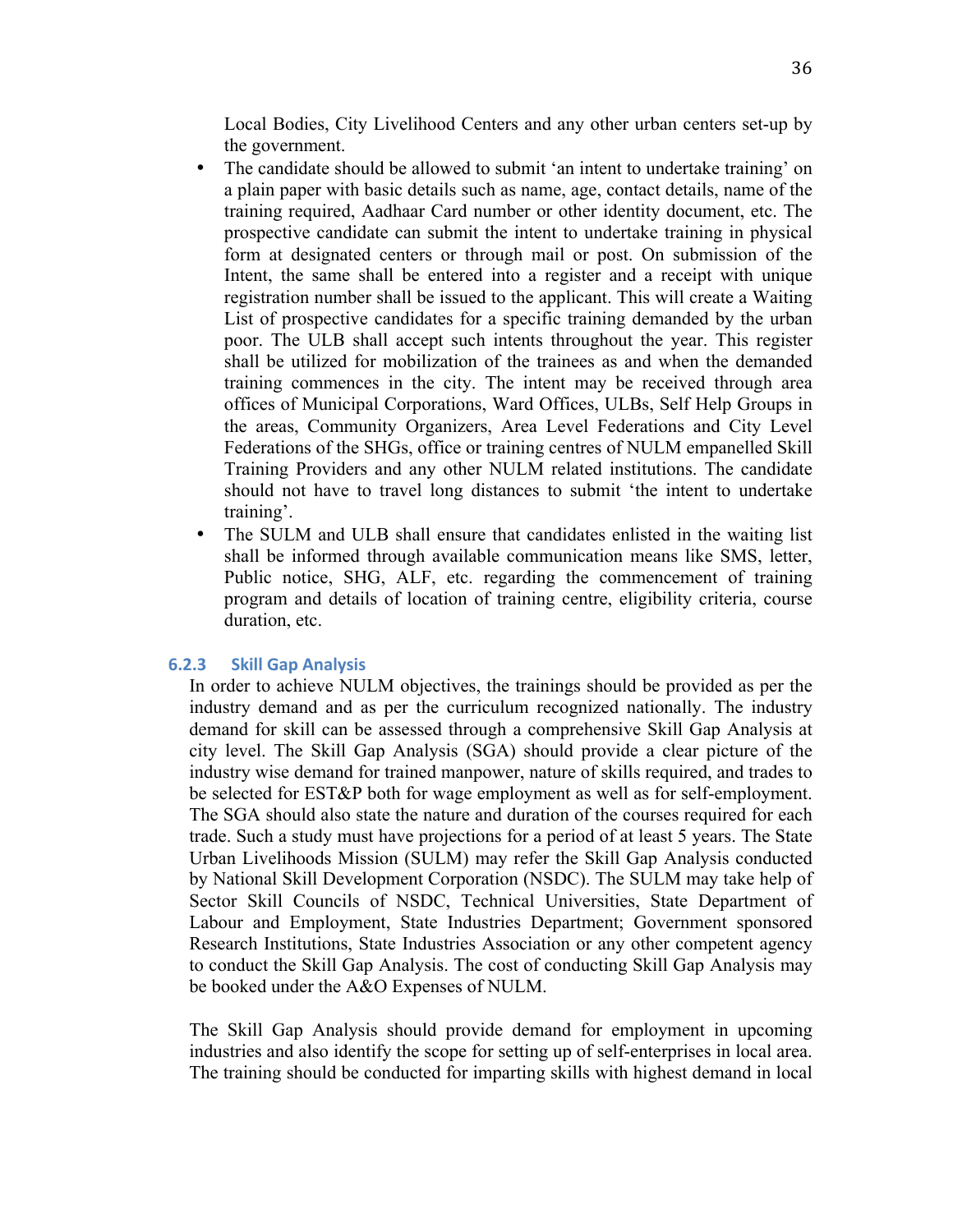areas, however for candidates willing to migrate to other regions skill-training courses not identified under skill gap analysis may also be conducted.

## *6.2.3.1 Concept of Skill Gap Analysis*

- A skill gap analysis is undertaken to identify the skills that the workforce needs, but may not have, to carry out his or her job or to perform certain tasks effectively
- By applying skill gap analysis it is possible to find out which skill and knowledge shortfalls there are in an organisation/industry/sector
- The first step in performing an analysis is to identify all the skills required by an individual to carry out his or her work and then consolidate/aggregate the same to develop industry specific skills
- The skills Gap Analysis helps governments to understand the mismatch between the skills that exist in a region and those being demanded by industry

## *6.2.3.2 Skill Gap – a conceptual Understanding*

The phrase "skill gap" is used in the public arena with varying degrees of understanding of what 'gap' in 'skills' of the labour force actually means. In simple terms, skill gap refers to a mismatch between the demand and supply side of the labour market. A more granular approach would address the skill gap as the difference in the skills needed for a job and those possessed by a prospective worker.

## *6.2.3.3 Skill Gap Analysis – importance*

- Provides a critical overview of the industry, allowing decision makers to determine if staff/workforce have the necessary skills to meet corporate objectives or achieve a change in strategy
- Provides an analysis of skill gaps in an organisation, department, or role
- Analysis helps policy and decision makers/companies to prioritize their training requirements and resources
- Analysis can help with the planning of recruitment and training, and it gives the government a basis for deciding which skill augmentation efforts should be undertaken

## *6.2.3.4 Skill Gap Analysis – importance to government*

- Supporting regional economic development decision making
- Developing education policy
- Adjusting labour market instruments
- Attracting investors into a region

## *6.2.3.5 Policy framework – Skill Gap Analysis*

- Can sectors maintain their competitive advantage and growth rate and what interventions are needed to help labour force adjust?
- Is there a match between the profile of the region and the skills available?
- Does education in the region provide the necessary skills on time and in the volume needed?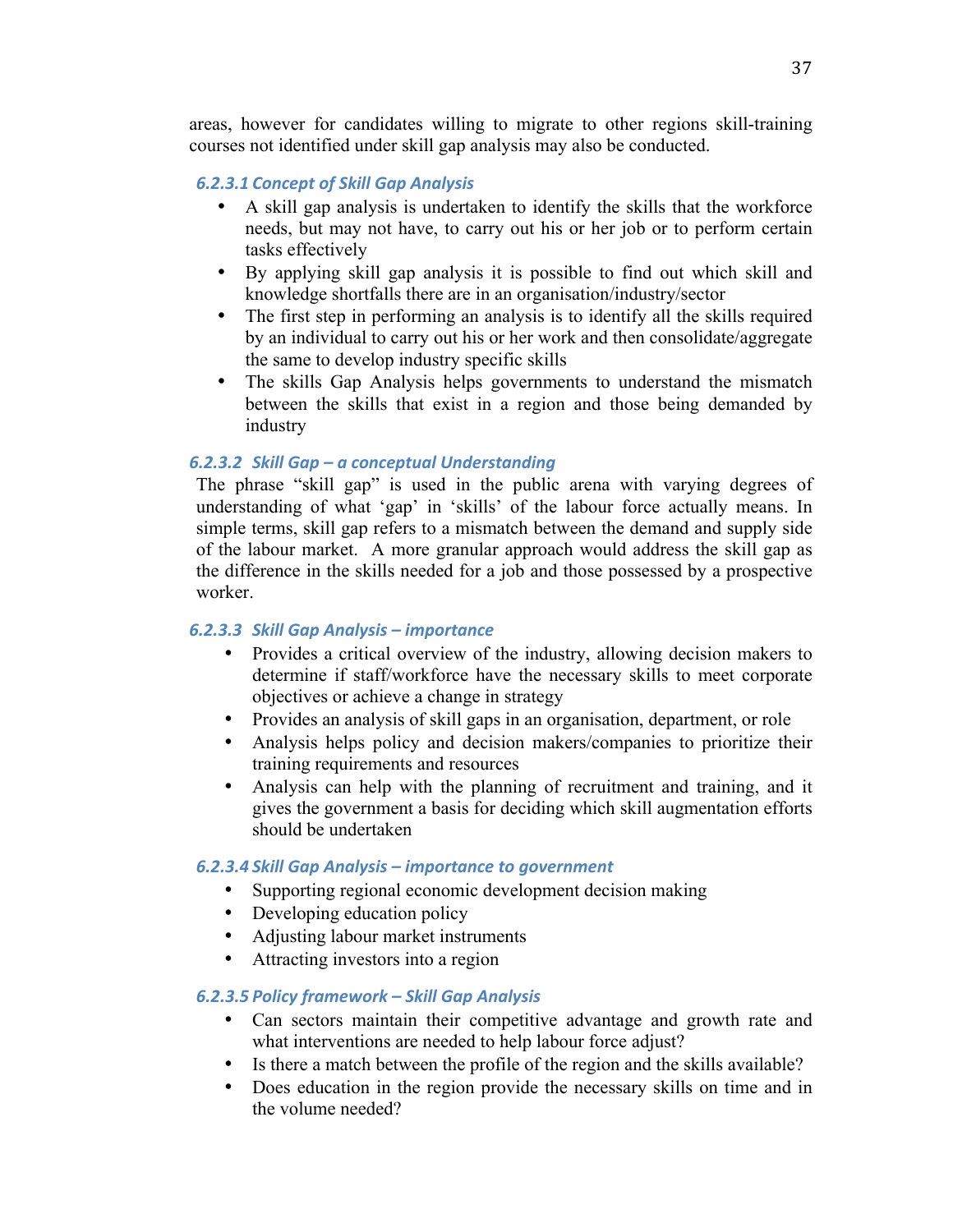- What measures are required to adjust skills to industries or education to business?
- What measures are required to attract skills from outside the region?

## *6.2.3.6 Skill Gap estimation*

The calculation of skill gap can be done using two approaches

- Using workforce/employer surveys to estimate skill gap in the labour force
- Using aggregate labour supply/demand indicators to compute skill gaps

A third method is a hybrid of the above two, using a mix of primary survey research coupled with labour supply/demand indicators. Majority of public policy reports, including all NSDC skill gap report, use this hybrid approach, using level of education as a proxy for skill levels.

## *6.2.3.7 Skill gap Analysis – Current Status*

The National Skill Development Corporation under the Ministry of Skill Development and Entrepreneurship has commissioned skill gap analysis reports, classified by economic sectors as well as states and released the skill gap reports for 24 sectors, estimating that about 11.9 crore persons are required to be trained by 2022. As of now, the Skill Gap Analysis reports of the sectors given in the following para are available.

## *6.2.3.8 Skill Gaps – sector wise coverage*

- Agriculture
- Automobile / auto components
- Banking, Financial Services & Insurance
- Beauty and Wellness
- Building, Construction & Real Estate
- Construction material  $&$  building hardware
- Domestic help
- Education and Skill Development
- Electronics & IT hardware
- Food processing
- Furniture and Furnishing
- Gems & Jewellery
- Handlooms & Handicrafts
- Healthcare
- IT & ITES
- Leather and leather goods
- Media & Entertainment
- Pharmaceuticals
- Private Security Services
- Retail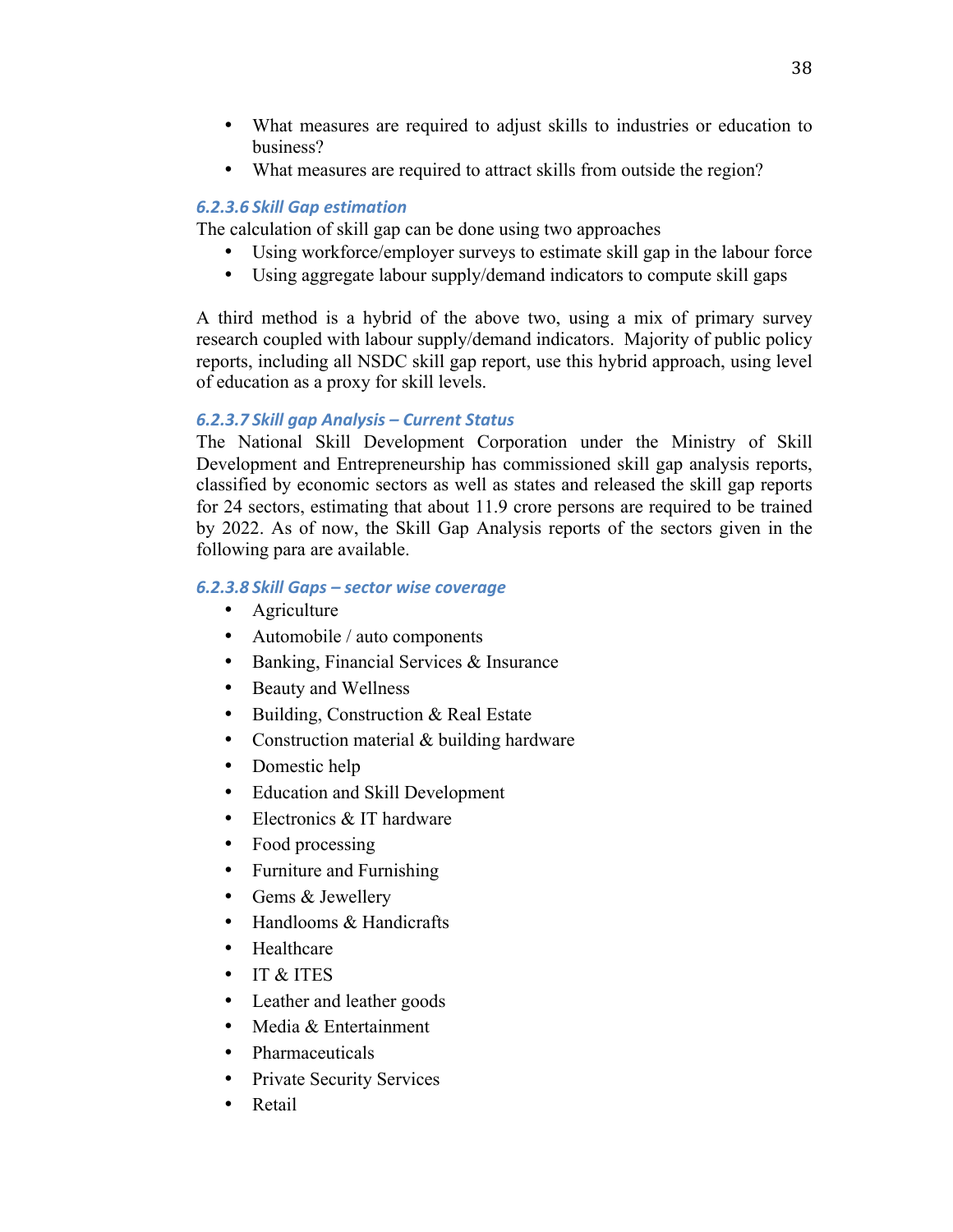- Telecommunications
- Textiles and clothing
- Transportation Logistic warehousing and Packaging
- Travel Tourism and Hospitality

## **6.2.4 Selection of Skill Training Providers (STP)**

EST&P will be implemented through Training Providers that are empanelled at the national level or through a validated process at the state level.

At the national level, Ministry will put in place a single process for empanelment of Training Providers/Assessors. This process would factor in sector specific issues/nuances in consultation with the related Ministries/Departments and the Sector Skill Councils.

The Ministry can enter into MOU with National level Agencies in the Skill training space like National Skill Development Corporation (NSDC), Sector Skill Councils (SSC), Autonomous Institutes under Ministries of Govt. of India, Industrial Groups for skill training and placement. Based on this MOU between MoHUPA and Agencies, the States can give them work of skill development in the respective States.

SULM may empanel private STPs through a selection process. The selection criteria should be a combination of technical qualification, experience of the organization, cost of training and any other variables that the State may identify. Strict technical assessment of STPs shall have to be undertaken by the SULM to ensure that the quality of the training is not compromised.

SULM can directly engage Training Partners of National Skill Development Corporation (NSDC) and training providers engaged by any other Government Agency for the purpose of skill training. However, the SULM will have to ensure that such Training Providers adhere to the processes, deliverables and cost norms as mentioned in the NULM guidelines.

SULMs would get their process of empanelment of Training Providers/Assessors validated by a designated agency at the national level, which will be decided by MoHUPA.

SULM may also hire services of external professional agencies, universities, academic institutes, etc. for drafting of the TOR, appraisal, evaluation and monitoring of the STPs. The cost of the same may be booked under the A&O Expenditure of NULM.

The empanelment of STPs should be valid for a period of 3 years based on satisfactory performance of the STPs.

The certification of all the trainings should be provided by external independent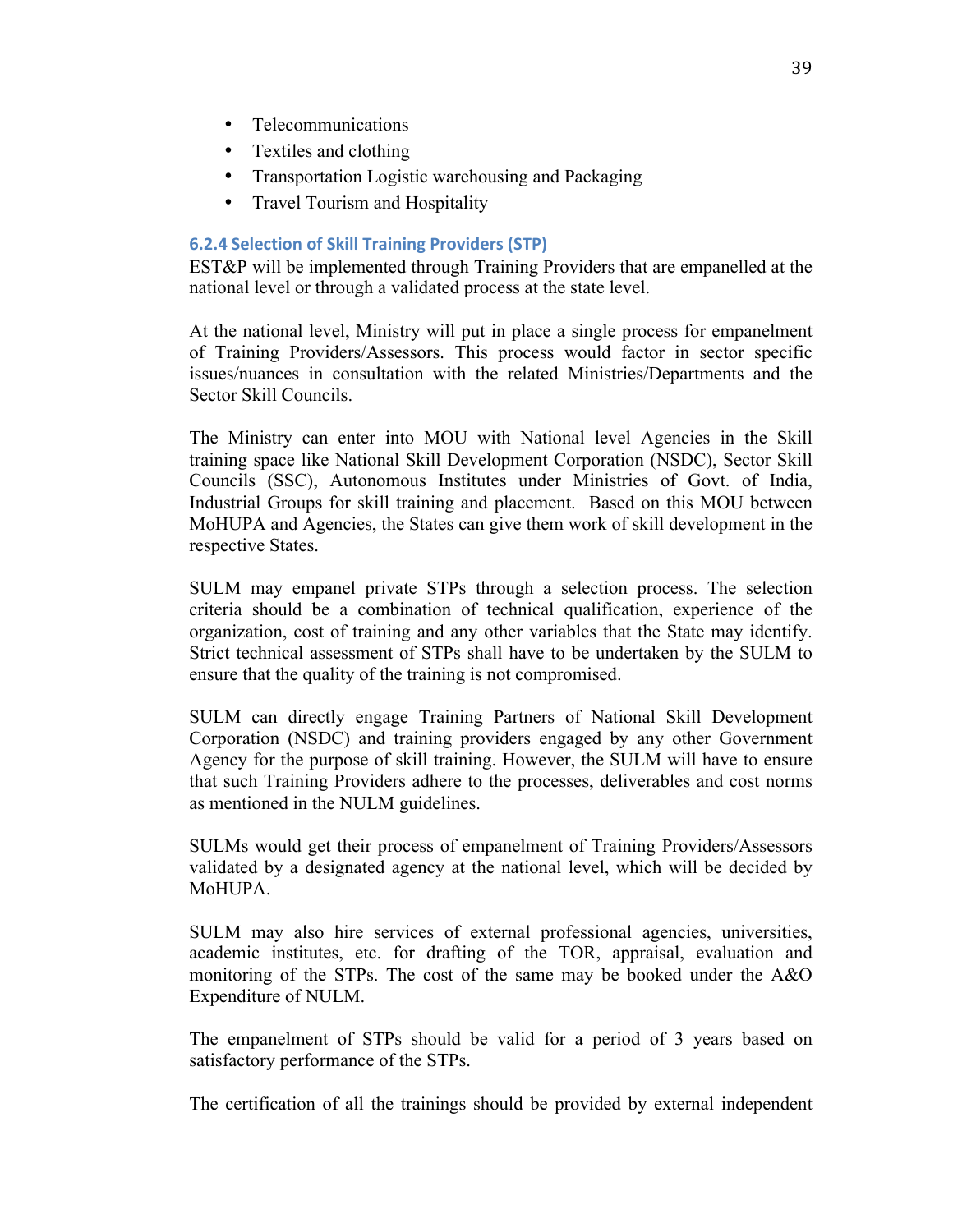agency and not by the STP.

The process for selection of STPs is provided under **Annexure** i**v**.

#### **6.2.5 Selection of Certification Agencies**

SULMs are required to provide skill certification to candidates completing skill training under any of the following certification agencies approved under the National Skills Qualification Framework:

- 1. National Council for Vocational Training (NCVT)
- 2. State Council for Vocational Training (SCVT)
- 3. Sector Skill Councils (SSCs) formed under NSDC

SULMs can directly approach these agencies for certification without going through any other process of empanelment, as Government of India has approved these agencies as non-statutory certification agencies.

#### **6.2.6 MIS, Monitoring and Reporting – State Level**

The SMMU at the State level will closely monitor progress of activities / targets under this component, undertake reporting through the online MIS. It will enter details of the selected Training Institutes in the MIS. Further, SULM will ensure that the Training Institutes map/create their Training centre in the MIS and the ULB users enter details of beneficiaries, create batches and link it to the relevant training centres.

#### **6.2.7 Funding norms**

In the context of the approval of the Common Norms on Skill Development by the government of India, the Ministry will notify the funding norms for EST&P shortly.

#### **6.2.8 Documenting and Recognizing Best Practices**

The SMMU may document good practices happening in the field and recommend ULBs/STPs for the award schemes of the central government or institute its own awards with state governments' approval and funds.

## **6.3 Urban Local Bodies/CMMU**

#### **6.3.1 Mobilization of Candidates**

Mobilisation of candidates is critical for the success of the EST&P component of the NULM. In the previous STEP-UP component of SJSRY, the candidate mobilisation was left to the Skill Training Providers. It was found that the strategy was not very effective and therefore in NULM, the mobilisation of candidates is with the ULBs who will have the database of all eligible and potential candidates for skill training under EST&P.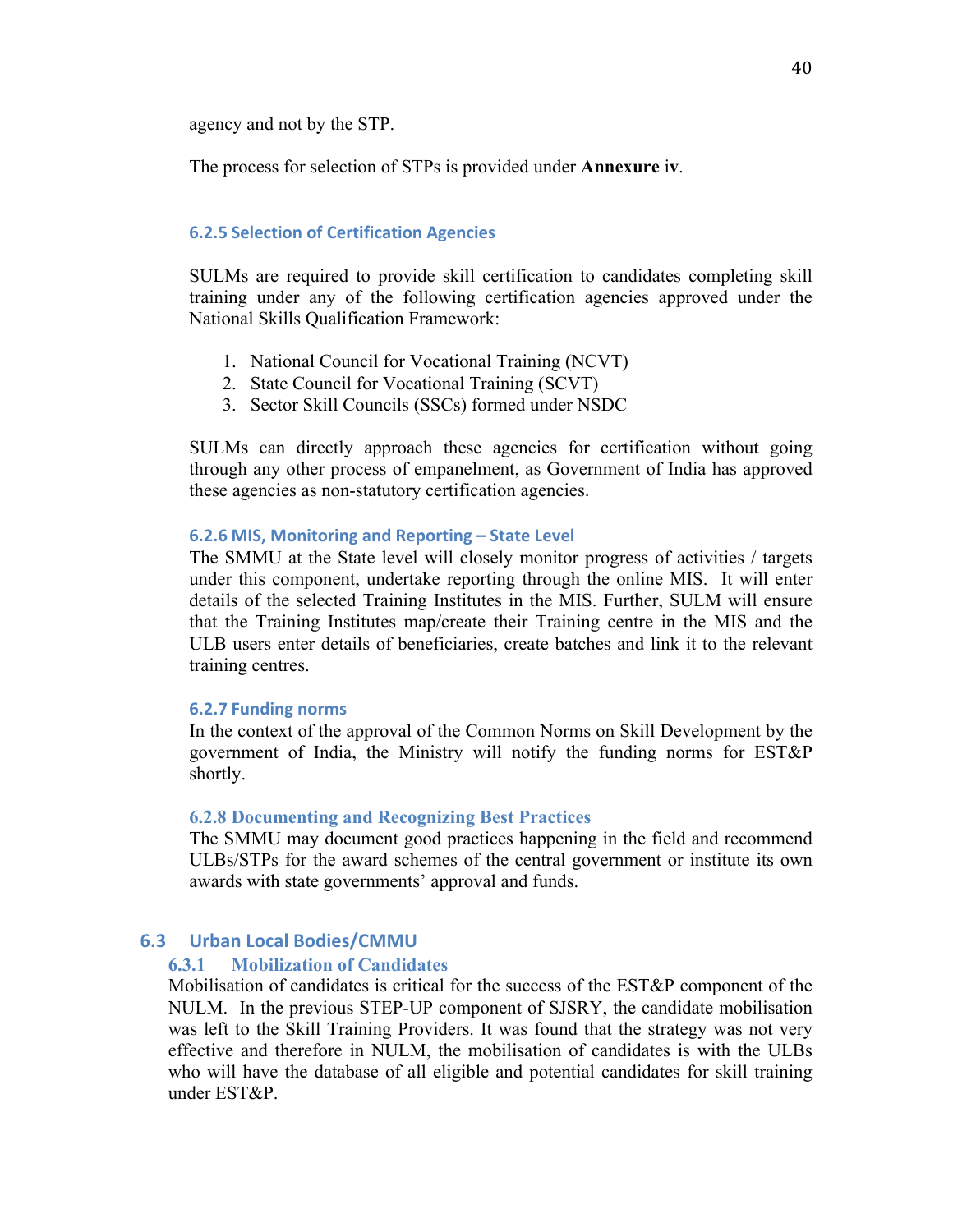As the courses offered by the STPs will be approved based on the skill gap analysis and job availability, it is expected that ULBs will be able to motivate potential candidates.

The ULBs are expected to use the strategies listed below:

- While deciding on the training programmes calendar for the city, the demand for particular trades as per Waiting List may be considered.
- In addition to the candidates listed in 'Waiting List', the ULB may identify candidates through other means like organizing camps, registration drives, sponsoring by SHGs, etc. However candidates registered in Waiting List will be given preference.
- If prospective candidate seeks particular skill training and the ULB does not have competent skill training providers empanelled, then the ULB in consultation with SULM and the local industry association shall arrange to provide the same.
- Before the commencement of the training, a counselling session for all the prospective candidates will be arranged. During this session the prospective candidate would be briefed in detail about the available training program, eligibility criterion, etc.
- At this stage the beneficiaries will fill application form. The form shall capture all the details such as education, BPL Status, residential address, other contact details, etc. On the basis of these documents their selection will be done for a suitable training program.
- The ULB may also provide information on EST&P to the probable candidates through Job Placement Fairs, Rozgaar Melas, etc. in the slum areas.

## **6.3.2** Allotting candidates to Training Centre

As the candidates are mobilized by ULBs through various strategies and counselling, the candidates will be allotted to courses run in the Training Centres of approved STPs in the city.

## **6.3.3 MIS, Monitoring and Reporting – City Level**

ULB enters beneficiary's details in the MIS, create a batch for a particular course and link it to the Training Centre.

It is the responsibility of ULBs/CMMUs to monitor the progress of training in the STPs during the training period. After the candidates are placed in a job or helped to set up a micro-enterprise by the STPs, the ULB/CMMU may concurrently monitor the progress of the candidates to ensure that targets agreed to by Training centres in terms of training, job placement / self employment are met. It should also report through MIS whether the authorised certification agencies conducted the assessment and issued certificates to candidates in a timely manner.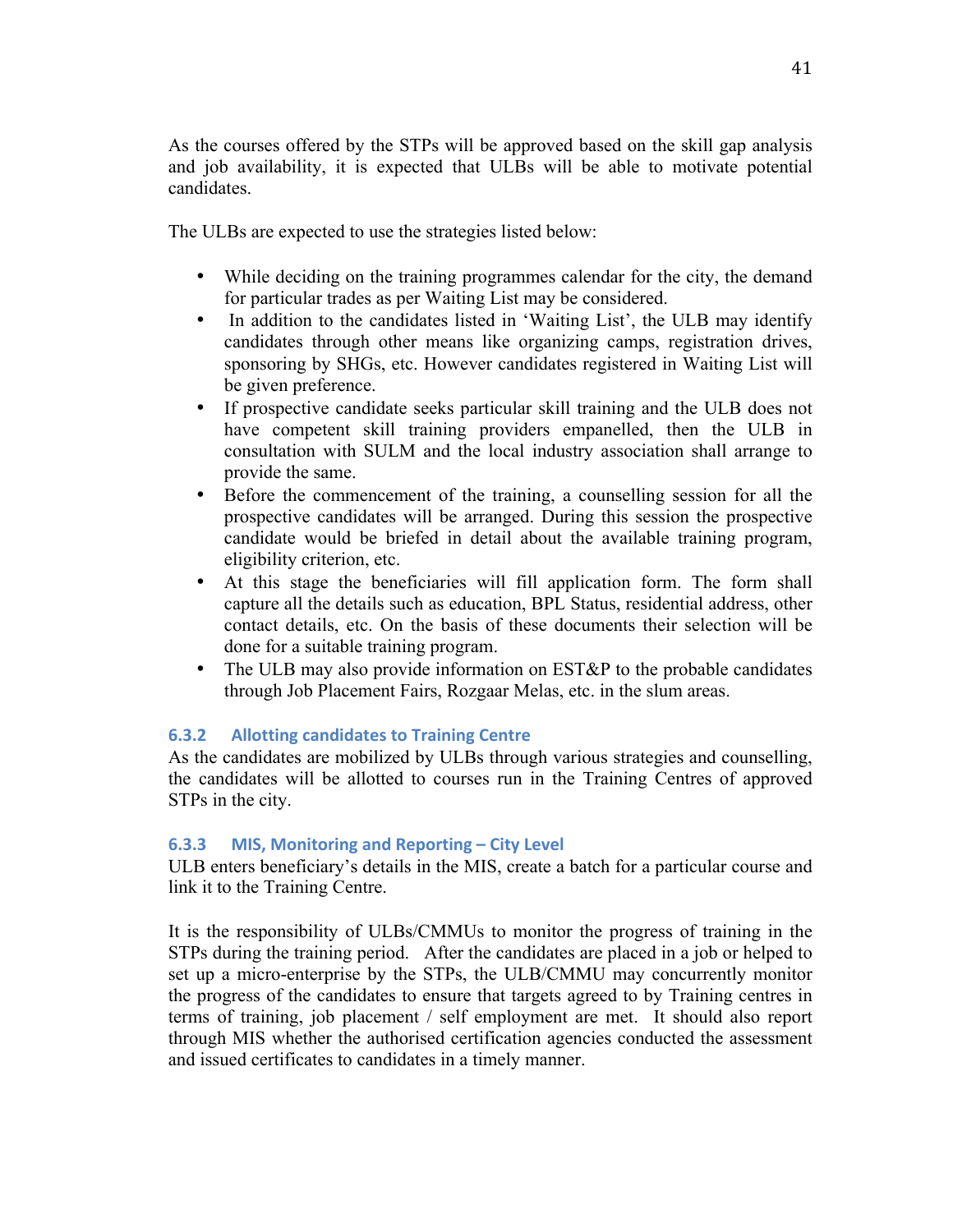### **6.3.4 Facilitating Credit Linkage & Task Force**

Those candidates who successfully complete the training and wish to set up an enterprise immediately or after gaining some work experience following the training may be linked to the SEP component and provided with credit linkage.

A Task Force may be constituted at ULB level for recommending cases for individual and group enterprises for onward transmission to the banks by the ULB. The Chief Executive Officer (CEO)/ Municipal Commissioner of ULB will be responsible to constitute the Task Force and will be the Chairman of the Task force. There could be more than one task force at ULB level depending upon the size/population of the ULB.

## **6.3.5 Reporting to SULM**

CMMU at the ULB level will closely monitor progress of activities / targets under this component, undertake monitoring and reporting to SULM in prescribed formats/MIS highlighting key issues in implementation.

## **6.4 Skill Training Providers**

### **6.4.1 Setting up of Training Centres for Approved Courses**

The STPs are required to set up the training centres with infrastructure and manpower for the approved courses within the time frame and other conditions provided in the agreement/MoU.

## **6.4.2 Curriculum Designing**

The skill trades identified through the skill gap analysis should have a formal standard curriculum which is designed in accordance to the demand of the industry, need for assessment and certification requirements.

Various Sector Skill Councils under NSDC have developed the National Occupational Standards (NOS). The NOS specify the standard of performance an individual must achieve for carrying out a function in the work place. The employers through the Sector Skill Councils under NDSC lay down the NOS. The NOS and identified Job Roles are in accordance to the standards prescribed under the National Skills Qualifications Framework (NSQF) as mentioned in the National Skill Policy. The SULM may consider finalizing the curriculum based on NSQF.

The states may follow the curriculum designed for Modular Employable Skill (MES) courses under the Skill Development Initiative Scheme of Ministry of Skill Development & Entrepreneurship (earlier Ministry of Labour & Employment). It has been notified by the Government of India that eventually all skill training courses, including MES, will be mapped to NOS and QP and the process of such mapping has already been started. The states are advised to be abreast with the developments in the sector and ensure that the national standards and common norms are followed.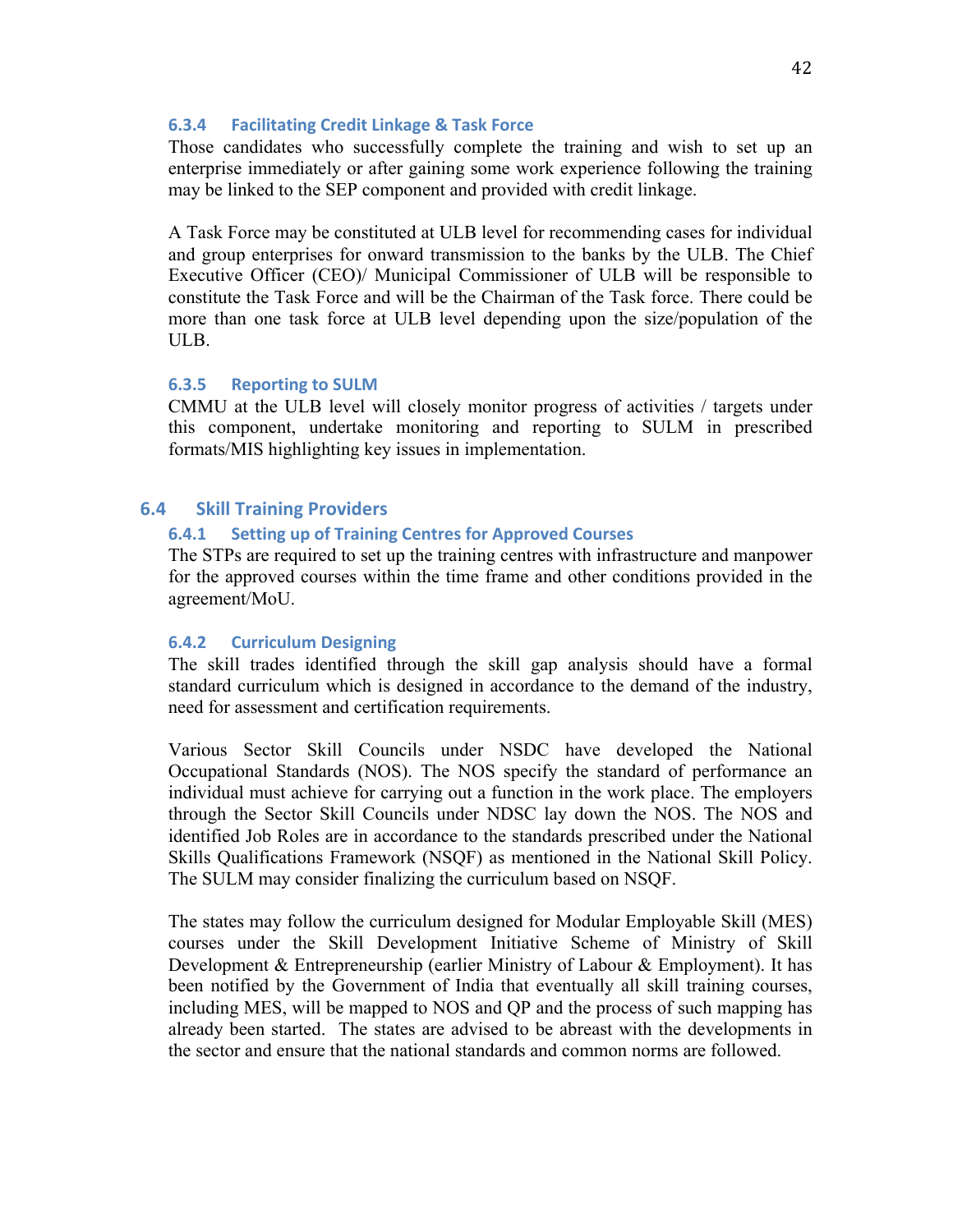All the standard curriculum for any training course under EST&P should be designed in consultation with a competent technical agency such as Technical University / College, Directorate of Technical Education, National Skill Development Corporation, Sector Skill Councils of NSDC, etc. Designing of curriculum should not be left on the Skill Training Provider alone. Any courses not approved by any other competent authority may be approved by the SULM in consultation with any of the above agencies so as to ensure standardization and job opportunities for trainee. The Training course modules should be in accordance to local industry demand and acceptable at state / national level. The course curriculum should be designed to ensure certification of industry standards.

### **6.4.3 Mobilisation of Candidates by STPs**

Although the primary responsibility of mobilising the candidate is with the respective ULBs, the STPs are required to coordinate with ULBs for mobilisation of candidates.

### **6.4.4 Batch Planning in Coordination with ULBs**

The STPs in coordination with ULBs should plan the batch sufficiently in advance for effective delivery of training.

### **6.4.5 Conducting Training**

The STPs should ensure that the skills training is conducted as per the curriculum standards set for the course including the time allotted for theory and practical session and on the Job training.

#### *6.4.5.1 Course Duration*

It is preferred that the course duration for all the skill training programmes under EST&P would be minimum 3 months (approximately 400 hours of the technical training plus 30 hours for soft skills training) for the cost of Rs. 15,000/- (Rs. 18,000/- for North East and Special States) per candidate. However, depending on the trade and course module, SULM may define trainings with different duration. If the MES Curriculum is being followed, then the basic and advanced level skill training courses may be combined to provide 430 hours training.

#### *6.4.5.2 Soft Skills*

In addition to the basic skill training on specific skills, the training course modules should have the following modules integrated into the course curriculum.

- Soft Skills Basic Communication skills (in English and local language), Basic computer operations (for courses other than computer training), Professional Etiquettes, etc.
- Financial Literacy Orientation and awareness on savings, credit, subsidy, remittance, insurance and pensions.
- Other government schemes the candidate may also be provided information regarding other government schemes (including other components of NULM) and entitlements for poverty alleviation. The ULB should facilitate access to such schemes and entitlements for the urban poor.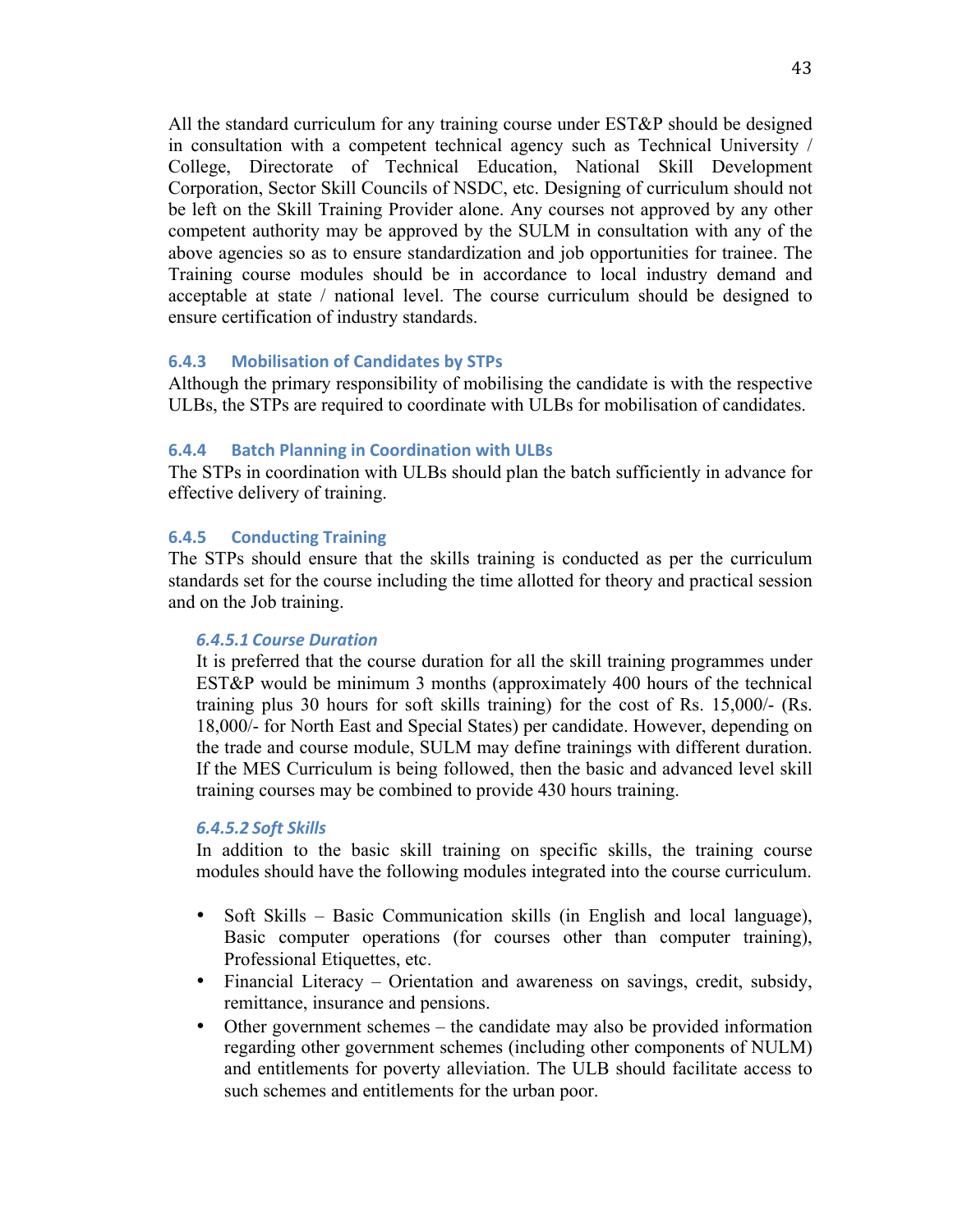#### **6.4.6 Certification**

Successful candidates undertaking training under EST&P component of NULM should be awarded a certificate issued by an authorised, independent certification agency, which is competent and has acceptability in the industry. The training agency should not be entrusted with the assessment and certification of the trainees to ensure objective assessment.

The certification agency should be intimated with the details of the candidates, trade, start date and completions date of training and other details required by them giving sufficient notice so as to help the CAs plan its resources for assessment and certification in a timely manner.

For further details, please see section 6.5.

## **6.4.7 Post Training Support and Tracking**

### *6.4.7.1 Post Training Support*

The STP shall work towards providing job-placement or setting up self-enterprise for all the successful candidates. It is mandatory for the STP to provide placement / self-enterprise set-up support for minimum 50% (recommended to be enhanced to 70% as per the Common Norms on Skill Development) of successfully trained candidates; inability to do so shall result in suitable penalty as provided in the terms & conditions of the contract with STPs.

Job Placement: on successful completion of the training, the STP shall provide the candidate placement in a suitable job within one month of completion of the training.

Micro-enterprise: For candidates interested in setting up micro-enterprises, the STPs shall assist in setting-up the microenterprise within 3 months of successful completion of the training. The STPs shall provide support for proposal writing, ensure credit from banks, provide support for availing subsidy to candidates regarding any of the micro-enterprise development schemes such as SEP component under NULM, Prime Minister's Employment Generation Programme (PMEGP) under Ministry of Micro, Small and Medium Enterprises (M/o MSME), Cluster Development Schemes under M/o MSME or any other such schemes.

Financial Inclusion: The STP shall also facilitate the opening of Basic Saving Bank Deposit account for all the candidates who do not have a bank account.

#### *6.4.7.2 Post Training Tracking*

The STP shall be required to track the successful candidates for a period of 12 months. For the candidates provided with wage employment in any industry, information like appointment letter, pay package/ remuneration, etc. shall be entered in the MIS of NULM as per the terms and conditions of the contract with the STPs.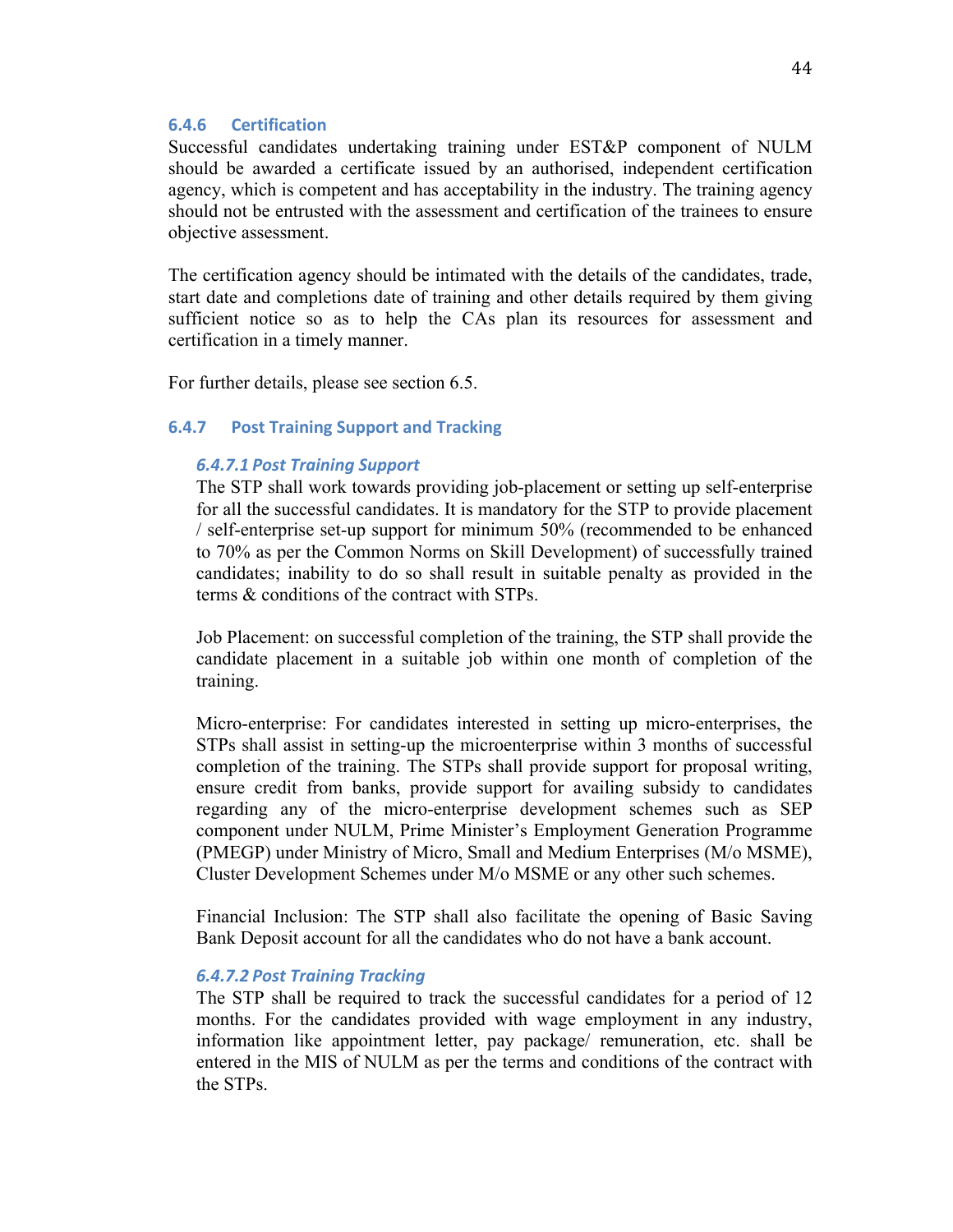For the candidates interested in setting up micro-enterprises, the STP shall be responsible for providing support and track the progress of Micro-enterprise for a period of 12 months.

#### **6.4.8 MIS, Monitoring and Reporting – STP level**

According to NULM MIS, the STP has two entities, viz., the Training Institute and Training Centre. 'Training Institute' refers to the Training Organisation and 'Training Centre' to the training centre set up by the Training Institute in different cities. It is the responsibility of the Training Institute to create/map the established/existing Training centres in the MIS. Only then the training centre set up/existing in a city will be visible to the ULBs on the MIS. Once the ULB create a batch and link it to a Training Centre, the basic details of the candidates will be visible to that Training centre on MIS. The Training centre will then enter further details of the candidate including their contact details, candidate's bank account details, status of assessment and certification, status of the placement or setting up of a micro-enterprise, etc. on the MIS.

The Training centre will mark biometric/manual attendance on MIS during training and on completion of training, send a list of candidates trained to certification agency for assessment and certification.

The training centre will ensure that candidates who have successfully completed training will be provided placement/self-employment and enter those detail in MIS, monitor and report progress.

### **6.5 Certification Agencies**

The Certification Agency (CA) should be empanelled by the SULM based on the quality, integrity and past record of the agency. However, the following agencies that have been approved as non-statutory certification agencies under NSQF can be approached directly for certification without undergoing any process of empanelment.

- i. National Council for Vocational Training (NCVT)
- ii. State Council of Vocational Training (SCVT)
- iii. Sector Skill Councils (SSCs) formed under NSDC.

The above agencies have established a detailed process for assessment and certification, including the fees charged which the Government of India has approved. Therefore, no negotiation of the certification process or fees is required with these agencies.

SULMs desiring to certify candidates under NCVT will have to notify a nodal officer in the State for interacting with Regional Directorate of Apprenticeship Training (RDAT) under MoSDE for the purpose of certification under NCVT. The nodal officer will declare Training centres of empanelled Skill Training Providers (STPs) in the State as Testing centres and furnish the list of such Testing Centres to the respective RDAT, which will recognise those centres as Direct Testing Centres within 10 days of receipt of intimation. On receipt of list of candidates to be assessed by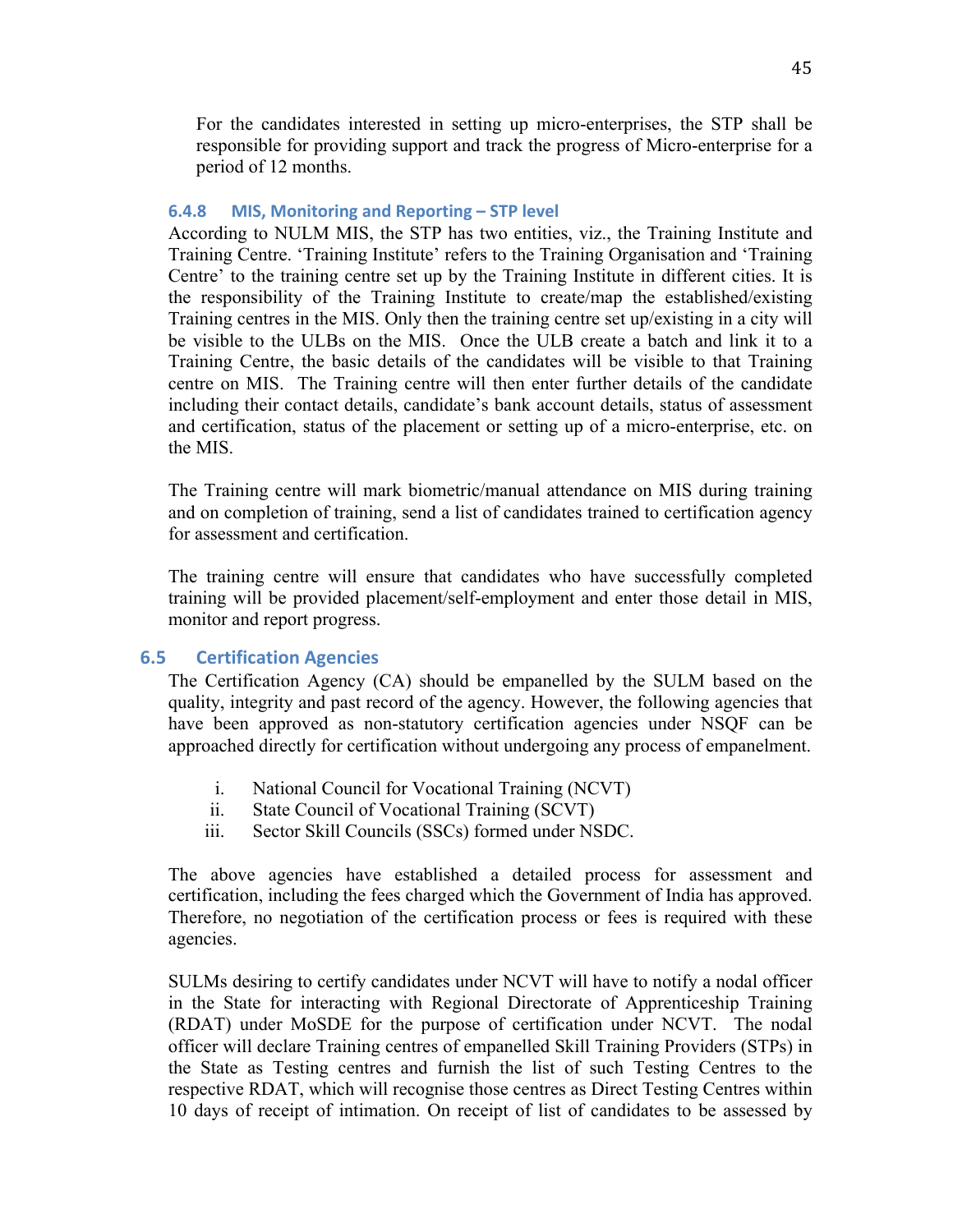such Training Centres, RDAT will allot Assessing Body, which will upload the details of candidates to be assessed on the portal, and after assessment, upload the outcome of assessment on the portal. RDAT will then declare the result within three days of uploading of outcome of assessment by Assessing body and will issue certificates to Training Centres directly. It may be noted that the cost of assessment  $\&$ certification is included in the training cost under EST&P. Also, no further negotiation is required on the fees prescribed for certification by NCVT as Government of India has already approved the fees.

SULMs desiring to obtain certification under Sector Skill Councils of NSDC have to follow the National Occupational Standards (NOS). Through an application to respective SSCs, STPs can obtain a login id to the Skill Development Management System (SDMS) of NSDC wherein the required details of candidates to be assessed have to be entered by them. The respective SSCs, through their login id, are alerted on the candidates to be assessed from the training centres, the batch details, date of completion of course, etc. Accordingly, SSCs allot assessment agencies from among the list of accredited assessment agencies to conduct the assessment. Assessment agencies contact the training centre, conduct the assessment and upload the assessment result in SDMS. The SSCs then authorise the certification that is uploaded in SDMS in PDF form. Such certificates can be verified for authenticity through QR codes.

The ULB / SULM through the State Level Bankers' Committee / District Level Bankers' Committee shall ensure that the certificates so issued are considered as valid document for application of Enterprise loans from Banks.

It may be further noted that according to NSQF, MES courses also need to be mapped with Qualification Packs under the NOS. Already about 200 MES courses have been mapped with QPs and remaining are in the process of being mapped. As indicated in the implementation schedule of NSQF (as referred in section 3.4.6 of this document), it is mandatory for all training /educational programmes/courses to be NSQFcompliant. Accordingly, the certificate issued to candidates successfully completing courses under EST&P should also be NSQF compliant. (http://www.nsdcindia.org/sites/default/files/files/MEScourses-mappingwith-QP.pdf)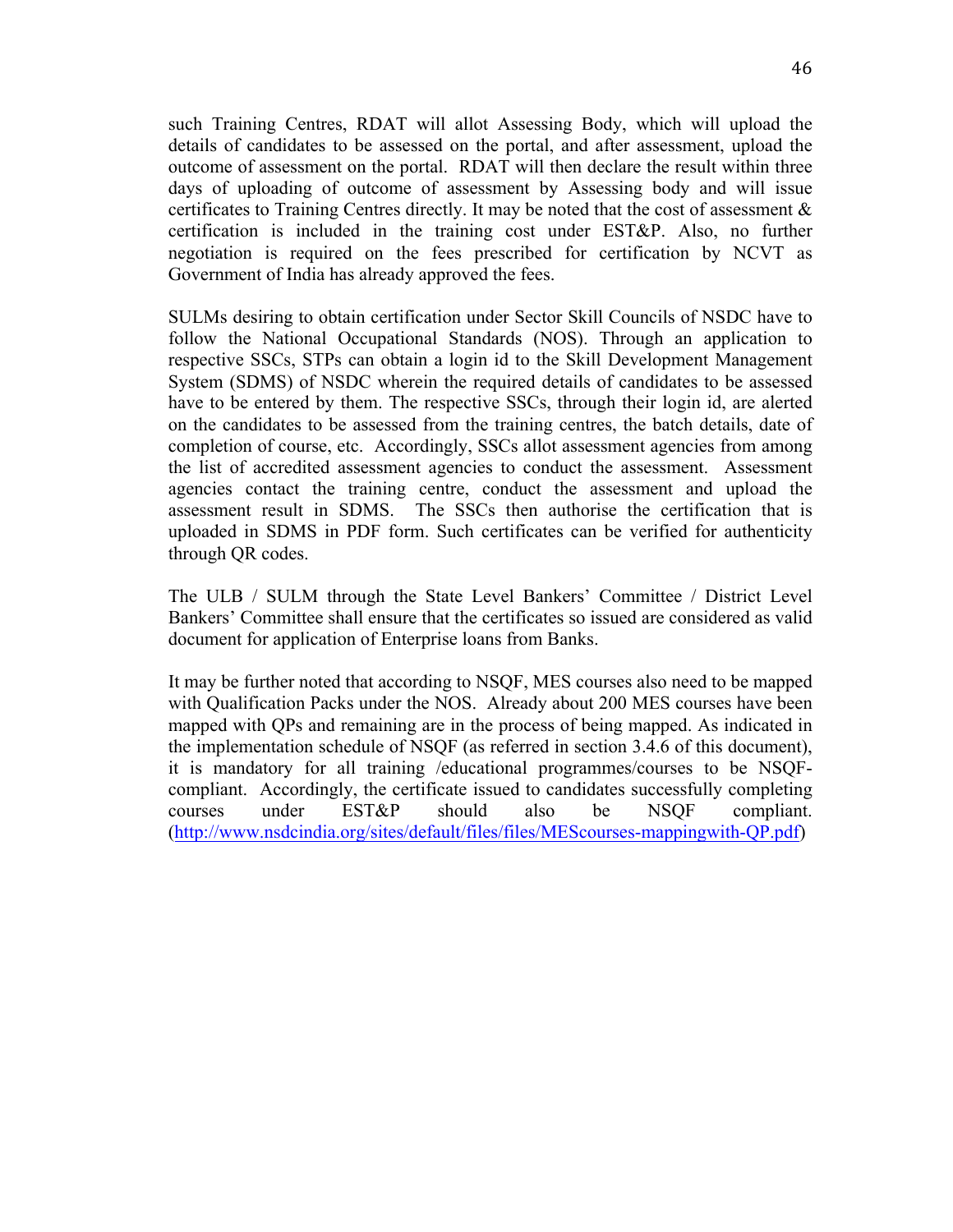# **I Annexure**

| <b>SI</b><br>N <sub>o</sub> | <b>Name</b>                                     | Website                      |
|-----------------------------|-------------------------------------------------|------------------------------|
| 1                           | Automotive Skills Development Council           |                              |
| 2                           | Security Sector Skill Development Council       | http://www.sssdc.in          |
| 3                           | Retailers Association's Skill Council of India  | http://www.rasci.in          |
| 4                           | Media & Entertainment Skill Council             | http://www.mescindia.org     |
| 5                           | IT-ITeS Sector Skill Council                    | http://www.sscnasscom.com    |
| 6                           | Health Care Sector Skill Council                | http://www.healthcare-ssc.in |
| $\overline{7}$              | Rubber Sector Skill Council                     | http://www.rsdcindia.in      |
| 8                           | Gems & Jewellery Skill Council of India         | http://www.gjsci.org         |
| 9                           | <b>BFSI Sector Skill Council of India</b>       | www.bfsissc.com              |
| 10                          | Leather Sector Skill Council                    | http://indialeatherssc.org   |
| 11                          | Electronics Sector Skills Council               | http://essc-india.org        |
| 12                          | Food Industry Capacity and Skill Initiative     |                              |
| 13                          | Telecom Sector Skill Council                    | http://www.tsscindia.com     |
| 14                          | Agriculture Skill Council of India              | www.asci-india.com           |
| 15                          | Logistics Sector Skill Council                  | http://www.lsc-india.com     |
| 16                          | Indian Plumbing Sector Skill Council            | http://www.ip-ssc.com        |
| 17                          | Capital Goods Skill Council                     | http://www.cgsc.in           |
| 18                          | Construction Skill Development Council of India | http://www.csdcindia.org     |
| 19                          | Life Sciences Sector Skill Council              | http://lsssdc.in             |
| 20                          | Indian Iron & Steel Sector Skill Council        | http://www.iisssc.org/       |
| 21                          | Aerospace & Aviation Sector Skill Council       |                              |
| 22                          | Skill Council for Mining Sector                 | http://ww.skillcms.in/       |

## **i. List of Sector Skill Councils**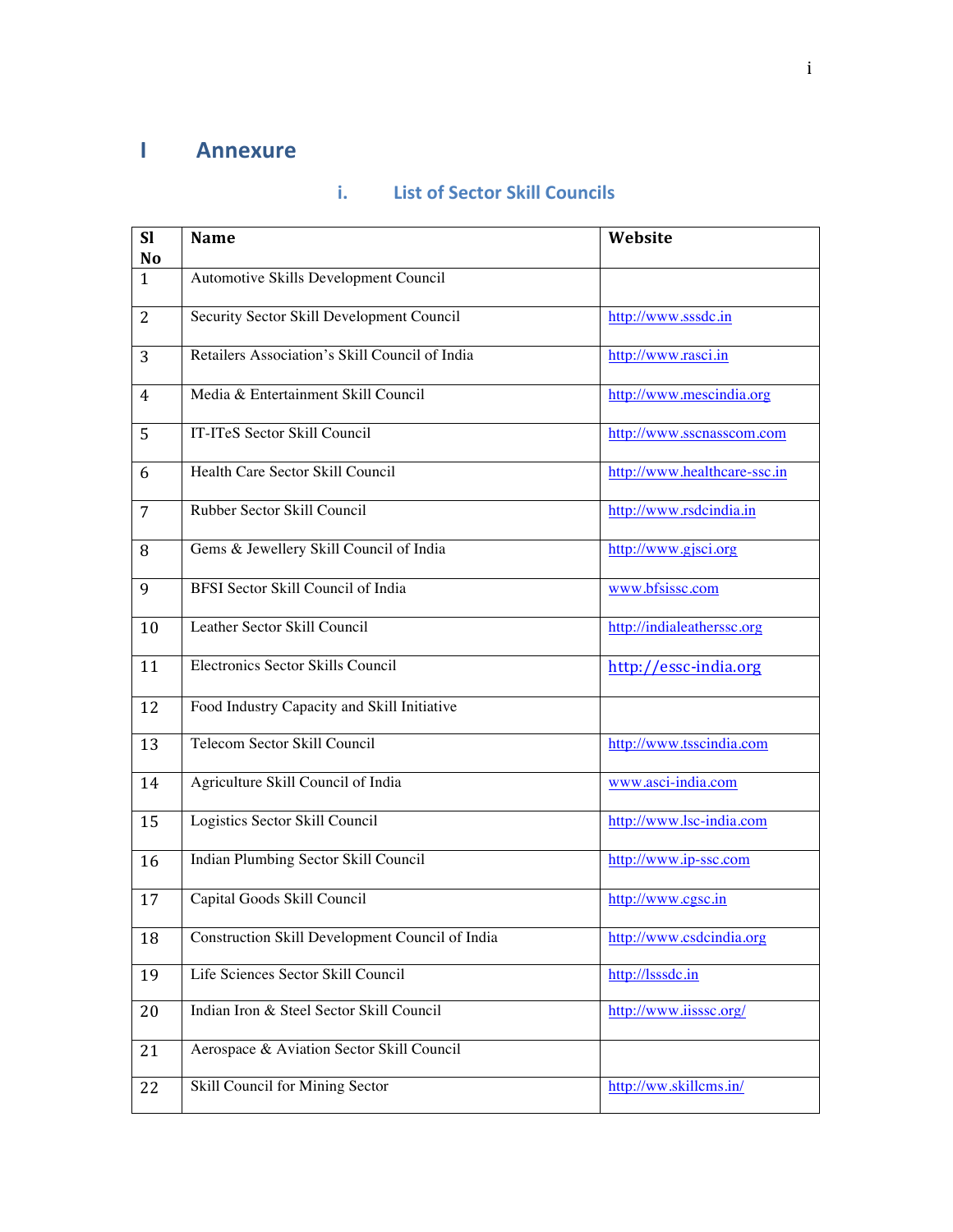| 23 | Power Sector Skill Council                                    |                            |
|----|---------------------------------------------------------------|----------------------------|
| 24 | Apparel, Made-ups and Home Furnishings Sector Skill Council   | http://www.sscamh.com      |
| 25 | Beauty & Wellness Sector Skill Council                        | http://bwssc.in/about.html |
| 26 | Textile & Handloom Sector Skill Council                       | www.texskill.in            |
| 27 | Handicrafts & Carpets Sector Skill Council                    | www.hcssc.in/              |
| 28 | Tourism & Hospitality Sector Skill Council                    | $\frac{http://thsc.in/}{$  |
| 29 | Infrastructure Equipment Skill Council                        | www.iescindia.com          |
| 30 | Sports, Physical Education, Fitness and Leisure Skill Council |                            |
| 31 | Hydro Carbon Sector Skill Council                             |                            |
| 32 | Chemicals & Petrochemicals Sector Skill Council               |                            |
| 33 | Coatings Sector Skill Council                                 |                            |
| 34 | Management and Management Services Skill Council              |                            |

*Note: New Sector Skill Councils are being announced as and when formed. The reader is* advised to keep checking the MoSDE of NSDC websites (*http://www.skilldevelopment.gov.in/, http://www.nsdcindia.org/) for updates.*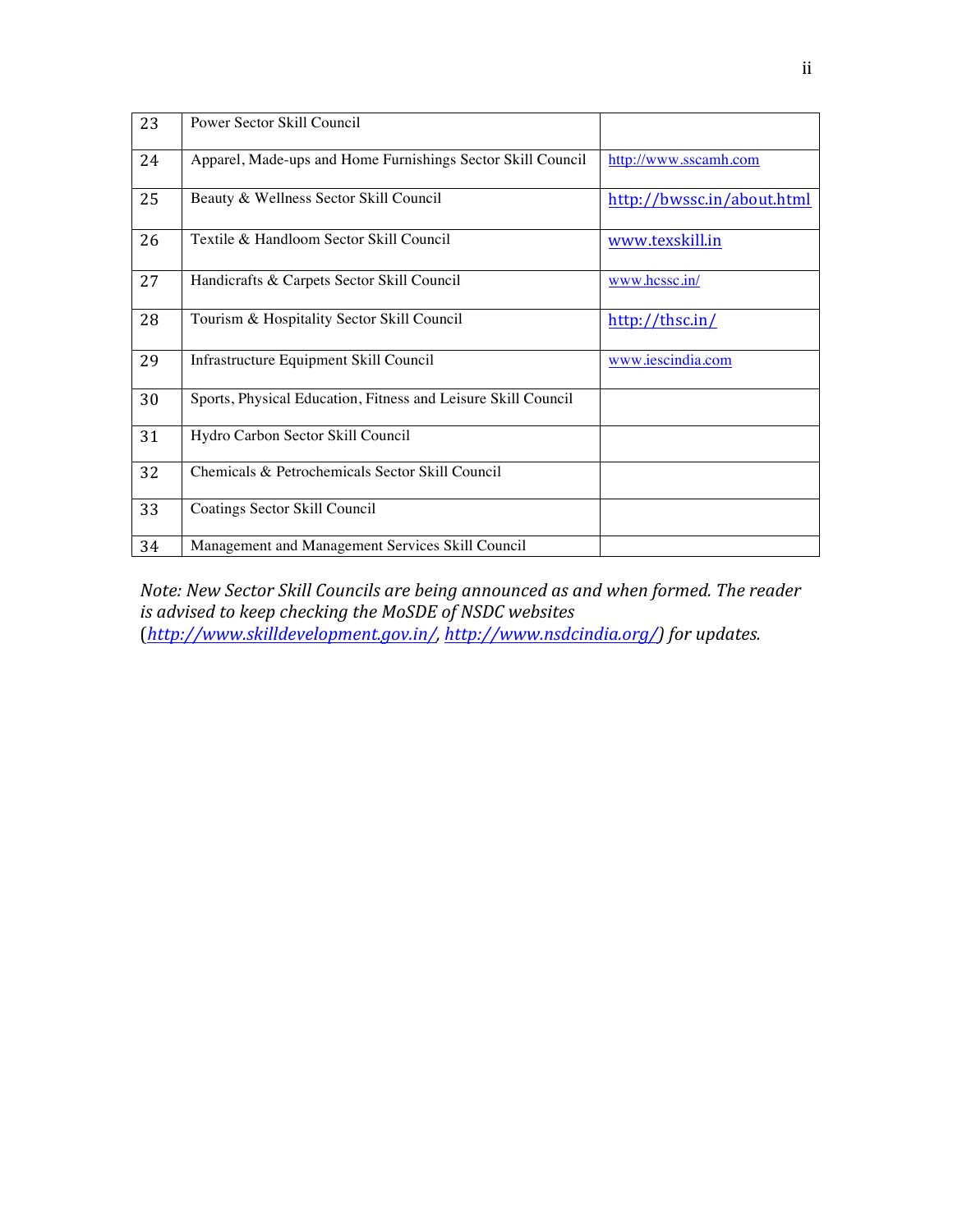| <b>Sr</b>      | Ministry/    | <b>Schemes/Programmes</b>                                                                                                                                                                                                                                                                   | <b>Target Group</b>                                                                                                                                                                        | <b>Duration of Training</b>                                         |  |
|----------------|--------------|---------------------------------------------------------------------------------------------------------------------------------------------------------------------------------------------------------------------------------------------------------------------------------------------|--------------------------------------------------------------------------------------------------------------------------------------------------------------------------------------------|---------------------------------------------------------------------|--|
| N <sub>0</sub> | Department   | / Institutions having                                                                                                                                                                                                                                                                       |                                                                                                                                                                                            | $long-term$ /<br>Short-                                             |  |
| $\bullet$      |              | provision<br>for                                                                                                                                                                                                                                                                            |                                                                                                                                                                                            | term)                                                               |  |
|                |              | <b>Vocational Education</b>                                                                                                                                                                                                                                                                 |                                                                                                                                                                                            |                                                                     |  |
|                |              | <b>Training</b><br>and                                                                                                                                                                                                                                                                      |                                                                                                                                                                                            |                                                                     |  |
|                |              | programme                                                                                                                                                                                                                                                                                   |                                                                                                                                                                                            |                                                                     |  |
| 1.             | Agriculture. | Training<br>in<br>Agricultural Extension<br>(21 training centres),<br>Training in use<br>of<br>Agricultural<br>$\&$<br>Implements<br>machinery,<br>Soil<br>Conservation Training<br>LFQC&TI,<br>Centre,<br>NPPTI,<br>Cooperative<br>Education<br>and                                        | Person engaged in<br>Agricultural<br>institutions<br>and<br>support<br>services,<br>members<br>of<br>cooperatives<br>and<br>Farmers.<br>Under<br>KVK,<br>550/589<br>districts are covered. | Short term courses<br>U.G.<br>courses<br>4                          |  |
|                |              | Training.<br>Under the University<br>stream, various under-<br>graduate, post-graduate<br>and Ph.D. courses are<br>offered (DARE).                                                                                                                                                          | Students<br>with<br>Qualifications<br>as<br>usual<br>under<br>University stream of<br>education.                                                                                           | years, P.G. courses $-$<br>2 years and Ph.D. as<br>usual. As usual. |  |
|                |              | There is one Central<br>Agricultural<br>University,<br>thirty-one<br>Agricultural<br>State<br>Universities<br>(SAUs)<br>four<br>National<br>and<br>of Indian<br>Institutes<br>Council of Agricultural<br>Research having the<br>of Deemed<br>status<br>University.<br>ICAR also<br>arranges | Students<br>with<br>Qualifications<br>as<br>usual.<br>Individual scientists<br>of<br><sub>or</sub><br>groups<br>scientists.                                                                | One week to three<br>months (or<br>longer<br>duration, as fixed).   |  |
|                |              | based<br>training<br>need<br>programmes in any of<br><b>State</b><br>Agricultural<br>University or ICAR<br>Institutes in new and<br>emerging areas.                                                                                                                                         | Standard<br>10 <sub>th</sub>                                                                                                                                                               | 6-18 months<br>4 weeks                                              |  |
|                |              | <b>CIFNET</b><br>Regular<br>$\sim$<br>special<br>and<br>courses                                                                                                                                                                                                                             | students                                                                                                                                                                                   |                                                                     |  |

# **ii.** List of Skills Training schemes offered by various Ministries **/Departments**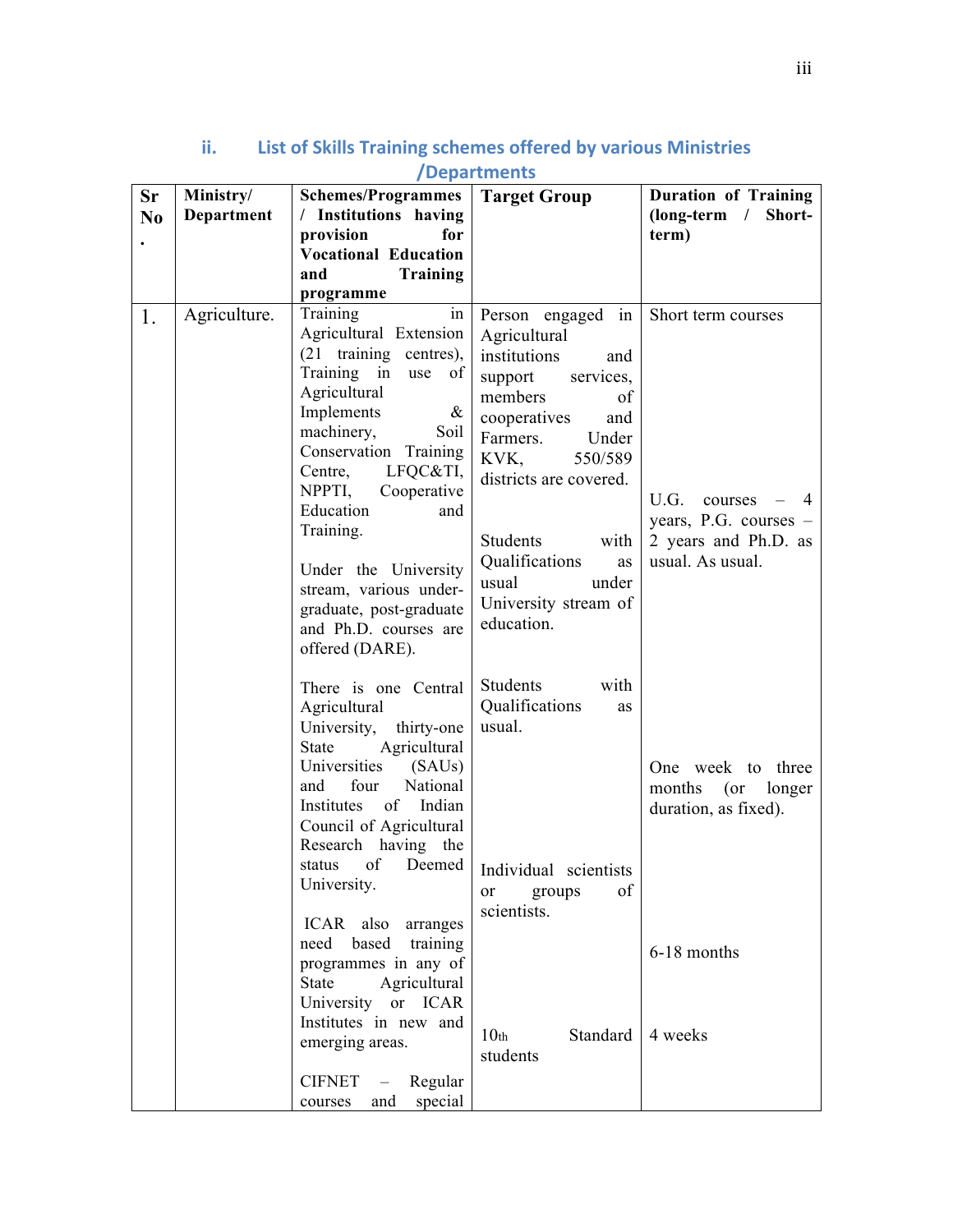|    |                                  | training courses<br>CIFNET - Refresher                                                                                                                                                        | Lecturers/in-service                                                                                                                    |                                                                                          |
|----|----------------------------------|-----------------------------------------------------------------------------------------------------------------------------------------------------------------------------------------------|-----------------------------------------------------------------------------------------------------------------------------------------|------------------------------------------------------------------------------------------|
| 2. | Food<br>Processing<br>Industries | courses<br>Grants were provided<br>to NGOs for setting up<br>of 326 Food Processing<br>Training Centres<br>$\&$<br>(FPTCs) during 1992-<br>93 to 2000-01.                                     | Persons living in rural<br>areas with preference<br>being<br>given<br>to<br>women,<br>SC, ST and other<br>weaker sections of<br>society |                                                                                          |
|    |                                  | Institutions like Central<br>Food<br>Technology<br>Institute,<br>Research<br>Paddy<br>Processing<br>Research<br>Centre,<br>PHTC, Council<br>of<br>Entrepreneurial<br>Development              | Mainly persons in<br>Food<br>Processing<br>Industry                                                                                     | Short term                                                                               |
|    |                                  | Programme (EDP) are<br>also running training<br>courses                                                                                                                                       | Open                                                                                                                                    | Short term                                                                               |
|    |                                  | Person<br>power<br>development in rural<br>areas (FBTC Scheme)                                                                                                                                | Open                                                                                                                                    | Short term                                                                               |
|    |                                  | Entrepreneurship<br>Development<br>Programme<br>Programmes<br>for<br>of<br>development<br>human resources in<br>food<br>processing,<br>testing,<br>training,<br>quality<br>management<br>etc. | Candidates<br>aspiring<br>to<br>be<br>Managers,<br>technician/<br>technologists,<br>and<br>entrepreneurs                                | <b>AICTE</b><br>approved<br>diploma/degree<br>courses" durations as<br>usual (Long-term) |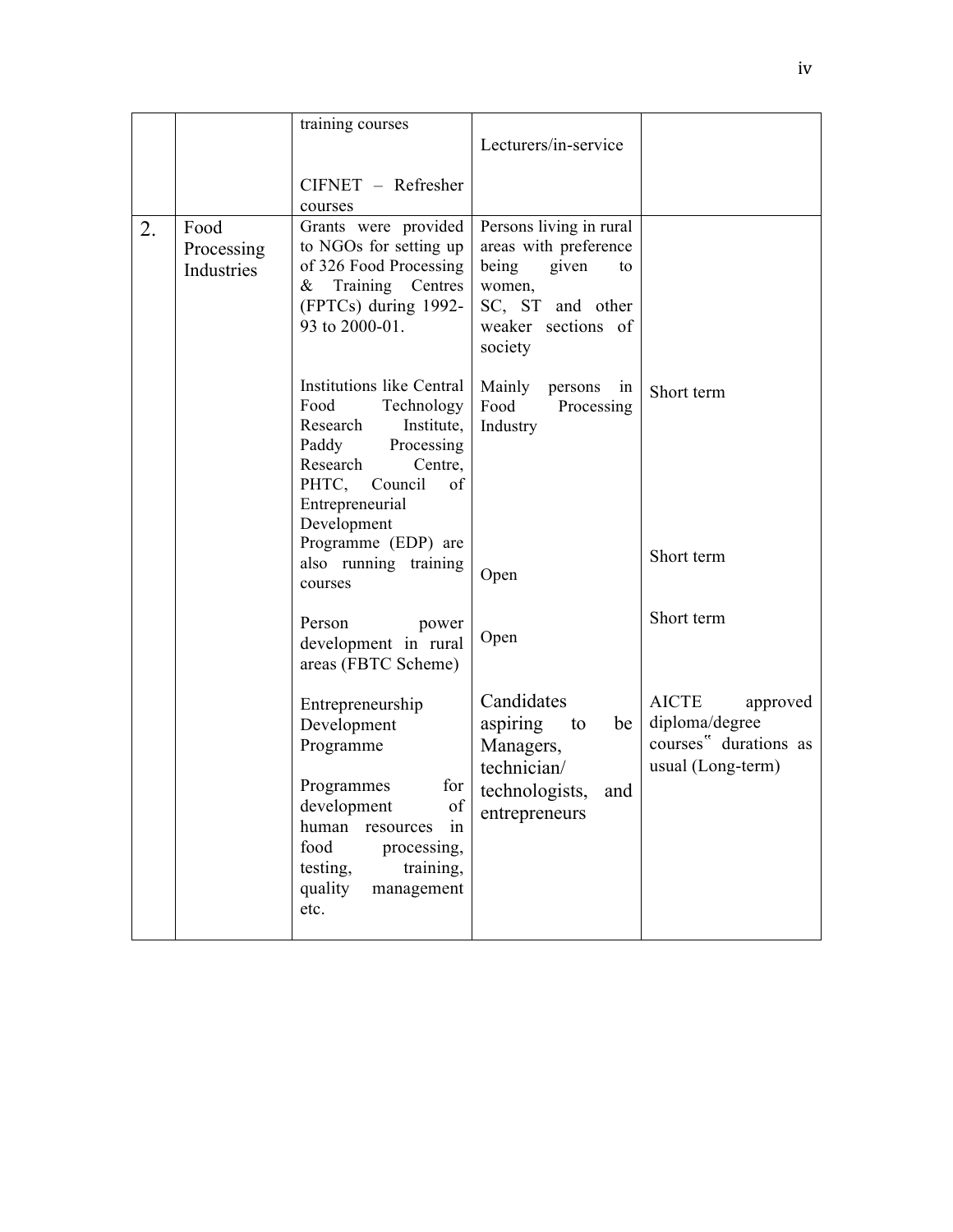| 3. | Health<br>&<br>Family<br>Welfare                     | Basic<br>Training<br>$\sigma$ f<br>multipurpose<br>health<br>worker (Female<br>$\&$<br>Male)<br>$-478$ ANM/ MPW(F)<br><b>Training Centres</b><br>28 HFWTC & 30<br>Basic<br>MPWA(M)<br>Schools<br>Promotional training of<br>Female<br>Health<br>Assistant in 42 training<br>centres. Training is also<br>provided by Safdarjung<br>Hospital, St.<br>John<br>Ambulance,<br>NTCP,<br>NPCB, NMHP, NACP,<br>INC, CBHI, CLTRI,<br>PWTRC, ECH etc. | -Educated youth with<br>minimum 10th pass<br>-Persons working in<br>Health<br>family<br>$\&$<br>Welfare programme                                                                                            | 12 to 18 months<br>Short term                       |  |
|----|------------------------------------------------------|----------------------------------------------------------------------------------------------------------------------------------------------------------------------------------------------------------------------------------------------------------------------------------------------------------------------------------------------------------------------------------------------------------------------------------------------|--------------------------------------------------------------------------------------------------------------------------------------------------------------------------------------------------------------|-----------------------------------------------------|--|
| 4. | Heavy<br>Industries<br>$\&$<br>Public<br>Enterprises | Counseling, Retraining<br>and Redeployment of<br>Rationalized Workers<br>of CPSEs (Formerly<br>NRF)                                                                                                                                                                                                                                                                                                                                          | Workers who opt for<br>voluntary retirement,<br>rendered surplus or<br>retrenched<br>from<br><b>CPSEs</b>                                                                                                    | Short term courses                                  |  |
| 5. | Human<br>Resource<br>Development                     | Vocationalisation<br>of<br>Secondary Education<br>(6800 schools covered)<br>Polytechnics $(1244)$ +<br>Institutions for diploma<br>pharmacy<br>(415),<br>1n<br>hotel management (63),<br>architecture (25)<br>Community                                                                                                                                                                                                                      | Student<br>having<br>passed 10th class<br>10th pass<br>Poorer sections<br>of<br>society in both rural                                                                                                        | 2 years<br>3 years diploma<br>(3 to 6 months)       |  |
|    |                                                      | Polytechnic<br>Scheme<br>$(675 \text{ CPs})$<br>Jan Shikshan Sansthan<br>(157)<br>Vocational<br>Training Centres run<br>by NGOs<br>offering<br>more than 250 courses)                                                                                                                                                                                                                                                                        | and urban areas<br>Disadvantaged<br>groups<br>of<br>adults.<br>Priority is given to<br>neo-literates/<br>adult<br>semi-literates, SC and<br>women/girls,<br>ST,<br>oppressed, migrants,<br>slum/<br>pavement | Need<br>Based<br>$(1 -$<br>$\overline{4}$<br>weeks) |  |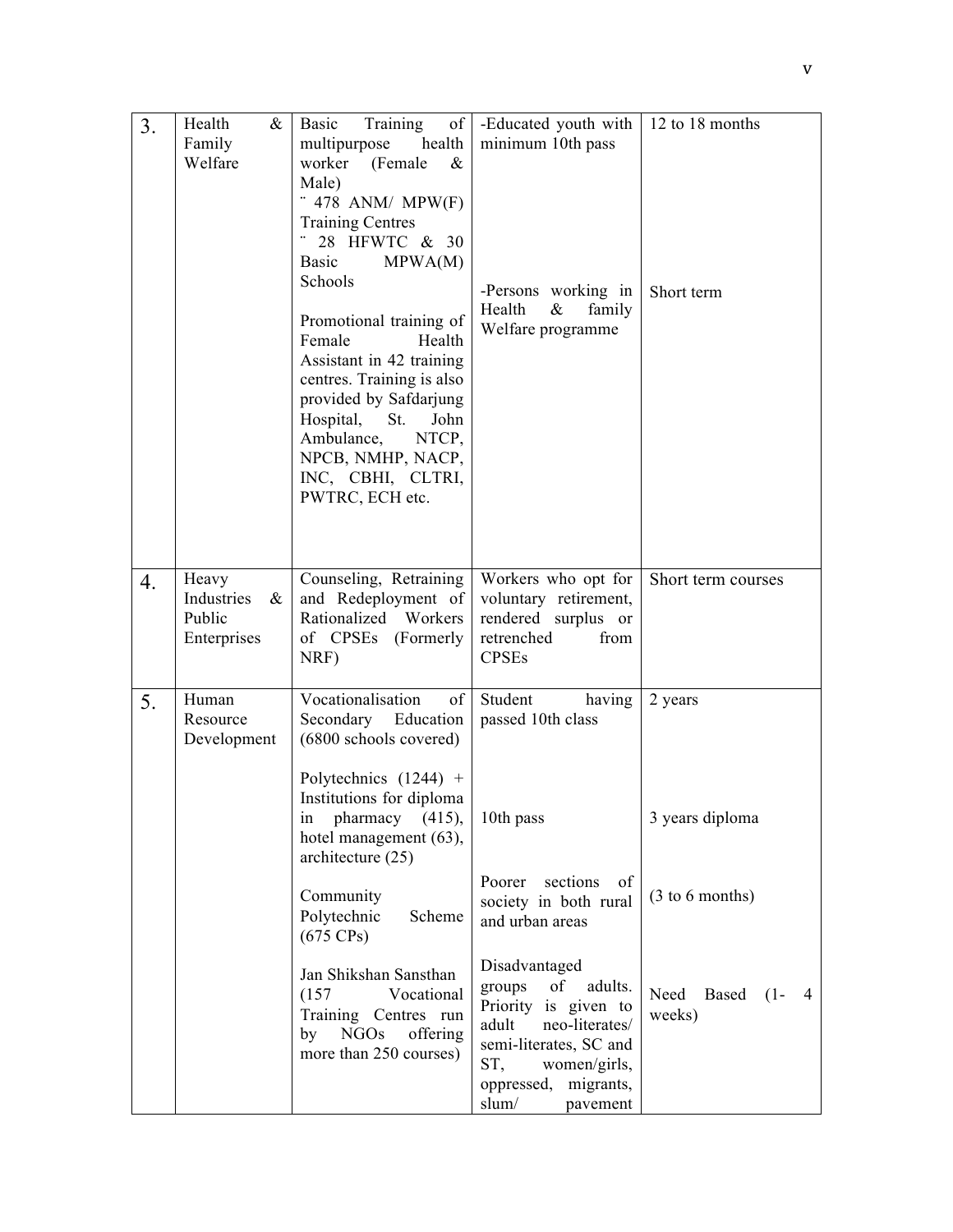|    |                                        |                                                                                                                                                    | dwellers and working<br>children                                                                                                                                                                      |                                                                                                    |
|----|----------------------------------------|----------------------------------------------------------------------------------------------------------------------------------------------------|-------------------------------------------------------------------------------------------------------------------------------------------------------------------------------------------------------|----------------------------------------------------------------------------------------------------|
|    |                                        | Support For Distance<br>Education<br>&<br>Web<br>Based<br>Learning<br>(NPTEL)                                                                      | Engineering<br>and<br>physical<br>sciences<br>under-graduates/post<br>graduates<br>in<br>the<br>country;<br>all<br>teachers/faculties<br>in<br>science<br>and<br>engineering<br>Universities in India | (Designing<br>course<br>material – time bound<br>project)                                          |
|    |                                        | National<br>Institute<br>of<br>Open<br>Schooling<br>Vocational<br>Distance<br><b>Education Programmes</b>                                          | School leavers with<br>5th,<br>7th, 8th and 10th pass                                                                                                                                                 | 6 months to 2<br>years.                                                                            |
|    |                                        | [Practical]<br>training<br>Accredited<br>through<br>Vocational Institutes<br>(AVIS)                                                                | Students passing out<br>of $+2$ Vocational<br>stream                                                                                                                                                  | One year                                                                                           |
|    |                                        | Apprenticeship<br>Training for student of<br>+2 Vocational stream<br>National<br>Programme<br>Earthquake<br>on<br>Engineering Education<br>(NPEEE) | Recognized<br>engineering colleges/<br>polytechnics<br>and<br>of<br>schools<br>having<br>architecture<br>academic<br>related<br>degree or<br>diploma<br>programme                                     | Faculty<br>development<br>through<br>short-term<br>crash programmes and<br>long-term<br>programmes |
| 6. | Information<br>Technology              | DOEACC - "O" level<br><b>CEDTI</b>                                                                                                                 | Students or working<br>persons with $10+2$<br>pass<br>It conducts courses                                                                                                                             | Flexible duration for<br>passing examination<br>Short term courses                                 |
|    |                                        |                                                                                                                                                    | field<br>the<br>of<br>1n<br>Electronics,<br>Telecommunications<br>, IT, Process Control<br>& Instrumentation                                                                                          |                                                                                                    |
| 7. | Labour<br>$\&$<br>Employment<br>(DGET) | Craftsmen<br>Training<br>Scheme (CTS) (6834)<br>ITI/ITCs)                                                                                          | School leavers with<br>8th, 10th and 12th<br>pass                                                                                                                                                     | Six months to Three<br>years                                                                       |
|    |                                        | Apprenticeship                                                                                                                                     | School leavers with                                                                                                                                                                                   | Six months to 4 years                                                                              |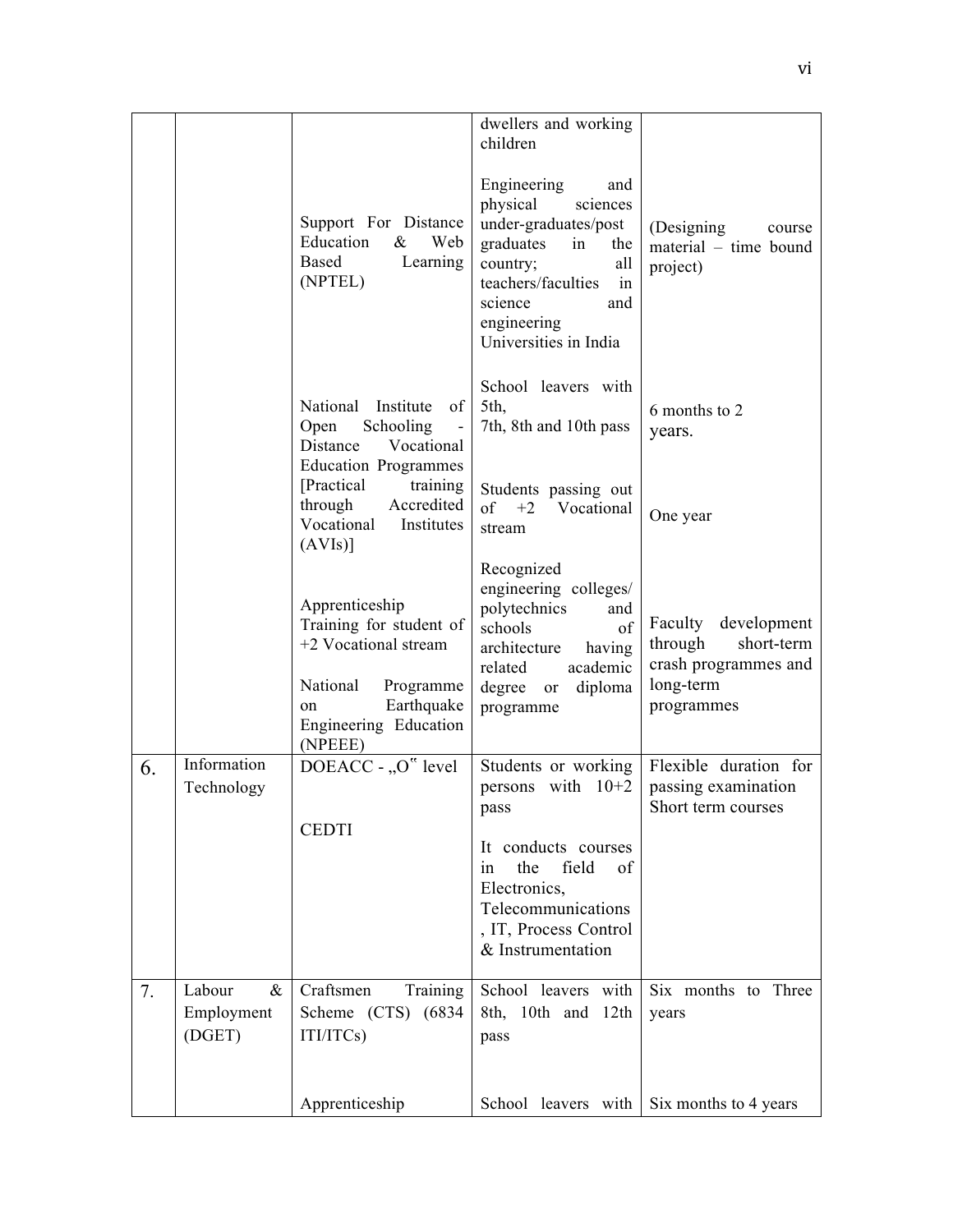|    |             | Training<br>Scheme          | 8th, 10th and 12th                               |                       |
|----|-------------|-----------------------------|--------------------------------------------------|-----------------------|
|    |             | (ATS)<br>(23, 800)          | National<br>pass<br><sub>or</sub>                |                       |
|    |             | establishments)             | Trade<br>Certificate                             |                       |
|    |             |                             |                                                  |                       |
|    |             |                             | Holder                                           |                       |
|    |             |                             |                                                  |                       |
|    |             |                             |                                                  | Short term (60        |
|    |             | Modular<br>Employable       | School drop outs and                             | hrs to 1000 hrs)      |
|    |             | Skills (MES)                | Unorganized<br>sector                            |                       |
|    |             |                             | workers                                          |                       |
|    |             |                             |                                                  | 1 year                |
|    |             | Crafts<br>Instructor        | Instructors<br>of                                |                       |
|    |             | Training<br>Scheme          | ITIs/ITCs                                        |                       |
|    |             | (CITS) (6 Institutes)       |                                                  | Short Term courses    |
|    |             |                             |                                                  |                       |
|    |             | Advanced Vocational         | Industrial<br>Workers/                           |                       |
|    |             | Training Scheme and         | Technicians                                      | Long and short term   |
|    |             | Hi-tech<br>Training         |                                                  |                       |
|    |             | Scheme (65 centres)         | Supervisors<br>from                              |                       |
|    |             |                             | Industry                                         |                       |
|    |             | Supervisory<br>Training     |                                                  | Long and short term   |
|    |             | (2 institutes)              | Women<br>(School                                 |                       |
|    |             |                             | leavers,<br>Instructors                          |                       |
|    |             |                             | and others)                                      |                       |
|    |             | Training<br>Women           |                                                  | Short Term            |
|    |             | Institutes (11 institutes)  | Training Executives                              |                       |
|    |             |                             | and Principals                                   |                       |
|    |             | Central Staff Training      |                                                  | One to Three years    |
|    |             | and Research Institute      | School leavers with                              |                       |
|    |             |                             | 8th, 10th and 12th                               |                       |
|    |             | Model<br>Training           | pass                                             |                       |
|    |             | Institutes and Model        |                                                  |                       |
|    |             | Industrial<br>Training      |                                                  |                       |
|    |             | Institutes                  |                                                  |                       |
|    |             |                             |                                                  |                       |
| 8. | Rural       | National<br>Institute<br>of | Practicing Manager in                            | Short term Courses    |
|    | Development | Rural<br>Development        | rural development                                |                       |
|    |             | Conducts<br>(NIRD)          |                                                  |                       |
|    |             | about 150 programmes        |                                                  |                       |
|    |             | Swarnjayanti<br>Gram        | Focus<br>the<br>is<br>on<br>vulnerable<br>groups |                       |
|    |             | Swarozgar<br>Yojana         | among the rural poor.                            |                       |
|    |             | (SGSY)                      | SC/<br><b>STs</b><br>would                       | Need based short term |
|    |             |                             | for<br>account<br>a                              |                       |
|    |             |                             | of $50\%$ ,<br>minimum                           |                       |
|    |             | <b>RUDSETIS</b><br>train    | women for 20% and                                | Short term            |
|    |             |                             | disabled for 3% of                               |                       |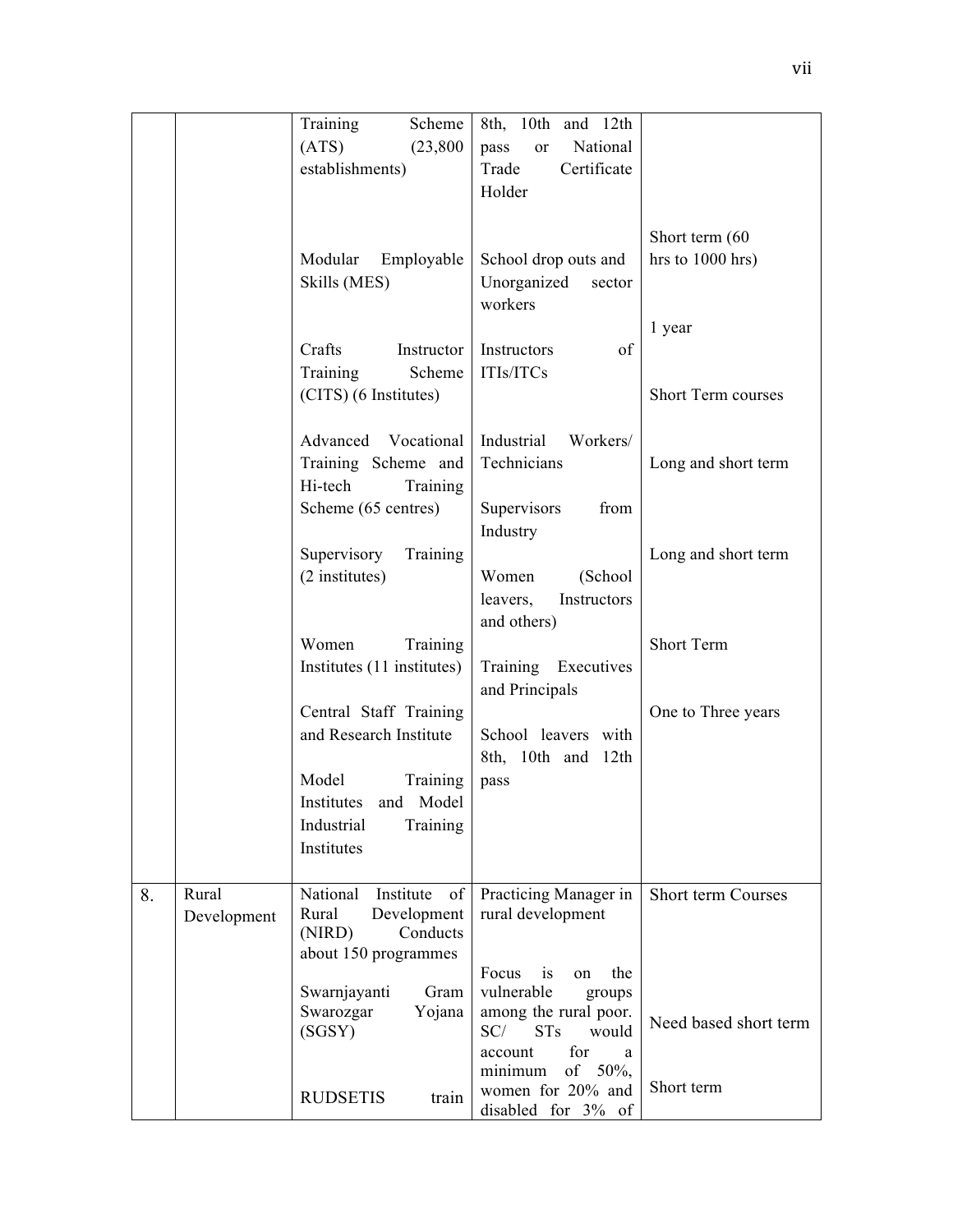|     |                                                                                                | about 1.25 Lakh per<br>annum                                                                                                                                                                                                                                                                          | the total swarozgaris<br>during a year.                                                                                                                                                                                                                           | Short term                                                                                                                                              |
|-----|------------------------------------------------------------------------------------------------|-------------------------------------------------------------------------------------------------------------------------------------------------------------------------------------------------------------------------------------------------------------------------------------------------------|-------------------------------------------------------------------------------------------------------------------------------------------------------------------------------------------------------------------------------------------------------------------|---------------------------------------------------------------------------------------------------------------------------------------------------------|
|     |                                                                                                | Skill development of<br>@50000<br>BPL<br>per<br>annum                                                                                                                                                                                                                                                 |                                                                                                                                                                                                                                                                   |                                                                                                                                                         |
| 9.  | <b>MSME</b><br>[Small]<br>Industries<br>Development<br>Organisation<br>$(SIDO)$ ]              | Entrepreneurship<br>Development<br>Programme,<br>Entrepreneurship<br>and<br>Development<br><b>Skill</b><br>Programme<br>(ESDP),<br>Management<br>Development<br>Programme<br>q It has 72 institutes/<br>bodies.<br>§ $SSSI - 30$<br>$§$ Br. SSSI-28<br>§ RTC $-4$<br>§ Tool Rooms $-8$<br>§ PPDC $-2$ | "Workers<br>"Educated<br>unemployed youth<br>Entrepreneurs                                                                                                                                                                                                        | Both short term and<br>long term                                                                                                                        |
| 10. | Khadi<br>$\&$<br>Village<br>Industries<br>Commission<br>under<br>Ministry<br>of<br><b>MSME</b> | 51<br>Training<br>Centres<br>35<br>of<br>types<br>run<br>programmes                                                                                                                                                                                                                                   | Unemployed<br>rural<br>youth,<br>$In-job$<br>Artisans/Supervisors<br>working<br><b>KVIC</b><br>in<br>Prospective<br>inst,<br>Entrepreneurs,<br><b>Beneficiaries</b><br>of<br>different<br>Government.<br>Schemes desirous of<br>undertaking<br>KVI<br>activities. | 2 months to 12 months                                                                                                                                   |
| 11. | Social Justice<br>&<br>Empowermen<br>t                                                         | National Institute<br>of<br>Mentally Handicapped,<br>National Institute for<br>Orthopaedically<br>the<br>Handicapped, Institute<br>Physically<br>for<br>Handicapped, National<br>Institute<br>for<br>the<br>Hearing Handicapped,<br>National Handicapped<br>Finance<br>and<br>Development             | Disadvantaged<br>and<br>marginalized sections<br>of the society viz.,<br>SC, Minorities, B.C.,<br>Persons<br>with<br>disabilities,<br>Aged<br>Persons,<br><b>Street</b><br>children and victims<br>of Drug Abuse etc.                                             | Short<br>$\bullet$<br>term<br>training up to<br>six<br>months<br>duration<br>Orientation<br>$\bullet$<br>Programmes<br>up<br>to<br>one<br>week duration |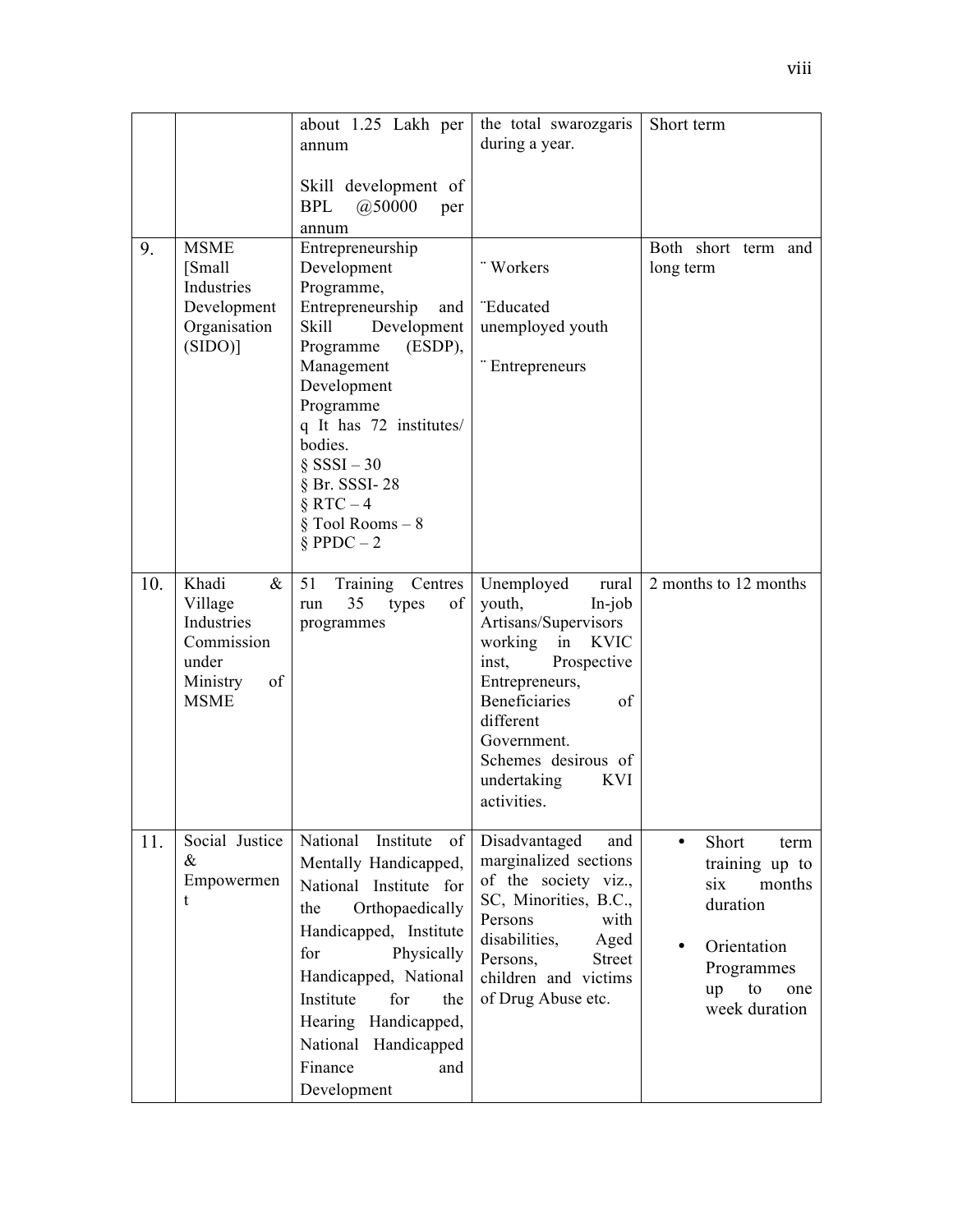|     |                       | Corporation, National                    |                          |                          |
|-----|-----------------------|------------------------------------------|--------------------------|--------------------------|
|     |                       | Scheme of Liberation                     |                          |                          |
|     |                       | and Rehabilitation of                    |                          |                          |
|     |                       | Scavengers and their                     |                          |                          |
|     |                       | Dependents, National                     |                          |                          |
|     |                       | Scheduled Castes and                     |                          |                          |
|     |                       | Tribes<br>Scheduled                      |                          |                          |
|     |                       | Finance and                              |                          |                          |
|     |                       | Development                              |                          |                          |
|     |                       | Corporation,                             |                          |                          |
|     |                       | Rehabilitation Council                   |                          |                          |
|     |                       | of India                                 |                          |                          |
| 12. | Textiles              | Decentralized Training                   | Skill upgradation of     |                          |
|     |                       | Programme,<br>24                         | Workers<br>textile<br>in | Mainly<br>short<br>➤     |
|     |                       | Weavers"<br>Service                      | industry                 | term (15 days            |
|     |                       | Centres,<br>Cooperative                  |                          | to 3 months).            |
|     |                       | Training, 13 Power                       |                          | Some<br>➤<br>courses     |
|     |                       | loom Centres, Indian                     |                          | under                    |
|     |                       | Industries<br>Jute                       |                          | Handicrafts are          |
|     |                       | Research Association,                    |                          | $of \quad 1$<br>year     |
|     |                       | Central<br>Wool                          |                          | duration.                |
|     |                       | Development Board,                       |                          |                          |
|     |                       | Central<br>Silk<br>Board,                |                          |                          |
|     |                       | Training Centres for                     |                          |                          |
|     |                       | Handicrafts, North<br>$\hspace{0.1cm} -$ |                          |                          |
|     |                       | eastern Handicrafts and                  | Workers in Garment       | 3 months to 1 year       |
|     |                       | Handlooms                                | Industry                 |                          |
|     |                       | development                              |                          |                          |
|     |                       | Corporation                              |                          |                          |
|     |                       |                                          |                          |                          |
|     |                       |                                          |                          |                          |
|     |                       | Apparel<br>Export                        |                          |                          |
|     |                       | Promotion<br>Council                     |                          |                          |
|     | Tourism               | (AEPC)<br>15 Food Craft Institutes       | 10th Pass                | $6$ months $-1$ year     |
| 13. |                       | under                                    |                          |                          |
|     |                       | <b>State</b><br>Governments              |                          |                          |
|     | <b>Tribal Affairs</b> |                                          |                          |                          |
| 14. |                       | Vocational<br>Training                   | Unemployed<br>Tribal     | 6 months in VTC and 6    |
|     |                       | Centres<br>(VTC)<br>in                   | youth (Each person is    | months<br>with<br>master |
|     |                       | Tribal Areas. (100%                      | given training in two    | craftsmen                |
|     |                       | assistance is<br>central                 | trades)                  |                          |
|     |                       | given to State/ UT /                     |                          |                          |
|     |                       | NGO for setting up                       |                          |                          |
|     |                       | <b>VTs</b>                               |                          |                          |
| 15. | Urban                 | Urban<br>Self                            | Urban<br>Unemployed      | Short<br>$(2-6)$<br>term |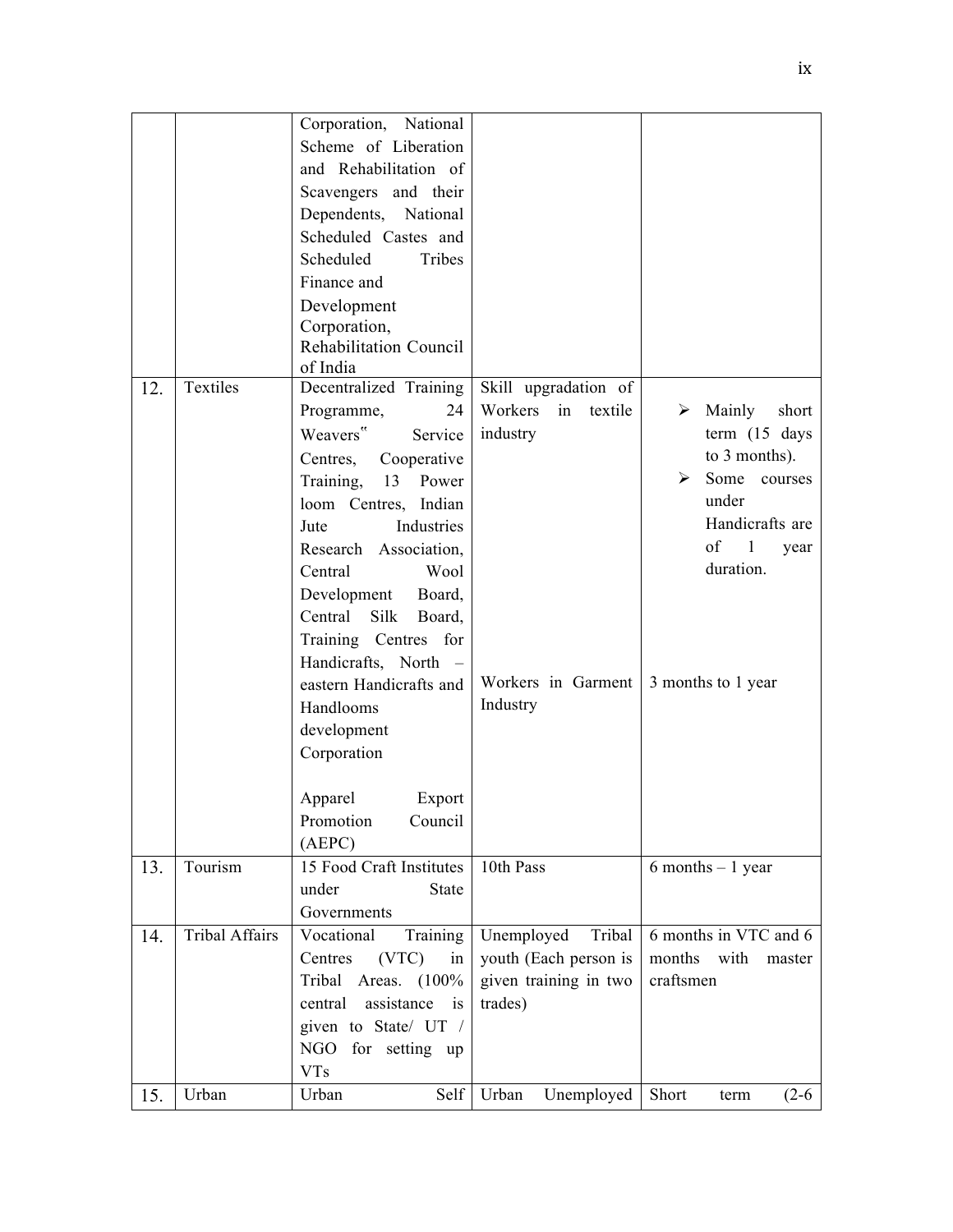|     | Development          | Employment                | underemployed<br>or             | months)<br>subject<br>to |
|-----|----------------------|---------------------------|---------------------------------|--------------------------|
|     | $\&$<br>Poverty      | Programme<br>under        | poor below poverty              | minimum 300 hours        |
|     | alleviation          | Swarna Jayanti Shahari    | line                            |                          |
|     |                      | Rozgar<br>Yojana          |                                 |                          |
|     |                      | (SJSRY)                   |                                 |                          |
| 16. | <b>HUDCO</b><br>$\&$ | 640 Building Centres      | Persons engaged in              | Short term courses       |
|     | others<br>in         | (HUDCO)                   | <b>Construction Industry</b>    |                          |
|     | Construction         |                           |                                 |                          |
|     | sector under         | Company run schools       |                                 | Short term courses       |
|     | Ministry<br>of       | (NBCC HCC, L&T,           |                                 |                          |
|     | Urban                | ECC<br>$etc.$ )<br>$\&$   |                                 |                          |
|     | Development          | association etc.          | Worker& Supervisor              |                          |
|     | $\&$<br>Planning     |                           | having qualification            | 1 month to 6 months      |
|     | Commission           | Construction Industry     | of Vth<br>to XIIth              |                          |
|     |                      | Development Council       | Standard                        |                          |
|     |                      | $(CIDC)$ & others         |                                 |                          |
| 17. | Women<br>$\&$        | Support<br>to<br>Training | To provide updated              | Short term courses       |
|     | Child                | Employment<br>and         | skills<br>and<br>new            |                          |
|     | Development          | Programme for Women       | knowledge to poor               |                          |
|     |                      | (STEP)                    | and asset less women            |                          |
|     |                      |                           | traditional sectors             |                          |
|     |                      |                           |                                 |                          |
|     |                      |                           | To train poor women             |                          |
|     |                      |                           | mostly<br>in<br>non-            |                          |
|     |                      |                           | traditional trades              |                          |
|     |                      | Swalamban (previously     | Housewives<br>and               |                          |
|     |                      | NORAD)                    | adolescent girls with           |                          |
|     |                      |                           | a view to promote               |                          |
|     |                      | Training in home scale    | preservation<br>and             |                          |
|     |                      | preservation of fruits    | consumption of fruits Two weeks |                          |
|     |                      | and vegetables,<br>(by)   | and vegetables which            |                          |
|     |                      | Community Food and        | provide much needed             |                          |
|     |                      | Nutrition<br>Extension    | micronutrients,<br>as           |                          |
|     |                      | Units (CFNEUs)            | well as to provide              |                          |
|     |                      |                           | skills<br>necessary             |                          |
|     |                      |                           | which could be useful           |                          |
|     |                      |                           | for income generation           |                          |
|     |                      |                           | purposes.                       |                          |
|     |                      |                           | To train women in               |                          |
|     |                      |                           | marketable trades and           |                          |
|     |                      |                           | also to upgrade their           |                          |
|     |                      | Central Social Welfare    | skills<br>for<br>getting        |                          |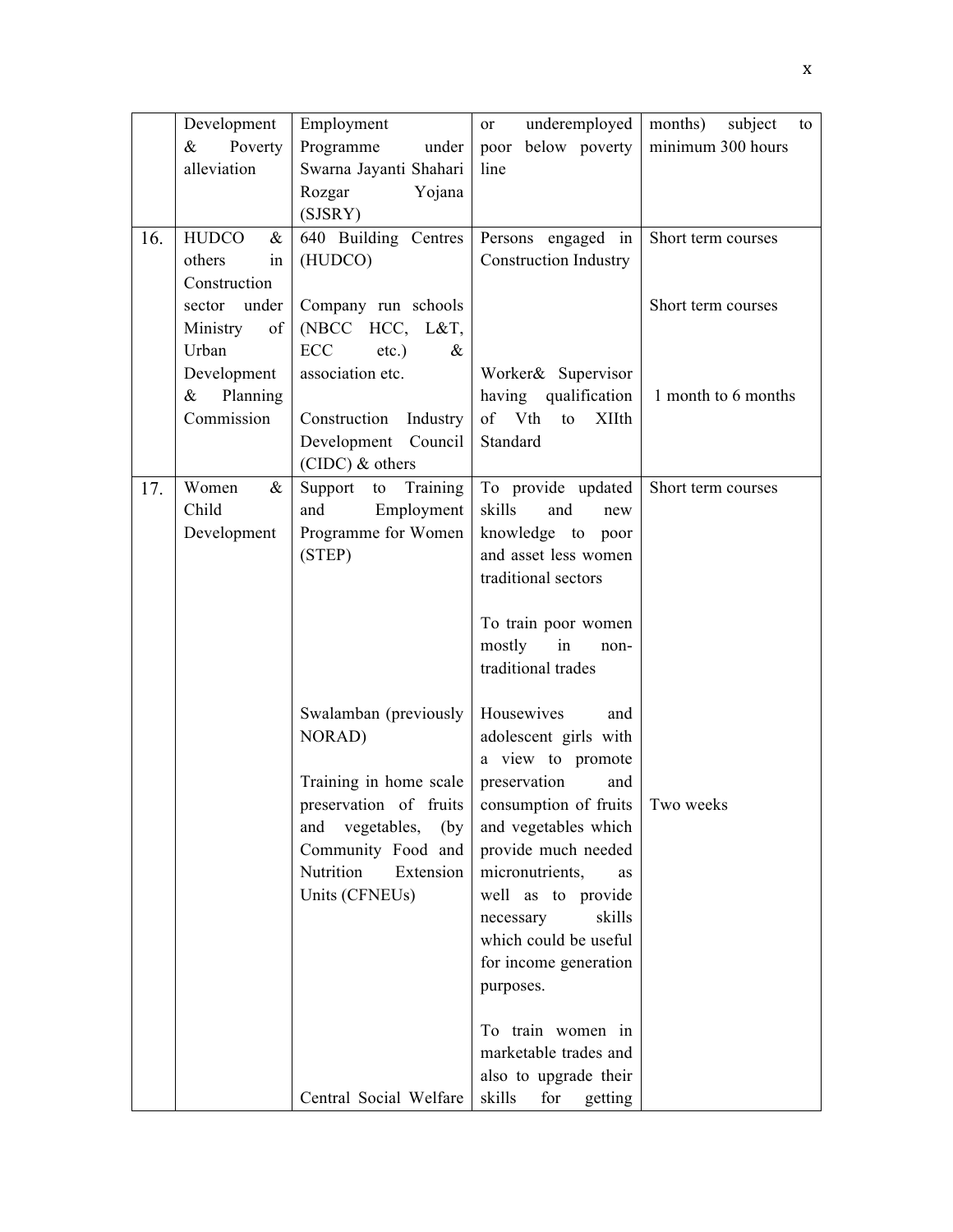|  | Board (programmes are<br>organised by voluntary                                                                                                        | remunerative<br>employment                                                               |                 |
|--|--------------------------------------------------------------------------------------------------------------------------------------------------------|------------------------------------------------------------------------------------------|-----------------|
|  | organisations)                                                                                                                                         | opportunities                                                                            |                 |
|  |                                                                                                                                                        | To organise women<br>effective<br>Self<br>into<br>Help Groups                            |                 |
|  | Women Empowerment<br>Programme<br>in<br>collaboration<br>with<br><b>IGNOU</b><br>(Training<br>programme<br>on<br>"Empowering<br>women<br>through SHG") | To train and equip<br>adolescent girls to<br>improve home based<br>and vocational skills |                 |
|  |                                                                                                                                                        |                                                                                          | Minimum 60 days |
|  | Kishori Shakti Yojana                                                                                                                                  |                                                                                          |                 |
|  | Other programmes like<br>UDISHA, Training of<br>Anganwadi Workers,<br>NIPCCB,<br>Rashtriya<br>Mahila Kosh etc.                                         |                                                                                          |                 |
|  |                                                                                                                                                        |                                                                                          |                 |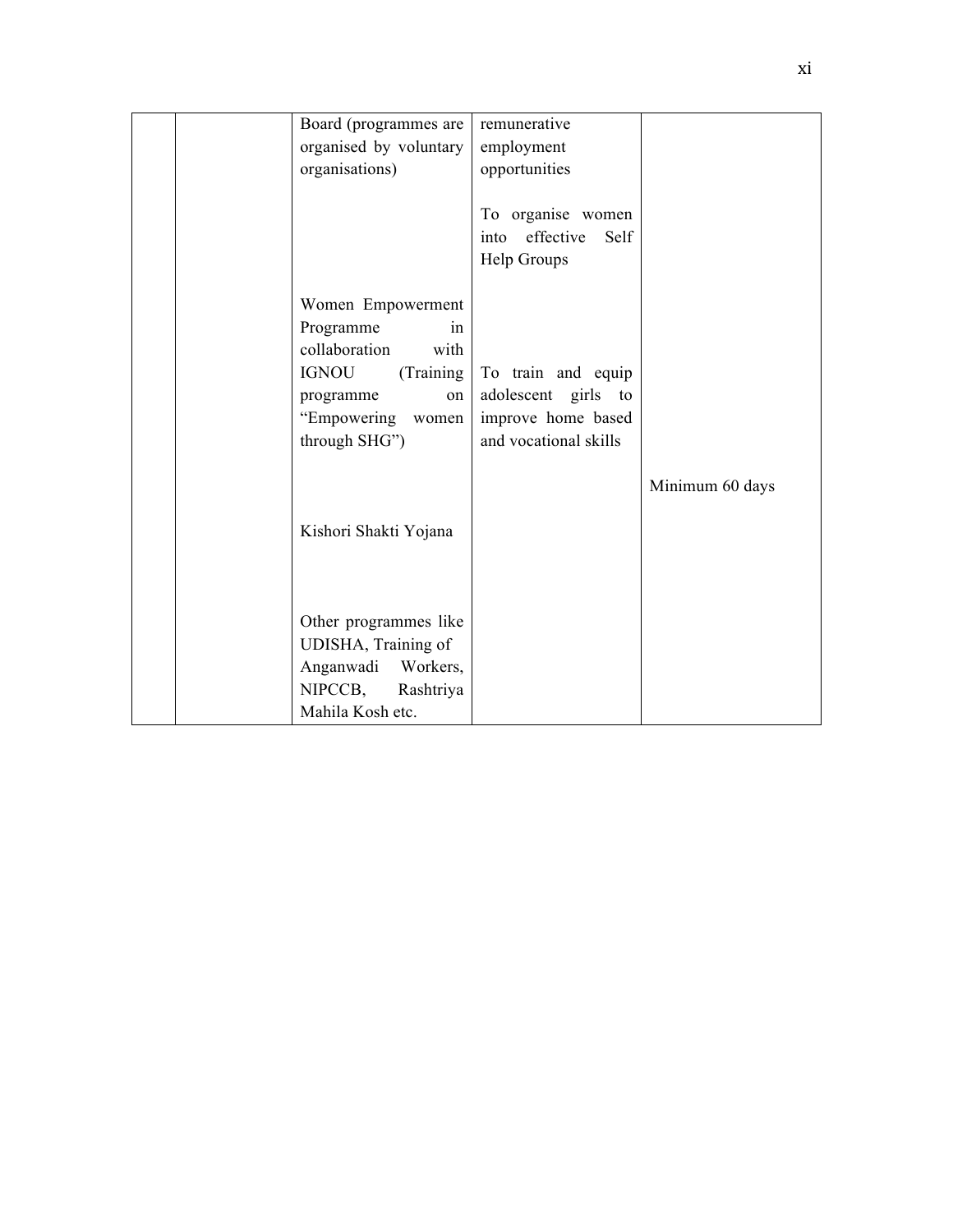| <b>LEV</b>              | <b>Process</b>                                                                                                                                                                          | Professional                                                                                                         | Professional                                                                                                          | <b>Core Skill</b>                                                                                                                                                                                                                                                                                                                              | Responsibilit                                                                                                         |
|-------------------------|-----------------------------------------------------------------------------------------------------------------------------------------------------------------------------------------|----------------------------------------------------------------------------------------------------------------------|-----------------------------------------------------------------------------------------------------------------------|------------------------------------------------------------------------------------------------------------------------------------------------------------------------------------------------------------------------------------------------------------------------------------------------------------------------------------------------|-----------------------------------------------------------------------------------------------------------------------|
| EL                      | <b>Required</b>                                                                                                                                                                         | Knowledge                                                                                                            | <b>Skill</b>                                                                                                          |                                                                                                                                                                                                                                                                                                                                                | y                                                                                                                     |
| Level<br>$\mathbf{1}$   | Prepares<br>person<br>to/carryout<br>that<br>process<br>are<br>repetitive on<br>regular basis<br>require no<br>previous<br>practice                                                     | Familiar with<br>Common<br>trade<br>terminology,<br>instructional<br>words<br>meaning and<br>understandin<br>g       | Routine<br>and<br>repetitive,<br>safety<br>takes<br>and<br>security<br>measures.                                      | Reading<br>and<br>writing,<br>addition,<br>subtraction<br>Personal<br>financing,<br>familiarity<br>with social and<br>religious<br>diversity,<br>hygiene<br>and<br>environment<br>receive and<br>transmit<br>written<br>and<br>oral<br>messages,<br>basic<br>arithmetic<br>personal<br>financing<br>understanding<br>of<br>social<br>political | N <sub>o</sub><br>responsibility<br>always works<br>under<br>continuous<br>instruction<br>and<br>close<br>supervision |
| Level<br>$\overline{2}$ | Prepares<br>person<br>to/carryout<br>that<br>process<br>are<br>repetitive on<br>regular<br>basis<br>with<br>little<br>application of<br>understanding<br>$\,$<br>of<br>more<br>practice | Material<br>Tools and<br>application<br>in a limited<br>context,<br>understands<br>context of<br>work and<br>quality | limited<br>service skill<br>used in<br>limited<br>context,<br>select and<br>apply tools,<br>assist in<br>professional | Reading<br>and<br>writing,<br>addition,<br>subtraction<br>Personal<br>financing,<br>familiarity<br>with<br>social<br>and<br>religious<br>diversity,<br>hygiene and<br>environment<br>receive and<br>transmit<br>written<br>and                                                                                                                 | No<br>responsibility<br>y works<br>under<br>instruction<br>and close<br>supervision                                   |

## **iii.** Level Descriptors of NSQF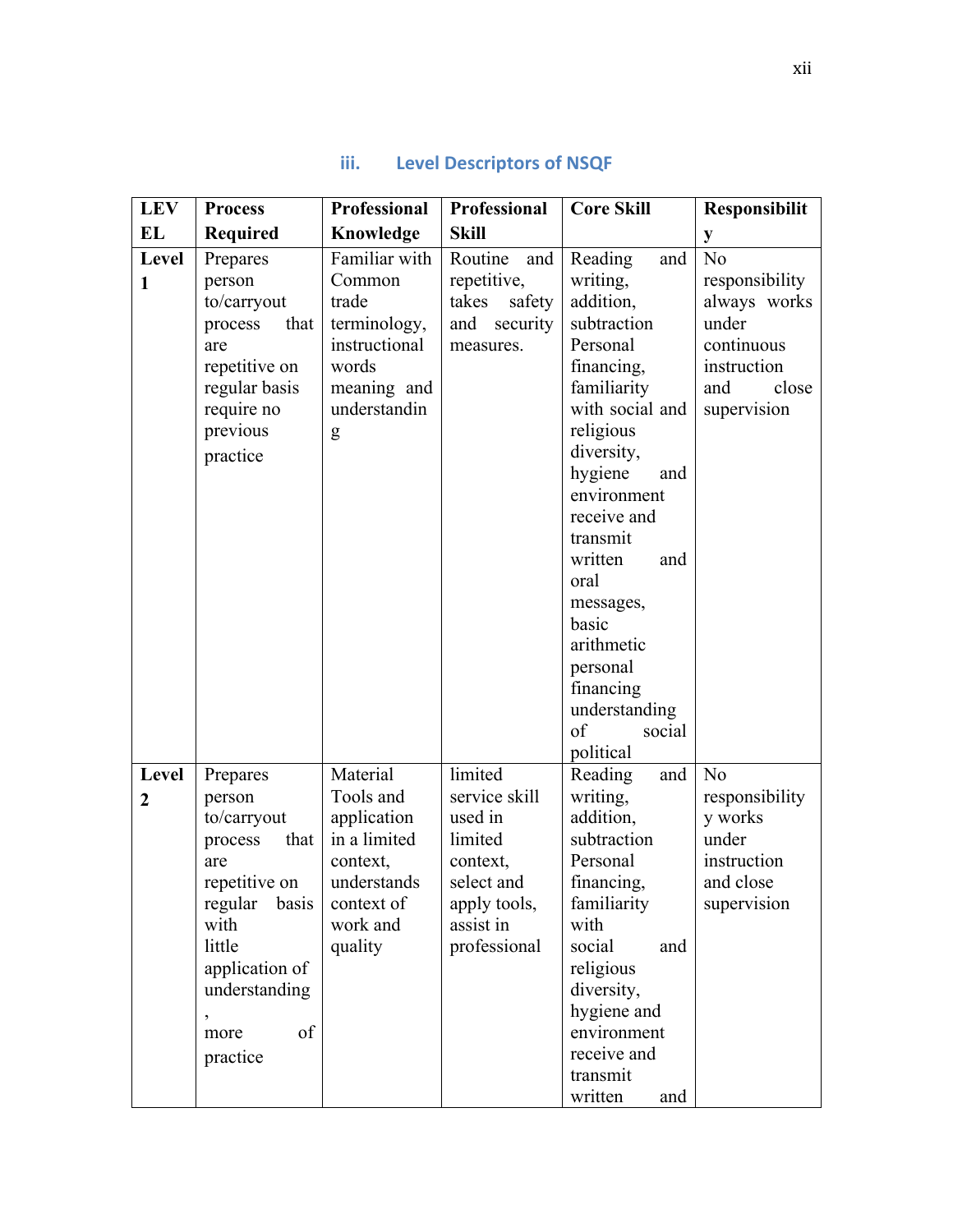| Level<br>3                       | person<br>may<br>carry<br>job<br>put<br>$\rm{a}$<br>which<br>may require<br>limited range<br>of<br>activities<br>routine<br>and<br>predictable | Basic facts,<br>process and<br>principle<br>applied in<br>trade of<br>employment | works with<br>no variables<br>differentiate<br>s good and<br>bad quality<br>recall and<br>demonstrate<br>practical<br>skill, routine<br>and<br>repetitive in<br>narrow<br>range of<br>application              | oral<br>messages,<br>basic<br>arithmetic<br>personal<br>financing<br>understanding<br>of<br>social<br>political<br>and<br>religious<br>diversity,<br>hygiene<br>and<br>environment<br>Communicatio<br>n written and<br>with<br>oral,<br>minimum<br>required<br>clarity, skill of<br>basic<br>arithmetic and<br>algebraic<br>principles,<br>personal<br>banking, basic<br>understanding<br>of<br>social<br>and<br>natural<br>environment | Under close<br>supervision<br>Some<br>Responsibility<br>for own<br>work within<br>defined<br>limit. |
|----------------------------------|------------------------------------------------------------------------------------------------------------------------------------------------|----------------------------------------------------------------------------------|----------------------------------------------------------------------------------------------------------------------------------------------------------------------------------------------------------------|-----------------------------------------------------------------------------------------------------------------------------------------------------------------------------------------------------------------------------------------------------------------------------------------------------------------------------------------------------------------------------------------------------------------------------------------|-----------------------------------------------------------------------------------------------------|
| Level<br>$\overline{\mathbf{4}}$ | work<br>in<br>familiar,<br>predictable,<br>routine,<br>situation<br>of<br>clear<br>choice                                                      | factual<br>knowledge<br>of field of<br>knowledge<br>or study                     | Recall and<br>demonstrate<br>practical<br>skill, routine<br>and<br>repetitive in<br>narrow<br>range of<br>application,<br>using<br>appropriate<br>rule and<br>tool, using<br>quality<br>concepts<br>a range of | Language<br>to<br>communicate<br>written or oral,<br>with required<br>clarity, skill to<br>basic<br>arithmetic and<br>algebraic<br>principles,<br>basic<br>understanding<br>of<br>social<br>political<br>and<br>natural<br>environment                                                                                                                                                                                                  | Responsibility<br>for own<br>work and<br>learning                                                   |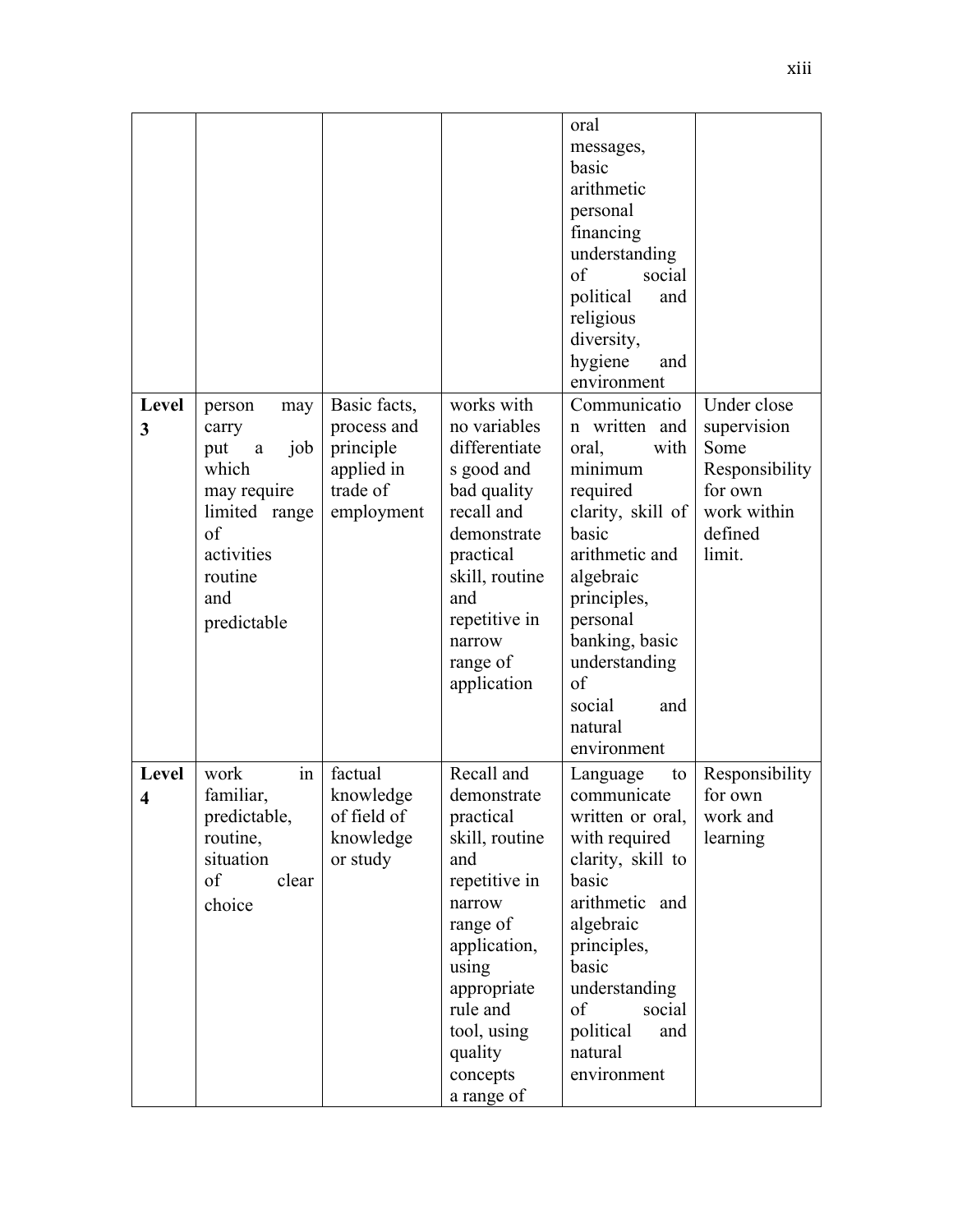|            |                                                                                                                              |                                                                                                                      | cognitive<br>and practical<br>skills<br>required to<br>accomplish<br>tasks and<br>solve<br>problems by<br>selecting<br>and<br>applying<br>basic<br>methods,<br>tools,                                                                                                                                                                                                                                       |                                                                                                                                                                        |                                                                                                                         |
|------------|------------------------------------------------------------------------------------------------------------------------------|----------------------------------------------------------------------------------------------------------------------|-------------------------------------------------------------------------------------------------------------------------------------------------------------------------------------------------------------------------------------------------------------------------------------------------------------------------------------------------------------------------------------------------------------|------------------------------------------------------------------------------------------------------------------------------------------------------------------------|-------------------------------------------------------------------------------------------------------------------------|
| Level<br>5 | job<br>that<br>requires<br>well<br>developed<br>skill,<br>with<br>clear<br>choice of<br>procedures in<br>familiar<br>context | knowledge<br>off acts,<br>principles,<br>processes<br>and general<br>concepts, in<br>a field of<br>work or<br>study. | Recall and<br>demonstrate<br>practical<br>skill, routine<br>and<br>repetitive in<br>narrow<br>range of<br>application,<br>using<br>appropriate<br>rule and<br>tool, using<br>quality<br>concepts<br>a range of<br>cognitive<br>and practical<br>skills<br>required to<br>accomplish<br>tasks and<br>solve<br>problems by<br>selecting<br>and<br>applying<br>basic<br>methods,<br>tools,<br>materials<br>and | Desired<br>mathematical<br>skill,<br>understanding<br>of<br>social, political<br>and some skill<br>of<br>collecting<br>and organising<br>information,<br>communication | Responsibility<br>for own<br>work and<br>learning and<br>some<br>responsibility<br>for other's<br>works and<br>learning |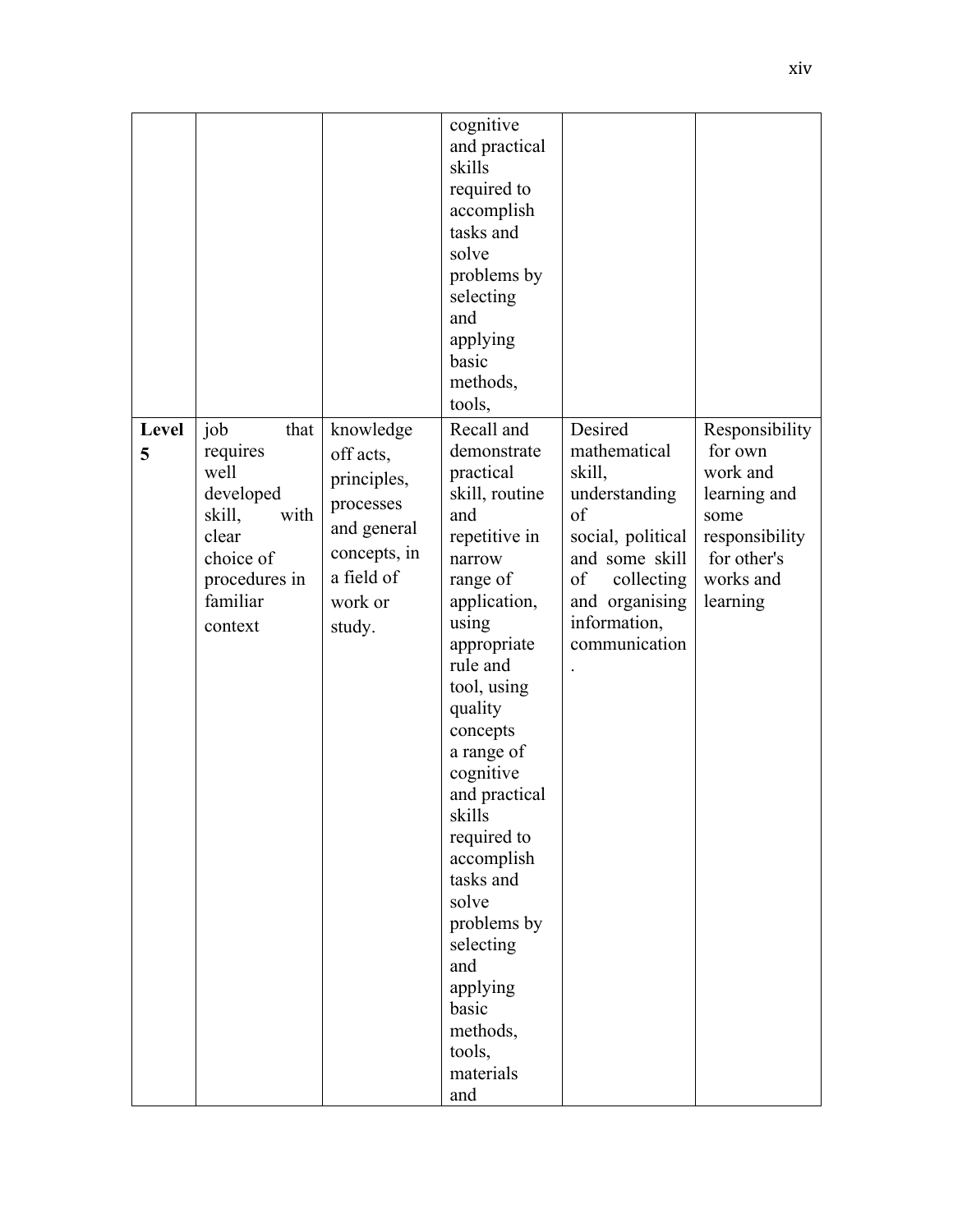|            |                                                                                                                                                                                                                                                                               |                                                                                                                                 | information                                                                                                                                                   |                                                                                                                                                                                                                                                                                                                                                         |                                                                                                              |
|------------|-------------------------------------------------------------------------------------------------------------------------------------------------------------------------------------------------------------------------------------------------------------------------------|---------------------------------------------------------------------------------------------------------------------------------|---------------------------------------------------------------------------------------------------------------------------------------------------------------|---------------------------------------------------------------------------------------------------------------------------------------------------------------------------------------------------------------------------------------------------------------------------------------------------------------------------------------------------------|--------------------------------------------------------------------------------------------------------------|
| Level      | Demands                                                                                                                                                                                                                                                                       | factual and                                                                                                                     | a range of                                                                                                                                                    | Reasonably                                                                                                                                                                                                                                                                                                                                              | Responsibility                                                                                               |
| 6          | wide<br>Range of<br>specialised<br>technical skill,<br>clarity of<br>knowledge<br>and<br>in<br>practice<br>broad<br>of<br>range<br>activity<br>involving<br>standard<br>nonstandard<br>practices                                                                              | theoretical<br>knowledge in<br>broad<br>contexts<br>within a field<br>of work or<br>study                                       | cognitive<br>and practical<br>skills<br>required to<br>generate<br>solutions to<br>specific<br>problems in<br>a field of<br>work or<br>study                  | good<br>in<br>mathematical<br>calculation,<br>understanding<br>of<br>social, political<br>and,<br>reasonably<br>good in data<br>collecting<br>organising<br>information,<br>and<br>logical<br>communication                                                                                                                                             | for own<br>work and<br>learning and<br>full<br>responsibility<br>y for other's<br>works and<br>learning      |
| Level<br>7 | Requires<br>a<br>$% \left( \left( \mathcal{A},\mathcal{A}\right) \right) =\left( \mathcal{A},\mathcal{A}\right)$ of<br>command<br>wide ranging<br>specialised<br>theoretical<br>and practical<br>skill,<br>involving<br>variable<br>routine<br>and<br>non-routine<br>context. | Wide<br>ranging,<br>factual<br>and<br>theoretical<br>knowledge in<br>broad<br>contexts<br>within a field<br>of work or<br>study | wide range<br>of cognitive<br>and practical<br>skills<br>required to<br>generate<br>solutions to<br>specific<br>problems in<br>a field of<br>work or<br>study | logical<br>good<br>mathematical<br>skill for output understanding of<br>of group and social political<br>development<br>environment good in collecting<br>organising,<br>and<br>communication<br>presentation<br>management and supervision in<br>context<br>the<br>having unpredictable changes,<br>responsible for development of<br>self and others. | full<br>and<br>responsibility<br>and<br>natural<br>information,<br>and<br>skill<br>Exercise<br>of work/study |
| Level<br>8 | Comprehensive, cognitive, theoretical<br>knowledge and practical skills to develop<br>creative solutions, to abstract problem.<br>self study,<br>Undertakes<br>demonstrates<br>intellectual independence, analytical rigour<br>and good communication.                        |                                                                                                                                 |                                                                                                                                                               | Responsible<br>for<br>decision<br>making in complex technical<br>activities,<br>involving<br>unpredictable<br>study/work<br>situations.<br>Responsible<br>for<br>strategic<br>decisions in<br>unpredictable<br>complex situation of<br>work/study                                                                                                       |                                                                                                              |
| Level<br>9 | Advanced Knowledge and skill Critical<br>understanding of the subject, demonstrating<br>mastery and innovation, completion<br>of<br>substantial research and dissertation.                                                                                                    |                                                                                                                                 |                                                                                                                                                               | Responsible<br>making in complex technical<br>activities,<br>unpredictable<br>situations.                                                                                                                                                                                                                                                               | decision<br>for<br>involving<br>study/work                                                                   |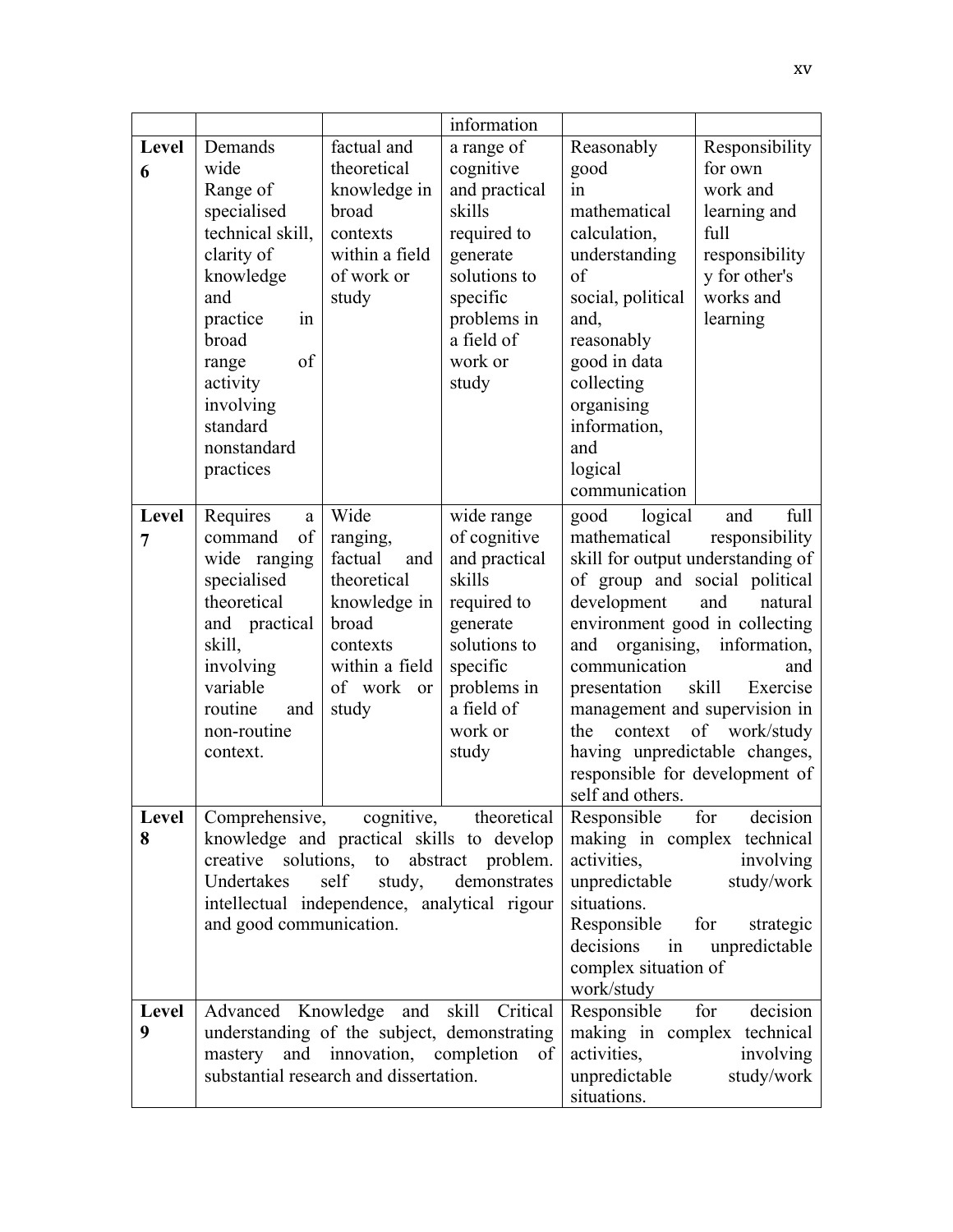|       |                                                          | Responsible for<br>strategic |
|-------|----------------------------------------------------------|------------------------------|
|       |                                                          | decisions in unpredictable   |
|       |                                                          | situation<br>complex<br>of   |
|       |                                                          | work/study                   |
| Level | Highly specialised knowledge and problem Responsible for | decision                     |
| 10    | solving skill to provide original contribution           | making in complex technical  |
|       | knowledge through research<br>and  <br>to                | involving<br>activities,     |
|       | scholarship.                                             | study/work<br>unpredictable  |
|       |                                                          | situations.                  |
|       |                                                          | Responsible for<br>strategic |
|       |                                                          | decisions in unpredictable   |
|       |                                                          | situation<br>complex<br>of   |
|       |                                                          | work/study                   |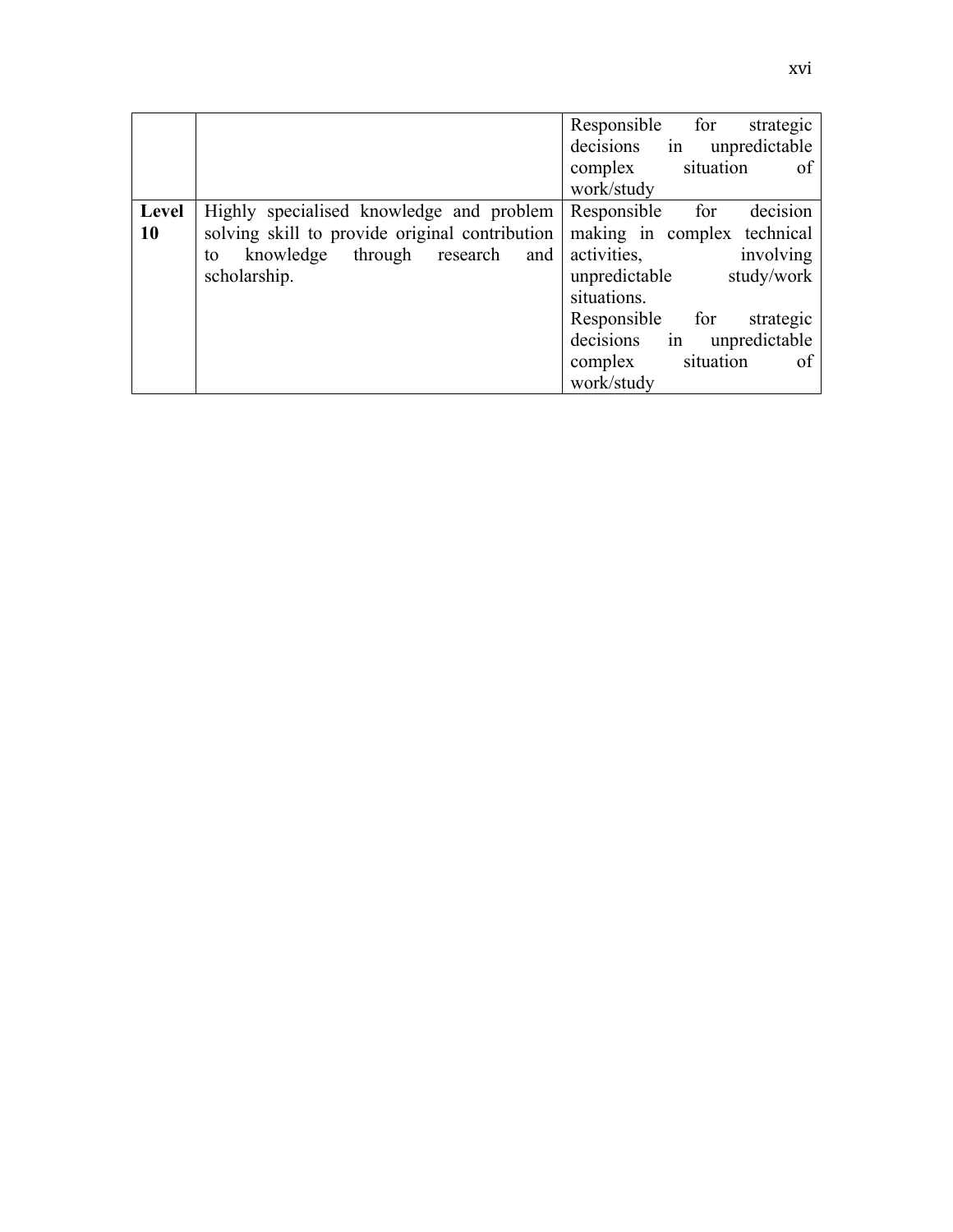## **iv.** Additional information on skill training and post training support

## **A. Selection of STPs – Basic Criteria**

The Skill Training Providers need to be selected on the basis of the following basic criteria:

- Ownership  $&$  Activities
- Financial Performance
- **Infrastructure**
- Equipment
- Faculty
- Number of Training Centres

## **1. Ownership & Activities:**

The Institutions has to be either a partnership firm, a company registered under Company's Act 1956 or a registered society under Societies registration Act 1860 or a Company under Section 25. The Institution must be in existence for at least 3 years. The Institution must provide details of its activities. Experience of conducting Skill Development and Entrepreneurship Development is a must for being considered for short listing. Annual Reports of previous three years along with certificated of registration has to be provided along with application. Individual Proprietary firms should be discouraged.

## **2. Financial Performance:**

The Institution must have surpluses for at least 2 years in the previous three years. The Institute may also have a net-worth of at least Rs. 25,00,000/- (Rupees twenty five lakhs) and turnover of minimum Rs. 50,00,000/- ( rupees fifty lakhs) in the previous years. A consortium arrangement may be allowed to bid for the tender but the lead Institution in the consortium must fulfil criteria in terms of turnover, net-worth and surpluses.

## **3. Infrastructure:**

The Institute must have a covered area of at least 2000 sq feet housing office and lecture halls. For conducting computer related programme it must have a one or two computer labs. The lecture halls must have furniture, white boards etc. for conducting theory classes. Also LCD projector and screen are essential. For conducting specific technical programmes relevant labs and workshops should be available.

## **4. Equipment:**

For conducting practical classes relevant equipment must be available particularly for technical trades. The Institute must summit a list of equipment available so that its suitability for conducting the courses is examined. Say for conducting computer related courses at least 20 computers should be available. For being considered for conducting technical trades like electrician or generator repair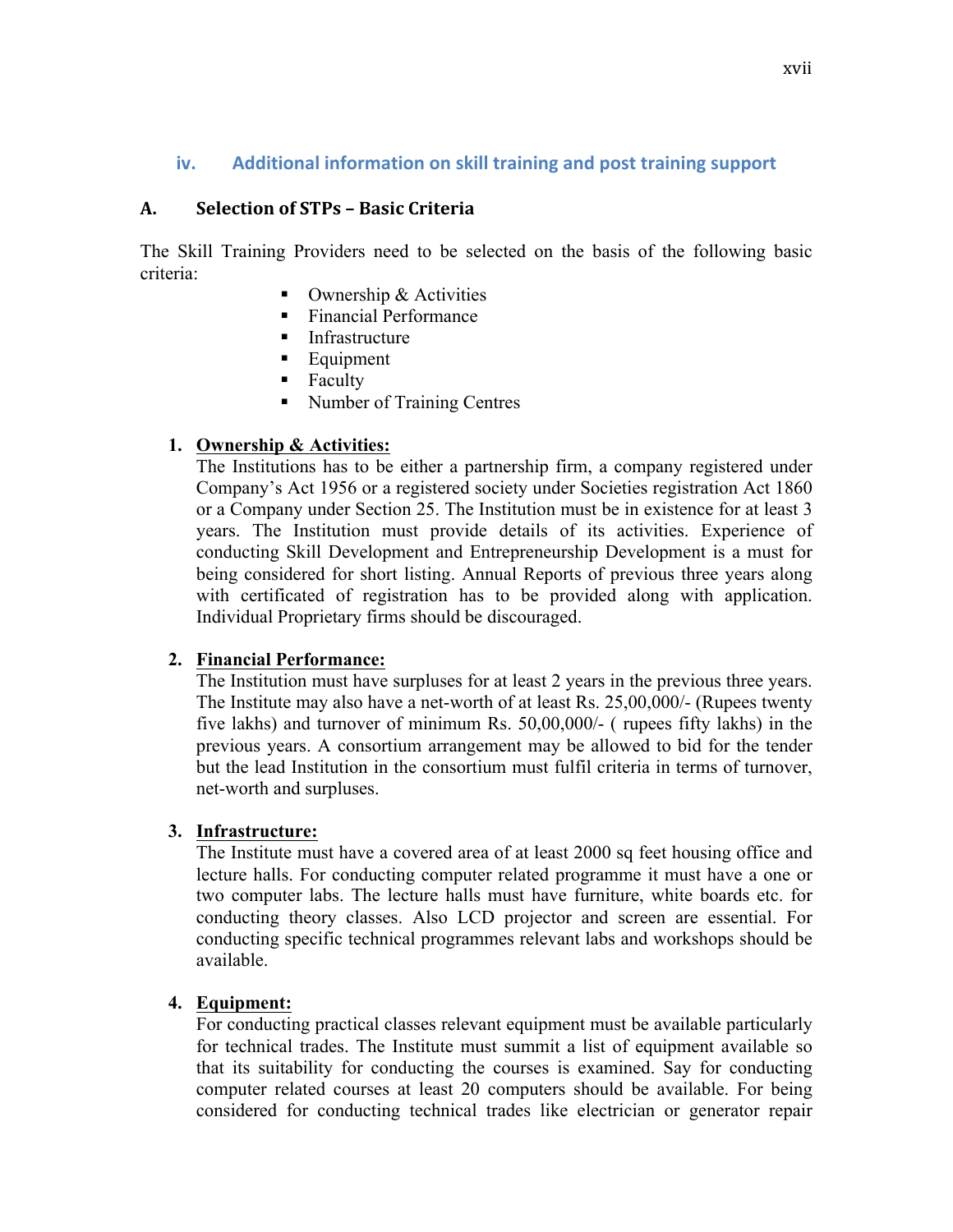equipment and testing facility need to be available and list of equipment need to be submitted with the technical proposal.

### **5. Faculty:**

The Institute must have a minimum core faculty for conducting programmes Apart from the core faculty it must have a list of resource persons whom it proposes to engage for conducting the programme.

### **6. Number of Training Centres:**

The skill-training providers with multi centres may be considered for allocation of higher no. of programmes, however, complete details of such centres including infrastructure, equipment, facility must be submitted with the technical proposals.

### **B. Conduct of Training programmes Name and Duration of the Trades**

Once the trades are identified, the duration of these programmes has to be decided in terms of number of hours. The total number of days could accordingly be decided. Based an availability of infrastructure and faculty, more than one programme can be run in parallel. The training programme must have a component of entrepreneurship of at least one weeks' duration so that those options for self-employment are guided with proper information and relevant inputs. The programme relating to soft skill like organized retail or hospitality must have inputs relating to personality development. This may include communication, customer care etc.

### **Qualification and Experience of Faculty**

The faculty has to be identified for running the programmes. The following has to be kept in view. The faculty must have the minimum qualification to conducting programme experience.

The faculty must have at least 2-3 years of both practical experience and experience of conducting training programmes.

They must have excellent communication in English/Hindi/Local Language skill, so that they are able to deliver the contents effectively.

### **Advertisement and Publicity**

Before start of the programme, proper advertisement may be made in the local newspapers. Wide publicity of the programme should also be given pamphlets, handbills etc. information may also be made available by the ULB/STP through colleges, schools, block offices and employment exchange. Awareness camps may also be organised for wide publicity.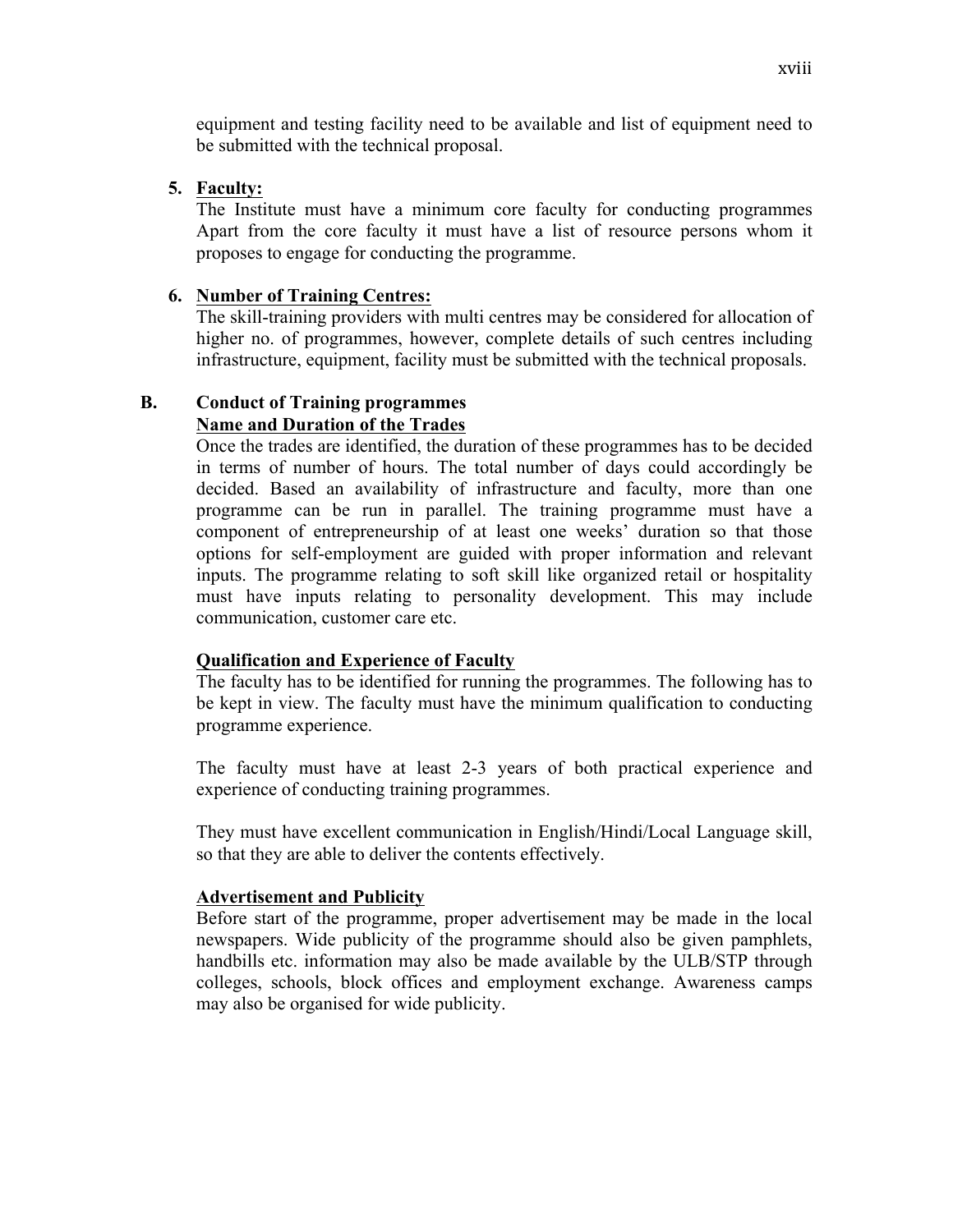### **Selection of the Participants**

Selection may be made by the ULB based on the criteria of selection prescribed by the state executive committee. Batches may be decided by the ULB in coordination with STPs depending on the qualification and aptitude of the candidate. An ideal batch could be 25-30 participants per batch. However, the maximum strength allowed in a batch should not exceed 40.

### **Syllabus**

The syllabus must be designed to have both classroom sessions and practical classes. Hand an experience must be part of the syllabus. Arrangement for internment with local industry may also be arranged. The syllabus should be NSQF compliant and industry relevant.

The training programme may have a component of Entrepreneurship of at least one week's duration so that those opting for self-employment are guided with proper information and relevant inputs.

Relevant soft skill should be integrated with the course curriculum. They may include personality development, communication, team building, time management, etc. Issues related to health care and social cohesion may also be included.

### **Examination and Certification**

Tests may be conducted at regular intervals to check the progress of the trainees so that corrective measures are taken. There should be a final assessment and certification by approved certification agencies such as National Council of Vocational Training and Sector Skill Councils, etc.

### **Inspection by Government Officials**

Government Officials of Department of Urban Poverty Alleviation or other Government Departments including officials of ULB may visit for inspection other training programmes. Such visits may be mostly unannounced so that spot checks are carried out.

### **Tracking through SMS & Telephones Calls**

Registration details of participants need to be entered in the website of the State Nodal Agency. Officials and telecallers can monitor the progress and quality of training by ringing up participants, sending SMSs and E Mails.

### **Regular Attendance Checks**

The visiting officials need to check the Attendance Register of participants. The participants need to a sign everyday and not put 'absent' or 'present'. This will ensure seriousness on the part of participants and also reduce falsification of the register by STPs. Wherever possible biometric attendance should be introduced.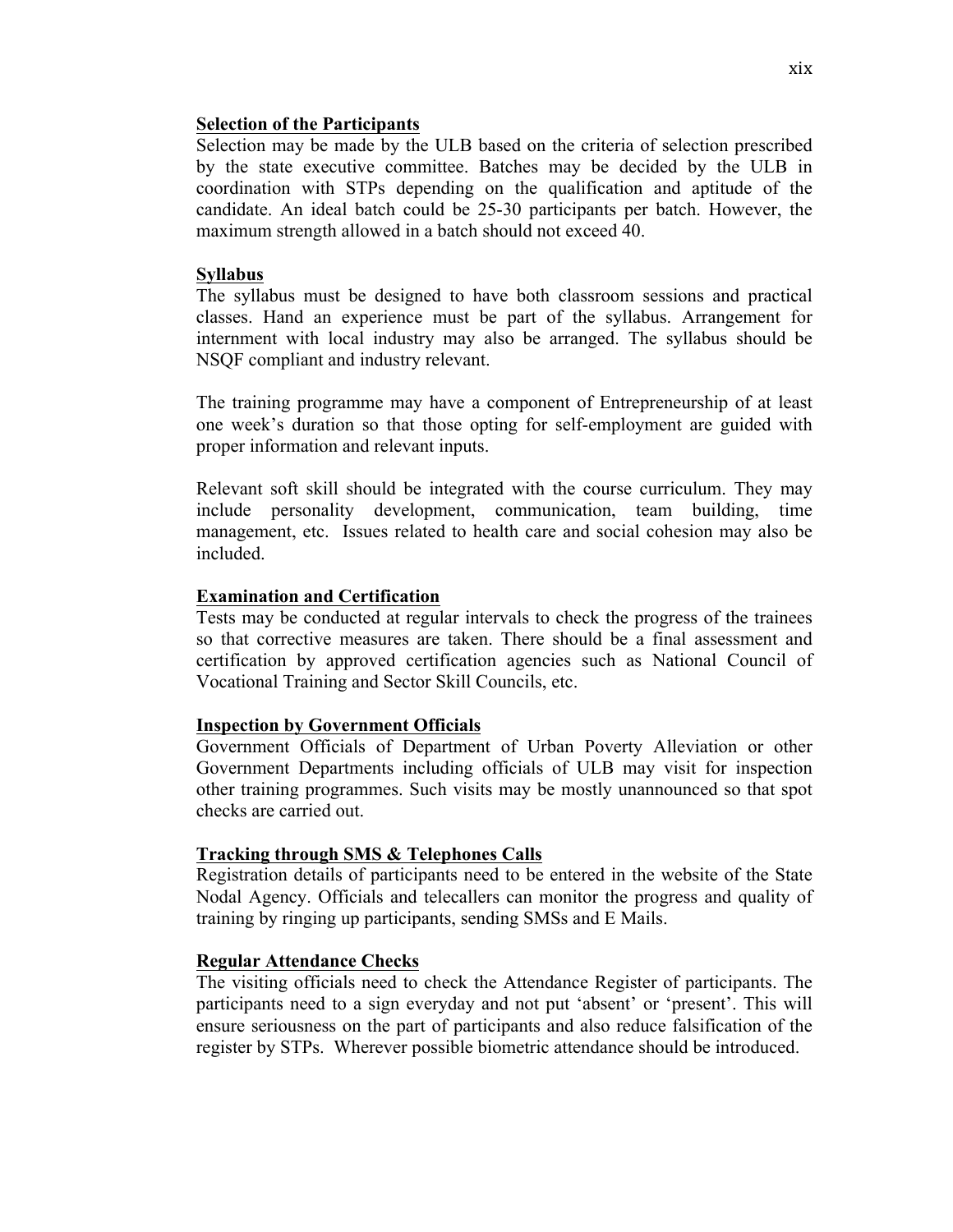### **Registration and Feedback Forms**

The participants must fill up the registration form which must information about the candidate like Name, Father Name, Address, e mail, telephone, photograph, name of the programme, date of start and finish of the programme etc. Sample Registration and Feedback forms are given as point  $d \& e$  under this annexure.

### **MIS Entry**

The ULBs and State government should ensure that NULM MIS entered and updated on a regular basis.

### **Interaction with employers**

The Potential Employer and Industry Associations should be consulted in the finalization of the syllabus and they should also be invited to take **secession** and interact with the participants. That way the participants and the STP will understand the requirement of the employers. Such regular interactions will enable the participants to come up to the expectations of the employers/industry.

## **Practical session and internship**

The syllabus may include hands on training in a similar industry for some time. Also practical experience on equipment in the training institution will be useful. On the Job Training (OJT) in the relevant industry will not only impart knowledge but also inculcate a sense of discipline and exposure to work environment.

# **Rojgar mela/ Employers Meet**

Rojgar Mela/ Employers Meet may be convened at regular intervals. The employer may interview and select the trained youth and also provide feedback on how to improve the training program and what changes should be made in the training content to make them more employable. Organizing such Rojgar Melas will result in higher and better employment of the participants and also overall improvement of the training programs.

# **C. Follow up & handholding for self-employment**

# **Preparation of Schemes**

The participants opting for self-employment may be assisted in identification of their projects. And they should also be helped in preparation of their bankable project reports. The project reports may be prepared keeping in view assistance available under various schemes of the central /state govt.

# **Interaction with DIC, Bankers and other stakeholders**

Interaction should be held with District Industries Centre (DIC), Banks and other Agencies in memorandum should be field with the DIC and banker should be consulted for any changes in the project report so that it is acceptable to be bank.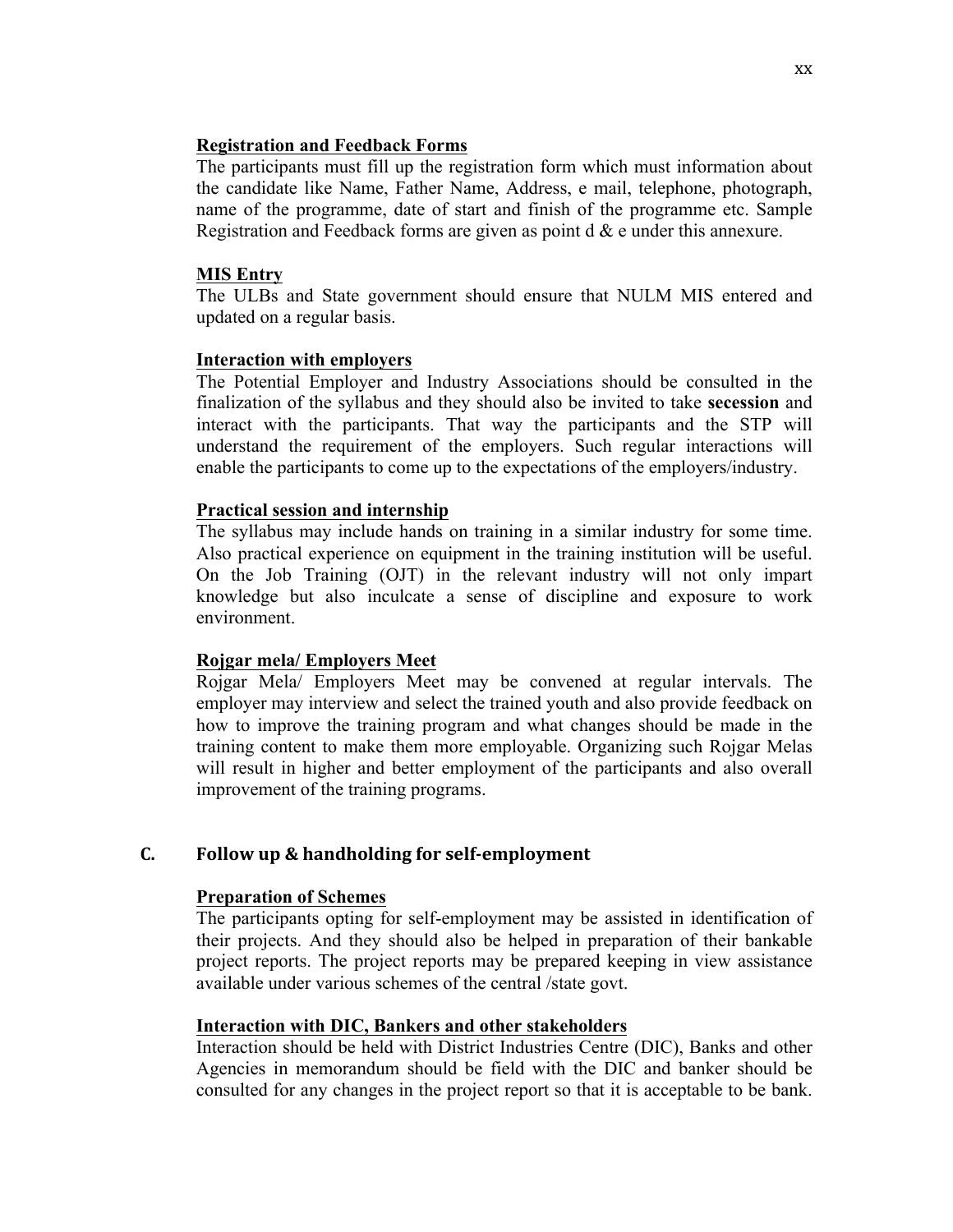Other stakeholder like municipalities or Electricity Boards needs to be approached for providing necessary infrastructure facility.

### **Bank Linkage**

The financing of the project should be finalized with the banker. Subsidies etc. available from Central /State Govt. should be taken into consideration while finalizing the requirement of loan amount. Credit requirement can finalized with state channelizing agencies of national level Corporations like National scheduled Caste Finance And Development Corporation, National Backward Caste Finance And Development Corporation, National Caste Minority Development And Finance Corporation and National scheduled Tribe Finance And Development Corporation.

### **Interlinking with other Government Schemes like PMEGP, RGUMY etc.**

The trained participants can also be linked to an agency for handholding support under Rajiv Gandhi Udyami Mitra Yojna of the ministry of MSME. They can also be listed for financing under Prime Minister Employment Guarantee program (PMEGP) under this scheme. Subsidies are available and the credit requirement gets substantially reduced. The promoter contributions also limited to 10% of the project cost. There are schemes available with other Ministries also for helping new micro entrepreneurs.

### **IBA Model Loan Schemes for Vocation Education and Training**

A Scheme formulated by Indian Banks' Association for financing of skilled persons is given in point F below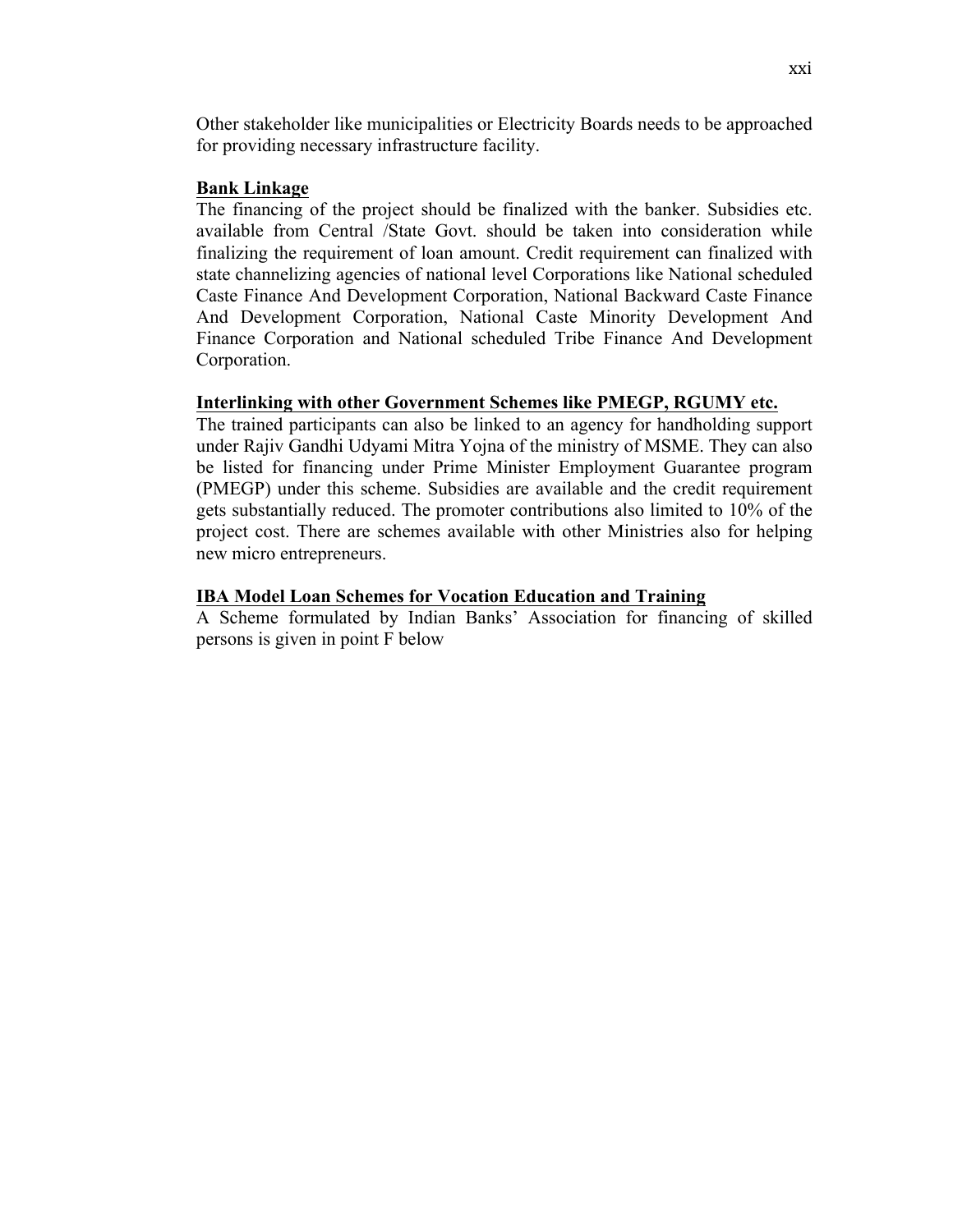# **D. Sample Application/Registration Form**

| $\mathbf{1}$   |                                                                          |                             |                           |  |  |  |  |  |
|----------------|--------------------------------------------------------------------------|-----------------------------|---------------------------|--|--|--|--|--|
| 2.             |                                                                          |                             |                           |  |  |  |  |  |
| 3 <sub>1</sub> |                                                                          |                             |                           |  |  |  |  |  |
| 4.             |                                                                          |                             |                           |  |  |  |  |  |
| 5.             |                                                                          |                             |                           |  |  |  |  |  |
| 6.             |                                                                          |                             |                           |  |  |  |  |  |
| $7_{\cdot}$    |                                                                          |                             |                           |  |  |  |  |  |
| 8.             | CasteGeneral/SC/ST/OBC/Minority                                          |                             |                           |  |  |  |  |  |
| 9.             |                                                                          |                             |                           |  |  |  |  |  |
|                |                                                                          |                             |                           |  |  |  |  |  |
|                | Voter ID Card / Ration Card/Passport/ID/Pan card                         |                             |                           |  |  |  |  |  |
|                | Bank No. / BPL Card / UID/ Certificate by Gazettes Officer               |                             |                           |  |  |  |  |  |
|                | One of the above documents is mandatory PL mention                       |                             |                           |  |  |  |  |  |
|                | Identify card no. invariably.                                            |                             |                           |  |  |  |  |  |
|                |                                                                          |                             |                           |  |  |  |  |  |
|                |                                                                          |                             |                           |  |  |  |  |  |
|                | 13. Programme Name                                                       |                             | Duration Place (Pin Code) |  |  |  |  |  |
|                | 14. Trainee's Objective                                                  | Self Employed/Wage Employed |                           |  |  |  |  |  |
|                | 15. If Self-Employed, Whether Interested                                 |                             |                           |  |  |  |  |  |
|                | For handholding support under REGUMY                                     |                             | Yes/No                    |  |  |  |  |  |
|                | It is certified that no fee his been charged form the applicant for this |                             |                           |  |  |  |  |  |

programmers.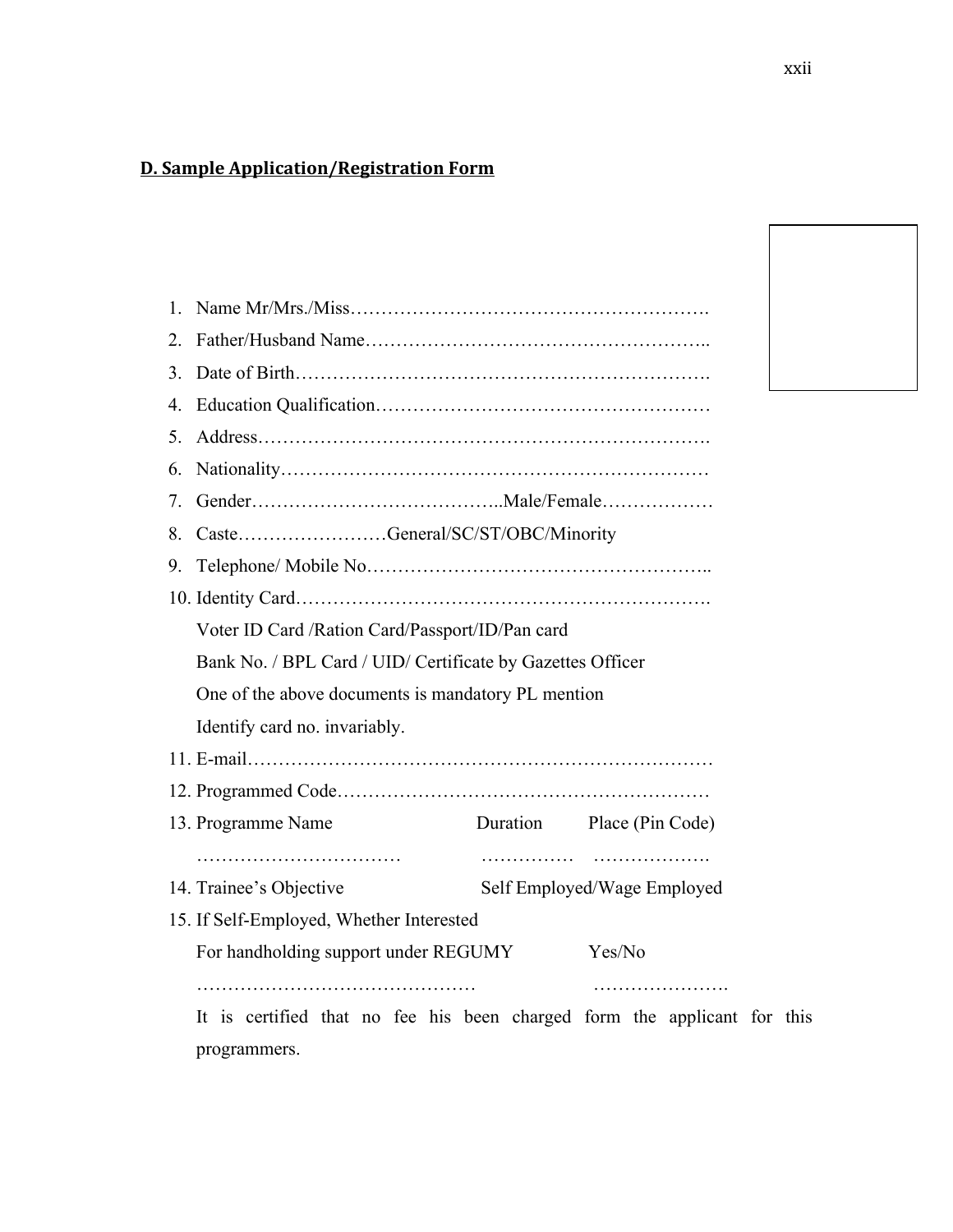# Programmers Coordinator Signature Applicant

Signature

Date………………………….

Date………………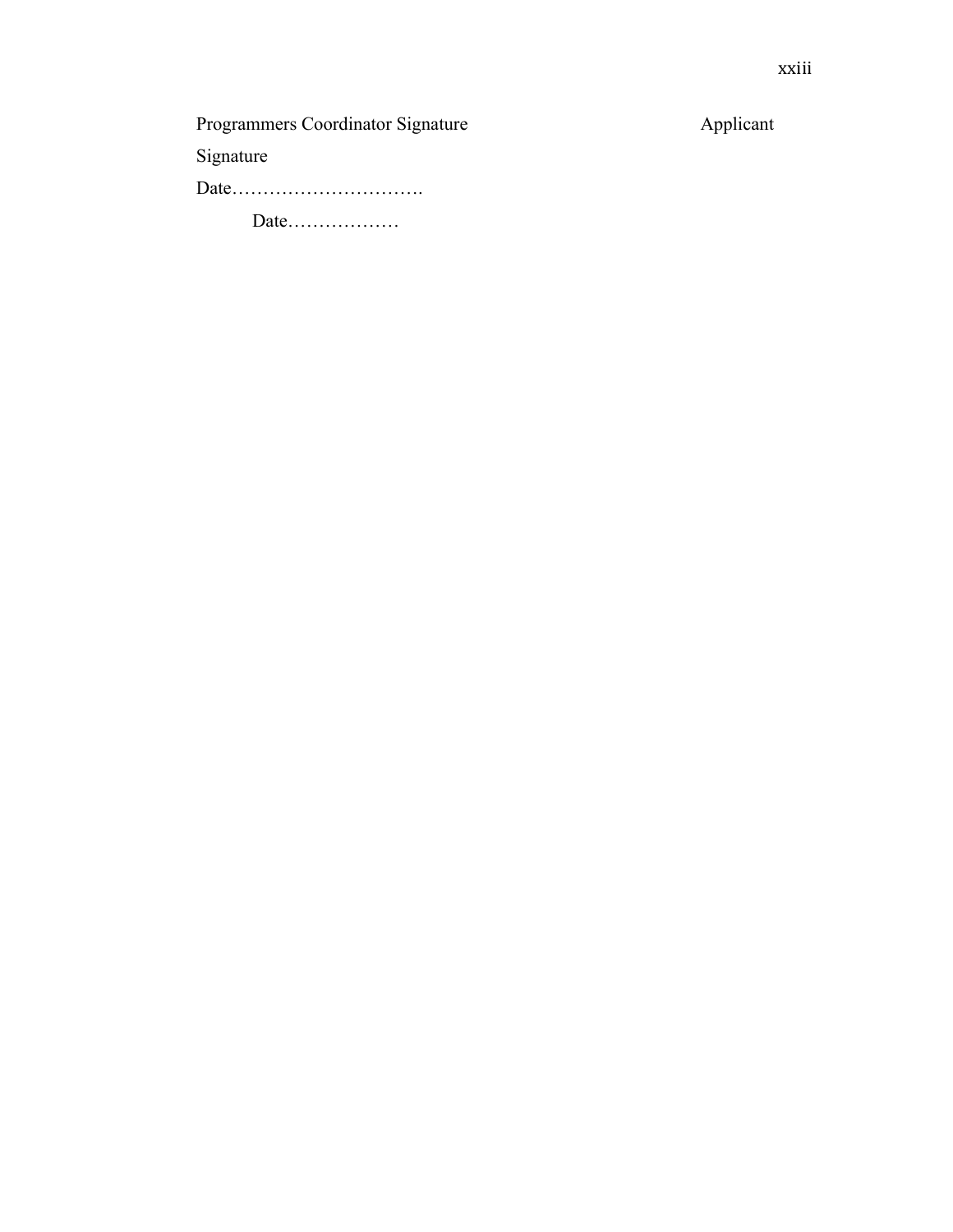| Name                                                         |                                                                          | of                      | the    |  |  |  |  |  |
|--------------------------------------------------------------|--------------------------------------------------------------------------|-------------------------|--------|--|--|--|--|--|
|                                                              |                                                                          |                         |        |  |  |  |  |  |
|                                                              |                                                                          |                         |        |  |  |  |  |  |
|                                                              | Dear Participant,                                                        |                         |        |  |  |  |  |  |
|                                                              | We value your viewpoints about the programme. So that we can improve the |                         |        |  |  |  |  |  |
|                                                              | quality of our programme in future.                                      |                         |        |  |  |  |  |  |
|                                                              | Q1. In your view, the programme was Duration:                            |                         |        |  |  |  |  |  |
|                                                              | (a) Shorter than required (b) Right Duration (c) Longer than required    |                         |        |  |  |  |  |  |
| Q2. All the topics of the syllabus were relevant and useful? |                                                                          |                         |        |  |  |  |  |  |
|                                                              | Yes/No                                                                   | If no tell us the topic |        |  |  |  |  |  |
|                                                              |                                                                          |                         |        |  |  |  |  |  |
|                                                              | Topic                                                                    |                         | Reason |  |  |  |  |  |
|                                                              |                                                                          |                         |        |  |  |  |  |  |
|                                                              |                                                                          |                         |        |  |  |  |  |  |
|                                                              |                                                                          |                         |        |  |  |  |  |  |
|                                                              | Q3. Please suggest addition to the syllabus to make it more useful?      |                         |        |  |  |  |  |  |
|                                                              |                                                                          |                         |        |  |  |  |  |  |
|                                                              |                                                                          |                         |        |  |  |  |  |  |
|                                                              |                                                                          |                         |        |  |  |  |  |  |
|                                                              |                                                                          |                         |        |  |  |  |  |  |
|                                                              | Q4. How were the practical sessions?                                     |                         |        |  |  |  |  |  |
|                                                              |                                                                          |                         |        |  |  |  |  |  |

Q5. Additional Comments/Suggestions.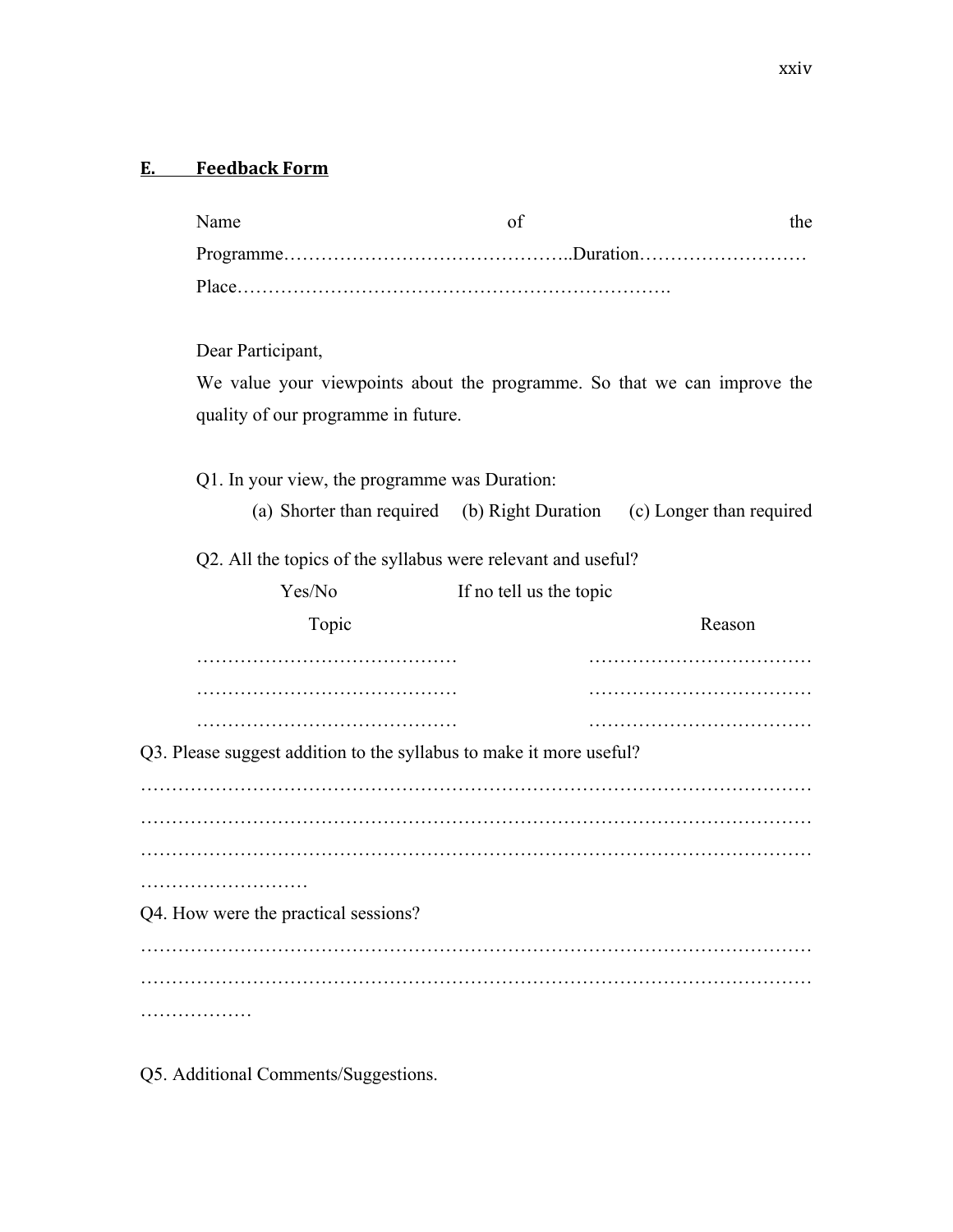### Q6. How you grade the programme?

- (a) Useful
- (b) Very useful
- (c) Not useful at all

# Signature

Date.................................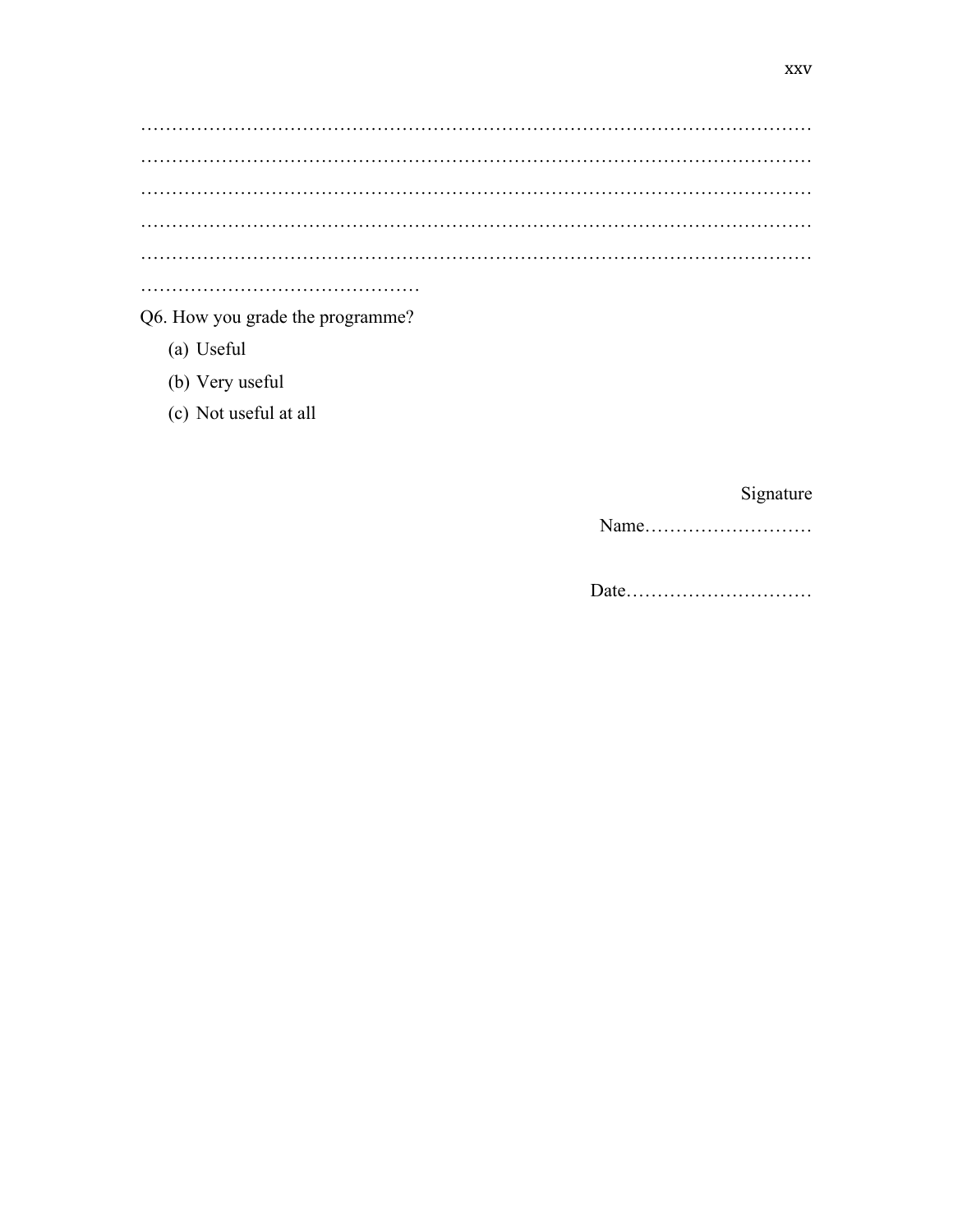### **F. IBA** Model loan scheme for vocational education and training

### **1. INTRODUCTION**

Given a huge thrust on skill development in recent years, a need is felt to provide institutional credit to individuals for taking skill development courses aligned to National Occupations Standards and Qualification Packs and leading to a certificate/diploma/degree by the Training Institutes as per National Skill Qualification Framework (NSQF). Thus, "Skill Loan Scheme" has been developed to support the national initiatives for skill development.

### **2. OBJECTIVE**

Skill Loan Scheme (herein after called "Skilling Loan") aims at providing a loan facility to individuals who intend to take up skill development courses as per the Skilling Loan Eligibility Criteria.

### **3. APPLICABILITY OF THE SCHEME**

This scheme is applicable to all member banks of IBA and any other banks and financial institutions as may be advised by the RBI. The scheme provides broad guidelines to the banks for operationalizing the skilling loan scheme and the implementing bank will have the discretion to make changes as deemed fit. The scheme may also be applicable to Microfinance Institutions (MFIs) and other financial institutions regulated by RBI.

### **4. ELIGIBILITY CRITERIA**

4.1 **Training Institutes**: Any individual who has secured admission in a course run by Industrial Training Institutes (ITIs), Polytechnics or in a school recognized by central or State education Boards or in a college affiliated to recognized university, training partners affiliated to National Skill Development Corporation (NSDC)/Sector Skill Councils, State Skill Mission, State Skill Corporation, preferably leading to a certificate /diploma/degree issued by such organization as per National Skill Qualification Framework (NSQF) is eligible for a Skilling Loan. The Government of India/ State Governments may, from time to time, notify institutes/organizations for the purpose.

4.2 **Training Courses:** Courses run by above mentioned Training Institutes (in 4.1) aligned to National Skill Qualification Framework (NSQF) shall be covered by the Skill Loan. There is no minimum course duration.

4.3 **Nationality**: The applicant should be an Indian National

4.4 **Minimum Age**: There is no specific restriction with regard to the age of the student to be eligible for skilling loan. However, if the student is a minor, while the parent executes documents for the loan, the bank will obtain a letter of acceptance/ratification from him / her upon attaining majority.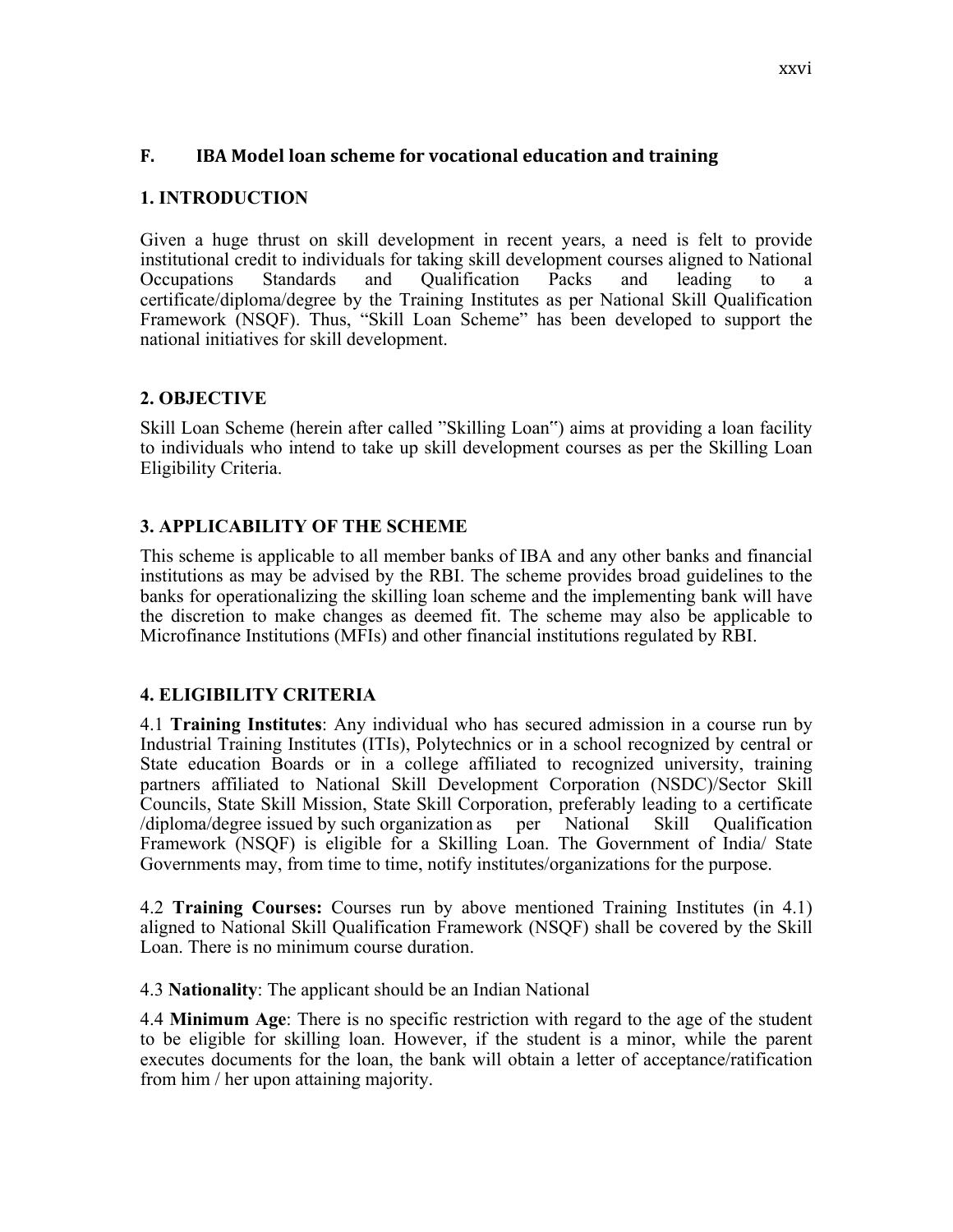4.5 **Minimum Qualification**: As required by the enrolling institutions/organizations as per NSQF.

4.6 **Know your customer (KYC) norms**: Aadhar number will also be considered as a valid proof for KYC norms in addition to other identity and address proof as determined by respective banks/ lending institutes.

### **5. QUANTUM OF FINANCE**

Loans will be in the range of Rs. 5,000/- to Rs. 150,000/-. The estimated per month fees, based on sector & NSQF level, will be available with the NSDC. Skill loan could be availed by beneficiaries of other grant/reward based Government schemes for skill training to cover the cost of such skill training not covered under such grant/reward.

### **6. EXPENSES CONSIDERED FOR LOAN**

6.1. Tuition / course fee: Banks shall pay such tuition / course fee directly to the Training Institute.

6.2. Any other reasonable expenditure found necessary for completion of the course including but not limited to assessment fee, Examination fee, Library charges, Laboratory fee, Caution deposit, Purchase of books, equipment's and instruments (As such courses are localized boarding, lodging may not be necessary based on the cost of living in the particular area. However, wherever it has been found necessary, the same could be considered on merit).

### **7. MARGIN**

The banks/MFIs can charge a nominal margin money as down-payment from the student, to keep the student serious about the course. However, the down-payment and the amount paid as Interest during the course (Clause11) together should not exceed 10% of the total course amount.

### **8. RATE OF INTEREST**

Interest rate to be charged linked to the base rate of banks as decided by the individual banks or at reduced rate, if an interest subsidy is provided by the Central / State Govt. to all or a class of beneficiaries proposed to be targeted. Simple Interest will be charged during the study period and up to commencement of repayment.

Note:

• Servicing of interest during study period and the moratorium period till commencement of repayment is optional for students.

• 1% interest concession may be provided by the bank, if interest is serviced during the study period and subsequent moratorium period prior to commencement of repayment.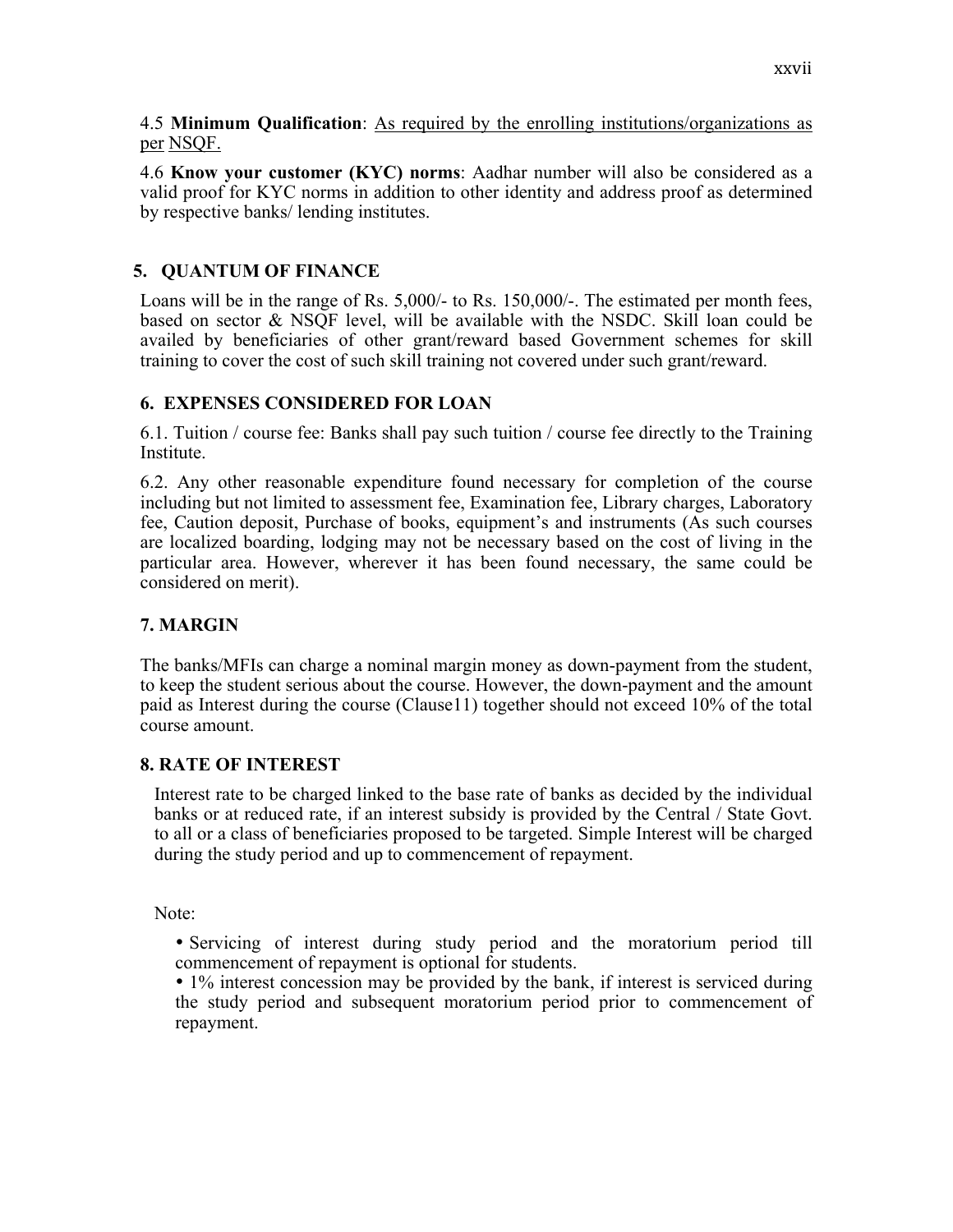### **9. PROCESSING CHARGES**

No Processing fee will be charged by Banks/MFIs.

### **10. SECURITY**

No collateral for such skilling loan will be taken. Banks have option to apply to the National Credit Guarantee Trust Company Ltd (NCGTC) for credit guarantee against defaults and NCGTC will provide such guarantee at nominal guarantee fee which shall not exceed 0.5% of the amount outstanding. Such credit guarantee cover will be for a maximum of 75% of the outstanding loan amount (including interest, if any). In special cases such as the North Eastern region (NE) and Left Wing Extremism (LWE) affected areas the percentage may be increased on the discretion of NCGTC. Banks may like a diversion on whether to pass on levy of guarantee fee to the borrower or not.

### **11. MORATORIUM PERIOD**

In order to instil repayment behaviour and get some commitments from the students, the bank may have installment during the course period itself. However, the total amount paid by the student as down-payment (Clause 7) and EMI during the course together should not exceed 10% of the total course value.

However, it is advised that the banks consider moratorium for specific courses or certain sections of the students. Upon completion of the course, repayment will start after a moratorium period as indicated below:

|              |  |  | Courses of duration   up to 6 months from the completion of the course |
|--------------|--|--|------------------------------------------------------------------------|
| upto 1 year  |  |  |                                                                        |
|              |  |  | Courses of duration 12 months from the completion of the course        |
| above 1 year |  |  |                                                                        |

The banks will have flexibility to choose the structure of repayment - flat Equated Monthly Instalments (EMI), tube payments or moratorium period as deemed fit for various sectors and student categories.

### **12. REPAYMENT**

The loan will have a tenure as follows:

| Loans upto $\overline{3}$ 50,000                                   |            | Upto years |
|--------------------------------------------------------------------|------------|------------|
| Loans between $\overline{\tau}$ 50,000 to $\overline{\tau}$ 1 lakh | $\sim 100$ | Upto $5$   |
| years                                                              |            |            |
| Loans above $\bar{d}$ 1 lakh                                       | $\sim 100$ | Upto 7     |
| years                                                              |            |            |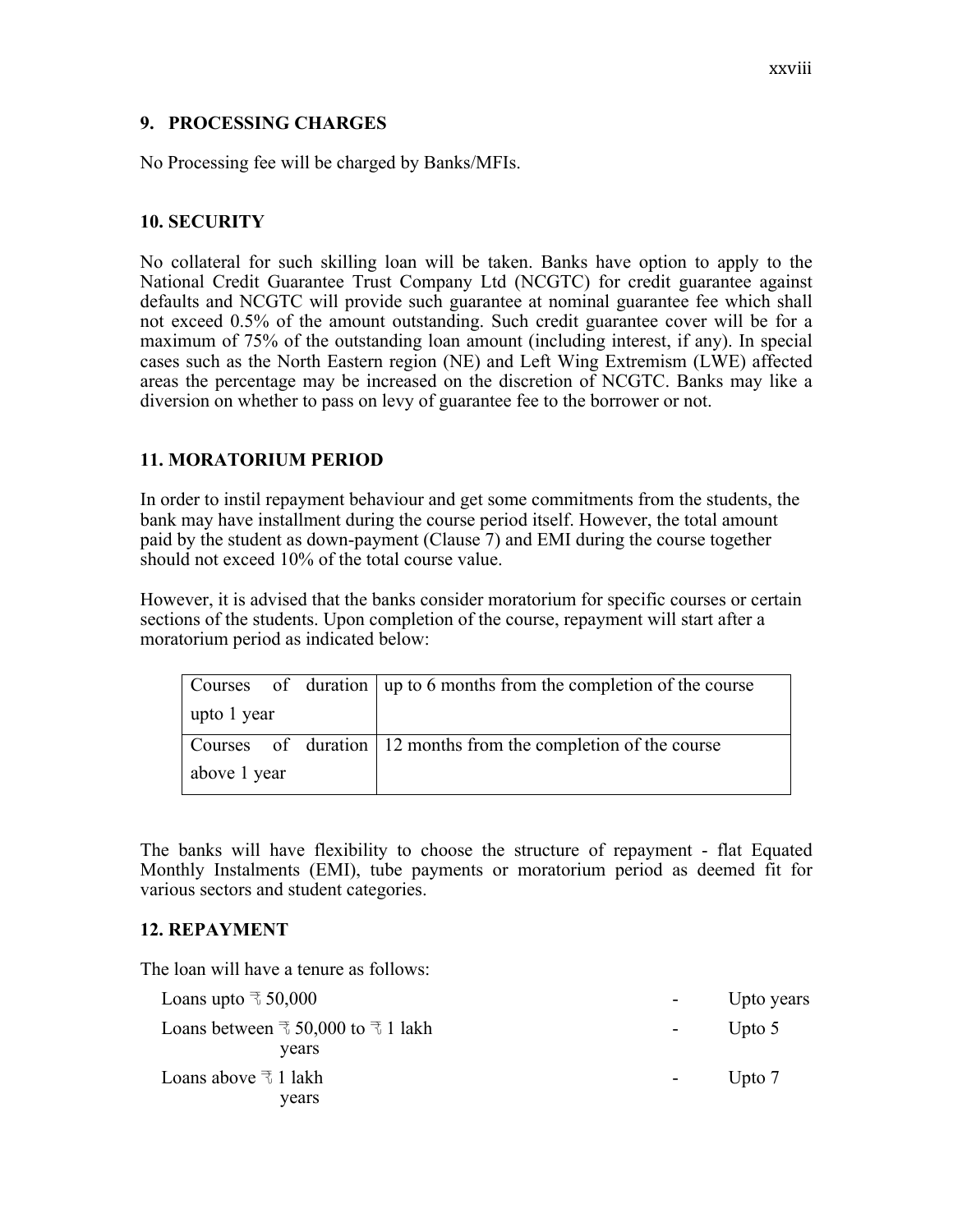### **13. INSURANCE**

Optional at the requirement of the borrower

### **14. PREPAYMENT**

The borrower can repay the loan any time after commencement of repayment without having to pay any prepayment charges. In case a student is not able to complete the course because of accident/death/disability the bank can seek a pro-rata reimbursement of the unfinished portion of the course amount from the training institute. This will reduce he loan burden on the student.

### **15. Bank Mitra**

Services of Bank Mitra may be used by the Banks/MFIs to popularize the scheme. Such Bank Mitra will work as a bridge between bank, training institute and trainee/ loan aspirants. However, at no point of time can a training institute or an entity with a significant stake in training (students of which will get the loan) be involved as Bank Mitra. Training institutes and lending architecture (entities and people down to the last mile) should be kept at arm's length to avoid any moral hazard or miss-selling of the loan scheme. A bank employee or its bona fide agency representative should necessarily meet the student to explain the loan details.